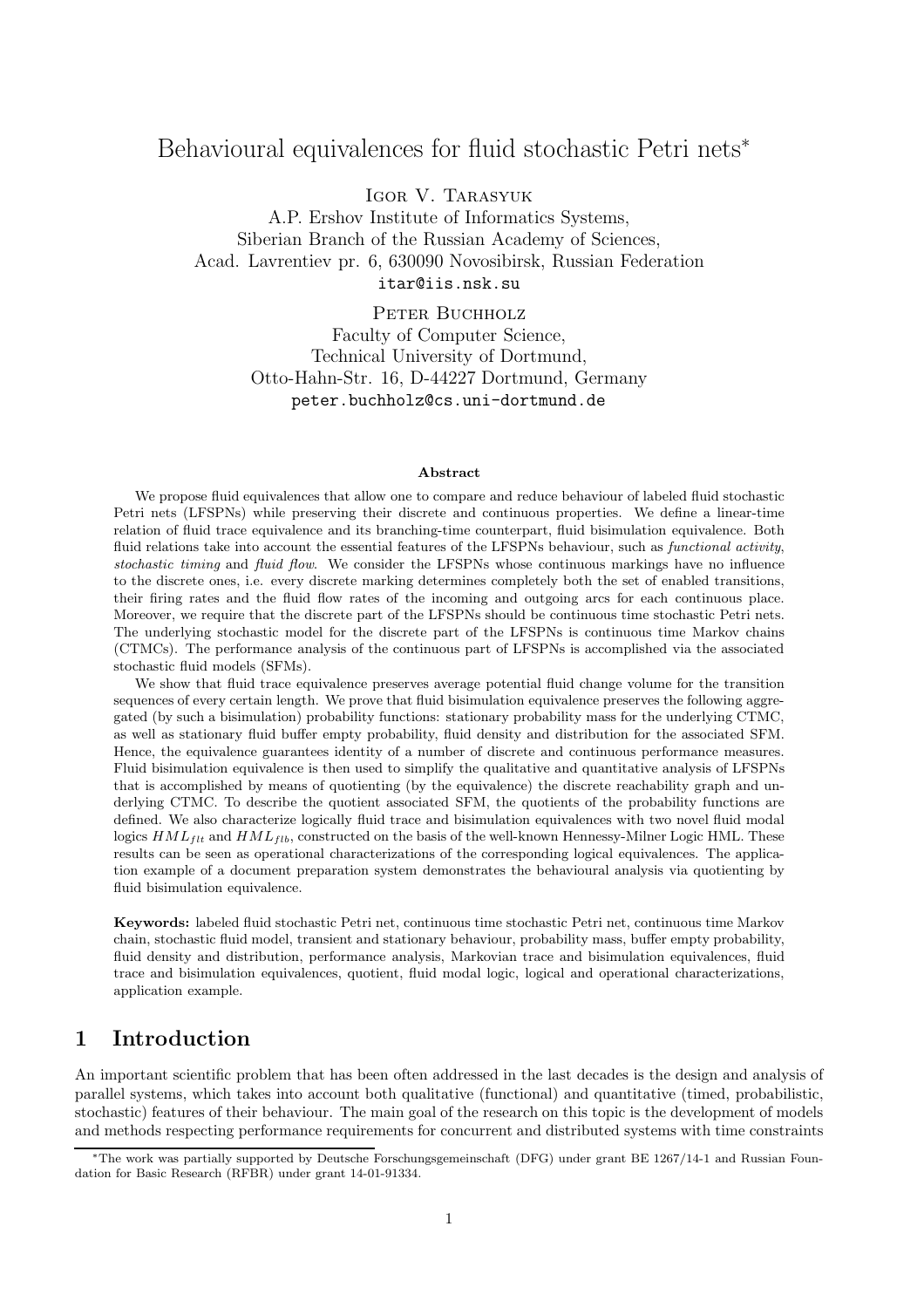(such as deterministic, nondeterministic and stochastic time delays) to construct, validate and optimize the performability of realistic large-scale applications: computing systems, networks and software, controllers for industrial devices, manufacturing lines, vehicle, aircraft and transportation engines. A fruitful approach to achieving progress in this direction appeared to be a combined application of the theories of Petri nets, stochastic processes and fluid flow systems to the specification and analysis of such time-dependent systems with inherent behavioural randomicity [51].

#### 1.1 Fluid stochastic Petri nets

In the past, many extensions of stochastic Petri nets (SPNs) [65, 63, 64, 61, 62, 14, 15] have been developed to specify, model, simulate and analyze some particular classes of systems, such as computer systems, communication networks or manufacturing plants. These new formalisms have been constructed as a response to the needs for more expressive power in describing real-world systems, and to the requirements for compact models and efficient analysis techniques. One of the extensions are fluid stochastic Petri nets (FSPNs), capable of modeling hybrid systems that combine continuous state variables, corresponding to the fluid levels, with discrete state variables, specifying the token numbers. The continuous part of the FSPNs allows one to represent the fluid level in continuous places and fluid flow along continuous arcs. This part can naturally describe continuous variables in physical systems whose behaviour is commonly represented by differential equations. Continuous variables may also be used to describe a macroscopic view of discrete items that appear in large populations, e.g., packets in a computer network, molecules in a chemical reaction or people in a crowd. The discrete part of an FSPN is essentially its underlying SPN, obtained from the FSPN by removing all the fluid-related continuous elements. This part usually models the discrete control of the continuous process. The control may demonstrate some stochastic behavior that captures uncertainty about the detailed system behavior.

FSPNs have been proposed in [76, 35, 84] to model stochastic fluid flow systems [50, 46]. To analyze FSPNs, simulation, numerical and matrix-geometric methods are widely used [55, 36, 24, 47, 48, 43, 44, 56, 49]. The major problem of FSPNs is the high complexity of computing their solution, resulting in huge memory and time requirements while analyzing realistic models. A positive feature of the FSPN formalism is that it hides from a modeler the technical difficulties with solving differential equations for the underlying stochastic processes and that it unifies in one framework the evolution equations for the discrete and continuous parts of systems.

#### 1.2 Equivalences on the related models

However, to the best of our knowledge, neither transition labeling nor behavioral equivalences have been proposed so far for FSPNs. In [77, 78, 79], label equivalence and projected label equivalence have been introduced for Fluid Process Algebra (FPA). FPA is a simple sub-algebra of Grouped PEPA (GPEPA) [52], which is itself a conservative extension of Performance Evaluation Process Algebra (PEPA) [54], obtained by adding fluid semantics with an objective to simplify solving the systems of replicated ordinary differential equations. In [77, 79], it has been proved that projected label equivalence induces a fluid lumpable partition and that both label equivalence and projected label equivalence imply semi-isomorphism (stochastic isomorphism), in the context of a special subclass of well-posed models. Nevertheless, the mentioned label equivalences do not respect the action names; hence, they are not behavioral relations.

In [80, 81], the models specified with large ordinary differential equation (ODE) systems have been explored within Fluid Extended Process Algebra (FEPA). The relations of semi-isomorphism, as well as those of ordinary and projected label equivalence have been proposed for the sequential process components, called fluid atoms, such that they can have a multiplicity (the number of their copies in the model specification). In addition to exact fluid lumpability (EFL) from [77, 79] that allows one to aggregate isomorphic processes with the same multiplicities, a new notion of ordinary fluid lumpability (OFL) has been proposed. OFL does not require that the multiplicities of the isomorphic processes coincide, but it preserves the sums of the aggregated variables instead. Moreover, the approximate versions ( $\epsilon$ -variants) of semi-isomorphism, EFL and OFL have been investigated, which abstract from small fluctuations of the parameter values in the processes with close (similar) differential trajectories. This means that the close processes become completely symmetric (aggregative, isomorphic) after small change (perturbation) of their parameters, resulting in the closer differential trajectories. It has been proved that the aggregation error depends linearly in the perturbation intensity. However, as mentioned above, the label equivalences do not respect the names of actions and therefore they are not behavioural equivalences.

In [82], two notions of lumpability for the class of heterogenous systems models specified by nonlinear ODEs have been investigated: exact lumpability (EL) [75] and uniform lumpability (UL), both applied for exact aggregation of the state variables. Unlike the EL transformations through linear mappings (in particular, those induced by a partition of the original state space), UL considers exact symmetries of the equations due to identification of the different variables from one partition block, which have coinciding differential trajectories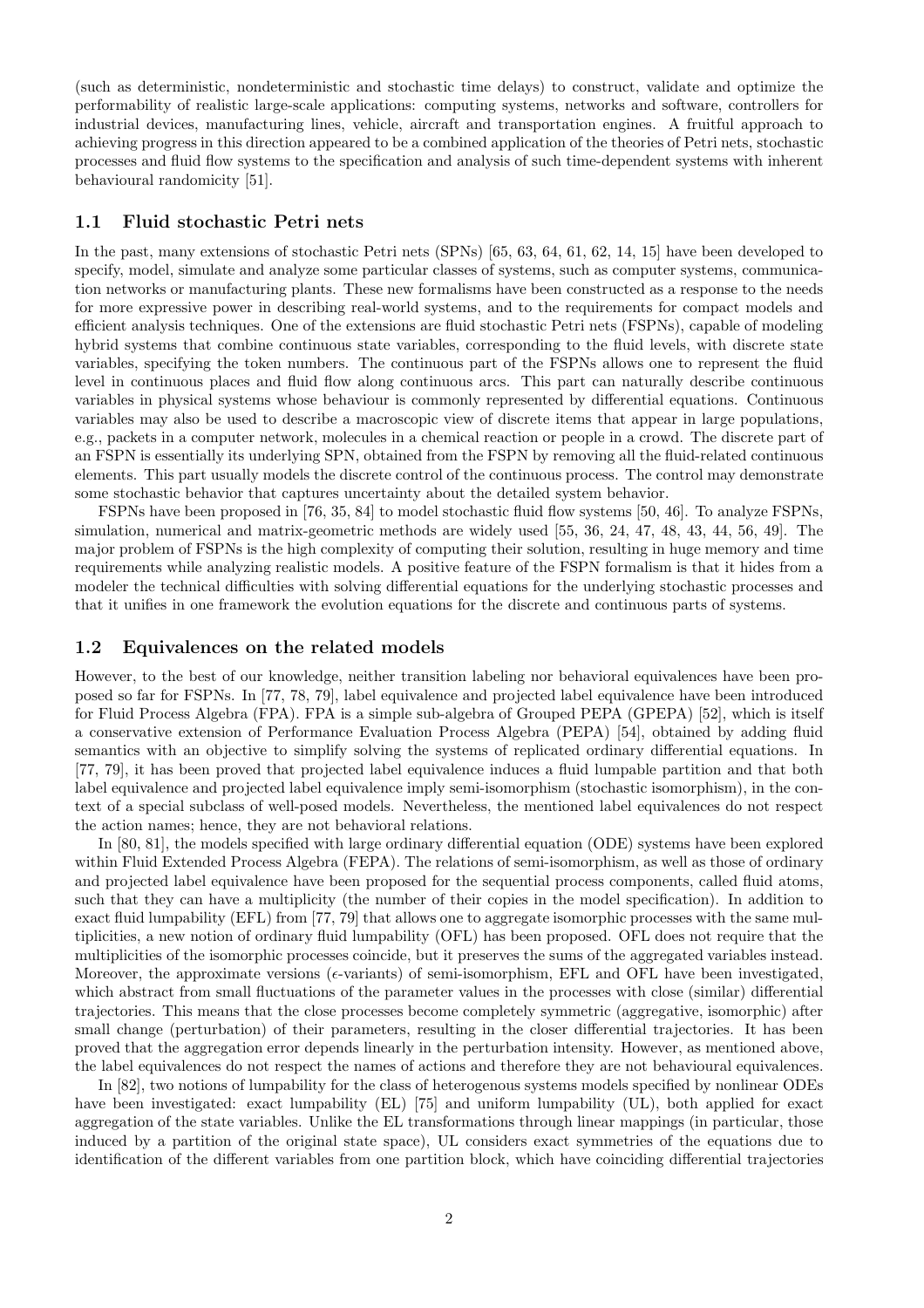(solutions) in case of the same initial conditions. This is an extension of the ODE systems reduction technique for the formal language  $FPA$  from [77] to arbitrary vector fields. Both the lumpability relations do not take into account the action names and do not refer to behavioural equivalences.

In [57], differential bisimulation for FEPA has been constructed. This relation induces a partition on ODEs corresponding to the FEPA terms. Differential bisimulation is a behavioural equivalence that is an ODE analogue of the probabilistic and stochastic bisimulations. For each partition block, the sum of solutions of its ODEs coincides with the solution of a single aggregate ODE for this block. In the framework of FSPNs, the ODE systems are obtained only when there is exactly one continuous place. In the general case (more than one continuous place), the dynamics of FSPNs is described by the systems of equations with partial derivatives of probability distribution functions (PDFs) and probability density functions with respect to fluid levels in the continuous places. These levels are the random variables with a parameter accounting for the work time of an FSPN, starting from the initial moment. Just for the fluid levels, the ODEs over the time variable can be constructed in each discrete marking. However, the sojourn time in each discrete marking is a random variable, calculated as the minimal transition delay, among all the transitions enabled in the marking. The FEPA processes are described by the ODE systems with derivatives of the population functions that define the multiplicities (numbers of replicas) of fluid atoms by only one variable denoting the time. Thus, the analogues of the FEPA fluid atoms are the (mainly, continuous) places of FSPNs. Hence, the FSPN model always has a naturally embedded notion of population, seen as a fluid in a continuous place. The systems behaviour is treated in FSPNs on a higher level of specification using the continuous time concept and the GSPN basic model, and also on a higher analysis level using the theories of probability and stochastic processes for constructing the underlying SMCs, CTMCs and stochastic fluid models (SFMs). The multiplicities of the FEPA fluid atoms are the functions of time, such that their values can be found for every particular time moment. In contrast, the fluid levels in continuous places of FSPNs are the continuous random variables that depend on time, so that their exact values at a given moment of time cannot be calculated. The reason is the property of the continuous probability distributions, stating that a continuous random variable may be equal to a concrete fixed value with zero probability only (excepting that in FSPNs, the fluid probability mass at the boundaries may be positive). In addition, the FEPA expressivity is rather restricted by considering only the processes, such that each of them is a parallel composition (with embedded synchronization by the cooperation actions) of the fluid atoms denoting a large number of copies of the simple sequential components, specified with only three operations: prefix, choice and recursive definition with constants. Moreover, the fluid atoms in FEPA are considered uniformly, i.e. these is no difference between "discrete" atoms with small multiplicities and "continuous" ones with large multiplicities. However, the tokens in FSPNs are jumped from one discrete place to another instantaneously when their input of output transitions fire, whereas the fluid flow proceeds through continuous places during all the time period when their input or output transitions are enabled. Thus, the notion of differential bisimulation cannot be straightforwardly transferred from FEPA to FSPNs, since the two models are different in many parts.

In [29, 30, 32], back and forth bisimulation equivalences on chemical species have been introduced for chemical reaction networks (CRNs) with the ODE-based semantics. The forth bisimulation induces a partition where each equivalence class is a sum of concentrations of the species from this class, and this relation guarantees the ordinary fluid lumping on the ODEs of CRNs. The back bisimulation relates the species with the same ODE solutions at all time points, starting from the moment for which their equal initial conditions have been defined, and this relation characterizes the exact fluid lumping on the ODEs of CRNs. It has been noticed that the bisimulations proposed in [29] differ from the equivalences from [77, 78, 79, 80, 81], since the former ones relate single variables whereas the latter ones relate the sets of variables, such that each of them represents the behaviour of some sequential process. The CRNs dynamics is described by ODEs with derivatives with respect to one variable (time), and the CRNs behaviour is deterministic, described by differential trajectories. In [32], an algorithm for constructing exact aggregations for a class of ODE systems has been proposed, which computes forward and backward bisimulation equivalences of CRNs with the time complexity  $O(rs \log s)$  and space complexity  $O(rs)$ , where r is the number of monomials and s is the number of variables in the ODEs. As mentioned above, unlike CRNs, FSPNs have a stochastic behaviour which is influenced by the interplay of time and probabilistic factors. The FSPNs dynamics is analyzed with (multidimensional, in general) SFMs that are solved using the differential equations with partial derivatives with respect to several variables. In [74], back bisimulation equivalence, called there back differential equivalence (BDE), has been used to provide an alternative characterization of emulation for CRNs, interpreted as the systems of ODEs. Being a stricter variant of BDE, emulation requires that the ODE solutions of a source CRN exactly overlap those of a target one at all moments of time. A genetic algorithm is presented that uses BDE to discover emulations between CRNs.

In [31], back differential equivalence (BDE) and forth differential equivalence (FDE) have been explored for a basic formalism, called Intermediate Drift Oriented Language (IDOL). IDOL has a syntax to specify drift for a class of non-linear ODEs, for which the decidability results are known. The mentioned equivalence relations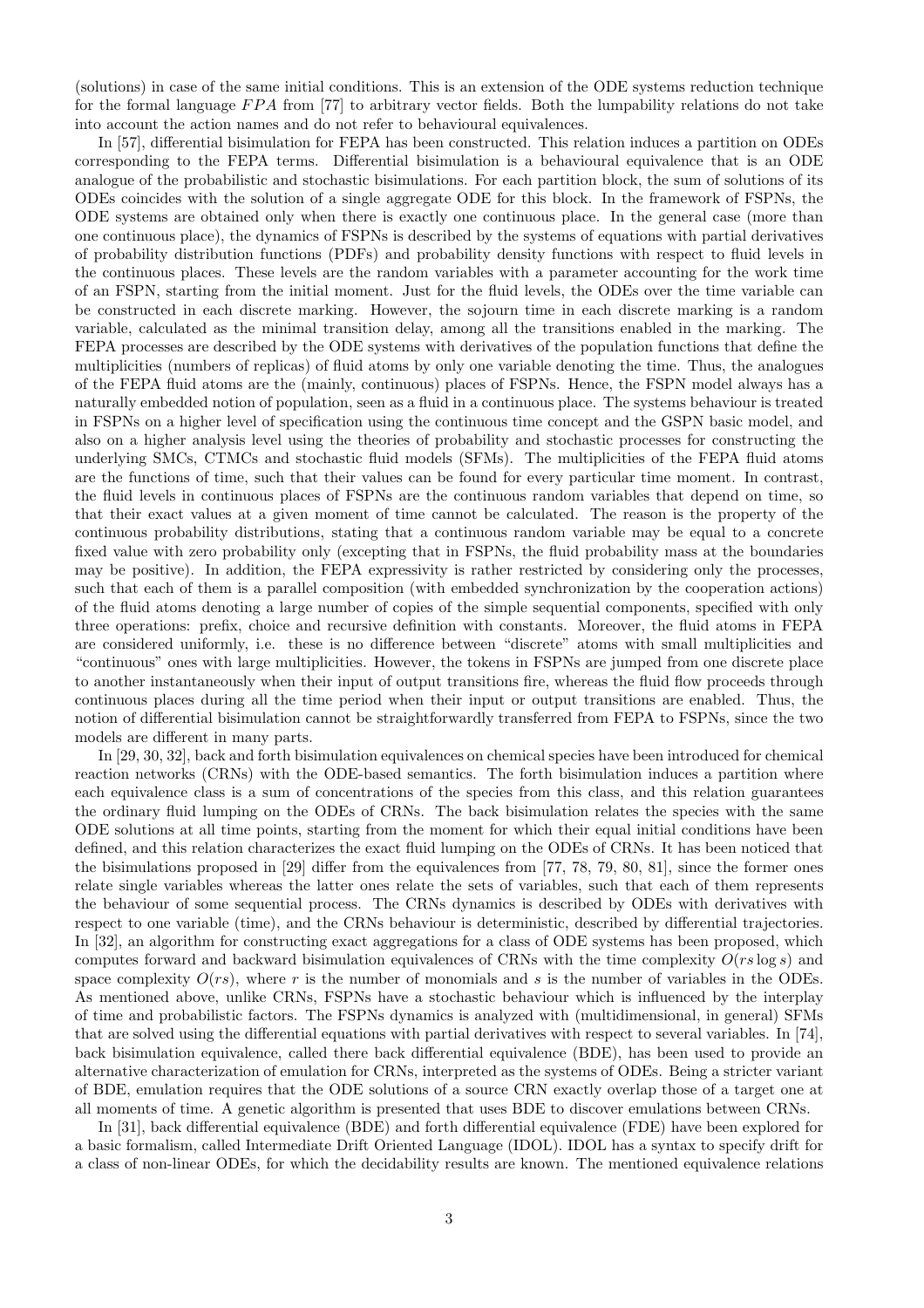can be transferred from IDOL to the higher-level models, such as Petri nets, process algebras and rule systems, interpreted as ODEs. The differential equivalences embrace such notions as minimization of CTMCs based on the lumpability relation [39], bisimulations of CRNs [29] and behavioural relations for process algebras with the ODE semantics [57]. At the same time, the ODE class defined by the IDOL language cannot specify semantics of the systems with stochastic continuous time delays in the discrete states, as well as many other behavioural aspects of FSPNs, including the ones mentioned above. In [33], an application tool ERODE has been presented for solution and reduction of the ODE systems. The tool supports the mentioned BDE and FDE relations over the ODE variables.

In [5], on the product form queueing networks (QNs), the ideas of equivalent flow server and flow equivalence have been applied to the models reduction. This has been done by aggregating server stations and their states by the latter equivalence relation. Nevertheless, flow equivalence does not respect the names of actions, hence, it is not a behavioural equivalence.

In [26], for systems of polynomial ODEs, the questions of reasoning (detecting and proving identities among the variables of an ODE system) and reduction (decreasing and possibly minimizing the number of variables and equations of an ODE system while preserving all important information) have been addressed. The initial value problem has been considered, i.e. solving the ODE systems with initial conditions. The L-bisimulation equivalence on the polynomials in the variables has been defined, which agrees with the underlying ODEs. An algorithm has been proposed that detects all valid identities in an ODE system. This allows one to construct the reduced ODE system with the minimal number of variables and equations so that the system is equivalent to the initial one. However,  $\mathcal{L}$ -bisimulation equivalence does not take into account the names of actions (which are not present at all in the ODE system specifications), therefore, the equivalence is not a behavioural relation.

#### 1.3 Labeled fluid stochastic Petri nets and fluid equivalences

In this paper, we propose the behavioural relations of fluid trace and bisimulation equivalences that are useful for the comparison and reduction of the behaviour of labeled FSPNs (LFSPNs), since these relations preserve the functionality and performability of their discrete and continuous parts.

For every FSPN, the discrete part of its marking is determined by the natural number of tokens contained in the discrete places. The continuous places of an FSPN are associated with the non-negative real-valued fluid levels that determine the continuous part of the FSPN marking. Thus, FSPNs have a hybrid (discretecontinuous) state space. The discrete part of every hybrid marking of FSPNs is called discrete marking while the continuous part is called continuous marking. The discrete part of each hybrid marking has an influence on the continuous part. For more general FSPNs, the reverse dependence is possible as well. As a basic model for constructing LFSPNs, we consider only those FSPNs in which the continuous parts of markings have no influence on the discrete ones, i.e. such that every discrete part determines completely both the set of enabled transitions and the rates of incoming and outgoing arcs for each continuous place [43, 49]. We also require that the discrete part of LFSPNs should be labeled continuous time stochastic Petri nets (CTSPNs) [63, 61, 62, 14].

First, we define a linear-time relation of *fluid trace equivalence* on LFSPNs. Linear-time equivalences, unlike branching-time ones, do not respect the points of choice among several alternative continuations of the system's behavior. We require that fluid trace equivalence on discrete markings of two LFSPNs should be a standard (strong) Markovian trace equivalence. Hence, for every sequence of discrete markings and transitions in the discrete reachability graph of an LFSPN, starting from the initial discrete marking and ending in some last discrete marking (such sequence is called path), we require a simulation of the path in the discrete reachability graph of the equivalent LFSPN, such that the action labels of the corresponding fired transitions in the both sequences coincide. Moreover, the average sojourn times in (or the exit rates from) the respective discrete markings should be the same. Finally, for the two equivalent LFSPNs, the cumulative execution probabilities of all the paths corresponding to a particular sequence of actions, together with a concrete sequence of the average sojourn times (exit rates), should be equal. Thus, when comparing the execution probabilities, we parameterize the paths with the same extracted action sequence by all possible sequences of the extracted average sojourn times (exit rates), i.e. we consider comparable only the paths with the same extracted action sequence and the same value of the parameter, which is a concrete sequence of the extracted average sojourn times (exit rates). Therefore, our definition of the trace equivalence on the discrete markings of LFSPNs is similar to that of ordinary (that with the absolute time counter or with the countdown timer) Markovian trace equivalence [83] on transition-labeled CTMCs. Ordinary Markovian trace equivalence and its variants from [83] have been later investigated and enhanced on sequential and concurrent Markovian process calculi SMPC and CMPC in [18, 16, 17, 19] and on Uniform Labeled Transition Systems (ULTraS) in [20, 21].

As for the continuous markings of the two LFSPNs, we further parameterize the paths with the same extracted action sequence and the same sequence of the extracted average sojourn times (exit rates) by counting the execution probabilities only of those paths additionally having the same sequence of extracted fluid flow rates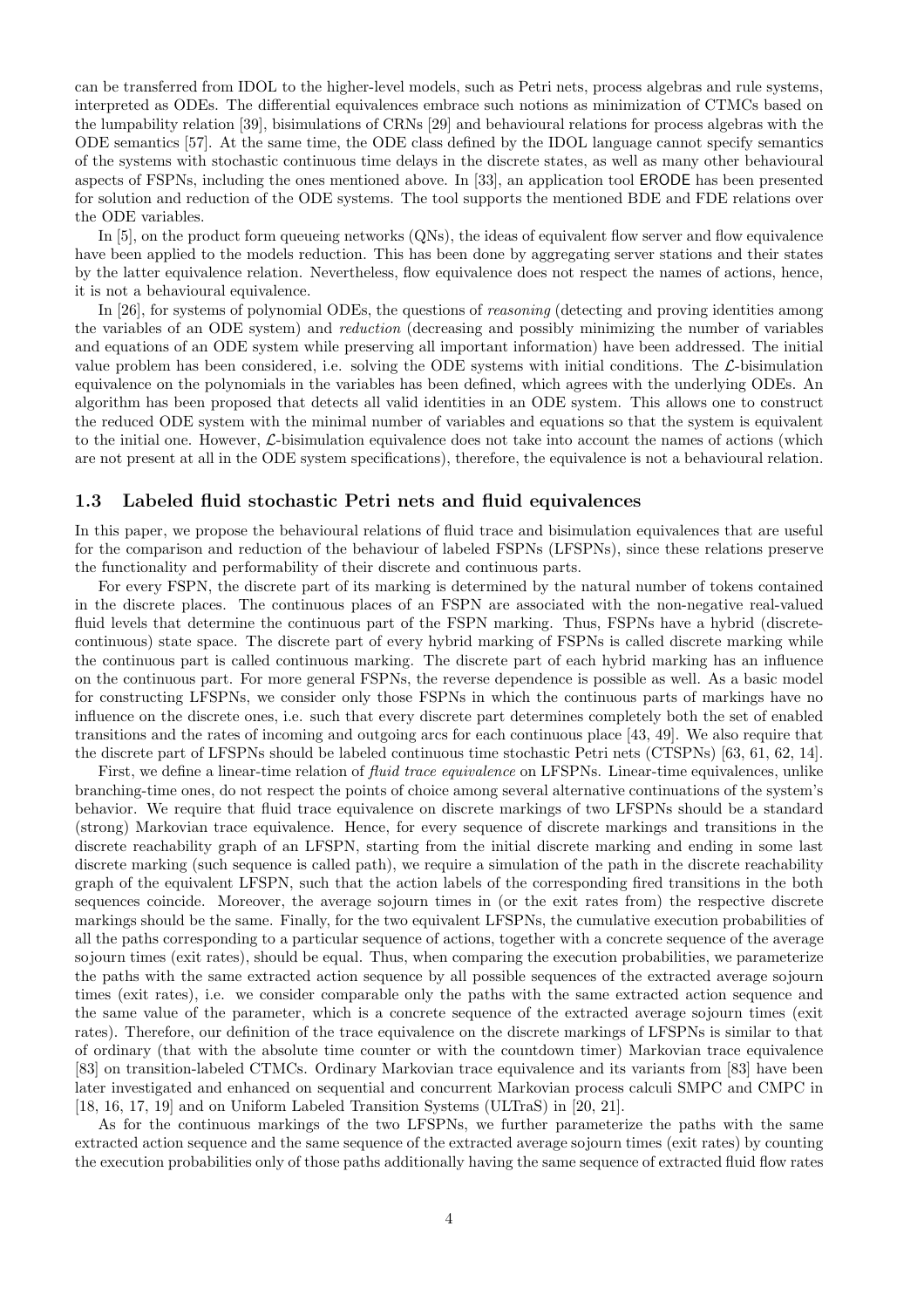of the respective continuous places (we assume that each of the two LFSPNs has exactly one continuous place) in the corresponding discrete markings. Besides the need to respect a fluid flow in the equivalence definition, the intuition behind such a double parameterizing by the average sojourn times and by the fluid flow rates is as follows. In each of the corresponding discrete markings of the comparable paths we shall have the same average potential fluid change volume in the corresponding continuous places, which is a product of the average sojourn time and the constant (possibly zero or negative) potential fluid flow rate.

We show that fluid trace equivalence preserves average potential fluid change volume in the respective continuous places for the transition sequences of each particular length.

Second, we propose a branching-time relation of *fluid bisimulation equivalence* on LFSPNs. We prove that it is strictly stronger than fluid trace equivalence, i.e. the former relation generally makes less identifications among the compared LFSPNs than the latter. We require the fluid bisimulation on the discrete markings of two LFSPNs to be a standard (strong) Markovian bisimulation. Hence, for each transition firing in an LFSPN, we require a simulation of the firing in the equivalent LFSPN, such that the action labels of the both fired transitions and their overall rates coincide. Thus, our definition of the bisimulation equivalence on the discrete markings of LFSPNs is similar to that of the performance bisimulation equivalences [27, 28] on labeled CTSPNs and labeled generalized SPNs (GSPNs) [61, 34, 62, 25, 14, 15], as well as the strong equivalence from [54] on stochastic process algebra PEPA. All these relations belong to the family of Markovian bisimulation equivalences, investigated on sequential and concurrent Markovian process calculi SMPC and CMPC in [18, 16, 17, 19], as well as on Uniform Labeled Transition Systems (ULTraS) in [20, 21].

As for the continuous markings, we should fix a bijective correspondence between the sets of continuous places of the two LFSPNs, hence, the number of their continuous places should coincide. Then each continuous place in the first LFSPN should have exactly one corresponding continuous place in the second LFSPN and vice versa. We require that, for every pair of the Markovian bisimilar discrete markings, the fluid flow rates of the continuous places in the first LFSPN should coincide with those of the corresponding continuous places in the second LFSPN. Note that in our formal definition of fluid bisimulation, we consider only LFSPNs having a single continuous place, since the definition can be easily extended to the case of several continuous places.

We prove that the resulting fluid bisimulation equivalence of LFSPNs preserves, for the equivalence classes of their discrete markings, the stationary probability distribution of the underlying continuous time Markov chain (CTMC), as well as the stationary fluid buffer empty probability, probability distribution and density for the associated stochastic fluid model (SFM). As a consequence, the equivalence guarantees identity of a number of discrete and hybrid performance measures, calculated for the stationary quantitative behaviour of the LFSPNs. The fluid bisimulation equivalence is then used to simplify the qualitative and quantitative analysis of LFSPNs, due to diminishing the number of discrete markings considered that are lumped into the equivalence classes, interpreted as the (aggregate) states of the quotient discrete reachability graph and quotient underlying CTMC. We also define the quotients of the probability functions by the equivalence, aiming at description of the quotient associated SFM. Based on the pointed equivalence, a new quotient technique enhances and optimizes the performance evaluation of fluid systems modeled by LFSPNs.

The running example presented in the paper explains systematically the most important definitions introduced. It also demonstrates in detail the functional and performance identity of the LFSPNs, related by fluid trace or fluid bisimulation equivalence. The application example consists in a case study of three LFSPNs, each of them modeling the document preparation system, and demonstrates how the LFSPNs structure and behaviour can be reduced with respect to fluid bisimulation equivalence while preserving their functional and performance properties.

#### 1.4 Logical characterization of the fluid equivalences

A characterization of equivalences via modal logics is used to change the operational reasoning on systems behaviour by the logical one that is more appropriate for verification. Moreover, such an interpretation elucidates the nature of the equivalences, defined in an operational manner. It is generally accepted that the natural and nice modal characterization of a behavioural equivalence justifies its relevance. On the other hand, we get an operational characterization of logical equivalences. The importance of modal logical characterization for behavioural equivalences has been explained in [2], in particular, the resulting capabilities to express distinguishing formulas for automatic verification of systems [58] and characteristic formulas for the equivalence classes of processes [68, 4], to demonstrate finitariness and algebraicity of behavioural preorders [3], as well as to give a testing interpretation of bisimulation equivalence [1].

In the literature, several logical characterizations of stochastic and Markovian equivalences have been proposed. In [37, 38], the characterization of strong equivalence has been presented with the logic  $\text{PML}_u$ , which is a stochastic extension of Probabilistic Modal Logic (PML) [60] on probabilistic transitions systems to the stochastic process algebra PEPA [54]. In [45], a branching time temporal logic has been described which is an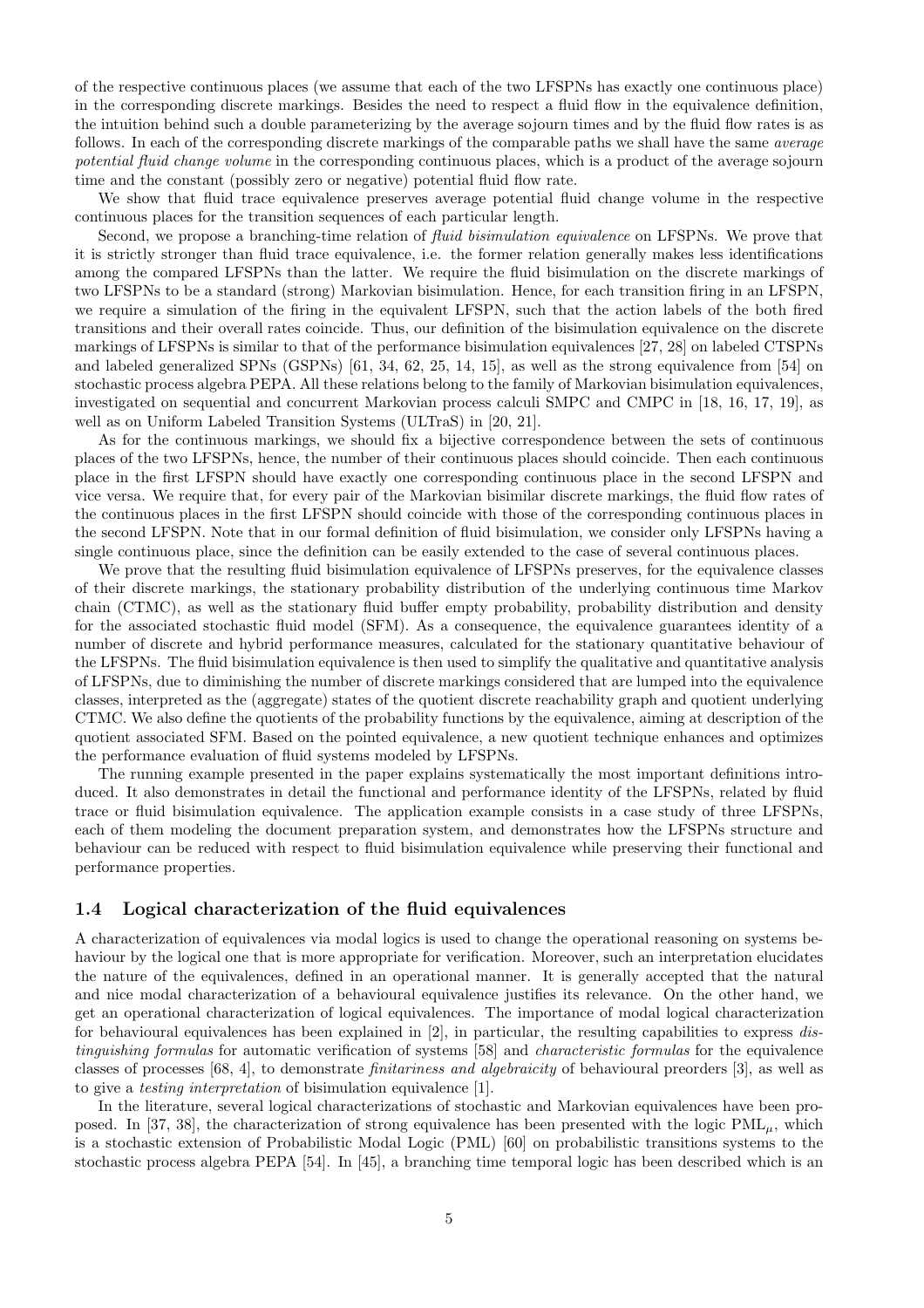extension of Continuous Stochastic Logic (CSL) [8] on CTMCs to a wide class of SFMs. The CSL-based logical characterizations of various stochastic bisimulation equivalences have been reported in [10, 11, 12, 67, 13, 23] on labeled CTMCs, in [40] on labeled continuous time Markov processes (CTMPs), in [41] on analytic spaces, in [9] on labeled Markov reward models (MRMs) and in [66] on labeled continuous time Markov decision processes (CTMDPs). In [18, 16], on sequential and concurrent Markovian process calculi SMPC (MPC) and CMPC, the logical characterizations of Markovian trace and bisimulation equivalences have been accomplished with the modal logics  $HML_{MTr}$  and  $HML_{MB}$ , based on Hennessy-Milner Logic (HML) [53]. In [19], on (sequential) Markovian process calculus MPC, the logical characterizations of Markovian trace and bisimulation equivalences have been constructed with the HML-based modal logics  $HML_{NPMTr}$  and  $HML_{MB}$ .

We provide fluid trace and bisimulation equivalences with the logical characterizations, accomplished via formulas of the specially constructed novel fluid modal logics  $HML_{flt}$  and  $HML_{flb}$ , respectively. The new logics are based on Hennessy-Milner Logic (HML) [53]. The logical characterizations guarantee that two LFSPNs are fluid (trace or bisimulation) equivalent iff they satisfy the same formulas of the respective fluid modal logic, i.e. they are logically equivalent. Thus, instead of comparing LFSPNs operationally, one may only check the corresponding satisfaction relation. This provides one with the possibility for logical reasoning on fluid equivalences for LFSPNs. Such an approach is often more convenient for the purpose of verification. The obtained results may also be interpreted as operational characterizations of the corresponding logical equivalences.

The fluid modal logic  $HML_{\text{f}tt}$  is used to characterize fluid trace equivalence. Therefore, the interpretation function of the logic has an additional argument, which is the sequence of the potential fluid flow rates for the single continuous place of an LFSPN (remember that in the definition of fluid trace equivalence we compare only LFSPNs, each having exactly one continuous place). In  $HML_{flt}$ , one can express the properties like "the execution probability of a sequence of actions starting from a state, with given average sojourn times and potential fluid flow rates in the initial, intermediate and final states, is equal to a particular value". For example, for a production line in a food processing or a chemicals plant, we can verify the probability that the first liquid substance fills (this is specified by the action  $f_1$ ) the fluid reservoir with the potential flow rate  $r_1$  during the exponentially distributed time period with the average  $s_1$ ; then the second liquid substance fills (the action  $f_2$ ) the reservoir with the potential flow rate  $r_2$  during the exponentially distributed time period with the average  $s_2$ ; finally, the reservoir is emptied with the potential flow rate  $r_3$  for the exponentially distributed time period with the average  $s_3$ .

The fluid modal logic  $HML_{fib}$  is intended to characterize fluid bisimulation equivalence. For this purpose, the logic has a new modality, decorated with the potential fluid flow rate value for the single continuous place of an LFSPN (again, remember that in the definition of fluid bisimulation equivalence consider only LFSPNs, each having a single continuous place). The resulting formula (i.e. the new modality with the flow rate value) is used to check whether the potential fluid flow rate in a discrete marking of an LFSPN coincides with a certain value, the fact that corresponds to a condition from the fluid bisimulation definition. Thus,  $HML_{flb}$  is able to describe the properties such as "an action can be executed with a given minimal rate in a state with a given potential fluid flow rate". For example, for the production line mentioned above, we can verify the validity that the first liquid substance fills (the action  $f_1$ ) the fluid reservoir with the potential flow rate  $r_1$  during the exponentially distributed time period with the minimal rate  $\lambda_1$  or the second liquid substance fills (the action  $f_2$ ) the reservoir with the same potential flow rate  $r_1$  during the exponentially distributed time period with the minimal rate  $\lambda_2$ . Note that disjunction in  $HML_{fib}$  can be defined standardly, i.e. using conjunction and negation.

#### 1.5 Previous works and contributions of the paper

The first results on this subject can be found in [73], where we have proposed a class of LFSPNs and defined a novel behavioural relation of fluid bisimulation equivalence for them. We have also proved there that the equivalence preserves aggregate fluid density and distribution, as well as discrete and continuous performance measures. The present paper is an improved and extended version of that publication. The paper contains the following new results for LFSPNs: fluid trace equivalence, interrelations of the fluid equivalences, quotienting by fluid bisimulation equivalence, logical characterization of the fluid equivalences, quotients of the probability functions and an application example.

Thus, the main contributions of the paper are as follows.

- LFSPNs extend FSPNs with the action labeling on their transitions, which allows for the functional behavioural reasoning.
- Fluid trace and bisimulation equivalences permit to compare and reduce the qualitative and quantitative behaviour of LFSPNs in the the linear-time and branching-time semantics, respectively.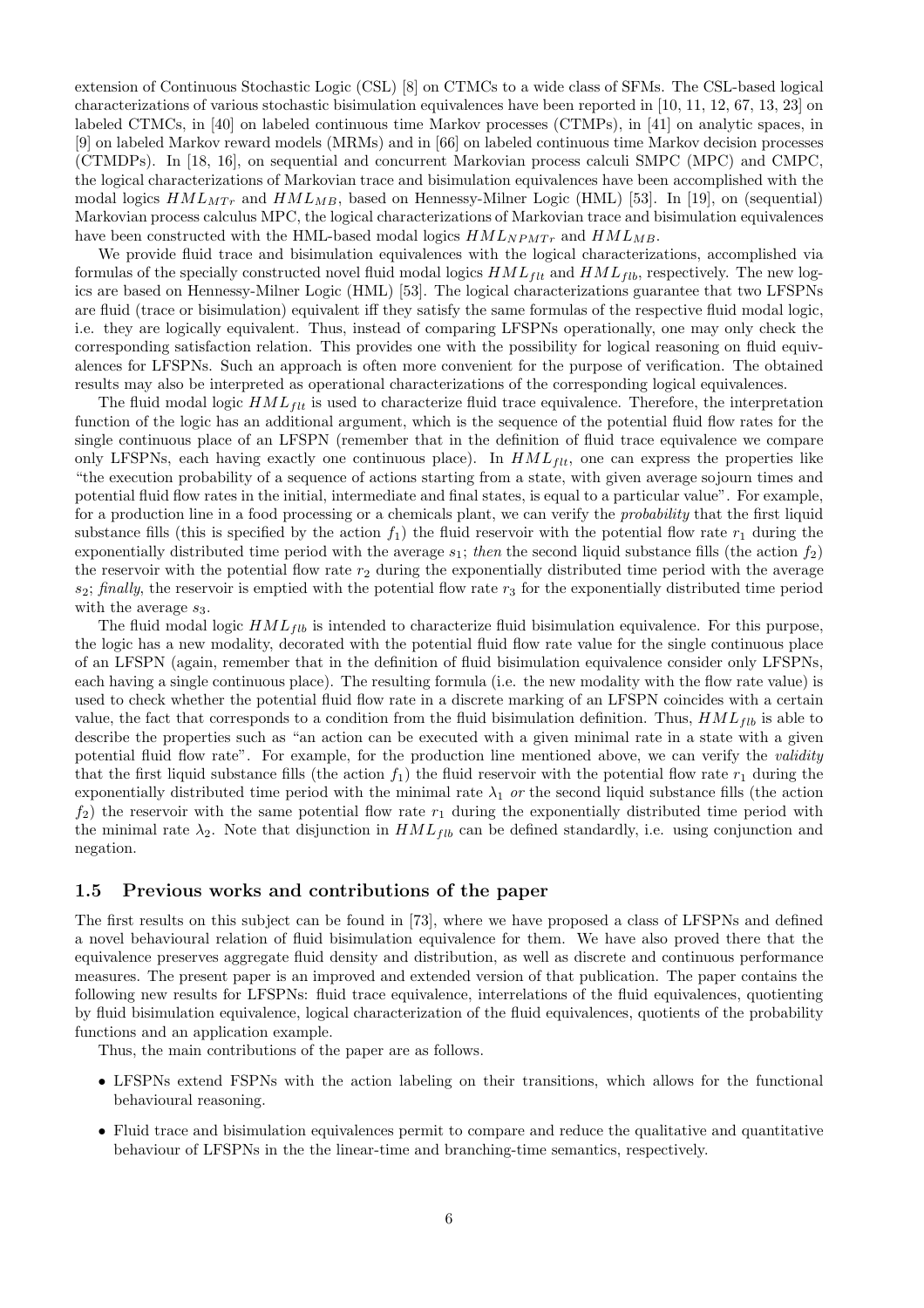|  | Table 1: Abbreviations used in the paper |  |  |  |  |
|--|------------------------------------------|--|--|--|--|
|--|------------------------------------------|--|--|--|--|

| Petri nets                   |                                      | Markov chains |                        |  |
|------------------------------|--------------------------------------|---------------|------------------------|--|
| <b>SPN</b>                   | stochastic Petri net                 | CTMC .        | continuous time        |  |
| <b>CTSPN</b>                 | continuous time stochastic Petri net |               | Markov chain           |  |
| <b>GSPN</b>                  | generalized stochastic Petri net     | SMC –         | semi-Markov chain      |  |
| <b>FSPN</b>                  | fluid stochastic Petri net           | Fluid models  |                        |  |
| <b>LFSPN</b>                 | labeled fluid stochastic Petri net   | SFM –         | stochastic fluid model |  |
| <b>Probability functions</b> |                                      | Rate matrices |                        |  |
| <b>PMF</b>                   | probability mass function            | <b>TRM</b>    | transition rate matrix |  |
| <b>PDF</b>                   | probability distribution function    | FRM           | fluid rate matrix      |  |

- The analysis of LFSPNs is simplified by quotienting their discrete reachability graphs and underlying CTMCs by fluid bisimulation equivalence.
- Fluid trace and bisimulation equivalences are logically characterized via two original fluid modal logics  $HML_{\text{flt}}$  and  $HML_{\text{flb}}$ .
- The aggregate probability functions coincide as for the discrete part (labeled CTSPNs and their underlying CTMCs), as for the continuous part (SFMs) of the fluid bisimulation equivalent LFSPNs.
- Both the discrete and hybrid performance measures for LFSPNs are preserved by fluid bisimulation equivalence.
- Application example shows in detail the functional and performance identity of the fluid bisimulation equivalent LFSPNs specifying the document preparation system.

#### 1.6 Outline of the paper

The rest of the paper is organized as follows. In Section 2, we present the definition and behaviour of LFSPNs. Section 3 explores the discrete part of LFSPNs, i.e. the derived labeled CTSPNs and their underlying CTMCs. Section 4 investigates the continuous part of LFSPNs, which is the associated SFMs. In Section 5, we construct a linear-time relation of fluid trace equivalence for LFSPNs. In Section 6, we propose a branching-time relation of fluid bisimulation equivalence for LFSPNs and compare it with the fluid trace one. In Section 7, we explain how to reduce discrete reachability graphs and underlying CTMCs of LFSPNs modulo fluid bisimulation equivalence, by applying the method of the quotienting. Section 8 is devoted to the logical characterization of fluid trace and bisimulation equivalences with the use of two novel fluid modal logics. Section 9 contains the preservation results for the quantitative behaviour of LFSPNs modulo fluid bisimulation equivalence. In Section 10, we demonstrate how fluid bisimulation equivalence preserves the functionality and performance measures of LFSPNs. Section 11 describes a case study of three LFSPNs modeling the document preparation system. Finally, Section 12 summarizes the results obtained and outlines research perspectives in this area.

To help the reader, we have presented some important abbreviations from the paper in Table 1.

# 2 Basic concepts of LFSPNs

Let us introduce a class of labeled fluid stochastic Petri nets (LFSPNs), whose transitions are labeled with action names, used to specify different system activities. Without labels, LFSPNs are essentially a subclass of FSPNs [55, 43, 49], so that their discrete part describes CTSPNs [63, 61, 62, 14]. This means that LFSPNs have no inhibitor arcs, priorities and immediate transitions, which are used in the standard FSPNs, which are the continuous extension of GSPNs. However, in many practical applications, the performance analysis of GSPNs is simplified by transforming them into CTSPNs or reducing their underlying semi-Markov chains into CTMCs (which are the underlying stochastic process of CTSPNs) by eliminating vanishing states [34, 62, 14, 15]. Transition labeling in LFSPNs is similar to the labeling, proposed for CTSPNs in [27]. Moreover, we suppose that the firing rates of transitions and flow rates of the continuous arcs do not depend on the continuous markings (fluid levels).

Let  $\mathbb{N} = \{0, 1, 2, \ldots\}$  be the set of all natural numbers and  $\mathbb{N}_{\geq 1} = \{1, 2, \ldots\}$  be the set of all positive natural numbers. Further, let  $\mathbb{R} = (-\infty; \infty)$  be the set of all real numbers,  $\mathbb{R}_{\geq 0} = [0; \infty)$  be the set of all non-negative real numbers and  $\mathbb{R}_{>0} = (0;\infty)$  be the set of all positive real numbers. The set of all row vectors of  $n \in \mathbb{N}_{\geq 1}$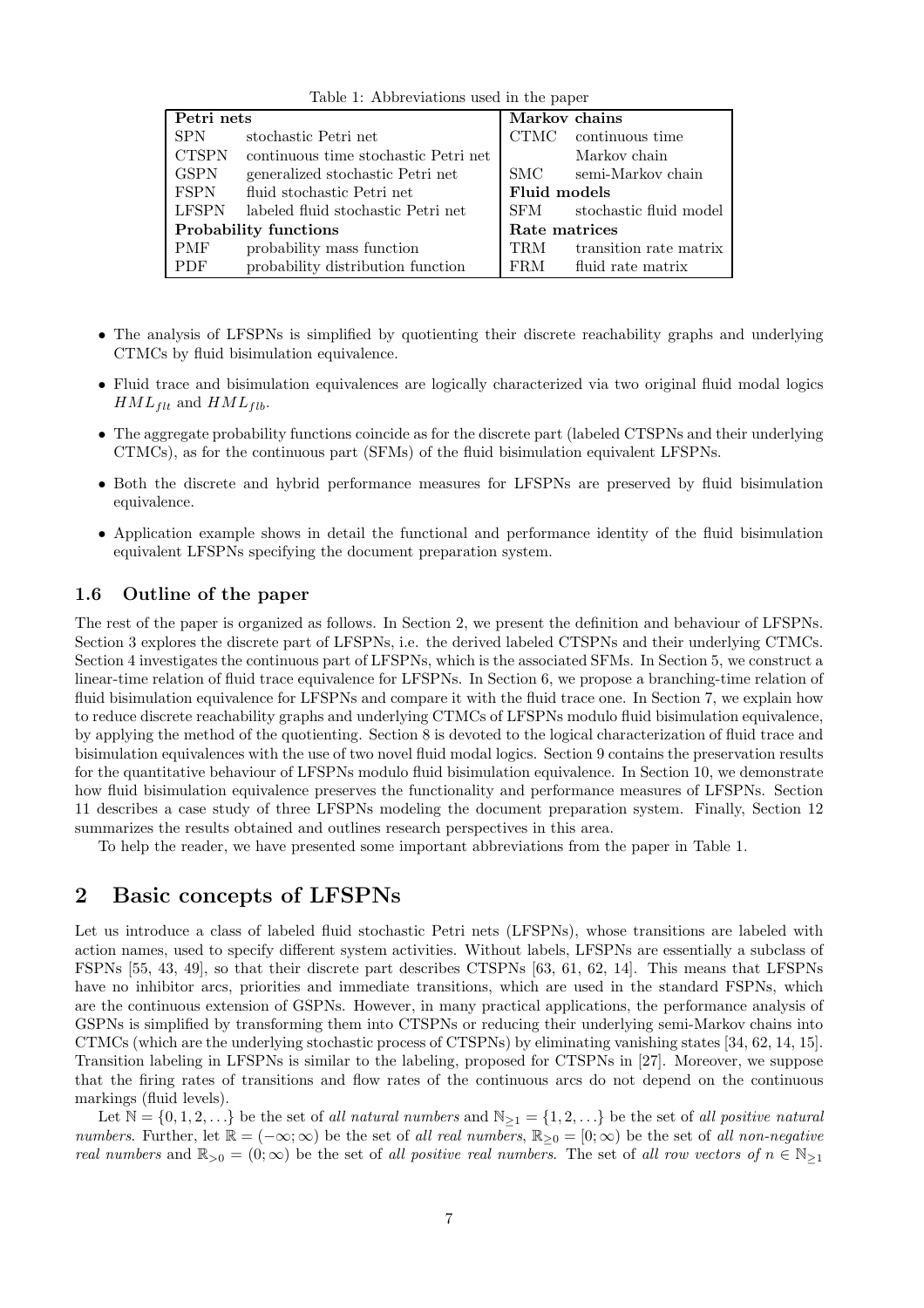elements from a set X is defined as  $X^n = \{(x_1, \ldots, x_n) \mid x_i \in X \ (1 \leq i \leq n)\}\.$  The set of all mappings from a set X to a set Y is defined as  $Y^X = \{f | f : X \to Y\}$ . Let  $Act = \{a, b, ...\}$  be the set of actions.

First, we present a formal definition of LFSPNs.

Definition 2.1 A labeled fluid stochastic Petri net (LFSPN) is a tuple  $N = (P_N, T_N, W_N, C_N, R_N, \Omega_N, L_N, \mathcal{M}_N)$ , where

- $P_N = P d_N \oplus P c_N$  is a finite set of discrete and continuous places ( $\oplus$  denotes disjoint union);
- $T_N$  is a finite set of transitions, such that  $P_N \cup T_N \neq \emptyset$  and  $P_N \cap T_N = \emptyset$ ;
- $W_N$ :  $(Pd_N \times T_N) \cup (T_N \times Pd_N) \to \mathbb{N}$  is a function providing the weights of discrete arcs between discrete places and transitions;
- $C_N \subseteq (P_{CN} \times T_N) \cup (T_N \times P_{CN})$  is the set of continuous arcs between continuous places and transitions;
- $R_N : C_N \times \mathbb{N}^{|P d_N|} \to \mathbb{R}_{\geq 0}$  is a function providing the flow rates of continuous arcs in a given discrete marking (the markings will be defined later);
- $\Omega_N : T_N \times \mathbb{N}^{|P d_N|} \to \mathbb{R}_{>0}$  is the transition rate function associating transitions with rates in a given discrete marking;
- $L_N: T_N \to Act$  is the transition labeling function assigning actions to transitions;
- $\mathcal{M}_N = (M_N, \mathbf{0}),$  where  $M_N \in \mathbb{N}^{|P d_N|}$  and **0** is a row vector of  $|P c_N|$  values 0, is the initial (discretecontinuous) marking.

Let us consider in more detail the tuple elements from the definition above. Let  $N$  be an LFSPN.

Every discrete place  $p_i \in P d_N$  may contain discrete tokens, whose number is represented by a natural number  $M_i \in \mathbb{N}$  (1  $\leq i \leq |P d_N|$ ). Each continuous place  $q_i \in P c_N$  may contain continuous fluid, with the level represented by a non-negative real number  $X_j \in \mathbb{R}_{\geq 0}$   $(1 \leq j \leq |P c_N|)$ . Then the complete hybrid (discrete-continuous) marking of N is a pair  $(M, X)$ , where  $M = (M_1, \ldots, M_{|P d_N|})$  is a discrete marking and  $X = (X_1, \ldots, X_{|P_{CN}|})$  is a continuous marking. When needed, these vectors can also be seen as the mappings  $M : P d_N \to \mathbb{N}$  with  $M(p_i) = M_i$   $(1 \leq i \leq |P d_N|)$  and  $X : P c_N \to \mathbb{R}_{\geq 0}$  with  $X(q_j) = X_j$   $(1 \leq j \leq |P c_N|)$ . The set of all markings (reachability set) of N is denoted by  $RS(N)$ . Then  $DRS(N) = \{M \mid (M, X) \in RS(N)\}$ is the set of all discrete markings (discrete reachability set) of  $N$ .  $DRS(N)$  will be formally defined later. Further,  $CRS(N) = \{X \mid (M, X) \in RS(N)\} \subseteq \mathbb{R}_{\geq 0}^{|P_{CN}|}$  $\sum_{n=0}^{\lfloor PCN \rfloor}$  is the set of all continuous markings (continuous reachability set) of N. Every marking  $(M, X) \in R\overline{S}(N)$  evolves in time, hence, we can interpret it as a stochastic process  $\{(M(\delta), X(\delta)) \mid \delta \geq 0\}$ . Then the initial marking of N is that at the zero time moment, i.e.  $\mathcal{M}_N = (M_N, 0) = (M(0), X(0))$ , where  $X(0) = 0$  means that all the continuous places are initially empty.

Every transition  $t \in T_N$  has an associated positive real-valued instantaneous rate  $\Omega_N(t, M) \in \mathbb{R}_{>0}$ , which is a parameter of the exponential distribution governing the transition delay (being a random variable), when the current discrete marking is  $M$ . Transitions are labeled with actions, each representing a sort of activity that they model.

Every discrete arc  $da = (p, t)$  or  $da = (t, p)$ , where  $p \in P d_N$  and  $t \in T_N$ , connects discrete places and transitions. It has a non-negative integer-valued weight  $W_N(da) \in \mathbb{N}$  assigned, representing its multiplicity. The zero weight indicates that the corresponding discrete arc does not exist, since its multiplicity is zero in this case. In the discrete marking  $M \in DRS(N)$ , every continuous arc  $ca = (q, t)$  or  $ca = (t, q)$ , where  $q \in P_{CN}$  and  $t \in T_N$ , connects continuous places and transitions. It has a non-negative real-valued flow rate  $R_N(ca, M) \in \mathbb{R}_{\geq 0}$ of fluid through ca, when the current discrete marking is  $M$ . The zero flow rate indicates that the fluid flow along the corresponding continuous arc is stopped in some discrete marking.

The graphical representation of LFSPNs resembles that for standard labeled Petri nets, but supplemented with the rates or weights, written near the corresponding transitions or arcs. Discrete places are drawn with ordinary circles while double concentric circles correspond to the continuous ones. Square boxes with the action names inside depict transitions and their labels. Discrete arcs are drawn as thin lines with arrows at the end while continuous arcs should represent pipes, so the latter are depicted by thick arrowed lines. If the rates are not given in the picture then they are assumed to be of no importance in the corresponding examples. The names of places and transitions are depicted near them when needed.

We now consider the behaviour of LFSPNs.

Let N be an LFSPN and M be a discrete marking of N. A transition  $t \in T_N$  is enabled in M if  $\forall p \in$  $P d_N W_N(p,t) \leq M(p)$ . Let  $Ena(M)$  be the set of all transitions enabled in M. Firings of transitions are atomic operations, and only single transitions are fired at once. Note that the enabling condition depends only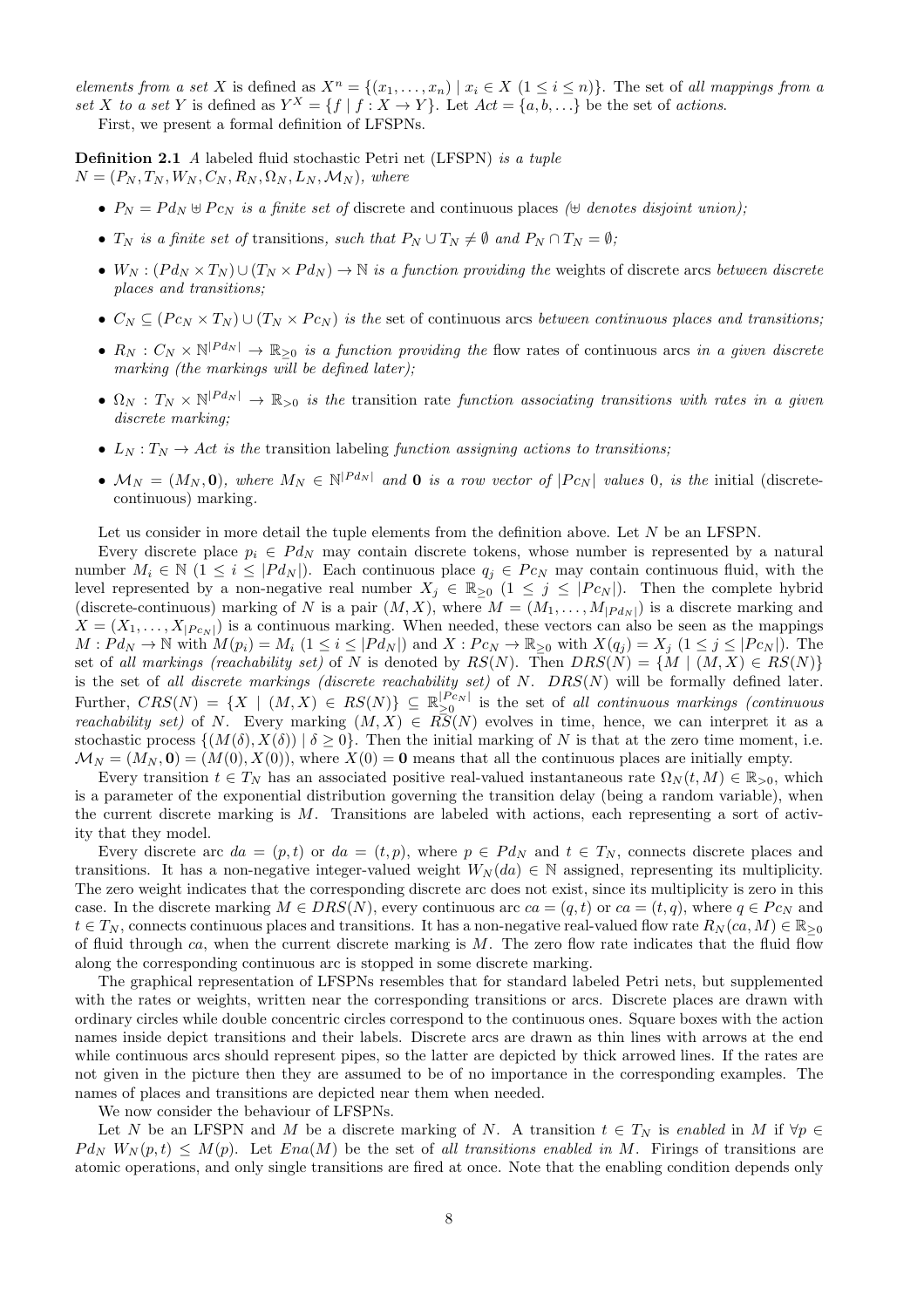on the discrete part of N and this condition is the same as for CTSPNs. Firing of a transition  $t \in Ena(M)$ changes M to another discrete marking  $\tilde{M}$ , such as  $\forall p \in P d_N$   $\tilde{M}(p) = M(p) - W_N(p, t) + W_N(t, p)$ , denoted by  $M \xrightarrow{t} \widetilde{M}$ , where  $\lambda = \Omega_N(t, M)$ . We write  $M \xrightarrow{t} \widetilde{M}$  if  $\exists \lambda \ M \xrightarrow{t} \widetilde{M}$  and  $M \to \widetilde{M}$  if  $\exists t \ M \xrightarrow{t} \widetilde{M}$ .

Let us formally define the discrete reachability set of N.

**Definition 2.2** Let N be an LFSPN. The discrete reachability set of N, denoted by  $DRS(N)$ , is the minimal set of discrete markings such that

- $M_N \in DRS(N)$ ;
- if  $M \in DRS(N)$  and  $M \to \widetilde{M}$  then  $\widetilde{M} \in DRS(N)$ .

Let us now define the discrete reachability graph of N.

**Definition 2.3** Let  $N$  be an LFSPN. The discrete reachability graph of  $N$  is a labeled transition system  $DRG(N) = (S_N, \mathcal{L}_N, \mathcal{T}_N, s_N),$  where

- the set of states is  $S_N = DRS(N);$
- the set of labels is  $\mathcal{L}_N = T_N \times \mathbb{R}_{>0}$ ;
- the set of transitions is  $\mathcal{T}_N = \{(M,(t,\lambda),\widetilde{M}) \mid M, \widetilde{M} \in DRS(N), M \stackrel{t}{\rightarrow} \widetilde{M}\};$
- the initial state is  $s_N = M_N$ .

### 3 Discrete part of LFSPNs

We have restricted the class of FSPNs underlying LFSPNs to those whose discrete part is CTSPNs, since the performance analysis of standard FSPNs with GSPNs as the discrete part is finally based on the CTMCs which are extracted from the underlying semi-Markov chains (SMCs) of the GSPNs by removing vanishing states. Let us now consider the behaviour of the discrete part of LFSPNs, which is labeled CTSPNs.

For an LFSPN N, a continuous random variable  $\xi(M)$  is associated with every discrete marking  $M \in$  $DRS(N)$ . The variable captures a residence (sojourn) time in M. We adopt the race semantics, in which the fastest stochastic transition (i.e. that with the minimal exponentially distributed firing delay) fires first. Hence, the probability distribution function (PDF) of the sojourn time in  $M$  is that of the minimal firing delay of transitions from  $Ena(M)$ . Since exponential distributions are closed under minimum, the sojourn time in M is (again) exponentially distributed with a parameter that is called the *exit rate from the discrete marking*  $M$ , defined as

$$
RE(M) = \sum_{t \in Ena(M)} \Omega_N(t, M).
$$

Note that we may have  $RE(M) = 0$ , meaning that there is no exit from M, if it is a terminal discrete marking, i.e. there are no transitions from it to different discrete markings.

Hence, the PDF of the sojourn time in M (the probability of the residence time in M being less than  $\delta$ ) is  $F_{\xi(M)}(\delta) = P(\xi(M) < \delta) = 1 - e^{-RE(M)\delta}$  ( $\delta \ge 0$ ). Then the probability density function of the residence time in M (the limit probability of staying in M at the time  $\delta$ ) is  $f_{\xi(M)}(\delta) = \lim_{\Delta \to 0} \frac{F_{\xi(M)}(\delta + \Delta) - F_{\xi(M)}(\delta)}{\Delta}$  $\frac{dF_{\xi(M)}(\delta)}{d\delta} = RE(M)e^{-RE(M)\delta}$  ( $\delta \geq 0$ ). The mean value (average, expectation) formula for the exponential distribution allows us to calculate the average sojourn time in M as  $M(\xi(M)) = \int_0^\infty \delta f_{\xi(M)}(\delta) d\delta = \frac{1}{RE(M)}$ . The variance (dispersion) formula for the exponential distribution allows us to calculate the sojourn time variance in M as  $\mathsf{D}(\xi(M)) = \int_0^\infty (\delta - \mathsf{M}(\xi(M)))^2 f_{\xi(M)}(\delta) d\delta = \frac{1}{(RE(M))^2}$ . We are now ready to present the following two definitions.

The average sojourn time in the discrete marking M is

$$
SJ(M) = \frac{1}{\sum_{t \in Ena(M)} \Omega_N(t, M)} = \frac{1}{RE(M)}.
$$

The average sojourn time vector of N, denoted by SJ, has the elements  $SJ(M)$ ,  $M \in DRS(N)$ .

Note that we may have  $SJ(M) = \infty$ , meaning that we stay in M forever, if it is a terminal discrete marking. The sojourn time variance in the discrete marking M is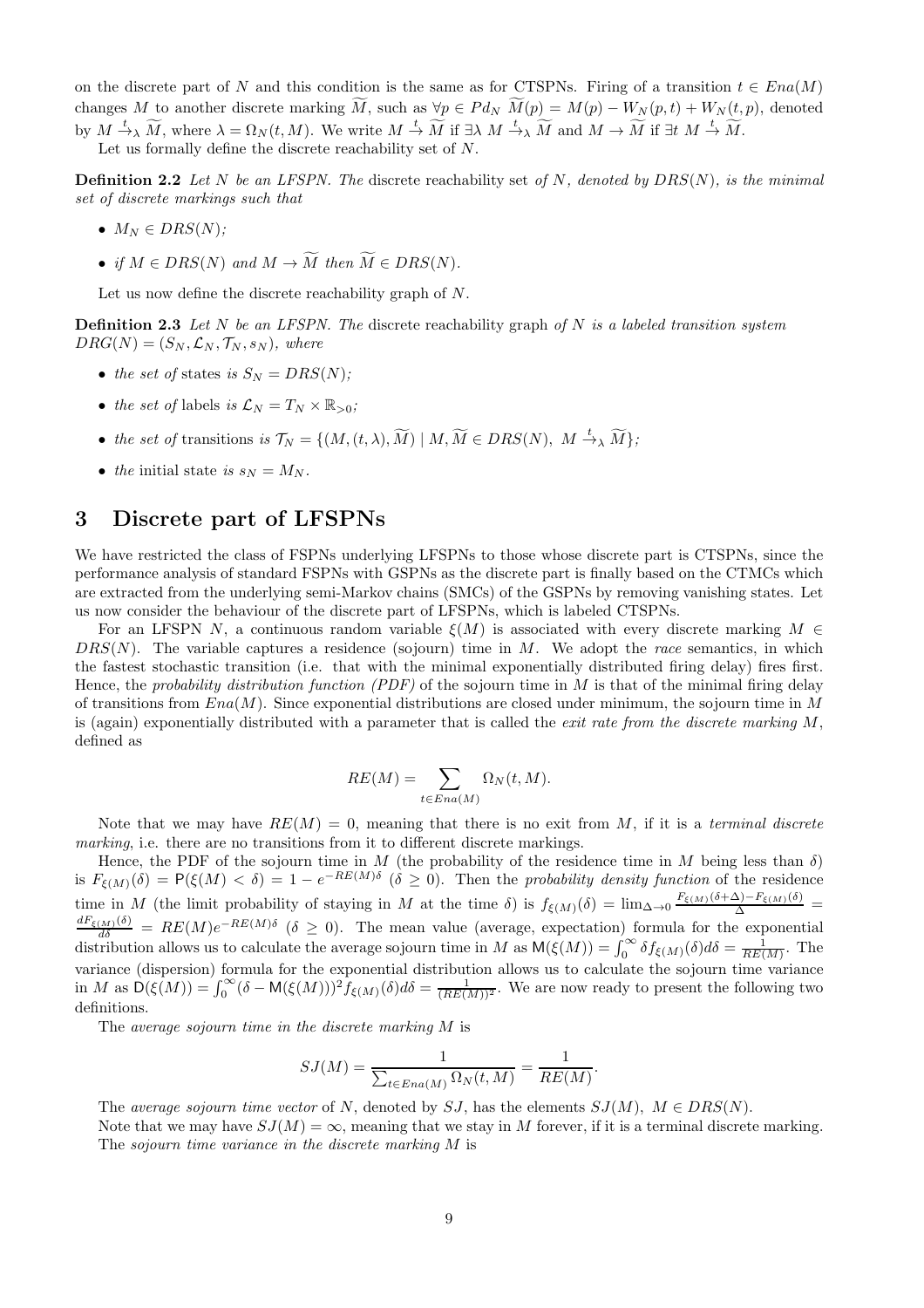$$
VAR(M) = \frac{1}{\left(\sum_{t \in Ena(M)} \Omega_N(t, M)\right)^2} = \frac{1}{RE(M)^2}.
$$

The sojourn time variance vector of N, denoted by VAR, has the elements  $VAR(M)$ ,  $M \in DIS(N)$ . Note that we may have  $VAR(M) = \infty$ , meaning that the variance of the infinite sojourn time in M is infinite too, if it is a terminal discrete marking.

To evaluate performance with the use of the discrete part of  $N$ , we should investigate the stochastic process associated with it. The process is the underlying continuous time Markov chain, denoted by  $CTMC(N)$ .

Let  $M, \overline{M} \in DRS(N)$ . The rate of moving from M to  $\overline{M}$  by firing any transition is

$$
RM(M,\widetilde{M}) = \sum_{\{t \mid M \stackrel{t}{\rightarrow} \widetilde{M}\}} \Omega_N(t,M).
$$

**Definition 3.1** Let N be an LFSPN. The underlying continuous time Markov chain (CTMC) of N, denoted by CTMC(N), has the state space  $DRS(N)$ , the initial state  $M_N$  and the transitions  $M \to \tilde{M}$ , if  $M \to \tilde{M}$ , where  $\lambda = RM(M, \tilde{M}).$ 

Isomorphism is a coincidence of systems up to renaming their components or states. Let ≃ denote isomorphism between CTMCs that binds their initial states.

Let N be an LFSPN. The elements  $Q_{ij}$   $(1 \le i, j \le n = |DRS(N)|)$  of the transition rate matrix (TRM), also called *infinitesimal generator*, **Q** for  $\overline{CTMC}(N)$  are defined as

$$
Q_{ij} = \begin{cases} RM(M_i, M_j), & i \neq j; \\ -\sum_{\{k|1 \leq k \leq n, \ k \neq i\}} RM(M_i, M_k), & i = j. \end{cases}
$$

The transient probability mass function  $(PMF) \varphi(\delta) = (\varphi_1(\delta), \ldots, \varphi_n(\delta))$  for  $CTMC(N)$  is calculated via matrix exponent as

$$
\varphi(\delta) = \varphi(0)e^{\mathbf{Q}\delta},
$$

where  $\varphi(0) = (\varphi_1(0), \ldots, \varphi_n(0))$  is the initial PMF, defined as

$$
\varphi_i(0) = \begin{cases} 1, & M_i = M_N; \\ 0, & \text{otherwise.} \end{cases}
$$

The steady-state PMF  $\varphi = (\varphi_1, \ldots, \varphi_n)$  for  $CTMC(N)$  is a solution of the linear equation system

$$
\left\{ \begin{array}{c} \varphi \mathbf{Q} = \mathbf{0} \\ \varphi \mathbf{1}^T = 1 \end{array} \right.,
$$

where  $\bf{0}$  is a row vector of n values 0 and 1 is that of n values 1.

Note that the vector  $\varphi$  exists and is unique, if  $CTMC(N)$  is ergodic. Then  $CTMC(N)$  has a single steady state, and we have  $\varphi = \lim_{\delta \to \infty} \varphi(\delta)$ .

Let  $N$  be an LFSPN. The following steady-state *discrete performance indices (measures)* can be calculated based on the steady-state PMF  $\varphi$  for  $CTMC(N)$  [63, 61, 34, 25, 62, 14, 15].

• The fraction (proportion) of time spent in the set of discrete markings  $S \subseteq DRS(N)$  is

$$
TimeFraction = \sum_{\{i \mid M_i \in S\}} \varphi_i.
$$

• The probability that  $k \geq 0$  tokens are contained in a discrete place  $p \in P d_N$  is

$$
Tokens(p, k) = \sum_{\{i \mid M_i(p)=k, M_i \in DRS(N)\}} \varphi_i.
$$

Then the PMF of the number of tokens in p is  $Tokes(p) = (Tokes(p, 0), Token(p, 1), \ldots).$ 

• The probability of event A defined through (a condition that holds for all discrete markings from) the set of discrete markings  $DRS_A(N) \subseteq DRS(N)$  is

$$
Prob(\mathcal{A}) = \sum_{\{i | M_i \in DRS_{\mathcal{A}}(N)\}} \varphi_i.
$$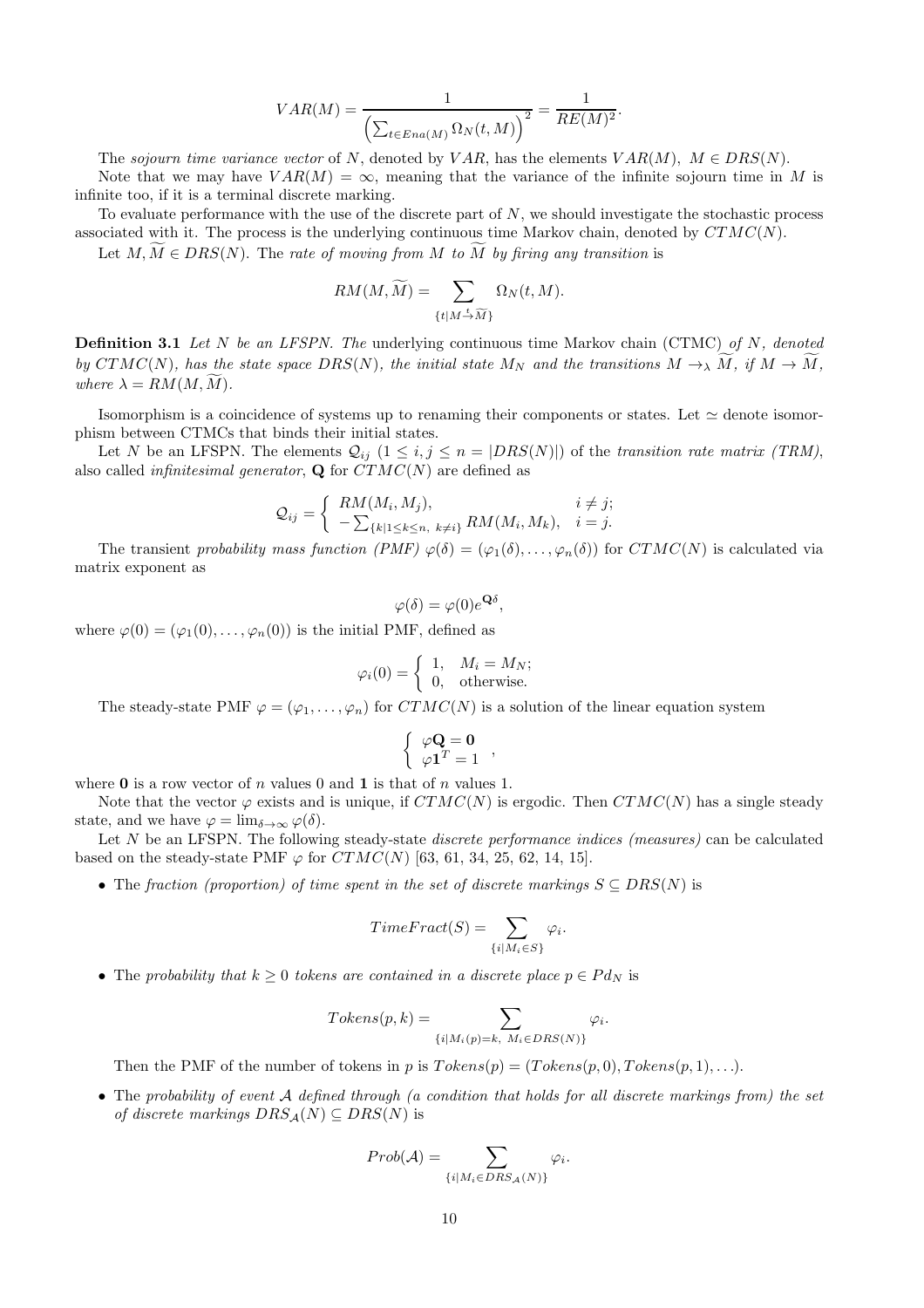• The average number of tokens in a discrete place  $p \in P d_N$  is

$$
TokensNum(p) = \sum_{k \ge 1} Tokens(p, k) \cdot k = \sum_{\{i \mid M_i(p) \ge 1, \ M_i \in DRS(N)\}} \varphi_i M_i(p).
$$

• The firing frequency (throughput) of a transition  $t \in T_N$  (average number of firings per unit of time) is

$$
FiringFreq(t) = \sum_{\{i | t \in Era(M_i), M_i \in DRS(N)\}} \varphi_i \Omega_N(t, M_i).
$$

• The exit/entrance frequency of a discrete marking  $M_i \in DIS(N)$   $(1 \leq i \leq n)$  (average number of exits/entrances per unit of time) is

$$
ExitFreq(M_i) = \varphi_i RE(M_i) = \frac{\varphi_i}{SJ(M_i)}.
$$

• The probability of the event determined by a reward function  $r(M_i) = r_i$   $(0 \le r_i \le 1, 1 \le i \le n)$  of the discrete markings is

$$
Prob(r) = \sum_{\{i \mid M_i \in DRS(N)\}} \varphi_i r_i.
$$

• The traversal frequency of the move from a discrete marking  $M_i$  to a discrete marking  $M_i \in DIS(N)$  (1  $\leq$  $i, j \leq n$ ) (average number of traversals per unit of time) is

$$
TravFreq(M_i, M_j) = \varphi_i RM(M_i, M_j).
$$

• Let  $TravTokens$  be the average number of tokens traversing a subnet of N and Rate be the average input (output) token rate into (out of) the subnet. The *average delay of a token* traversing the subnet is

$$
Delay = \frac{TravTokens}{Rate}.
$$

### 4 Continuous part of LFSPNs

We now consider the impact the discrete part of LFSPNs has on their continuous part, which is stochastic fluid models (SFMs). We investigate LFSPNs with a single continuous place, since the definitions and our subsequent results on the fluid equivalences can be transferred straightforwardly to the case of several continuous places, where multidimensional SFMs have to be explored.

Let N be an LFSPN such that  $P c_N = \{q\}$  and  $M(\delta) \in DRS(N)$  be its discrete marking at the time  $\delta \geq 0$ . Every continuous arc  $ca = (q, t)$  or  $ca = (t, q)$ , where  $t \in T_N$ , changes the fluid level in the continuous place q at the time  $\delta$  with the flow rate  $R_N(\alpha, M(\delta))$ . This means that in the discrete marking  $M(\delta)$  fluid can leave q along the continuous arc  $(q, t)$  with the rate  $R_N((q, t), M(\delta))$  and can enter q along the continuous arc  $(t, q)$ with the rate  $R_N((t, q), M(\delta))$  for every transition  $t \in Ena(M(\delta)).$ 

The potential rate of the fluid level change (fluid flow rate) for the continuous place q in the discrete marking  $M(\delta)$  is

$$
RP(M(\delta)) = \sum_{\{t \in Ena(M(\delta))|(t,q) \in C_N\}} R_N((t,q),M(\delta)) - \sum_{\{t \in Ena(M(\delta))|(q,t) \in C_N\}} R_N((q,t),M(\delta)).
$$

Let  $X(\delta)$  be the fluid level in q at the time  $\delta$ . It is clear that the fluid level in a continuous place can never be negative. Therefore,  $X(\delta)$  satisfies the following ordinary differential equation describing the *actual fluid* flow rate for the continuous place q in the marking  $(M(\delta), X(\delta))$ :

$$
RA(M(\delta), X(\delta)) = \frac{dX(\delta)}{d\delta} = \begin{cases} \max\{RP(M(\delta)), 0\}, & X(\delta) = 0; \\ RP(M(\delta)), & (X(\delta) > 0) \land (RP(M(\delta^-))RP(M(\delta^+)) \ge 0); \\ 0, & (X(\delta) > 0) \land (RP(M(\delta^-))RP(M(\delta^+)) < 0). \end{cases}
$$

In the first case considered in the definition above, we have  $X(\delta) = 0$ . In this case, if  $RP(M(\delta)) \geq 0$  then the fluid level is growing and the derivative is equal to the potential rate. Otherwise, if  $RP(M(\delta)) < 0$  then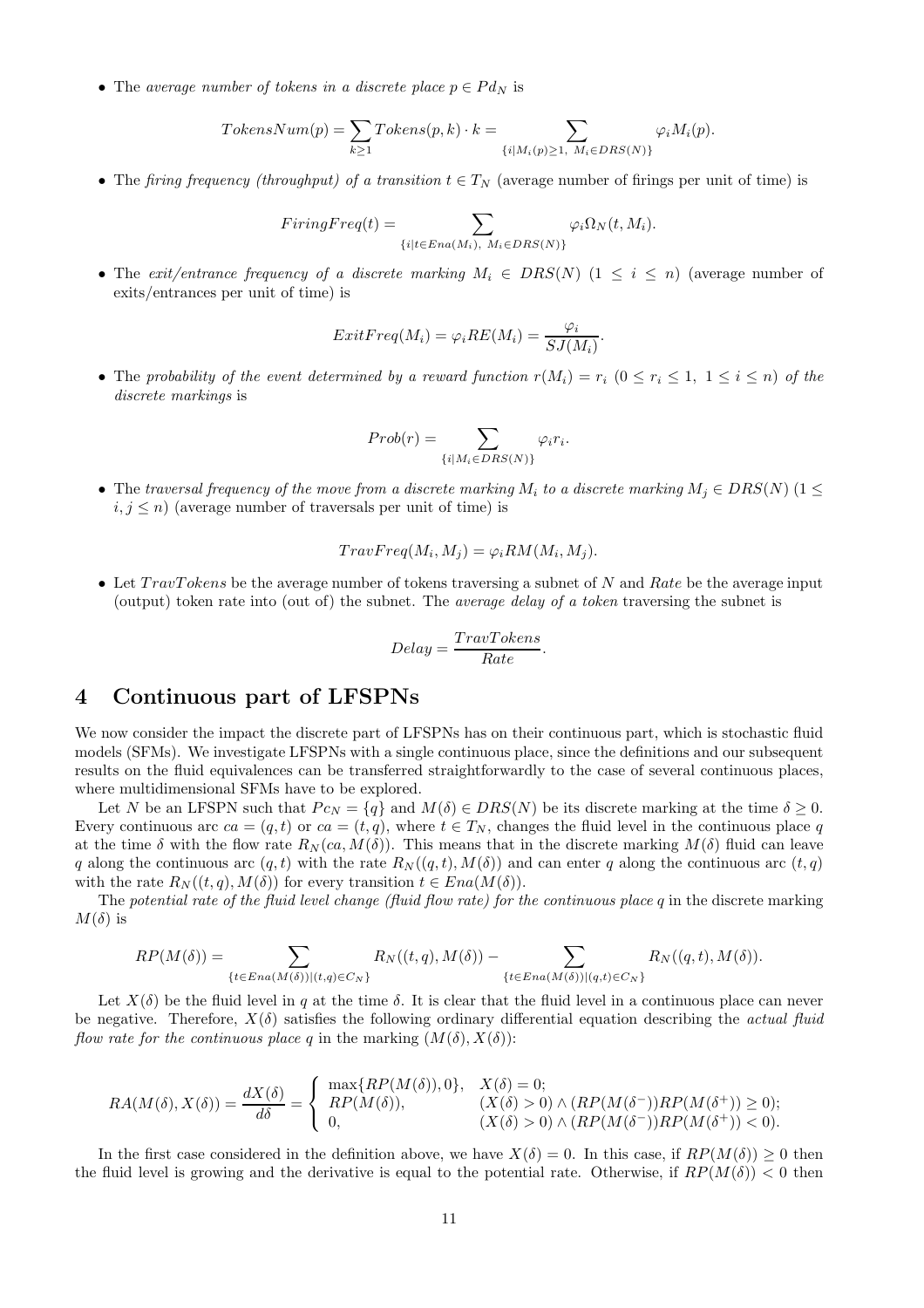we should prevent the fluid level from crossing the lower boundary (zero) by stopping the fluid flow. For an explanation of the more complex second and third cases please refer to [42, 55, 43, 49]. Note that  $\frac{dX(\delta)}{d\delta}$  is a piecewise constant function of  $X(\delta)$  during the time periods when  $M(\delta)$  remains unchanged. Hence, for each different "constant" segment we have  $\frac{dX(\delta)}{d\delta} = RP(M(\delta))$  or  $\frac{dX(\delta)}{d\delta} = 0$  and, therefore, we can suppose that within each such segment  $RP(M(\delta))$  or 0 are the *actual* fluid flow rates for the continuous place q in the marking  $(M(\delta), X(\delta))$ . While constructing differential equations that describe the behaviour of SFMs associated with LFSPNs, we are interested only in the segments where  $\frac{dX(\delta)}{d\delta} = RP(M(\delta))$ . The SFMs behaviour within the remaining segments, where  $\frac{dX(\delta)}{d\delta} = 0$ , is completely described by the buffer empty probability function that collects the probability mass at the lower boundary.

The elements  $\mathcal{R}_{ij}$   $(1 \le i, j \le n = |DRS(N)|)$  of the *fluid rate matrix (FRM)* **R** for the continuous place q are defined as

$$
\mathcal{R}_{ij} = \begin{cases} RP(M_i), & i = j; \\ 0, & i \neq j. \end{cases}
$$

According to [43, 49], the underlying SFMs of LFSPNs are the first order, infinite buffer, homogeneous Markov fluid models. The discrete part of the SFM derived from an LFSPN  $N$  is the CTMC  $CTMC(N)$  with the TRM Q. The evolution of the continuous part of the SFM (the fluid flow drift) is described by the FRM R.

Let us consider the *transient behaviour* of the SFM associated with an LFSPN N. We introduce the following transient probability functions.

- $\varphi_i(\delta) = P(M(\delta) = M_i)$  is the discrete marking probability;
- $\ell_i(\delta) = P(X(\delta) = 0, M(\delta) = M_i)$  is the buffer empty probability (probability mass at the lower boundary);
- $F_i(\delta, x) = P(X(\delta) < x, M(\delta) = M_i)$  is the fluid probability distribution function;
- $f_i(\delta, x) = \frac{\partial F_i(\delta, x)}{\partial x} = \lim_{h \to 0} \frac{F_i(\delta, x+h) F_i(\delta, x)}{h} = \lim_{h \to 0} \frac{P(x \le X(\delta) \le x+h, M(\delta) = M_i)}{h}$  is the fluid probability density function.

The initial conditions are:

$$
\ell_i(0) = \begin{cases} 1, & M_i = M_N; \\ 0, & \text{otherwise}; \end{cases}
$$
\n
$$
F_i(0, x) = \begin{cases} 1, & (M_i = M_N) \land (x \ge 0); \\ 0, & \text{otherwise}; \end{cases}
$$

$$
f_i(0, x) = 0 \ \forall (M_i, x) \in RS(N).
$$

Let  $\varphi(\delta), \ell(\delta), F(\delta, x), f(\delta, x)$  be the row vectors with the elements  $\varphi_i(\delta), \ell_i(\delta), F_i(\delta, x), f_i(\delta, x)$ , respectively  $(1 \le i \le n).$ 

By the total probability law, we have

$$
\ell(\delta) + \int_{0+}^{\infty} f(\delta, x) dx = \varphi(\delta).
$$

The partial differential equations describing the transient behaviour are

$$
\frac{\partial F(\delta, x)}{\partial \delta} + \frac{\partial F(\delta, x)}{\partial x} \mathbf{R} = F(\delta, x) \mathbf{Q}, \ x > 0;
$$

$$
\frac{\partial f(\delta, x)}{\partial \delta} + \frac{\partial f(\delta, x)}{\partial x} \mathbf{R} = f(\delta, x) \mathbf{Q}, \ x > 0.
$$

Note that we have  $\frac{\partial F(\delta,x)}{\partial x} = f(\delta,x), F(\delta,0) = \ell(\delta), F(\delta,\infty) = \varphi(\delta).$ The partial differential equation for the buffer empty probabilities (lower boundary conditions) are

$$
\frac{d\ell(\delta)}{d\delta} + f(\delta,0)\mathbf{R} = \ell(\delta)\mathbf{Q}.
$$

The lower boundary constraint is: if  $\mathcal{R}_{ii} = RP(M_i) > 0$  then  $\ell_i(\delta) = F_i(\delta, 0) = 0$   $(1 \le i \le n)$ . The normalizing condition is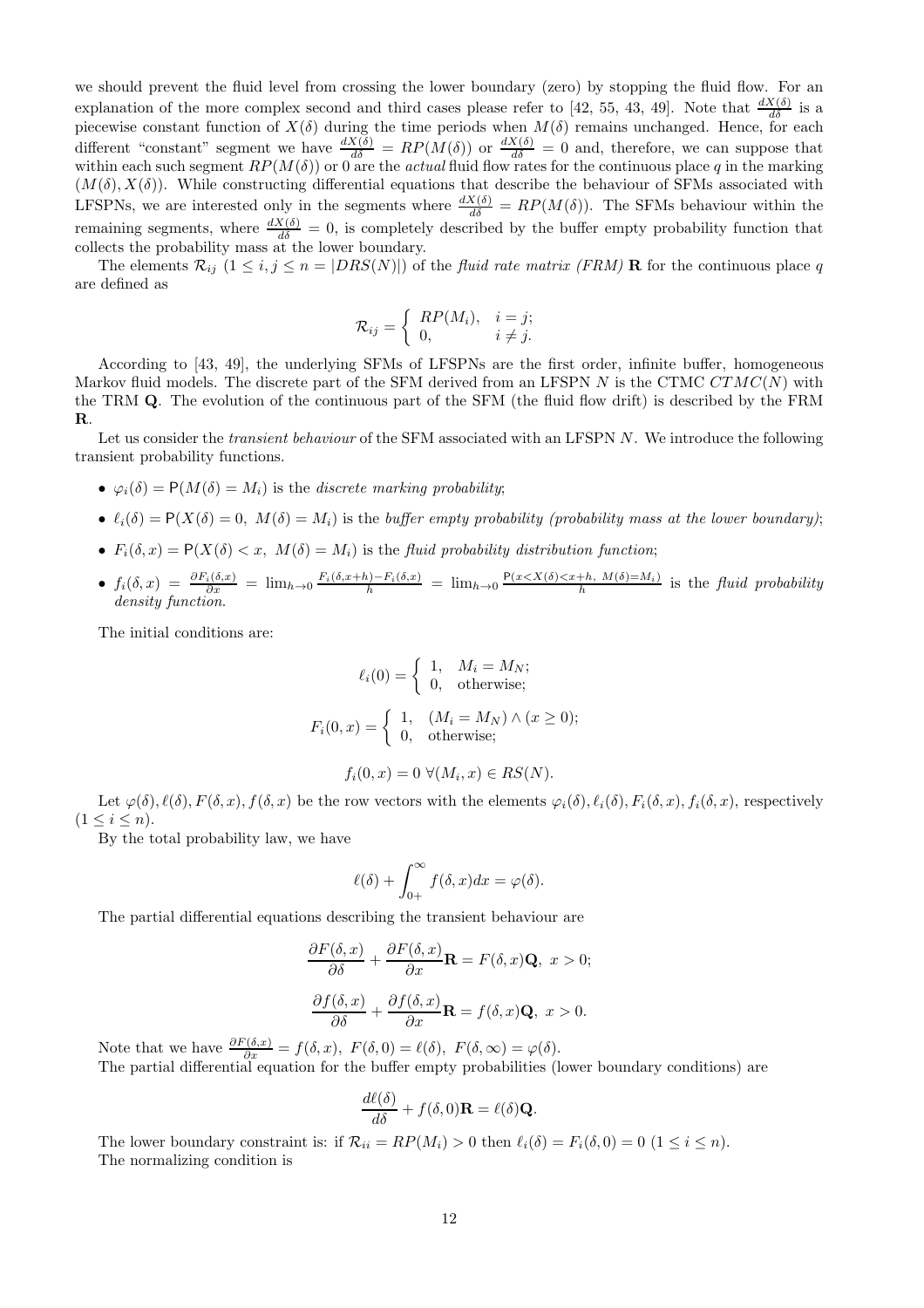$$
\ell(\delta)\mathbf{1}^T + \int_{0+}^{\infty} f(\delta, x) dx \mathbf{1}^T = 1,
$$

where  $1$  is a row vector of n values 1.

Let us now consider the *stationary behaviour* of the SFM associated with an LFSPN N. We do not discuss here in detail the conditions under which the steady state for the associated SFM exists and is unique, since this topic has been extensively explored in [55, 43, 49]. Particularly, according to [55, 49], the steady-state PDF exists (i.e. the transient functions approach their stationary values, as the time parameter  $\delta$  tends to infinity in the transient equations), when the associated SFM is a Markov fluid model, whose fluid flow drift (described by the matrix  $\bf{R}$ ) and transition rates (described by the matrix  $\bf{Q}$ ) are fluid level independent, and the following stability condition holds:

$$
FluidFlow(q) = \sum_{i=1}^{n} \varphi_i RP(M_i) = \varphi \mathbf{R} \mathbf{1}^T < 0,
$$

stating that the steady-state *mean potential fluid flow rate for the continuous place q* is negative. Stable infinite buffer models usually converge, hence, the existing steady-state PDF is also unique in this case.

We introduce the following steady-state probability functions, obtained from the transient ones by taking the limit  $\delta \to \infty$ .

- $\varphi_i = \lim_{\delta \to \infty} P(M(\delta) = M_i)$  is the steady-state discrete marking probability;
- $\ell_i = \lim_{\delta \to \infty} P(X(\delta) = 0, M(\delta) = M_i)$  is the steady-state buffer empty probability (probability mass at the lower boundary);
- $F_i(x) = \lim_{\delta \to \infty} P(X(\delta) < x, M(\delta) = M_i)$  is the steady-state fluid probability distribution function;
- $f_i(x) = \frac{dF_i(x)}{dx} = \lim_{h\to 0} \frac{F_i(x+h)-F_i(x)}{h} = \lim_{\delta\to\infty} \lim_{h\to 0} \frac{P(x\leq X(\delta)\leq x+h, M(\delta)=M_i)}{h}$  is the steady-state fluid probability density function.

Let  $\varphi, \ell, F(x), f(x)$  be the row vectors with the elements  $\varphi_i, \ell_i, F_i(x), f_i(x)$ , respectively  $(1 \leq i \leq n)$ . By the total probability law for the stationary behaviour, we have

$$
\ell + \int_{0+}^{\infty} f(x)dx = \varphi.
$$

The ordinary differential equations describing the stationary behaviour are

$$
\frac{dF(x)}{dx} \mathbf{R} = F(x) \mathbf{Q}, \ x > 0;
$$

$$
\frac{df(x)}{dx} \mathbf{R} = f(x) \mathbf{Q}, \ x > 0.
$$

Note that we have  $\frac{dF(x)}{dx} = f(x)$ ,  $F(0) = \ell$ ,  $F(\infty) = \varphi$ .

The ordinary differential equation for the steady-state buffer empty probabilities (stationary lower boundary conditions) are

$$
f(0)\mathbf{R} = \ell \mathbf{Q}.
$$

The stationary lower boundary constraint is: if  $\mathcal{R}_{ii} = RP(M_i) > 0$  then  $F_i(0) = \ell_i = 0$   $(1 \leq i \leq n)$ . The stationary normalizing condition is

$$
\ell \mathbf{1}^T + \int_{0+}^{\infty} f(x) dx \mathbf{1}^T = 1,
$$

where  $1$  is a row vector of n values 1.

The solutions of the equations for  $F(x)$  and  $f(x)$  in the form of matrix exponent are  $F(x) = \ell e^{x \mathbf{QR}^{-1}}$  and  $f(x) = \ell \mathbf{QR}^{-1}e^{x\mathbf{QR}^{-1}}$ , respectively. Since the steady-state existence implies boundedness of the SFM associated with an LFSPN and we do not have a finite upper fluid level bound, the positive eigenvalues of QR<sup>−1</sup> must be excluded. Moreover,  $\mathbb{R}^{-1}$  does not exist if for some  $i$   $(1 \leq i \leq n)$  we have  $\mathcal{R}_{ii} = 0$ . These difficulties are avoided in the alternative solution method for  $F(x)$ , called spectral decomposition [76, 55, 43, 49, 46], which we outline below.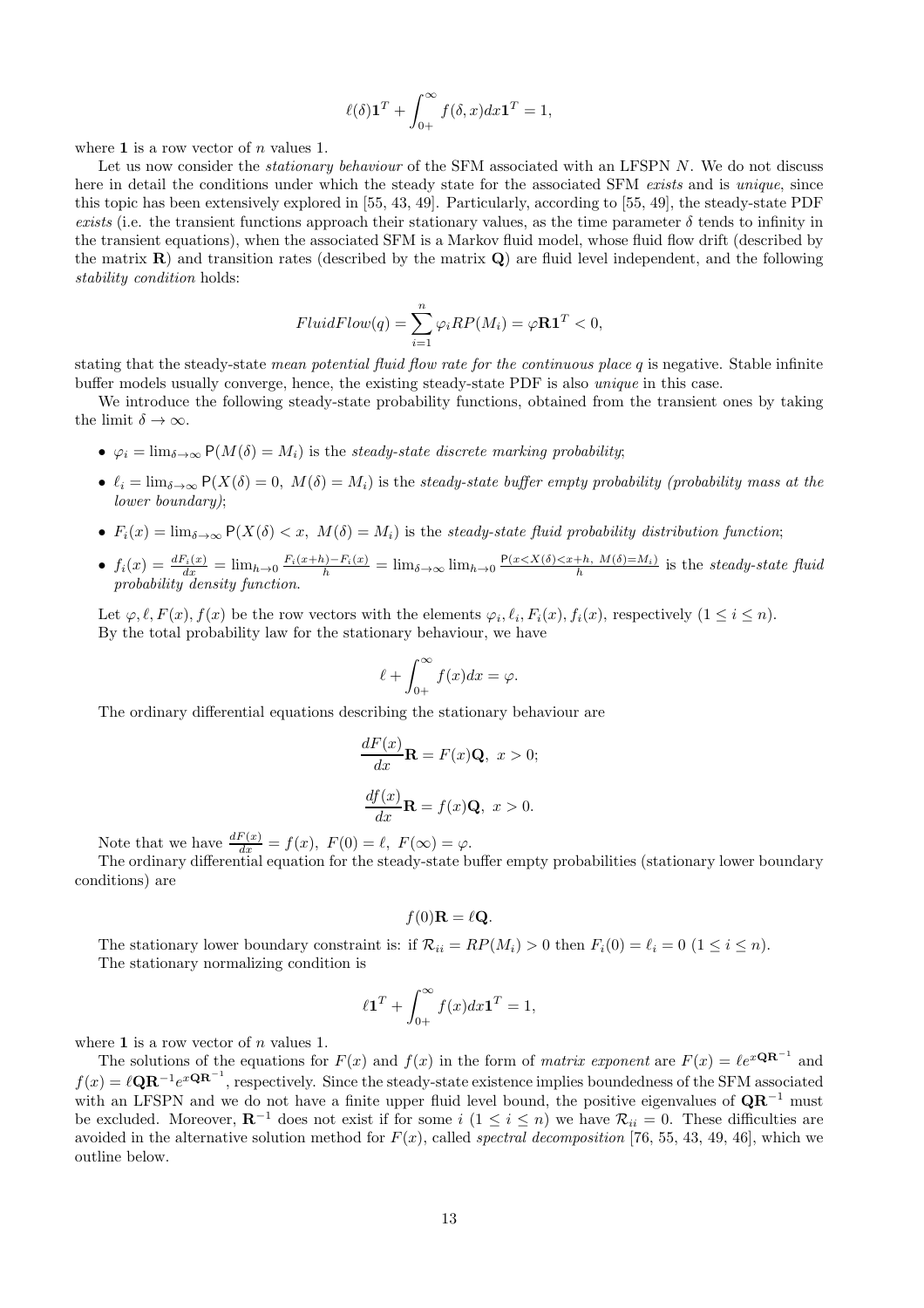Let us define the sets of *negative discrete markings* of N as  $DRS^{-}(N) = \{M \in DRS(N) \mid RP(M) < 0\},\$ zero discrete markings of N as  $DRS^{0}(N) = \{M \in DRS(N) \mid RP(M) = 0\}$  and positive discrete markings of N as  $DRS^+(N) = \{ M \in DRS(N) \mid RP(M) > 0 \}.$  The spectral decomposition is  $F(x) = \sum_{j=1}^m a_j e^{\gamma_j x} v_j$ , where  $a_j$  are some scalar coefficients,  $\gamma_j$  are the eigenvalues and  $v_j = (v_{j1}, \ldots, v_{jn})$  are the eigenvectors of  $\mathbf{QR}^{-1}$ . Thus, each  $v_j$  is the solution of the equation  $v_j(\mathbf{QR}^{-1} - \gamma_j \mathbf{I}) = 0$ , where **I** is the identity matrix of the order *n*, hence, it holds  $v_j(\mathbf{Q} - \gamma_j \mathbf{R}) = 0$ .

Since for each non-zero  $v_j$  we must have  $|\mathbf{Q} - \gamma_j \mathbf{R}| = 0$ , the number of solutions  $\gamma_1, \dots, \gamma_m$  is the number of non-zero elements among  $\mathcal{R}_{ii} = RP(M_i)$   $(1 \le i \le n)$ , i.e.  $m = |DRS^{-1}(N)| + |DRS^{+}(N)|$ . We have 1 zero eigenvalue,  $|DRS+(N)|$  eigenvalues with a negative real part and  $|DRS-(N)|-1$  eigenvalues with a positive real part. Let us reorder all the eigenvalues according to the sign of their real part (first, with a zero real part; then with a negative one; at last, with a positive one). The boundedness of  $F(x)$  requires  $a_j = 0$  if  $Re(\gamma_j) > 0$  (1  $\leq$  $j \leq m$ ). Further, for the zero eigenvalue  $\gamma_1 = 0$  we have  $a_1 e^{\gamma_1 x} v_1 = a_1 v_1$ , and for the corresponding eigenvector it holds  $v_1 \mathbf{Q} = 0$ . Then  $F(x) = a_1 v_1 + \sum_{k=2}^{|DRS^+(N)|+1} a_k e^{\gamma_k x} v_k$ , where  $Re(\gamma_k) < 0$   $(2 \le k \le |DRS^+(N)| + 1)$ . Remember that  $\varphi = F(\infty) = a_1v_1$ , hence,  $F(x) = \varphi + \sum_{k=2}^{|DRS^+(N)|+1} a_k e^{\gamma_k x} v_k$ .

It remains to find  $|DRS^+(N)|$  coefficients  $a_k$  corresponding to the eigenvalues  $\gamma_k$   $(2 \leq k \leq |DRS^+(N)| + 1)$ . Remember the stationary lower boundary constraint: if  $\mathcal{R}_{ll} = RP(M_l) > 0$  then  $F_l(0) = \ell_l = 0$ . Then for each positive discrete marking  $M_l \in DRS^+(N)$  we have  $F_l(0) = \varphi_l + \sum_{k=2}^{\lfloor DRS^+(N) \rfloor + 1} a_k v_{kl} = 0$ . We obtain a system of  $|DRS^+(N)|$  independent linear equations with  $|DRS^+(N)|$  unknowns, for which a unique solution exists.

Then, using  $F(x)$ , we can find  $f(x) = \frac{dF(x)}{dx}$  and  $\ell = F(0)$ .

Let N be an LFSPN. The following steady-state *hybrid (discrete-continuous) performance indices (measures)* can be calculated based on the steady-state fluid probability density function  $f(x)$  for the SFM of N [24, 47, 48, 44, 43, 56]. Note that the hybrid performance indices that do not depend on the fluid level coincide with the corresponding discrete performance measures.

• The fraction (proportion) of time spent in the set of discrete markings  $S \subseteq DRS(N)$  is

$$
TimeFrac(t) = \sum_{\{i \mid M_i \in S\}} \left( \ell_i + \int_{0+}^{\infty} f_i(x) dx \right) = \sum_{\{i \mid M_i \in S\}} \varphi_i.
$$

• The probability that  $k > 0$  tokens are contained in a discrete place  $p \in P d_N$  is

$$
Tokens(p,k) = \sum_{\{i \mid M_i(p)=k, \ M_i \in DRS(N)\}} \left( \ell_i + \int_{0+}^{\infty} f_i(x) dx \right) = \sum_{\{i \mid M_i(p)=k, \ M_i \in DRS(N)\}} \varphi_i.
$$

Then the PMF of the number of tokens in p is  $Tokes(p) = (Tokes(p, 0), Token(p, 1), \ldots).$ 

• The probability of the event  $A$  defined through (a condition that holds for all discrete markings from) the set of discrete markings  $DRS_A(N) \subseteq DRS(N)$  is

$$
Prob(\mathcal{A}) = \sum_{\{i \mid M_i \in DRS_{\mathcal{A}}(N)\}} \left( \ell_i + \int_{0+}^{\infty} f_i(x) dx \right) = \sum_{\{i \mid M_i \in DRS_{\mathcal{A}}(N)\}} \varphi_i.
$$

• The average number of tokens in a discrete place  $p \in P d_N$  is

$$
TokensNum(p) = \sum_{k \ge 1} Tokens(p, k) \cdot k = \sum_{\{i \mid M_i(p) \ge 1, M_i \in DRS(N)\}} \left( \ell_i + \int_{0+}^{\infty} f_i(x) dx \right) M_i(p) = \sum_{\{i \mid M_i(p) \ge 1, M_i \in DRS(N)\}} \left( \ell_i + \int_{0+}^{\infty} f_i(x) dx \right) M_i(p)
$$

• The firing frequency (throughput) of a transition  $t \in T_N$  (average number of firings per unit of time) is

$$
FiringFreq(t) = \sum_{\{i | t \in Ena(M_i), M_i \in DRS(N)\}} \left(\ell_i + \int_{0+}^{\infty} f_i(x) dx\right) \Omega_N(t, M_i) = \sum_{\{i | t \in Ena(M_i), M_i \in DRS(N)\}} \varphi_i \Omega_N(t, M_i).
$$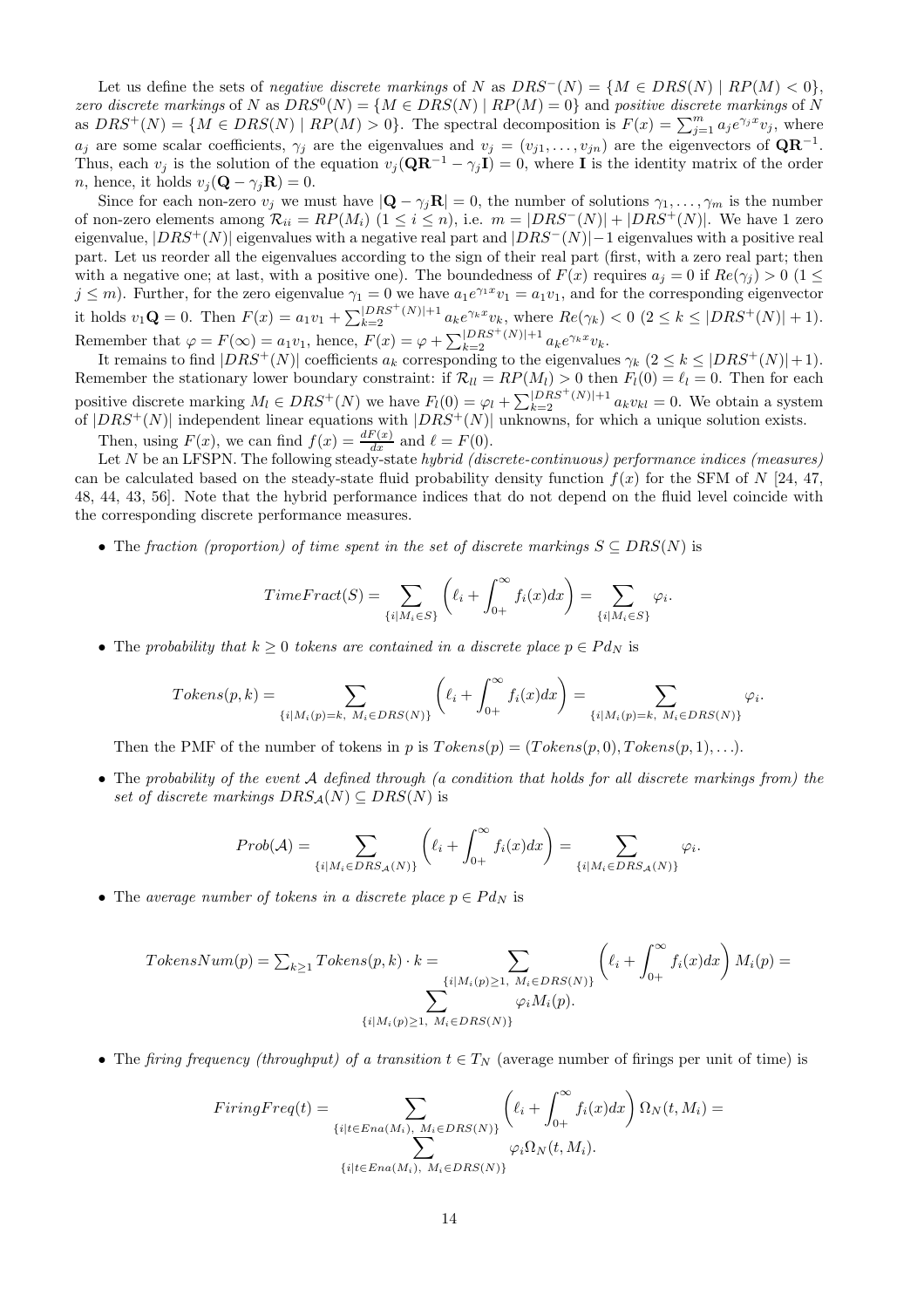• The exit/entrance frequency of a discrete marking  $M_i \in DRS(N)$   $(1 \leq i \leq n)$  (average number of exits/entrances per unit of time) is

$$
ExitFreq(M_i) = \left(\ell_i + \int_{0+}^{\infty} f_i(x)dx\right) \frac{1}{SJ(M_i)} = \frac{\varphi_i}{SJ(M_i)}.
$$

• The mean potential fluid flow rate for the continuous place  $q \in P_{C_N}$  is

$$
FluidFlow(q) = \sum_{\{i \mid M_i \in DRS(N)\}} \left( \ell_i + \int_{0+}^{\infty} f_i(x) dx \right) RP(M_i) = \sum_{\{i \mid M_i \in DRS(N)\}} \varphi_i RP(M_i).
$$

• The probability of the event determined by a reward function  $r(M_i) = r_i$  ( $0 \le r_i \le 1$ ,  $1 \leq i \leq n$ ) of the discrete markings is

$$
Prob(r) = \sum_{\{i \mid M_i \in DRS(N)\}} \left( \ell_i + \int_{0+}^{\infty} f_i(x) dx \right) r_i = \sum_{\{i \mid M_i \in DRS(N)\}} \varphi_i r_i.
$$

• The traversal frequency of the move from a discrete marking  $M_i$  to a discrete marking  $M_j \in DRS(N)$  (1  $\leq$  $i, j \leq n$ ) (average number of traversals per unit of time) is

$$
TravFreq(M_i, M_j) = \left(\ell_i + \int_{0+}^{\infty} f_i(x)dx\right)RM(M_i, M_j) = \varphi_i RM(M_i, M_j).
$$

• The probability of a positive fluid level in a continuous place  $q \in P_{CN}$  is

$$
FluidLevel(q) = \sum_{\{i \mid M_i \in DRS(N)\}} \left( \ell_i \cdot 0 + \int_{0+}^{\infty} f_i(x) \cdot 1 dx \right) = \sum_{\{i \mid M_i \in DRS(N)\}} \int_{0+}^{\infty} f_i(x) dx = \sum_{\{i \mid M_i \in DRS(N)\}} \left( \varphi_i - \ell_i \right) = 1 - \sum_{\{i \mid M_i \in DRS(N)\}} \ell_i.
$$

• The probability that the fluid level in a continuous place  $q \in P_{C_N}$  does not lie below the value  $v \in \mathbb{R}_{>0}$  is

$$
FluidLevel(q, v) = \sum_{\{i \mid M_i \in DRS(N)\}} \left( \ell_i \cdot 0 + \int_{0+}^{v} f_i(x) \cdot 0 dx + \int_{v}^{\infty} f_i(x) \cdot 1 dx \right) =
$$
  

$$
\sum_{\{i \mid M_i \in DRS(N)\}} \int_{v}^{\infty} f_i(x) dx = \sum_{\{i \mid M_i \in DRS(N)\}} (\varphi_i - F_i(v)) = 1 - \sum_{\{i \mid M_i \in DRS(N)\}} F_i(v).
$$

• The mean proportional flow rate across a continuous arc  $(q, t)$ ,  $q \in P c_N, t \in T_N$ , is

$$
FluidFlow(q,t) = \sum_{\{i | t \in Ena(M_i), M_i \in DRS(N)\}} \left( \ell_i R_N^*((q,t),(M_i,0)) + \int_{0+}^{\infty} f_i(x) R_N^*((q,t),(M_i,x))dx \right),
$$

where  $R^*_{N}((q,t),(M,x))$  is the fluid level dependent proportional flow rate function in the marking  $(M,x) \in$  $RS(N)$ , defined as

$$
R_N^*((q,t),(M,x)) = \begin{cases} R_N((q,t),M), & x > 0; \\ R_N((q,t),M) \cdot \frac{\sum_{u \in Ena(M)} R_N((u,q),M)}{\sum_{v \in Ena(M)} R_N((q,v),M)}, & x = 0. \end{cases}
$$

Thus,

$$
FluidFlow(q,t) =
$$
\n
$$
\sum_{\{i|t\in Ena(M_i), M_i\in DRS(N)\}} \left( \ell_i \cdot \frac{\sum_{u\in Ena(M)} R_N((u,q), M)}{\sum_{v\in Ena(M)} R_N((q, v), M)} + \int_{0+}^{\infty} f_i(x) dx \right) R_N((q, t), M) =
$$
\n
$$
\sum_{\{i|t\in Ena(M_i), M_i\in DRS(N)\}} \left( \ell_i \left( \frac{\sum_{u\in Ena(M)} R_N((u,q), M)}{\sum_{v\in Ena(M)} R_N((q, v), M)} - 1 \right) + \varphi_i \right) R_N((q, t), M).
$$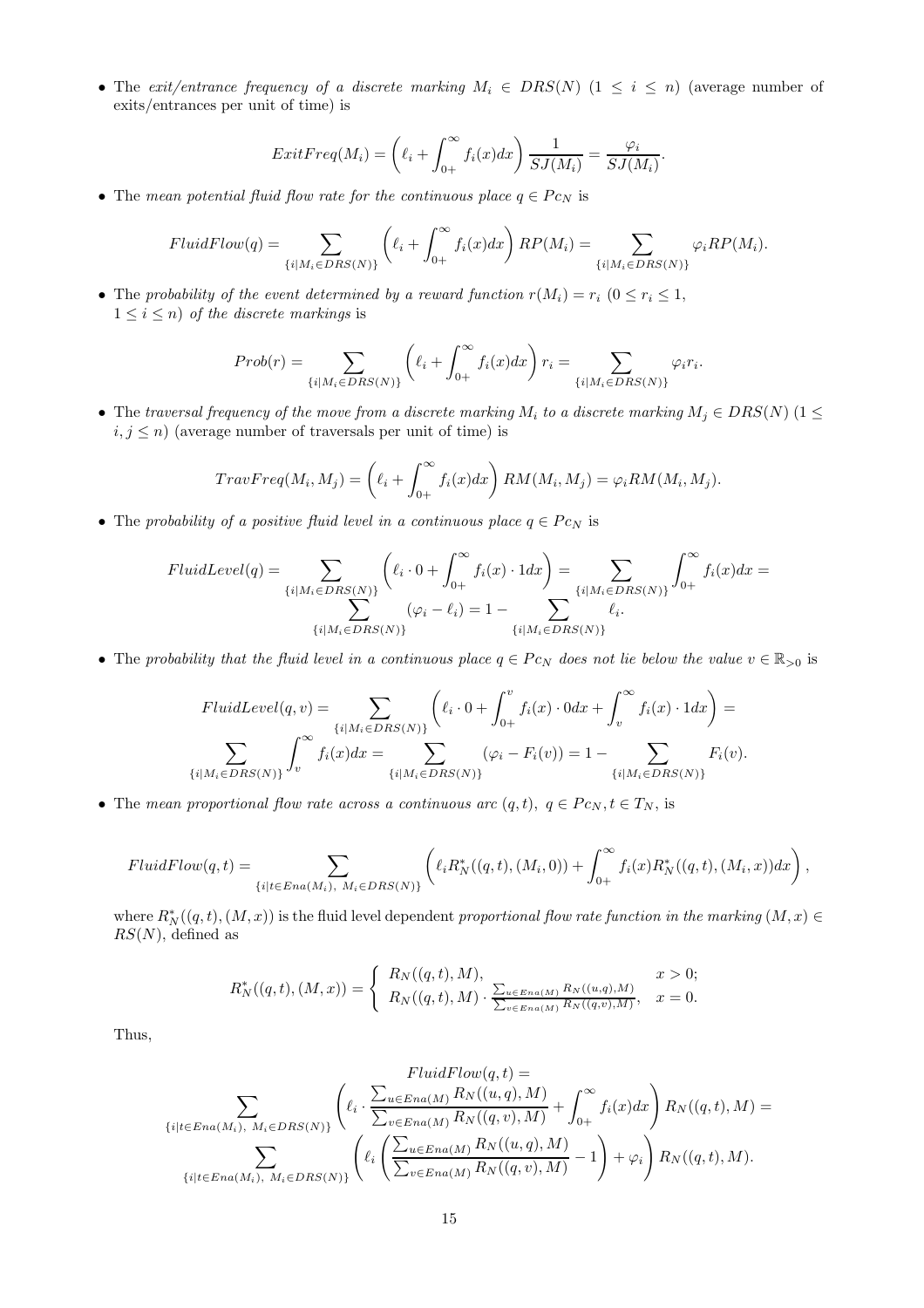• The mean proportional flow rate across a continuous arc  $(t, q)$ ,  $t \in T_N$ ,  $q \in P_{CN}$ , is

$$
FluidFlow(t,q) = \sum_{\{i | t \in Ena(M_i), M_i \in DRS(N)\}} \left( \ell_i R_N^*((t,q),(M_i,0)) + \int_{0+}^{\infty} f_i(x) R_N^*((t,q),(M_i,x)) dx \right),
$$

where  $R^*_{N}((t, q), (M, x))$  is the fluid level dependent proportional flow rate function in the marking  $(M, x) \in$  $RS(N)$ , defined as

$$
R_N^*((t,q),(M,x)) = \begin{cases} R_N((t,q),M), & x > 0; \\ R_N((t,q),M) \cdot \frac{\sum_{u \in Ena(M)} R_N((q,u),M)}{\sum_{v \in Ena(M)} R_N((v,q),M)}, & x = 0. \end{cases}
$$

Thus,

$$
FluidFlow(t,q) =
$$
\n
$$
\sum_{\{i|t\in Ena(M_i), M_i\in DRS(N)\}} \left( \ell_i \cdot \frac{\sum_{u\in Ena(M)} R_N((q,u), M)}{\sum_{v\in Ena(M)} R_N((v,q), M)} + \int_{0+}^{\infty} f_i(x) dx \right) R_N((t,q), M) =
$$
\n
$$
\sum_{\{i|t\in Ena(M_i), M_i\in DRS(N)\}} \left( \ell_i \left( \frac{\sum_{u\in Ena(M)} R_N((q,u), M)}{\sum_{v\in Ena(M)} R_N((v,q), M)} - 1 \right) + \varphi_i \right) R_N((t,q), M).
$$

• The probability of the event determined by a hybrid reward function  $r(M_i, x) = r_i(x)$   $(0 \le r_i(x) \le 1, 1 \le$  $i \leq n$ ) of the markings is

$$
Prob(r) = \sum_{\{i \mid M_i \in DRS(N)\}} \left( \ell_i r_i(0) + \int_{0+}^{\infty} f_i(x) r_i(x) dx \right).
$$

### 5 Fluid trace equivalence

Trace equivalences are the least discriminating ones. In the trace semantics, the behavior of a system is associated with the set of all possible sequences of actions, i.e. the protocols of work or computations. Thus, the points of choice of an external observer between several extensions of a particular computation are not taken into account.

The formal definition of fluid trace equivalence resembles that of ordinary Markovian trace equivalence, proposed on transition-labeled CTMCs in [83], on sequential and concurrent Markovian process calculi SMPC and CMPC in [18, 16, 17, 19] and on Uniform Labeled Transition Systems (ULTraS) in [20, 21]. While defining fluid trace equivalence, we additionally have to take into account the fluid flow rates in the corresponding discrete markings of two compared LFSPNs. Hence, in order to construct fluid trace equivalence, we should determine how to calculate the cumulative execution probabilities of all the specific (selected) paths. A path in the discrete reachability graph of an LFSPN is a sequence of its discrete markings and transitions that is generated by some firing sequence in the LFSPN.

First, we should multiply the transition firing probabilities for all the transitions along the paths starting in the initial discrete marking of the LFSPN. The resulting product will be the execution probability of the path. Second, we should sum the path execution probabilities for all the selected paths corresponding to the same sequence of actions, moreover, to the same sequence of the average sojourn times and the same sequence of the fluid flow rates in all the discrete markings participating the paths. We suppose that each LFSPN has exactly one continuous place. The resulting sum will be the cumulative execution probability of the selected paths corresponding to some fluid stochastic trace. A fluid stochastic trace is a pair with the first element being the triple of the correlated sequences of actions, average sojourn times and fluid flow rates, and the second element being the execution probability of the triple. Each element of the triple guarantees that fluid trace equivalence respects the following important aspects of the LFSPNs behaviour: functional activity, stochastic timing and fluid flow.

It is also possible to define fluid trace equivalence between LFSPNs with more than one continuous place, if they have the same number of the corresponding continuous places. Then one should consider the sequences of the vectors of the average sojourn times and vectors of the fluid flow rates. The elements of each such a vector will be the average sojourn times or fluid flow rates, respectively, for all continuous places in a particular discrete marking.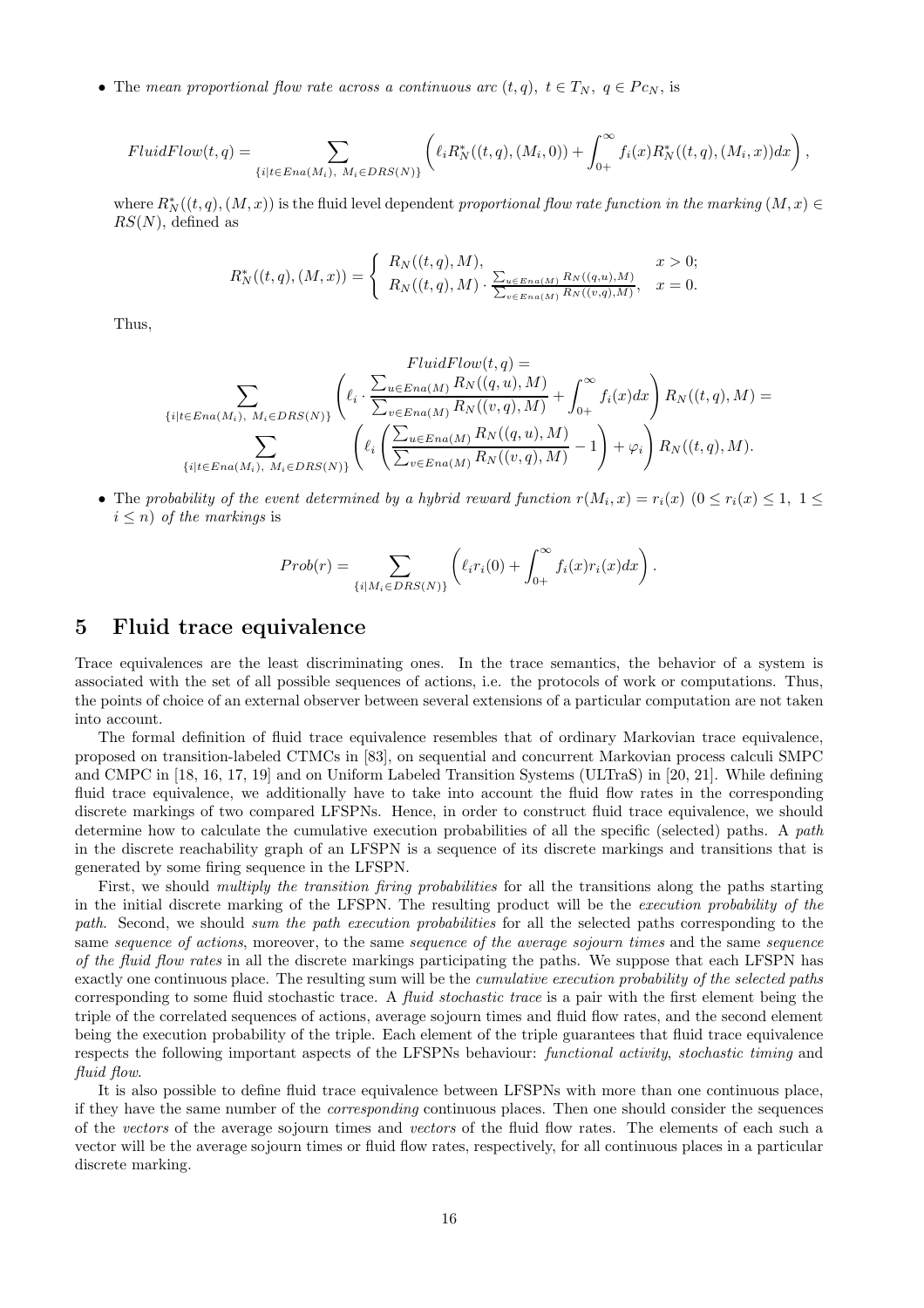Note that  $CTMC(N)$  can be interpreted as a semi-Markov chain (SMC) [59], denoted by  $SMC(N)$ , which is analyzed by extracting from it the embedded (absorbing) discrete time Markov chain (EDTMC) corresponding to N, denoted by  $EDTMC(N)$ . The construction of the latter is analogous to that applied in the context of GSPNs in [61, 62, 14, 15].  $EDTMC(N)$  only describes the state changes of  $SMC(N)$  while ignoring its time characteristics. Thus, to construct the EDTMC, we should abstract from all time aspects of behaviour of the SMC, i.e. from the sojourn time in its states. It is well-known that every SMC is fully described by the EDTMC and the state sojourn time distributions (the latter can be specified by the vector of PDFs of residence time in the states) [51].

An LFSPN N is live, if  $\forall M \in DRS(N) Ena(M) \neq \emptyset$ , i.e. transitions can fire at every reachable discrete marking of it. In this section, we shall consider only live FSPNs, to avoid terminating sequences of transition firings.

We first propose some helpful definitions of the probability functions for the transition firings and discrete marking changes. Let N be an LFSPN,  $M, M \in DRS(N)$  be its discrete markings and  $t \in Ena(M)$ .

The (time-abstract) probability that the transition  $t$  fires in  $M$  is

$$
PT(t, M) = \frac{\Omega_N(t, M)}{\sum_{u \in Ena(M)} \Omega_N(u, M)} = \frac{\Omega_N(t, M)}{RE(M)} = SJ(M)\Omega_N(t, M).
$$

We have  $\forall M \in \mathbb{N}^{|P d_N|}$   $\sum_{t \in E n a(M)} PT(t, M) = \sum_{t \in E n a(M)} \frac{\Omega_N(t, M)}{\sum_{u \in E n a(M)} \Omega_N(u, M)} = \frac{\sum_{t \in E n a(M)} \Omega_N(t, M)}{\sum_{u \in E n a(M)} \Omega_N(u, M)} = 1$ i.e.  $PT(t, M)$  defines a probability distribution.

The probability to move from  $M$  to  $M$  by firing any transition is

$$
PM(M, \widetilde{M}) = \sum_{\{t \mid M \stackrel{t}{\rightarrow} \widetilde{M}\}} PT(t, M) = \frac{\sum_{\{t \mid M \stackrel{t}{\rightarrow} \widetilde{M}\}} \Omega_N(t)}{RE(M)} = SJ(M) \cdot \sum_{\{t \mid M \stackrel{t}{\rightarrow} \widetilde{M}\}} \Omega_N(t).
$$

We write  $M \to \widetilde{M}$ , if  $M \to \widetilde{M}$ , where  $\mathcal{P} = PM(M, \widetilde{M})$ . We have  $\forall M \in \mathbb{N}^{|P d_N|}$   $\sum_{\{\widetilde{M}|M \to \widetilde{M}\}} PM(M, \widetilde{M}) =$  $\sum_{\{\widetilde{M}|M\rightarrow\widetilde{M}\}}\sum$  ${t \in \mathbb{N}} \{t | M \to \widetilde{M}\}$   $PT(t, M) = \sum_{t \in Ena(M)} PT(t, M) = 1$ , i.e.  $PM(M, \widetilde{M})$  defines a probability distribution.

**Definition 5.1** Let N be an LFSPN. The embedded (absorbing) discrete time Markov chain (EDTMC) of N, denoted by EDTMC(N), has the state space DRS(N), the initial state  $M_N$  and the transitions  $M \to_{\mathcal{P}} M$ , if  $M \to \widetilde{M}$ , where  $\mathcal{P} = PM(M, \widetilde{M})$ .

The underlying SMC of N, denoted by  $SMC(N)$ , has the EDTMC EDTMC(N) and the sojourn time in every  $M \in DRS(N)$  is exponentially distributed with the parameter  $RE(M)$ .

Since the sojourn time in every  $M \in DRS(N)$  is exponentially distributed, we have  $SMC(N) = CTMC(N)$ . Let N be an LFSPN. The elements  $P_{ij}$   $(1 \le i, j \le n = |DRS(N)|)$  of the *(one-step) transition probability matrix (TPM)* **P** for  $EDTMC(N)$  are defined as

$$
\mathcal{P}_{ij} = \begin{cases} PM(M_i, M_j), & M_i \to M_j; \\ 0, & \text{otherwise.} \end{cases}
$$

Let X be a set,  $n \in \mathbb{N}_{\geq 1}$  and  $x_i \in X$   $(1 \leq i \leq n)$ . Then  $\chi = x_1 \cdots x_n$  is a finite sequence over X of length  $|\chi| = n$ . When X is a set on numbers, we usually write  $\chi = x_1 \circ \cdots \circ x_n$ , to avoid confusion because of mixing up the operations of concatenation of sequences (◦) and multiplication of numbers (⋅). The empty sequence  $\varepsilon$  of length  $|\varepsilon| = 0$  is an extra case. Let  $X^*$  denote the set of all finite sequences (including the empty one) over X.

Let  $M_N = M_0 \stackrel{t_1}{\rightarrow} M_1 \stackrel{t_2}{\rightarrow} \cdots \stackrel{t_n}{\rightarrow} M_n$  ( $n \in \mathbb{N}$ ) be a finite sequence of transition firings starting in the initial discrete marking  $M_N$  and called *firing sequence* in N. The firing sequence generates the path  $M_0t_1M_1t_2\cdots t_nM_n$ in the discrete reachability graph  $DRG(N)$ . Since the *first discrete marking*  $M_N = M_0$  of the path is fixed, one can see that the (finite) transition sequence  $\vartheta = t_1 \cdots t_n$  in N uniquely determines the discrete marking sequence  $M_0 \cdots M_n$ , ending with the *last discrete marking*  $M_n$  of the mentioned path in DRG(N). Hence, to refer the paths, one can simply use the transition sequences extracted from them as shown above. The empty transition sequence  $\varepsilon$  refers to the path  $M_0$ , consisting just of one discrete marking (which is the first and last one of the path in such a case).

Let N be an LFSPN. The set of all (finite) transition sequences in  $N$  is defined as

$$
TransSeq(N) = \{ \vartheta \mid \vartheta = \varepsilon \text{ or } \vartheta = t_1 \cdots t_n, M_N = M_0 \stackrel{t_1}{\rightarrow} M_1 \stackrel{t_2}{\rightarrow} \cdots \stackrel{t_n}{\rightarrow} M_n \}.
$$

Let  $\vartheta = t_1 \cdots t_n \in Transeq(N)$  and  $M_N = M_0 \stackrel{t_1}{\rightarrow} M_1 \stackrel{t_2}{\rightarrow} \cdots \stackrel{t_n}{\rightarrow} M_n$ . The probability to execute the transition sequence  $\vartheta$  is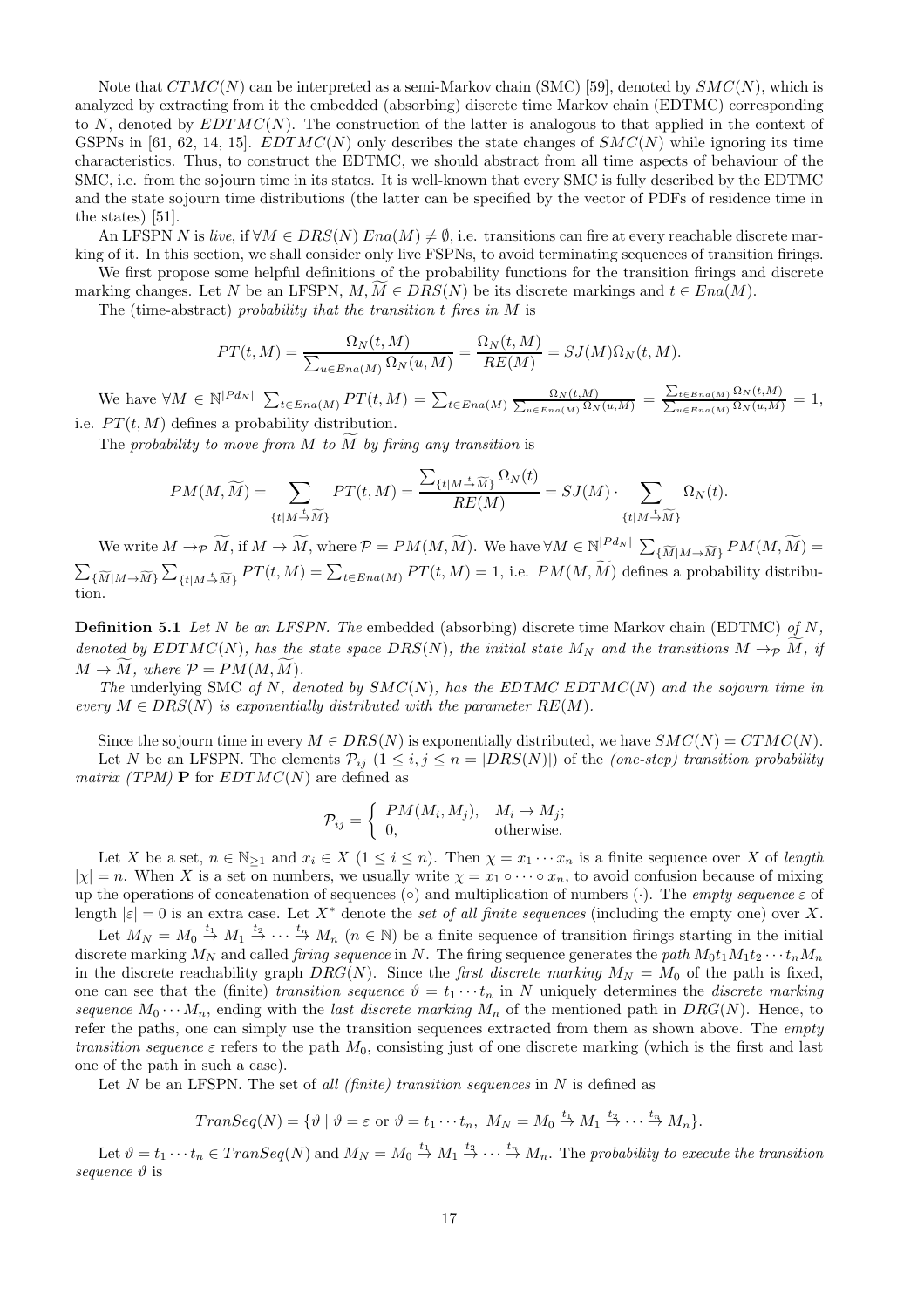$$
PT(\vartheta) = \prod_{i=1}^{n} PT(t_i, M_{i-1}).
$$

For  $\vartheta = \varepsilon$  we define  $PT(\varepsilon) = 1$ . Let us prove that  $\forall n \in \mathbb{N}$   $\sum_{\{\vartheta \in Transeq(N) \mid |\vartheta| = n\}} PT(\vartheta) = 1$ , i.e.  $PT(\vartheta)$ defines a probability distribution.

**Lemma 5.1** Let N be an LFSPN. Then  $\forall n \in \mathbb{N}$ 

$$
\sum_{\{\vartheta \in Transeq(N)||\vartheta|=n\}} PT(\vartheta) = 1.
$$

*Proof.* We prove by induction on the transition sequences length  $n$ .

 $\bullet$   $n=0$ 

By definition,  $\sum_{\{\vartheta \in Transeq(N) \mid |\vartheta|=0\}} PT(\vartheta) = PT(\varepsilon) = 1.$ 

 $\bullet$   $n \rightarrow n+1$ 

By distributivity law for multiplication and addition, and since  $\forall M \in \mathbb{N}^{|P d_N|}$   $\sum_{t \in Ena(M)} PT(t, M) = 1$ ,  $\sum_{\{\vartheta \in Transeq(N) \mid |\vartheta|=n+1\}} PT(\vartheta) = \sum_{\{t_1,...,t_n,t_{n+1} \mid M_N = M_0 \stackrel{t_1}{\rightarrow} M_1 \stackrel{t_2}{\rightarrow} ... \stackrel{t_n}{\rightarrow} M_n \stackrel{t_{n+1}}{\rightarrow} M_{n+1}\}} \prod_{i=1}^{n+1} PT(t_i,M_{i-1}) =$  $\sum$  ${t_1,...,t_n | M_N = M_0 \overset{t_1}{\rightarrow} M_1 \overset{t_2}{\rightarrow} ... \overset{t_n}{\rightarrow} M_n}$  $\{t_{n+1}|M_n \stackrel{t_{n+1}}{\rightarrow} M_{n+1}\}\prod_{i=1}^n PT(t_i,M_{i-1})PT(t_{n+1},M_n) =$  $\sum$  $\{t_1,\ldots,t_n | M_N = M_0 \stackrel{t_1}{\rightarrow} M_1 \stackrel{t_2}{\rightarrow} \cdots \stackrel{t_n}{\rightarrow} M_n\}$  $\left(\prod_{i=1}^n PT(t_i, M_{i-1})\sum\right)$  ${t_{n+1}|M_n \stackrel{t_{n+1}}{\rightarrow} M_{n+1}}PT(t_{n+1}, M_n)$  $\overline{ }$ =  $\sum$  ${t_1,...,t_n | M_N = M_0 \xrightarrow{t_1} M_1 \xrightarrow{t_2} ... \xrightarrow{t_n} M_n} \prod_{i=1}^n PT(t_i, M_{i-1}) \cdot 1 = 1.$ 

Let  $\vartheta = t_1 \cdots t_n \in Transeq(N)$  be a transition sequence in N and  $M_N = M_0 \stackrel{t_1}{\rightarrow} M_1 \stackrel{t_2}{\rightarrow} \cdots \stackrel{t_n}{\rightarrow} M_n$ . The action sequence of  $\vartheta$  is  $L_N(\vartheta) = L_N(t_1) \cdots L_N(t_n) \in Act^*$ , i.e. it is the sequence of actions which label the transitions of that transition sequence. For  $\vartheta = \varepsilon$  we define  $L_N(\varepsilon) = \varepsilon$ . Further, the *average sojourn time* sequence of  $\vartheta = t_1 \cdots t_n$  is  $SJ(\vartheta) = SJ(M_0) \circ \cdots \circ SJ(M_n) \in \mathbb{R}_{>0}^*$ , i.e. it is the sequence of average sojourn times in the discrete markings of the path to which  $\vartheta$  refers. For  $\widetilde{\vartheta} = \varepsilon$  we define  $SJ(\varepsilon) = SJ(M_0)$ . Similarly, the *(potential)* fluid flow rate sequence of  $\vartheta = t_1 \cdots t_n$  is  $RP(\vartheta) = RP(M_0) \circ \cdots \circ RP(M_n) \in \mathbb{R}^*$ , i.e. it is the sequence of (potential) fluid flow rates in the discrete markings of the path to which  $\vartheta$  refers. For  $\vartheta = \varepsilon$  we define  $RP(\varepsilon) = RP(M_0)$ .

Let N be an LFSPN and  $(\sigma, \varsigma, \varrho) \in Act^* \times \mathbb{R}_{>0}^* \times \mathbb{R}^*$ . The set of  $(\sigma, \varsigma, \varrho)$ -selected (finite) transition sequences in  $N$  is defined as

$$
Transeq(N, \sigma, \varsigma, \varrho) = \{ \vartheta \in Transeq(N) \mid L_N(\vartheta) = \sigma, \ SJ(\vartheta) = \varsigma, \ RP(\vartheta) = \varrho \}.
$$

Let  $TransSeq(N, \sigma, \varsigma, \rho) \neq \emptyset$ . Then the triple  $(\sigma, \varsigma, \rho)$ , together with its execution probability, which is the cumulative execution probability of all the paths from which the triple is extracted (as described above), constitute a fluid stochastic trace of the LFSPN N. Fluid stochastic traces are formally introduced below, followed by the (first) definition of fluid stochastic trace equivalence.

**Definition 5.2** A (finite) fluid stochastic trace of an LFSPN N is a pair  $((\sigma, \varsigma, \rho), PT(\sigma, \varsigma, \rho))$ , where  $TransSeq(N, \sigma, \varsigma, \rho) \neq \emptyset$  and the (cumulative) probability to execute  $(\sigma, \varsigma, \rho)$ -selected transition sequences is

$$
PT(\sigma, \varsigma, \varrho) = \sum_{\vartheta \in Transeq(N, \sigma, \varsigma, \varrho)} PT(\vartheta).
$$

We denote the set of all fluid stochastic traces of an LFSPN N by  $FluStochTrace(N)$ . Two LFSPNs N and N' are fluid trace equivalent, denoted by  $N \equiv_{fl} N'$ , if

$$
Flu StochTraces(N) = Flu StochTraces(N').
$$

By Lemma 5.1, we have  $\forall n \in \mathbb{N}$   $\sum_{\{(\sigma,\varsigma,\varrho) \mid |\sigma|=n\}} PT(\sigma,\varsigma,\varrho) = \sum_{\{(\sigma,\varsigma,\varrho) \mid |\sigma|=n\}} \sum_{\vartheta \in Transeq(N,\sigma,\varsigma,\varrho)} PT(\vartheta) = \sum_{\{\sigma,\varsigma,\varrho\}} \sum_{\{\vartheta \in Transeq(N) \mid |\vartheta|=n\}} PT(\vartheta) = \sum_{\{\vartheta \in Transeq(N) \mid |\vartheta|=n\}} PT(\vartheta) = 1$ , i.e.  $PT(\sigma,\varsigma,\varrho)$  defines a

The following (second) definition of fluid stochastic trace equivalence does not use fluid stochastic traces.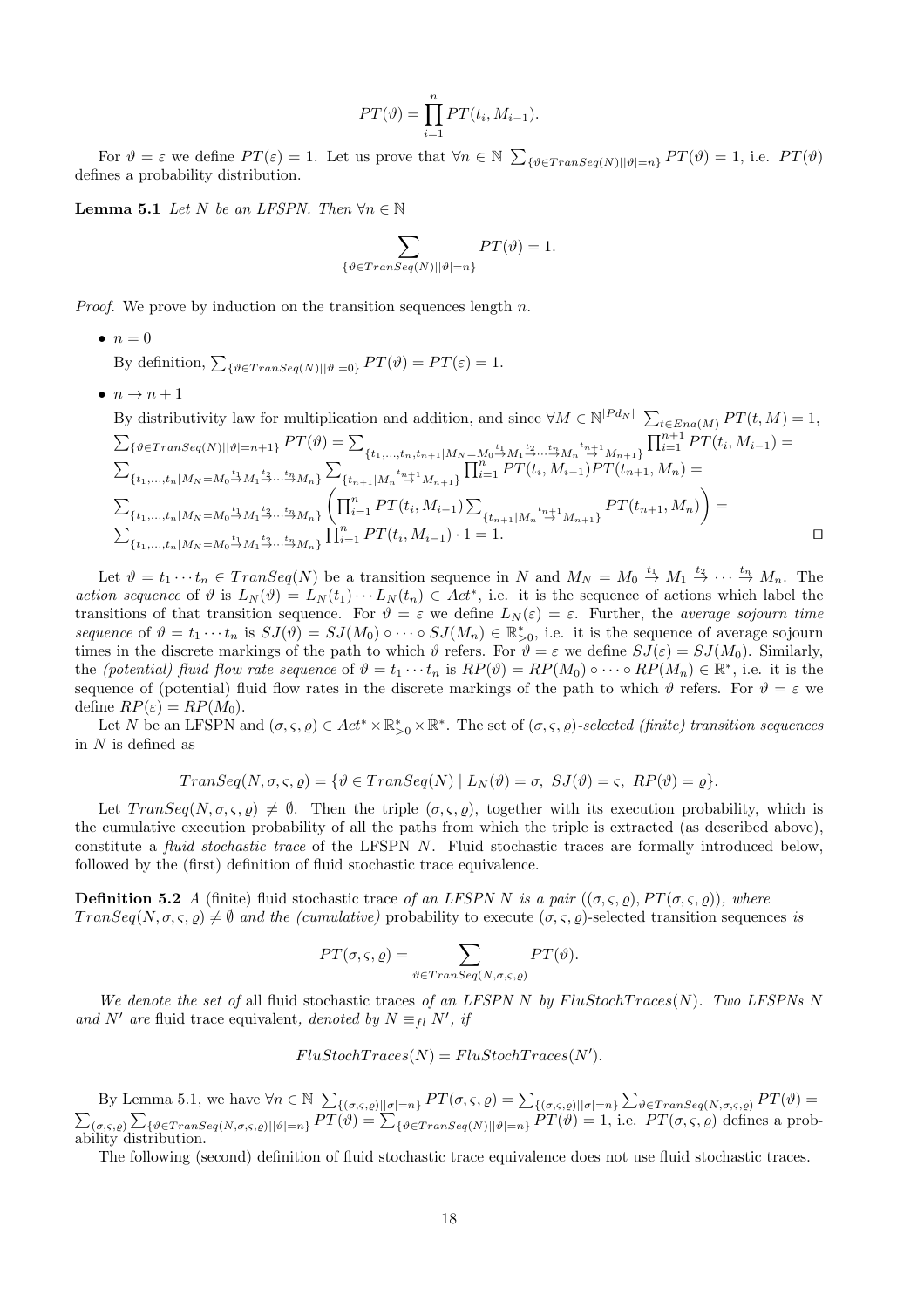**Definition 5.3** Two LFSPNs N and N' are fluid trace equivalent, denoted by  $N \equiv_{fl} N'$ , if  $\forall (\sigma, \varsigma, \varrho) \in Act^* \times$  $\mathbb{R}_{>0}^* \times \mathbb{R}^*$  we have

$$
\sum_{\vartheta \in Transeq(N,\sigma,\varsigma,\varrho)} PT(\vartheta) = \sum_{\vartheta' \in Transeq(N',\sigma,\varsigma,\varrho)} PT(\vartheta').
$$

Note that in Definition 5.3, for  $\vartheta = t_1 \cdots t_n \in \text{Trans} \text{Eq}(N, \sigma, \varsigma, \varrho)$  with  $M_N = M_0 \stackrel{t_1}{\rightarrow} M_1 \stackrel{t_2}{\rightarrow} \cdots \stackrel{t_n}{\rightarrow}$  $M_n$  and  $\vartheta' = t'_1 \cdots t'_n \in Transeq(N', \sigma, \varsigma, \varrho)$  with  $M_{N'} = M'_0$  $\stackrel{t_1'}{\rightarrow} M_1'$  $M_n$  and  $\vartheta' = t'_1 \cdots t'_n \in Transeq(N', \sigma, \varsigma, \varrho)$  with  $M_{N'} = M'_0 \stackrel{t'_1}{\to} M'_1 \stackrel{t'_2}{\to} \cdots \stackrel{t'_n}{\to} M'_n$ , we have  $PT(\vartheta) = \prod_{i=1}^n PT(t_i, M_{i-1}) = \prod_{i=1}^n SJ(M_{i-1}) \Omega_N(t_i, M_{i-1})$  and  $PT(\vartheta') = \prod_{i=1}^n PT(t_i', M'_{i-1}) = \prod_{i=1}^n SJ(M'_{i-1}) \Omega_N(t_i$  $\prod_{i=1}^{n} PT(t_i, M_{i-1}) = \prod_{i=1}^{n} SJ(M_{i-1})\Omega_N(t_i, M_{i-1})$  and  $PT(\vartheta') = \prod_{i=1}^{n} PT(t_i', M_{i-1}') = \prod_{i=1}^{n} SJ(M_{i-1}')\Omega_N(t_i', M_{i-1}')$ . Then the equality  $SJ(M_0) \circ \cdots \circ SJ(M_n) = SJ(\vartheta) = \varsigma = SJ(\vartheta') = SJ(M_0')$  or  $\overline{S_J(M'_n)}$  implies that  $\prod_{i=1}^n S_J(M_{i-1}) = \prod_{i=1}^n S_J(M'_{i-1})$ . Hence,  $PT(\vartheta) = PT(\vartheta')$  iff  $\prod_{i=1}^n \Omega_N(t_i, M_{i-1}) = \prod_{i=1}^n \Omega_N(t_i, M_{i-1})$  $\prod_{i=1}^n \Omega_N(t_i, M'_{i-1})$ . This alternative equality results in the following (third) definition of fluid trace equivalence.

**Definition 5.4** Two LFSPNs N and N' are fluid trace equivalent, denoted by  $N \equiv_{fl} N'$ , if  $\forall (\sigma, \varsigma, \varrho) \in Act^* \times$  $\mathbb{R}_{>0}^* \times \mathbb{R}^*$  we have

$$
\begin{split} &\sum_{\{t_1\cdots t_n\in Transeq(N,\sigma,\varsigma,\varrho)|M_N=M_0\overset{t_1}{\rightarrow}M_1\overset{t_2}{\rightarrow}\ldots\overset{t_n}{\rightarrow}M_n\}}\prod_{i=1}^n\Omega_N(t_i,M_{i-1})=\\ &\sum_{\{t'_1\cdots t'_n\in Transeq(N',\sigma,\varsigma,\varrho)|M_{N'}=M_0'\overset{t'_1}{\rightarrow}M_1'\overset{t'_2}{\rightarrow}\ldots\overset{t'_n}{\rightarrow}M'_n\}}\prod_{i=1}^n\Omega_N(t'_i,M'_{i-1}). \end{split}
$$

Note that in the definition of  $TransSeq(N, \sigma, \varsigma, \varrho)$ , as well as in Definitions 5.2, 5.3 and 5.4, for  $\vartheta \in T_N^*$ , we may use the *exit rate sequences*  $RE(\vartheta) = RE(M_0) \circ \cdots \circ RE(M_n) \in \mathbb{R}_{\geq 0}^*$  instead of average sojourn time sequences  $\varsigma = SJ(\vartheta) = SJ(M_0) \circ \cdots \circ SJ(M_n) \in \mathbb{R}_{>0}^*$ , since we have  $\forall M \in DRS(N)$   $SJ(M) = \frac{1}{RE(M)}$  and  $\forall M \in DRS(N) \ \forall M' \in DRS(N') \ SU(M) = \mathcal{SI}(M') \ \Leftrightarrow \ RE(M) = \mathcal{RE}(M').$ 

Let N and N' be LFSPNs such that  $P c_N = \{q\}$  and  $P c_{N'} = \{q'\}$ . In this case the continuous place q' of N corresponds to q of N, in other words, q and q' are the respective continuous places. Then for  $M \in DRS(N)$ (or for  $M' \in DRS(N')$ ) we denote by  $RP(M)$  (or by  $RP(M')$ ) the fluid level change rate for the continuous place q (or for the corresponding one  $q'$ ), i.e. the argument discrete marking determines for which of the two continuous places, q or  $q'$ , the flow rate function  $RP$  is taken.

Let N be an LFSPN. The *average potential fluid change volume* in a continuous place  $q \in P_{C_N}$  in the discrete marking  $M \in DRS(N)$  is

#### $FluidChange(q, M) = SJ(M)RP(M).$

In order to define the probability function  $PT(\sigma, \varsigma, \rho)$ , the transition sequences corresponding to a particular action sequence are also selected according to the specific average sojourn times and fluid flow rates in the discrete markings of the paths to which those transition sequences refer. One of several intuitions behind such an additional selection is as follows. The average potential fluid change volume in a continuous place  $q$  in the discrete marking  $M$  is a product of the average sojourn time and the constant (possibly zero or negative) potential fluid flow rate in  $M$ . In each of the corresponding discrete markings  $M$  and  $M'$  of the paths to which the corresponding transition sequences  $\vartheta \in Transeq(N, \sigma, \varsigma, \varrho)$  and  $\vartheta' \in Transeq(N', \sigma, \varsigma, \varrho)$  refer, we shall have the same average potential fluid change volume in the respective continuous places  $q$  and  $q'$ , i.e.  $FluidChange(q, M) = SJ(M)RP(M) = SJ(M')RP(M') = FluidChange(q', M')$ . Note that the average actual and potential fluid change volumes coincide unless the lower boundary of fluid in some continuous place is reached, setting hereupon the actual fluid flow rate in it equal to zero till the end of the sojourn time in the current discrete marking.

Note that our notion of fluid trace equivalence is based rather on that of Markovian trace equivalence from [83], since there the average sojourn times in the states "surrounding" the actions of the corresponding traces of the equivalent processes should coincide while in the definition of the mentioned equivalence from [18, 16, 17, 19], the shorter average sojourn time may simulate the longer one. If we would adopt such a simulation then the smaller average potential fluid change volume would model the bigger one, since the potential fluid flow rate remains constant while residing in a discrete marking. Since we observe no intuition behind that modeling, we do not use it.

Let  $\vartheta = t_1 \cdots t_n \in Transeq(N)$  and  $M_N = M_0 \stackrel{t_1}{\rightarrow} M_1 \stackrel{t_2}{\rightarrow} \cdots \stackrel{t_n}{\rightarrow} M_n$ . The average potential fluid change volume for the transition sequence  $\vartheta$  in a continuous place  $q \in P_{C_N}$  is

$$
FluidChange(q, \vartheta) = \sum_{i=0}^{n} FluidChange(q, M_i).
$$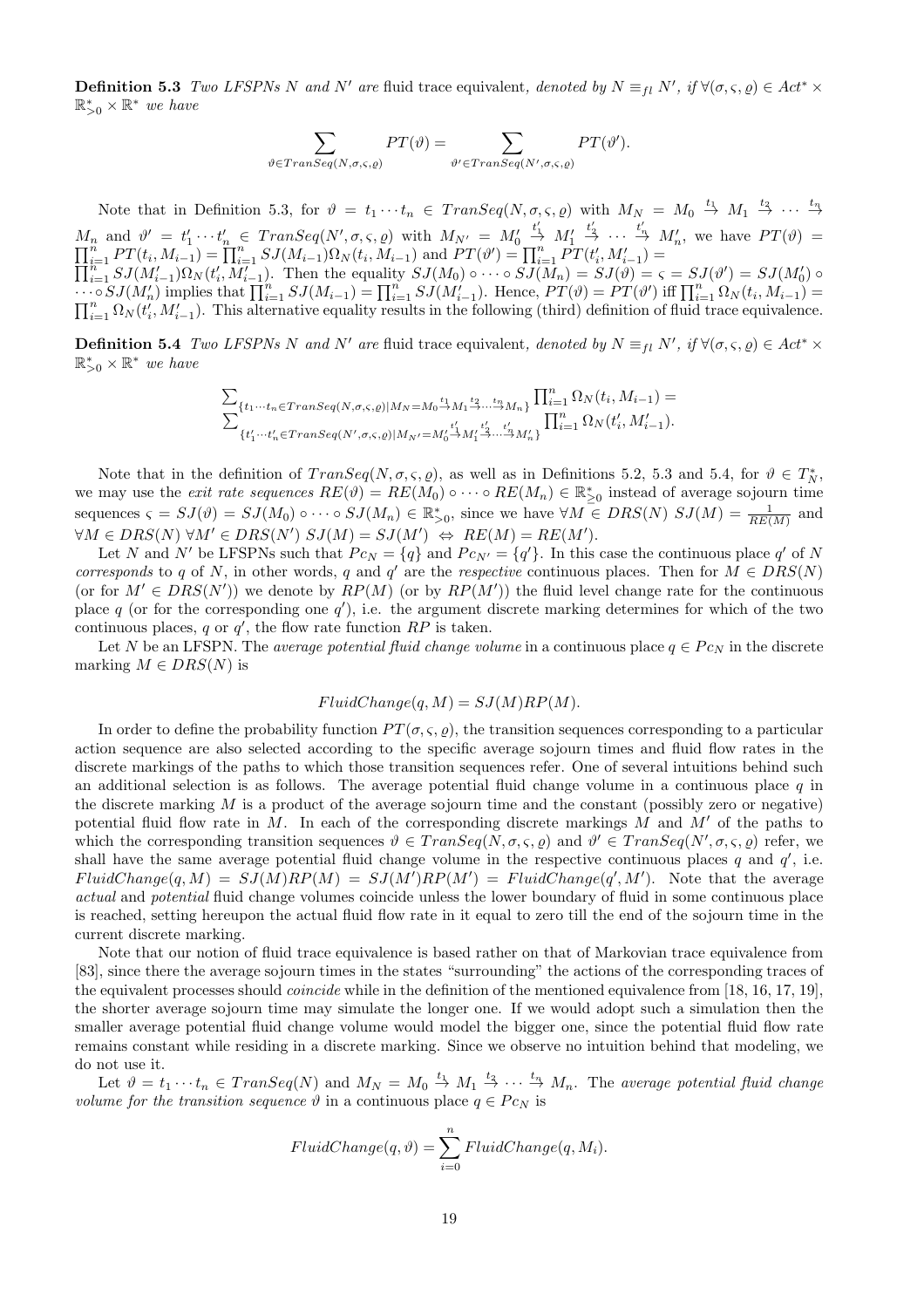In [20, 21], the following two types of Markovian trace equivalence have been proposed. The *state-to-state* Markovian trace equivalence requires coincidence of average sojourn times in all corresponding discrete markings of the paths. The end-to-end Markovian trace equivalence demands that only the sums of average sojourn times for all corresponding discrete markings of the paths should be equal. As a basis for constructing fluid trace equivalence, we have taken the state-to-state relation, since the constant potential fluid flow rate in the discrete markings may differ with their change (moreover, the actual fluid flow rate function may become discontinuous when the lower fluid boundary for a continuous place is reached in some discrete marking). Therefore, while summing the potential fluid flow rates for all discrete markings of a path, an important information is lost. The information is needed to calculate the average potential fluid change volume for a transition sequence that refers to the path. The mentioned value is a sum of the average potential fluid change volumes for all corresponding discrete markings of the path. It coincides for the corresponding transition sequences  $\vartheta \in Transeq(N, \sigma, \varsigma, \varrho)$ and  $\vartheta' \in Transeq(N', \sigma, \varsigma, \varrho)$ , i.e.  $FluidChange(q, \vartheta) = FluidChange(q', \vartheta')$  for the respective continuous places q and  $q'$ . Again, note that the average *actual* and *potential* fluid change volumes for a transition sequence may differ, due to discontinuity of the actual fluid flow rate functions for some discrete markings of the path to which the transition sequence refers.

Let  $TransSeq(N, \sigma, \varsigma, \rho) \neq \emptyset$ . The average potential fluid change volume for the  $(\sigma, \varsigma, \rho)$ -selected (finite) transition sequences in a continuous place  $q \in P_{CN}$  is

$$
FluidChange(q, (\sigma, \varsigma, \varrho)) = FluidChange(q, \vartheta) \,\forall \vartheta \in Transeq(N, \sigma, \varsigma, \varrho).
$$

Then, as mentioned above, for the respective continuous places q and  $q'$  of the LFSPNs N and N', such that  $TransSeq(N, \sigma, \varsigma, \varrho) \neq \emptyset \neq TransSeq(N, \sigma, \varsigma, \varrho)$ , we have  $FluidChange(q, (\sigma, \varsigma, \varrho)) = FluidChange(q', (\sigma, \varsigma, \varrho))$ .

Let  $n \in \mathbb{N}$ . The average potential fluid change volume for the transition sequences of length n in a continuous place  $q \in P_{C_N}$  is

$$
FluidChange(q, n) = \sum_{\{\vartheta \in Transeq(N) \mid |\vartheta| = n\}} FluidChange(q, \vartheta) PT(\vartheta).
$$

Note that we have  $FluidChange(q, n) = \sum_{\{\theta \in Transeq(N) \mid |\theta|=n\}} FluidChange(q, \theta) PT(\theta) =$  $\sum_{\{(\sigma,\varsigma,\varrho)|Transeq(N,\sigma,\varsigma,\varrho)\neq\emptyset\wedge|\sigma|=n\}} FluidChange(q,(\sigma,\varsigma,\varrho))PT(\sigma,\varsigma,\varrho)$ . For the respective continuous places q and q' of the LFSPNs N and N' with  $N \equiv_{fl} N'$ , we have  $\forall n \in \mathbb{N}$  FluidChange $(q, n) = FluidChange(q', n)$ . Thus, fluid trace equivalence preserves average potential fluid change volume for the transition sequences of

**Example 5.1** In Figure 1, the LFSPNs N and N' are presented, such that  $N \equiv_{fl} N'$ . We have  $DRS(N) =$  ${M_1, M_2}, where M_1 = (1, 0), M_2 = (0, 1), and DRS(N') = {M'_1, M'_2, M'_3}, where M'_1 = (1, 0, 0), M'_2 = (0, 1)$  $(0, 1, 0), M'_3 = (0, 0, 1).$ 

In Figure 2, the discrete reachability graphs  $DRG(N)$  and  $DRG(N')$  are depicted. In Figure 3, the underlying CTMCs CTMC(N) and CTMC(N') are drawn. In Figure 4, the EDTMCs EDTMC(N) and EDTMC(N') are presented.

The sojourn time average and variance vectors of N are

every certain length in the respective continuous places.

$$
SJ = \left(\frac{1}{2}, \frac{1}{2}\right), \text{ } VAR = \left(\frac{1}{4}, \frac{1}{4}\right).
$$

The TRM  $Q$  for  $CTMC(N)$ , TPM  $P$  for  $EDTMC(N)$  and FRM  $R$  for the SFM of N are

$$
\mathbf{Q} = \begin{pmatrix} -2 & 2 \\ 2 & -2 \end{pmatrix}, \quad \mathbf{P} = \begin{pmatrix} 0 & 1 \\ 1 & 0 \end{pmatrix}, \quad \mathbf{R} = \begin{pmatrix} 1 & 0 \\ 0 & -2 \end{pmatrix}.
$$

The sojourn time average and variance vectors of  $N'$  are

$$
SJ' = \left(\frac{1}{2}, \frac{1}{2}, \frac{1}{2}\right), \; VAR' = \left(\frac{1}{4}, \frac{1}{4}, \frac{1}{4}\right).
$$

The TRM  $\mathbf{Q}'$  for  $CTMC(N')$ , TPM  $\mathbf{P}'$  for  $EDTMC(N')$  and FRM  $\mathbf{R}'$  for the SFM of N' are

$$
\mathbf{Q}' = \begin{pmatrix} -2 & 1 & 1 \\ 2 & -2 & 0 \\ 2 & 0 & -2 \end{pmatrix}, \quad \mathbf{P}' = \begin{pmatrix} 0 & \frac{1}{2} & \frac{1}{2} \\ 1 & 0 & 0 \\ 1 & 0 & 0 \end{pmatrix}, \quad \mathbf{R}' = \begin{pmatrix} 1 & 0 & 0 \\ 0 & -2 & 0 \\ 0 & 0 & -2 \end{pmatrix}.
$$

We have  $t_1t_2 \in Transeq(N, ab, \frac{1}{2} \circ \frac{1}{2} \circ \frac{1}{2}, 1 \circ (-2) \circ 1)$  and  $t_1t_3 \in Transeq(N, ac, \frac{1}{2} \circ \frac{1}{2} \circ \frac{1}{2}, 1 \circ (-2) \circ 1)$ , hence,  $FluidChange(q, t_1t_2) = FluidChange(q, t_1t_3) = \frac{1}{2} \cdot 1 + \frac{1}{2} \cdot (-2) + \frac{1}{2} \cdot 1 = 0.$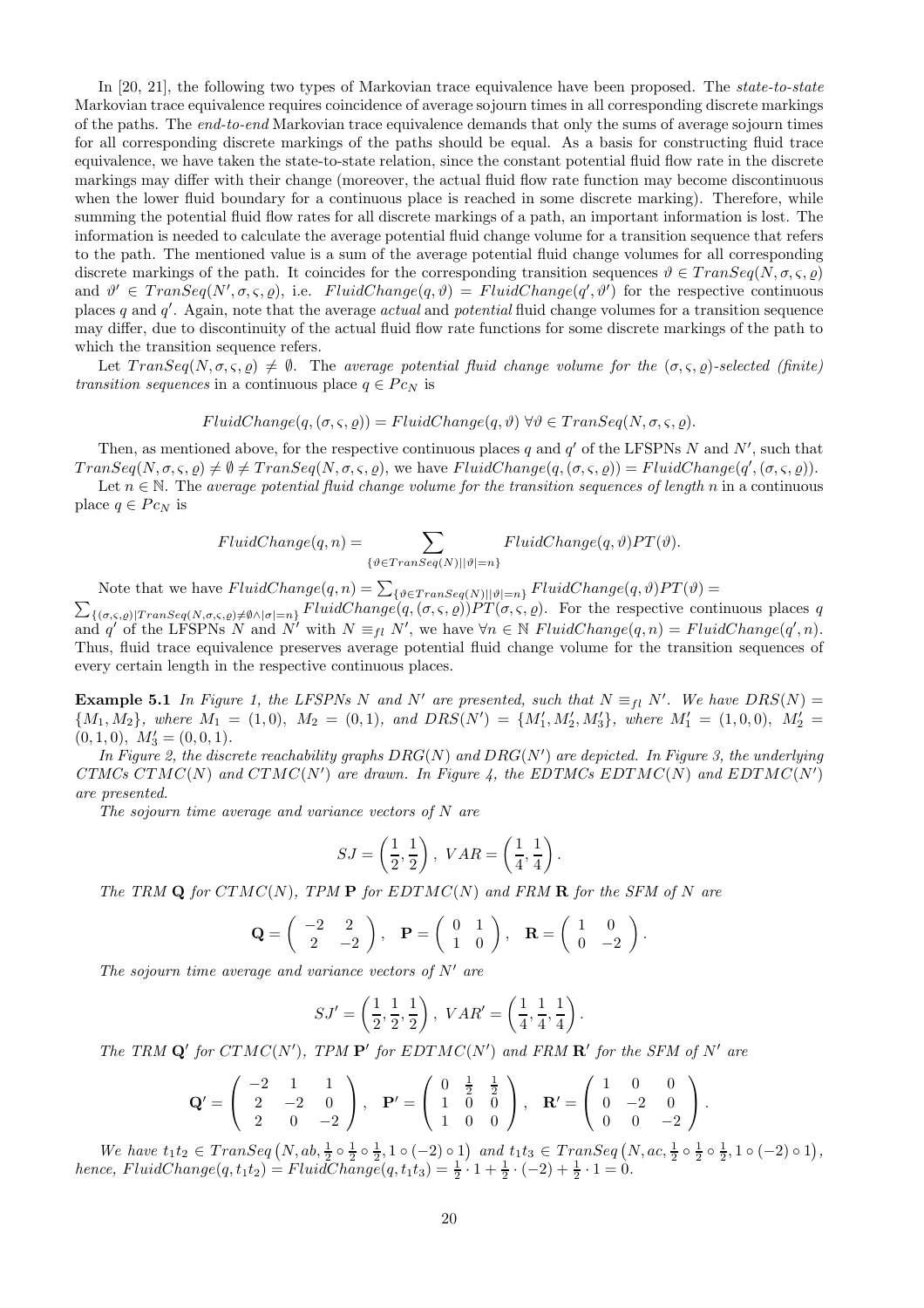

Figure 1: Fluid trace equivalent LFSPNs



Figure 2: The discrete reachability graphs of the fluid trace equivalent LFSPNs

We have  $t'_1t'_3 \in Transeq(N',ab,\frac{1}{2} \circ \frac{1}{2} \circ \frac{1}{2},1 \circ (-2) \circ 1)$  and  $t'_2t'_4 \in Transeq(N',ac,\frac{1}{2} \circ \frac{1}{2} \circ \frac{1}{2},1 \circ (-2) \circ 1)$ , hence,  $FluidChange(q', t'_1 t'_3) = FluidChange(q', t'_2 t'_4) = \frac{1}{2} \cdot 1 + \frac{1}{2} \cdot (-2) + \frac{1}{2} \cdot 1 = 0.$ It holds  $PT(t_1t_2) = PT(t_1t_3) = 1 \cdot \frac{1}{2} = \frac{1}{2}$  and  $PT(t'_1t'_3) = PT(t'_2t'_4) = \frac{1}{2} \cdot 1 = \frac{1}{2}$ . We get  $FluStochTrace(N) = \{ ((\varepsilon, \frac{1}{2}, 1), 1), ((a, \frac{1}{2} \circ \frac{1}{2}, 1 \circ (-2)), 1), ((ab, \frac{1}{2} \circ \frac{1}{2} \circ \frac{1}{2}, 1 \circ (-2), 1), ((ab, \frac{1}{2} \circ \frac{1}{2}, 1 \circ (-2), 1), \frac{1}{2})\}$ 

 $((ac, \frac{1}{2} \circ \frac{1}{2} \circ \frac{1}{2}, 1 \circ (-2) \circ 1), \frac{1}{2}), \ldots$ } =  $FlustochTraces(\bar{N}').$ It holds FluidChange  $(q, (a, \frac{1}{2} \circ \frac{1}{2}, 1 \circ (-2))) = FluidChange(q', (a, \frac{1}{2} \circ \frac{1}{2}, 1 \circ (-2))) = \frac{1}{2} \cdot 1 + \frac{1}{2} \cdot (-2) = -\frac{1}{2}$ . We then get  $FluidChange(q, 1) = FluidChange(q, t_1)PT(t_1) = (-\frac{1}{2}) \cdot 1 = -\frac{1}{2} = (-\frac{1}{2}) \cdot \frac{1}{2} + (-\frac{1}{2}) \cdot \frac{1}{2} =$  $FluidChange(q', t'_1)PT(t'_1) + FluidChange(q', t'_2)PT(t'_2) = FluidChange(q', 1).$ 

In Figure 5, the ideal (since we have a stochastic process here, the actual and average sojourn times may differ) evolution of the actual fluid level for the continuous place q of the LFSPN N is depicted. One can see that  $X(0.75) = 0$ , i.e. at the time moment  $\delta = 0.75$ , the fluid level  $X(\delta)$  reaches the zero low boundary while N resides in the discrete marking  $M(\delta) = M_2$  for all  $\delta \in [0.5; 1)$ . Then the actual fluid flow rate function  $RA(M(\delta), X(\delta))$ has a discontinuity at that point, where the function value is changed instantly from  $-2$  to 0. If it would exist no lower boundary, the average potential and actual fluid change volumes for the transition sequences of length 1 in the continuous place q would coincide and be equal to  $FluidChange(q, 1) = -0.5 = 0.5 - 1 = X(1)$ .

In Figure 6, possible evolution of the actual fluid level for the continuous place q of the LFSPN N is presented, where the actual and average sojourn times in the discrete markings demonstrate substantial differences.

### 6 Fluid bisimulation equivalence

Bisimulation equivalences respect particular points of choice in the behavior of a system. To define fluid bisimulation equivalence, we have to consider a bisimulation being an equivalence relation that partitions the states of the *union* of the discrete reachability graphs  $DRG(N)$  and  $DRG(N')$  of the LFSPNs N and N'. For N and N' to be bisimulation equivalent the initial states  $M_N$  and  $M_{N'}$  of their discrete reachability graphs



Figure 3: The underlying CTMCs of the fluid trace equivalent LFSPNs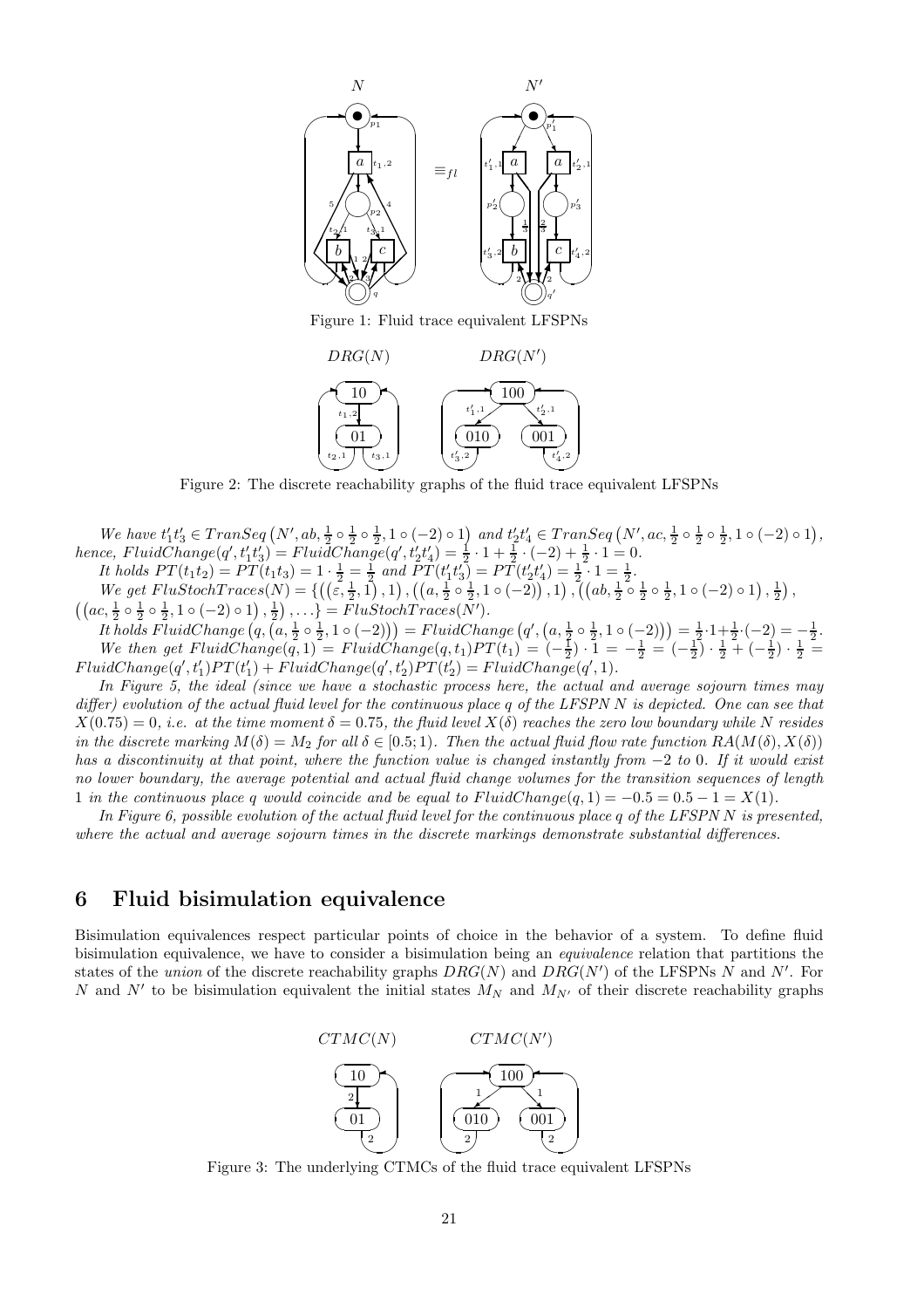

Figure 4: The EDTMCs of the fluid trace equivalent LFSPNs



Figure 5: The ideal evolution of the actual fluid level in the first of two fluid trace equivalent LFSPNs



Figure 6: Possible evolution of the actual fluid level in the first of two fluid trace equivalent LFSPNs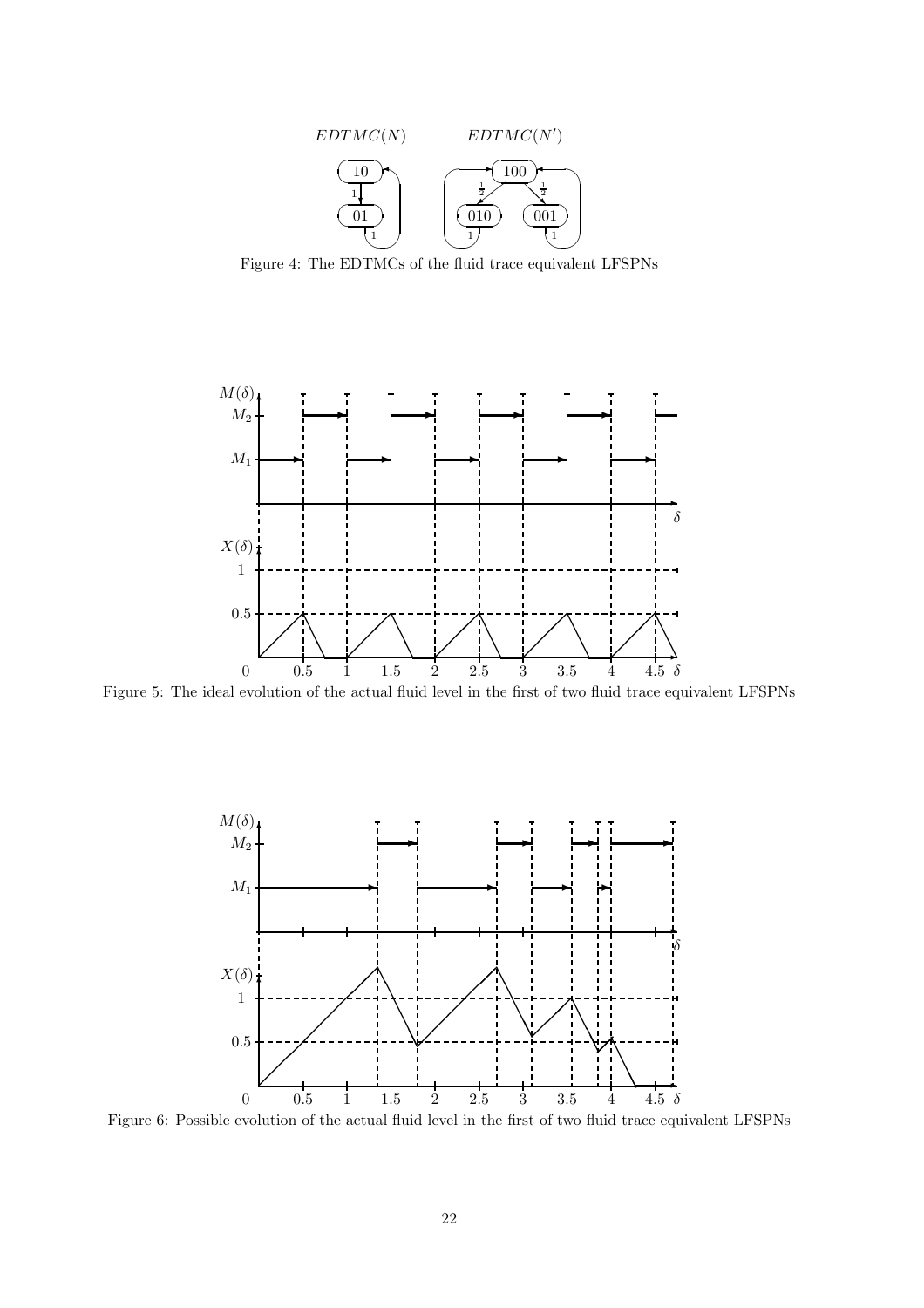should be related by a bisimulation having the following transfer property: if two states are related then in each of them the same action can occur, leading with the identical overall rate from each of the two states to the same equivalence class for every such action.

The definition of fluid bisimulation should be given at the level of LFSPNs, but it must use the transition rates of the extracted CTMC. These rates cannot be easily (i.e. with a simple expression) defined at the level of more general LFSPNs, whose discrete part is labeled GSPNs. In addition, the action labels of immediate transitions are lost and their individual probabilities are redistributed while GSPNs are transformed into CTSPNs. The individual probabilities of immediate transitions are "dissolved" in the total transition rates between tangible states when vanishing states are eliminated from SMCs while reducing them to CTMCs. Therefore, to make the definition of fluid bisimulation less intricate and complex, we have decided to consider only LFSPNs with labeled CTSPNs as their discrete part. Then the underlying stochastic process of the discrete part of LFSPNs will be that of CTSPNs, i.e. CTMCs.

The novelty of the fluid bisimulation definition with respect to that of the Markovian bisimulations from  $[27, 54, 18, 16, 17, 19, 20, 21]$  is that, for each pair of bisimilar discrete markings of N and N', we require coincidence of the fluid flow rates of the corresponding (i.e. related by a correspondence bijection) continuous places of N and N' in these two discrete markings. Thus, fluid bisimulation equivalence takes into account functional activity, stochastic timing and fluid flow, like fluid trace equivalence does.

We first propose some helpful extensions of the rate functions for the discrete marking changes and for the fluid flow in continuous places. Let N be an LFSPN and  $\mathcal{H} \subseteq DRS(N)$ . Then, for each  $M \in DRS(N)$  and  $a \in Act$ , we write  $M \xrightarrow{a} \mathcal{H}$ , where  $\lambda = RM_a(M, \mathcal{H})$  is the overall rate to move from M into the set of discrete markings  $H$  by action a, defined as

$$
RM_a(M,\mathcal{H}) = \sum_{\{t \mid \exists \widetilde{M} \in \mathcal{H} \ M \stackrel{t}{\rightarrow} \widetilde{M}, \ L_N(t)=a\}} \Omega_N(t,M).
$$

We write  $M \stackrel{a}{\rightarrow} \mathcal{H}$  if  $\exists \lambda \ M \stackrel{a}{\rightarrow} \lambda \mathcal{H}$ . Further, we write  $M \rightarrow_{\lambda} \mathcal{H}$  if  $\exists a \ M \stackrel{a}{\rightarrow} \mathcal{H}$ , where  $\lambda = RM(M, \mathcal{H})$  is the overall rate to move from  $M$  into the set of discrete markings  $H$  by any actions, defined as

$$
RM(M,\mathcal{H})=\sum_{\{t|\exists \widetilde{M}\in\mathcal{H}}\ M\stackrel{t}{\rightarrow}\widetilde{M}\}}\Omega_N(t,M).
$$

To construct a fluid bisimulation between LFSPNs  $N$  and  $N'$ , we should consider the "composite" set of their discrete markings  $DRS(N) \cup DRS(N')$ , since we have to identify the rates to come from any two equivalent discrete markings into the same "composite" equivalence class (with respect to the fluid bisimulation). Note that, for  $N \neq N'$ , transitions starting from the discrete markings of  $DRS(N)$  (or  $DRS(N')$ ) always lead to those from the same set, since  $DRS(N) \cap DRS(N') = \emptyset$ , and this allows us to "mix" the sets of discrete markings in the definition of fluid bisimulation.

Let  $P c_N = \{q\}$  and  $P c_{N'} = \{q'\}$ . In this case the continuous place q' of N corresponds to q of N, according to a trivial correspondence bijection  $\beta : P c_N \to P c_{N'}$  such that  $\beta(q) = q'$ . Then for  $M \in DRS(N)$  (or for  $M' \in DRS(N')$ ) we denote by  $RP(M)$  (or by  $RP(M')$ ) the fluid level change rate for the continuous place q (or for the corresponding one  $q'$ ), i.e. the argument discrete marking determines for which of the two continuous places, q or  $q'$ , the flow rate function  $RP$  is taken.

Note that if  $N$  and  $N'$  have more than one continuous place and there exists a *correspondence bijection*  $\beta: Pe_N \to Pe_{N'}$  then we should consider several flow rate functions  $RP_i$   $(1 \le i \le l = |Pe_N| = |Pe_N|$  in the same manner, i.e. each  $RP_i$  is used for the pair of the corresponding continuous places  $q_i \in P_{CN}$  and  $\beta(q_i) =$  $q'_i \in P c_{N'}$ . In other words, we require that the vectors  $(RP_1(M), \ldots, RP_l(M))$  and  $(RP_1(M'), \ldots, RP_l(M'))$ coincide for each pair of fluid bisimilar discrete markings  $M$  and  $M'$  in such a case.

**Definition 6.1** Let N and N' be LFSPNs such that  $P c_N = \{q\}$ ,  $P c_{N'} = \{q'\}$  and q' corresponds to q. An equivalence relation  $\mathcal{R} \subseteq (DRS(N) \cup DRS(N'))^2$  is a fluid bisimulation between N and N', denoted by  $\mathcal{R}: N_{\frac{\leftrightarrow}{\longrightarrow} l}N', \textit{ if: }$ 

1.  $(M_N, M_{N'}) \in \mathcal{R}$ . 2.  $(M_1, M_2) \in \mathcal{R} \Rightarrow RP(M_1) = RP(M_2), \ \forall H \in (DRS(N) \cup DRS(N'))/R, \ \forall a \in Act$ 

$$
M_1 \xrightarrow{a} \mathcal{H} \Leftrightarrow M_2 \xrightarrow{a} \mathcal{H}.
$$

Two LFSPNs N and N' are fluid bisimulation equivalent, denoted by  $N \leftrightarrow_{fl} N'$ , if  $\exists \mathcal{R} : N \leftrightarrow_{fl} N'$ .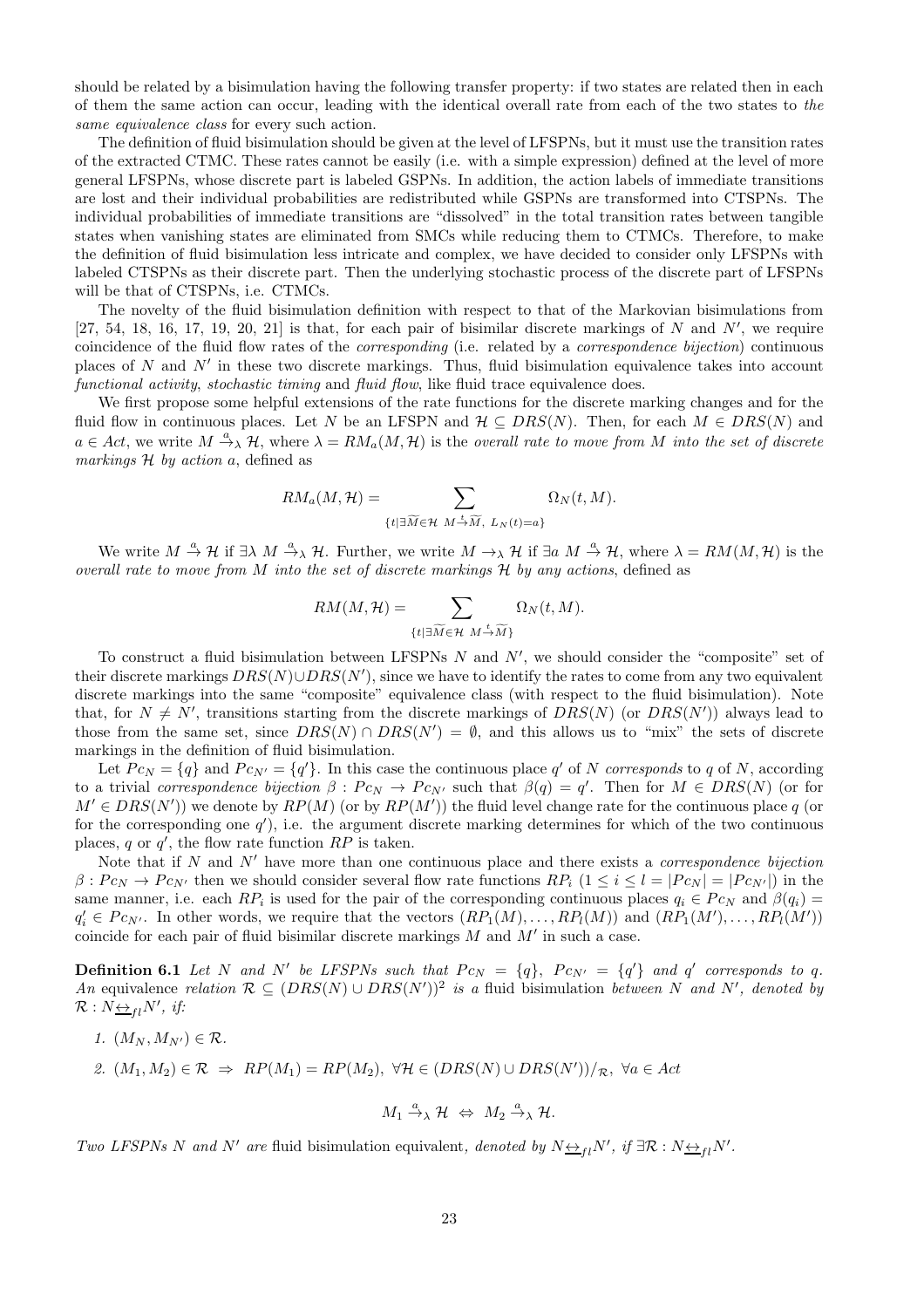Let  $\mathcal{R}_{fl}(N, N') = \bigcup \{ \mathcal{R} \mid \mathcal{R} : N \rightarrow fl \}$  be the union of all fluid bisimulations between N and N'. The following proposition proves that  $\mathcal{R}_{fl}(N, N')$  is also an *equivalence* and  $\mathcal{R}_{fl}(N, N') : N \rightarrow H''$ .

**Proposition 6.1** Let N and N' be LFSPNs and  $N \nleftrightarrow_{fl} N'$ . Then  $\mathcal{R}_{fl}(N, N')$  is the largest fluid bisimulation between N and N'.

Proof. Analogous to that of Proposition 8.2.1 from [54], which establishes the result for strong equivalence. □

Let  $N, N'$  be LFSPNs with  $\mathcal{R}: N \rightarrow_{f} N'$  and  $\mathcal{H} \in (DRS(N) \cup DRS(N'))/R$ . We now present a number of remarks on the important equalities and helpful notations based on the rate functions  $RM_a$ ,  $RM$ ,  $RP$  and sojourn time characteristics SJ, VAR.

Remark 1. We have  $\forall M_1, M_2 \in \mathcal{H} \ \forall \widetilde{\mathcal{H}} \in (DRS(N) \cup DRS(N'))/\mathcal{R} \ \forall a \in Act \ M_1 \stackrel{a}{\longrightarrow} \widetilde{\mathcal{H}} \iff M_2 \stackrel{a}{\longrightarrow} \widetilde{\mathcal{H}}.$  Since the previous equality is valid for all  $M_1, M_2 \in \mathcal{H}$ , we can rewrite it as  $\mathcal{H} \stackrel{a}{\rightarrow} \lambda \widetilde{\mathcal{H}}$ , where  $\lambda = RM_a(\mathcal{H}, \widetilde{\mathcal{H}}) =$  $RM_a(M_1, \widetilde{\mathcal{H}}) = RM_a(M_2, \widetilde{\mathcal{H}}) = RM_a(\mathcal{H} \cap DRS(N), \widetilde{\mathcal{H}}) = RM_a(\mathcal{H} \cap DRS(N'), \widetilde{\mathcal{H}})$ . Then we write  $\mathcal{H} \stackrel{a}{\rightarrow} \widetilde{\mathcal{H}}$  if  $\exists \lambda \; \mathcal{H} \stackrel{a}{\rightarrow} \lambda \; \widetilde{\mathcal{H}} \text{ and } \mathcal{H} \rightarrow \widetilde{\mathcal{H}} \text{ if } \exists a \; \mathcal{H} \stackrel{a}{\rightarrow} \widetilde{\mathcal{H}}.$ 

Since the transitions from the discrete markings of  $DRS(N)$  always lead to those from the same set, we have  $\forall M \in DRS(N)$   $\forall a \in Act \ RM_a(M, \widetilde{\mathcal{H}}) = RM_a(M, \widetilde{\mathcal{H}} \cap DRS(N))$ . Hence,  $\forall M \in \mathcal{H} \cap DRS(N)$   $\forall a \in \mathcal{H}$ Act  $RM_a(\mathcal{H}, \widetilde{\mathcal{H}}) = RM_a(M, \widetilde{\mathcal{H}}) = RM_a(M, \widetilde{\mathcal{H}} \cap DRS(N)) = RM_a(\mathcal{H} \cap DRS(N), \widetilde{\mathcal{H}} \cap DRS(N)).$  The same is true for  $DRS(N')$ . Thus,  $\forall \mathcal{H} \in (DRS(N) \cup DRS(N'))/\mathcal{R}$ 

$$
RM_a(\mathcal{H} \cap DRS(N), \widetilde{\mathcal{H}} \cap DRS(N)) = RM_a(\mathcal{H}, \widetilde{\mathcal{H}}) = RM_a(\mathcal{H} \cap DRS(N'), \widetilde{\mathcal{H}} \cap DRS(N')).
$$

Remark 2. We have  $\forall M_1, M_2 \in \mathcal{H} \ \forall \mathcal{H} \in (DRS(N) \cup DRS(N'))/\mathcal{R} \ RM(M_1, \mathcal{H}) =$  $\sum$  $\{t | \exists \widetilde{M}_1 \in \widetilde{\mathcal{H}} \; M_1 \stackrel{t}{\rightarrow} \widetilde{M}_1 \}$   $\Omega_N(t, M_1) = \sum_{a \in Act} \sum_{a \in \mathcal{H}}$  $\{t | \exists \widetilde{M}_1 \in \widetilde{\mathcal{H}} \; M_1 \stackrel{t}{\rightarrow} \widetilde{M}_1, \; L_N(t) = a\} \; \Omega_N(t, M_1) = \sum_{a \in Act} RM_a(M_1, \widetilde{\mathcal{H}}) =$  $\sum_{a\in Act} RM_a(M_2,\widetilde{\mathcal{H}})=\sum_{a\in Act}\sum_{\{t|\exists \widetilde{M}_2\in \widetilde{\mathcal{H}}\ M_2\overset{t}{\rightarrow}\widetilde{M}_2,\ L_N(t)=a\}}\Omega_N(t,M_2)=\sum_{\{t|\exists \widetilde{M}_2\in \widetilde{\mathcal{H}}\ M_2\overset{t}{\rightarrow}\widetilde{M}_2\}}\Omega_N(t,M_2)=\sum_{\{t|\widetilde{M}_2\in \widetilde{\mathcal{H}}\ M_2\overset{t}{\rightarrow}\widetilde{M}_2\}}\Omega_N(t,M_2)=\sum_{\{t|\widetilde{$  $RM(M_2, \tilde{\mathcal{H}})$ . Since the previous equality is valid for all  $M_1, M_2 \in \mathcal{H}$ , we can denote  $RM(\mathcal{H}, \tilde{\mathcal{H}}) = RM(M_1, \tilde{\mathcal{H}}) =$  $RM(M_2, \widetilde{\mathcal{H}})$ . Then we write  $\mathcal{H} \to_{\lambda} \widetilde{\mathcal{H}}$ , where  $\lambda = RM(\mathcal{H}, \widetilde{\mathcal{H}}) = RM(M_1, \widetilde{\mathcal{H}}) = RM(M_2, \widetilde{\mathcal{H}})$ .

Since the transitions from the discrete markings of  $DRS(N)$  always lead to those from the same set, we have  $\forall M \in DRS(N) \ RM(M, \tilde{\mathcal{H}}) = RM(M, \tilde{\mathcal{H}} \cap DRS(N)).$  Hence,  $\forall M \in \mathcal{H} \cap DRS(N) \ RM(\mathcal{H}, \tilde{\mathcal{H}}) = RM(M, \tilde{\mathcal{H}}) =$  $RM(M, \mathcal{H} \cap DRS(N)) = RM(\mathcal{H} \cap DRS(N), \mathcal{H} \cap DRS(N)).$  The same is true for  $DRS(N')$ . Thus,  $\forall \mathcal{H} \in$  $(DRS(N) \cup DRS(N'))/R$ 

$$
RM(\mathcal{H} \cap DRS(N), \widetilde{\mathcal{H}} \cap DRS(N)) = RM(\mathcal{H}, \widetilde{\mathcal{H}}) = RM(\mathcal{H} \cap DRS(N'), \widetilde{\mathcal{H}} \cap DRS(N')).
$$

Remark 3. We have  $\forall M_1, M_2 \in \mathcal{H}$   $RP(M_1) = RP(M_2)$ . Since the previous equality is valid for all  $M_1, M_2 \in \mathcal{H}$ , we can denote  $RP(H) = RP(M_1) = RP(M_2)$ .

Since any argument discrete marking  $M \in DRS(N) \cup DRS(N')$  completely determines for which continuous place the flow rate function  $RP(M)$  is taken (either for q if  $M \in DRS(N)$  or for q' if  $M \in DRS(N')$ ), we have  $\forall M \in \mathcal{H} \cap DRS(N) \; RP(\mathcal{H}) = RP(M) = RP(\mathcal{H} \cap DRS(N)).$  The same is true for  $DRS(N')$ . Thus,

$$
RP(\mathcal{H} \cap DRS(N)) = RP(\mathcal{H}) = RP(\mathcal{H} \cap DRS(N')).
$$

Remark 4. We have  $\forall M_1, M_2 \in \mathcal{H}$   $SJ(M_1) = \frac{1}{\sum_{t \in Ena(M_1)} \Omega_N(t, M_1)}}$  $\Gamma$   $\sim$   $\frac{1}{\Gamma}$  $\frac{1}{\widetilde{\pi} \in (DRS(N) \cup DRS(N'))/R} \frac{1}{\sum_{\{t \mid \exists \widetilde{M}_1 \in \widetilde{\mathcal{H}} \ M_1 \stackrel{t}{\to} \widetilde{M}_1\}} \Omega_N(t,M_1)} = \frac{1}{\sum_{\widetilde{\pi} \in (DRS(N) \cup DRS(N'))} \times \Omega_N(t,M_1)}}$  $\frac{1}{\widetilde{\pi}_{\in(DRS(N)\cup DRS(N'))/\mathcal{R}}}\frac{1}{RM(M_1,\widetilde{\mathcal{H}})}=$  $\frac{1}{\sum_{\alpha}$  $\frac{1}{\widetilde{\pi}_{\in(DRS(N)\cup DRS(N'))/R} R M(\mathcal{H},\widetilde{\mathcal{H}})} = \frac{1}{\sum_{\widetilde{\pi}_{\in(DRS(N)\cup DRS)}}$  $\frac{1}{\widetilde{\pi}_{\in(DRS(N)\cup DRS(N'))/R}RM(M_2,\widetilde{\mathcal{H}})}=$  $\sum_{\alpha}$ 

 $\widetilde{\pi}_{\in (DRS(N)\cup DRS(N'))/R} \frac{1}{\sum_{\{t\mid \exists \widetilde{M}_2\in \widetilde{\mathcal{H}} \ M_2=\widetilde{\mathcal{M}}_2\}} \Omega_N(t,M_2)} = \frac{1}{\sum_{t\in Ena(M_2)} \Omega_N(t,M_2)} = SJ(M_2).$ Since the previous equality is valid for all  $M_1, M_2 \in \mathcal{H}$ , we can denote  $SJ_{\mathcal{R}}(\mathcal{H}) = SJ(M_1) = SJ(M_2)$ .

Since any argument discrete marking  $M \in DRS(N) \cup DRS(N')$  completely determines, for which LFSPN the average sojourn time function  $SJ(M)$  is considered (either for N if  $M \in DRS(N)$ , or for N' if  $M \in DRS(N')$ ), we have  $\forall M \in \mathcal{H} \cap DRS(N)$   $SJ(\mathcal{H}) = SJ(M) = SJ(\mathcal{H} \cap DRS(N))$ . The same is true for  $DRS(N')$ . Thus,

$$
SJ(\mathcal{H} \cap DRS(N)) = SJ(\mathcal{H}) = SJ(\mathcal{H} \cap DRS(N')).
$$

Remark 5. We have  $\forall M_1, M_2 \in \mathcal{H} \; VAR(M_1) = \frac{1}{(\sum_{t \in Ena(M_1)} \Omega_N(t, M_1))^2} =$ 

| $(\sum_{\widetilde{H}\in(DRS(N)\cup DRS(N'))/\mathcal{R}}\sum_{\{t \exists \widetilde{M}_1\in \widetilde{\mathcal{H}}\ M_1\stackrel{t}{\rightarrow}\widetilde{M}_1\}}\overline{\Omega_N(t,M_1))^2}$ | $(\sum_{\widetilde{\mathcal{H}} \in (DRS(N) \cup DRS(N'))/R} RM(M_1, \widetilde{\mathcal{H}}))^2$           |  |
|-----------------------------------------------------------------------------------------------------------------------------------------------------------------------------------------------------|-------------------------------------------------------------------------------------------------------------|--|
| $(\sum_{\widetilde{\mathcal{H}}\in(DRS(N)\cup DRS(N'))/\mathcal{R}}RM(\mathcal{H},\mathcal{H}))^2$                                                                                                  | $(\sum_{\widetilde{\mathcal{H}} \in (DRS(N) \cup DRS(N'))/\mathcal{R}} RM(M_2, \widetilde{\mathcal{H}}))^2$ |  |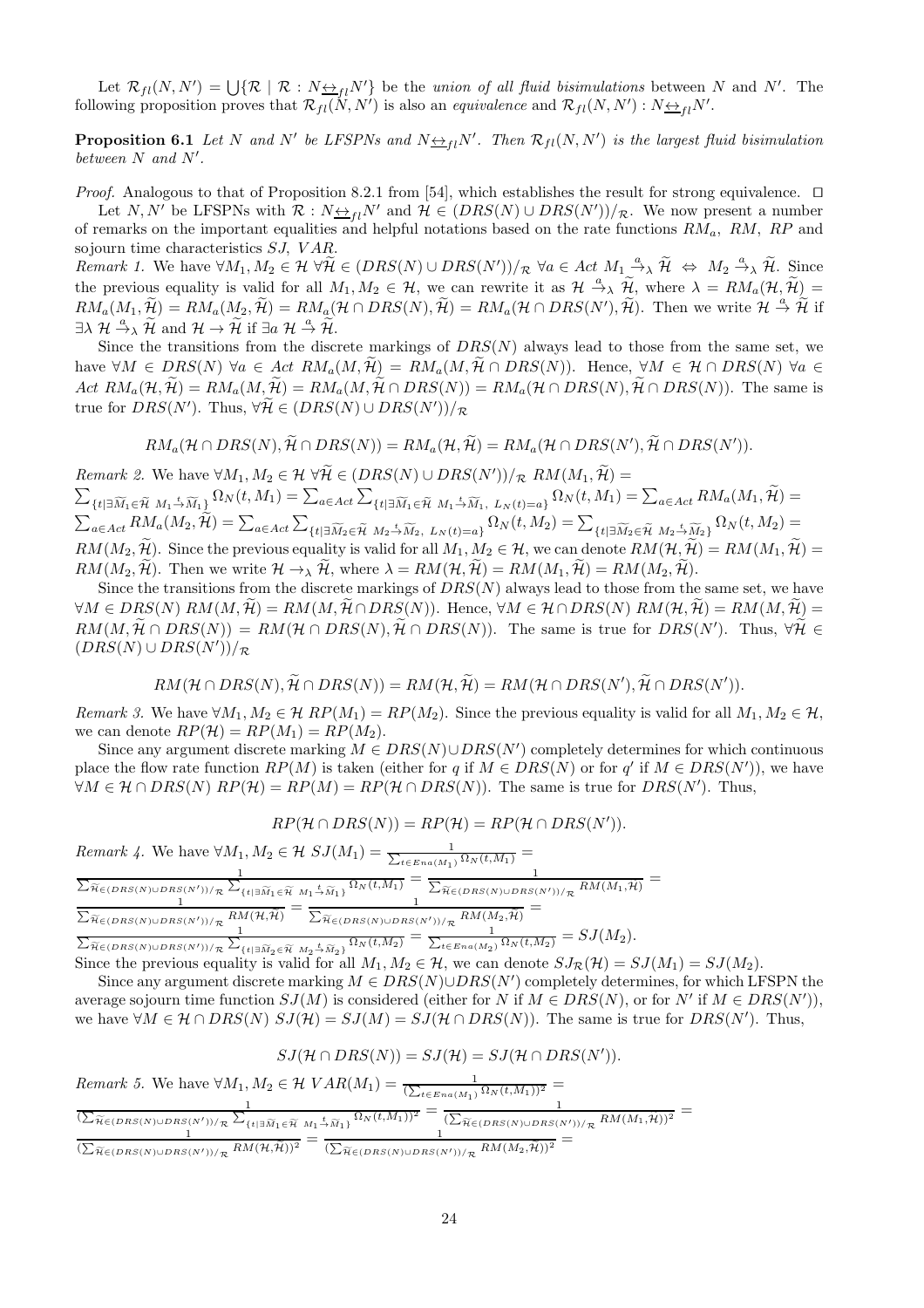

Figure 7: Fluid bisimulation equivalent LFSPNs

 $\frac{1}{(\sum_{\widetilde{\pi}\in(DRS(N)\cup DRS(N'))/\pi}\sum_{\{t|\exists\widetilde{M}_2\in\widetilde{\mathcal{H}}~M_2\stackrel{t}{\rightarrow}\widetilde{M}_2\}}\Omega_N(t,M_2))^2}=\frac{1}{(\sum_{t\in Ena(M_2)}\Omega_N(t,M_2))^2}=VAR(M_2).$ Since the previous equality is valid for all  $M_1, M_2 \in \mathcal{H}$ , we can denote  $VAR(\mathcal{H}) = VAR(M_1) = VAR(M_2)$ .

Since any argument discrete marking  $M \in DRS(N) \cup DRS(N')$  completely determines, for which LFSPN the sojourn time variance function  $VAR(M)$  is considered (either for N if  $M \in DRS(N)$ , or for N' if  $M \in$  $DRS(N')$ , we have  $\forall M \in \mathcal{H} \cap DRS(N)$   $VAR(\mathcal{H}) = VAR(M) = VAR(\mathcal{H} \cap DRS(N))$ . The same is true for  $DRS(N')$ . Thus,

 $VAR(H \cap DRS(N)) = VAR(H) = VAR(H \cap DRS(N')).$ 

**Example 6.1** In Figure 7, the LFSPNs N and N' are presented, such that  $N \nightharpoonup_{fl} N'$ . The only difference between the respective LFSPNs in Figure 1 and those in Figure 7 is that the transitions  $t_3$  and  $t'_4$  are labeled with action c in the former, instead of action b in the latter.

Therefore, the following notions coincide for the respective LFSPNs in Figure 1 and those in Figure 7: the discrete reachability sets  $DRS(N)$  and  $DRS(N')$ , the discrete reachability graphs  $DRG(N)$  and  $DRG(N')$ , the underlying CTMCs CTMC(N) and CTMC(N'), the average sojourn time vectors SJ and SJ' of N and N', the sojourn time variance vectors VAR and VAR' of N and N', the TRMs  $\bf Q$  and  $\bf Q'$  for  $CTMC(N)$  and  $CTMC(N')$ , the TPMs  $\bf P$  and  $\bf P'$  for  $EDTMC(N)$  and  $EDTMC(N')$ , the FRMs  $\bf R$  and  $\bf R'$  for the SFMs of N and N'. We have  $(DRS(N) \cup DRS(N'))/_{\mathcal{R}_{fl}(N,N')} = {\mathcal{H}_1, \mathcal{H}_2},$  where  $\mathcal{H}_1 = {M_1, M'_1}, \mathcal{H}_2 = {M_2, M'_2, M'_3}.$ 

We now intend to compare the introduced fluid equivalences to discover their interrelations. The following proposition demonstrates that fluid bisimulation equivalence implies fluid trace one.

**Proposition 6.2** For LFSPNs N and N' the following holds:

$$
N_{\frac{\leftrightarrow}{I}}N' \Rightarrow N \equiv_{fl} N'.
$$

*Proof.* Let  $\mathcal{R}: N_{\frac{\kappa}{2}l}N'$ ,  $\mathcal{H} \in (DRS(N) \cup DRS(N'))/R$  and  $M_1, M_2 \in \mathcal{H}$ . We have  $RP(M_1) = RP(M_2)$ and  $\forall \widetilde{\mathcal{H}} \in (DRS(N) \cup DRS(N'))/R$   $\forall a \in Act \ M_1 \stackrel{a}{\rightarrow} \widetilde{\mathcal{H}} \Leftrightarrow M_2 \stackrel{a}{\rightarrow} \widetilde{\mathcal{H}}$ . Note that transitions from the discrete markings of  $DRS(N)$  always lead to those from the same set, hence,  $\forall M \in DRS(N)$   $RM_a(M, \widetilde{\mathcal{H}})$  =  $RM_a(M, \mathcal{H} \cap DRS(N))$ . The same is true for  $DRS(N')$ .

By Remark 1 from Section 6, we can write  $\mathcal{H} \stackrel{a}{\rightarrow} \tilde{\mathcal{H}}$  and denote  $\lambda = RM_a(M_1, \tilde{\mathcal{H}}) = RM_a(M_2, \tilde{\mathcal{H}}) =$  $RM_a(\mathcal{H},\mathcal{H}) = RM_a(\mathcal{H} \cap DRS(N),\mathcal{H} \cap DRS(N)) = RM_a(\mathcal{H} \cap DRS(N'),\mathcal{H} \cap DRS(N')).$ 

Further, by Remark 4 from Section 6, we can denote  $SJ(M_1) = SJ(M_2) = SJ(\mathcal{H}) = SJ(\mathcal{H} \cap DRS(N))$  =  $SJ(\mathcal{H} \cap DRS(N')).$ 

At last, by Remark 3 from Section 6, we can denote  $RP(M_1) = RP(M_2) = RP(\mathcal{H}) = RP(\mathcal{H} \cap DRS(N)) =$  $RP(\mathcal{H} \cap DRS(N')).$ 

Let  $TransSeq(N, \sigma, \varsigma, \varrho) \neq \emptyset$  and  $\sigma = a_1 \cdots a_n \in Act^*$ ,  $\varsigma = s_0 \circ \cdots \circ s_n \in \mathbb{R}^*_{>0}$ ,  $\varrho = r_0 \circ \cdots \circ r_n \in \mathbb{R}^*$ . Taking into account the notes above and  $\mathcal{R}: N \rightarrow_{fl} N'$ , we have  $SJ(M_N) = SJ(M_{N'}) = s_0$ ,  $RP(M_N) = RP(M_{N'}) = r_0$ and for all  $\mathcal{H}_1, \ldots, \mathcal{H}_n \in (DRS(N) \cup DRS(N'))/R$ , such that  $SJ(\mathcal{H}_i) = s_i$ ,  $RP(\mathcal{H}_i) = r_i$   $(1 \le i \le n)$ , it holds  $M_N \stackrel{a_1}{\rightarrow}_{\lambda_1} H_1 \stackrel{a_2}{\rightarrow}_{\lambda_2} \cdots \stackrel{a_n}{\rightarrow}_{\lambda_n} H_n \Leftrightarrow M_{N'} \stackrel{a_1}{\rightarrow}_{\lambda_1} H_1 \stackrel{a_2}{\rightarrow}_{\lambda_2} \cdots \stackrel{a_n}{\rightarrow}_{\lambda_n} H_n$ . Then we have  $TransSeq(N', \sigma, \varsigma, \varrho) \neq \emptyset$ . Thus,  $TransSeq(N, \sigma, \varsigma, \varrho) \neq \emptyset$  implies  $TransSeq(N', \sigma, \varsigma, \varrho) \neq \emptyset$ .

We now intend to prove that the sum of the transition rates products for all the paths starting in  $M_N = M_0$ and going through the discrete markings from  $\mathcal{H}_1, \ldots, \mathcal{H}_n$  is equal to the product of  $\lambda_1, \ldots, \lambda_n$ , which is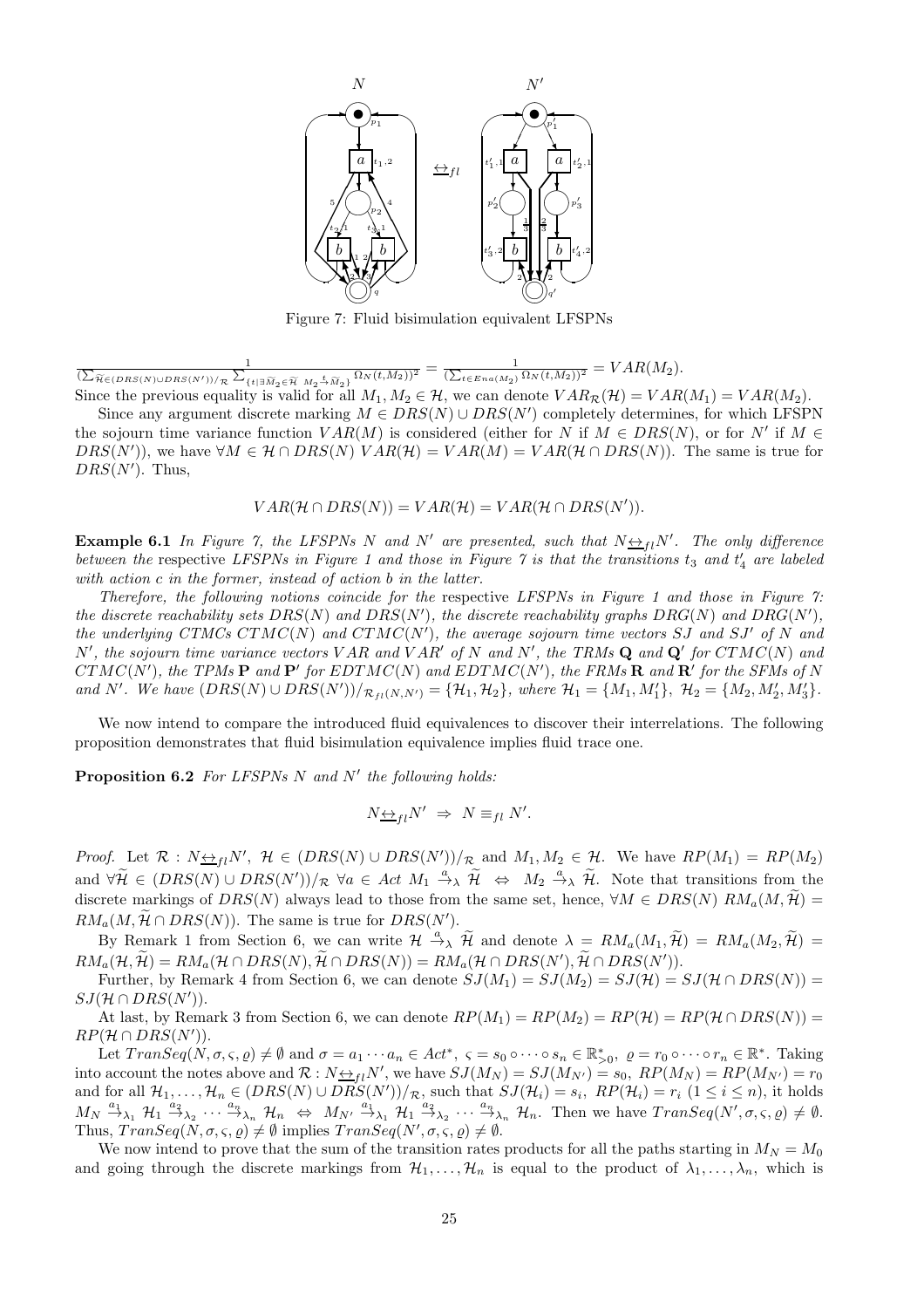$\equiv_{fl} \leftarrow$   $\leftrightarrow_{fl}$ Figure 8: Interrelations of fluid equivalences

essentially the transition rates product for the "composite" path starting in  $\mathcal{H}_0 = [M_0]_{\mathcal{R}}$  and going through the equivalence classes  $\mathcal{H}_1, \ldots, \mathcal{H}_n$  in  $DRG(N)$ :

X <sup>t</sup><sup>1</sup> <sup>→</sup> tnMn, L<sup>N</sup> (ti)=ai, Mi∈H<sup>i</sup> (1≤i≤n)} Yn i=1 Ω<sup>N</sup> (t<sup>i</sup> , Mi−<sup>1</sup>) = <sup>Y</sup><sup>n</sup> i=1 RMa<sup>i</sup> (Hi−<sup>1</sup>, Hi).

We prove this equality by induction on the "composite" path length  $n$ .

 $\{t_1,$ 

• 
$$
n = 1
$$
  
\n
$$
\sum_{\{t_1|M_N=M_0\stackrel{t_1}{\rightarrow}M_1,\ L_N(t_1)=a_1,\ M_1\in\mathcal{H}_1\}} \Omega_N(t_1, M_0) = RM_{a_1}(M_0, \mathcal{H}_1) = RM_{a_1}(\mathcal{H}_0, \mathcal{H}_1).
$$
  
\n•  $n \rightarrow n+1$   
\n
$$
\sum_{\{t_1,\ldots,t_n,t_{n+1}|M_N=M_0\stackrel{t_1}{\rightarrow}\ldots\stackrel{t_n}{\rightarrow}M_n,\ L_N(t_i)=a_i,\ M_i\in\mathcal{H}_i\ (1\leq i\leq n+1)\}} \prod_{i=1}^{n+1} \Omega_N(t_i, M_{i-1}) =
$$
  
\n
$$
\sum_{\{t_1,\ldots,t_n|M_N=M_0\stackrel{t_1}{\rightarrow}\ldots\stackrel{t_n}{\rightarrow}M_n,\ L_N(t_i)=a_i,\ M_i\in\mathcal{H}_i\ (1\leq i\leq n)\}} \prod_{i=1}^{n} \Omega_N(t_i, M_{i-1})\Omega_N(t_{n+1}, M_n) =
$$
  
\n
$$
\sum_{\{t_1,\ldots,t_n|M_N=M_0\stackrel{t_1}{\rightarrow}\ldots\stackrel{t_n}{\rightarrow}M_n,\ L_N(t_i)=a_i,\ M_i\in\mathcal{H}_i\ (1\leq i\leq n)\}} \prod_{i=1}^{n} \Omega_N(t_i, M_{i-1})\Omega_N(t_{n+1}, M_n) =
$$
  
\n
$$
\prod_{i=1}^{n} \Omega_N(t_i, M_{i-1}) \sum_{\{t_{n+1}|M_n\stackrel{t_n}{\rightarrow}M_{n+1},\ L_N(t_i)=a_i,\ M_i\in\mathcal{H}_i\ (1\leq i\leq n)\}} \prod_{i=1}^{n} \Omega_N(t_i, M_{i-1})RM_{a_{n+1}}(M_n, \mathcal{H}_{n+1}) =
$$
  
\n
$$
\sum_{\{t_1,\ldots,t_n|M_N=M_0\stackrel{t_1}{\rightarrow}\ldots\stackrel{t_n}{\rightarrow}M_n,\ L_N(t_i)=a_i,\ M_i\in\mathcal{H}_i\ (1\leq i\leq n)\}} \prod_{i=1}^{n} \Omega_N(t_i, M_{i-1})RM_{a_{n+1}}(M_n, \mathcal
$$

Note that the equality that we have just proved can also be applied to  $N'$ .

One can see that the summation over all  $(\sigma, \varsigma, \varrho)$ -selected transition sequences is the same as the summation over all accordingly selected equivalence classes:  $\sum_{t_1\cdots t_n\in Transeq(N,\sigma,\varsigma,\rho)}^{\sim}\prod_{i=1}^n\Omega_N(t_i,M_{i-1})=$  $\sum$  ${t_1,...,t_n | M_N = M_0 \xrightarrow{t_1} ... \xrightarrow{t_n} M_n, L_N(t_i) = a_i, SJ(M_i) = s_i, RP(M_j) = r_i \ (1 \leq i \leq n)} \prod_{i=1}^n \Omega_N(t_i, M_{i-1}) =$  $\sum_{i=1}^{n} \sum_{i=1}^{n} \sum_{j=1}^{n} |H_{i,j-1}| S_{i,j}(H_{i,j}) = s_{i,j} R P(H_{i,j}) = r_{i} (1 \leq i \leq n) \sum_{i=1}^{n}$  ${t_1,...,t_n | M_N = M_0 \xrightarrow{t_1,...t_n} M_n, L_N(t_i) = a_i, M_i \in \mathcal{H}_i} \{1 \leq i \leq n)\} \prod_{i=1}^n \Omega_N(t_i, M_{i-1}) =$  $\sum_{i} {\pi_{1},..., \pi_{n} | sJ(\pi_{i})=s_{i}, R P(\pi_{i})=r_{i} (1 \leq i \leq n) } \prod_{i=1}^{n} RM_{a_{i}}(\pi_{i-1}, \pi_{i}) =$  $\sum_{i}^{\infty} {\{\pi_1,...,\pi_n | SJ(\mathcal{H}_i)=s_i,RP(\mathcal{H}_i)=r_i \ (1 \leq i \leq n)\}}$  $\{t'_{1},...,t'_{n}|M_{N'}=M'_{0}\}$  $\overrightarrow{t}'_1 \dots \overrightarrow{t}'_n M'_n$ ,  $L_N(t'_i)=a_i, M'_i \in \mathcal{H}_i$   $(1 \leq i \leq n)$  $\prod_{i=1}^n \Omega_{N'}(t'_i, M'_{i-1}) =$  $\sum$  $\{t'_{1},...,t'_{n}|M_{N'}=M'_{0}\}$  $\stackrel{t'_1}{\rightarrow} \stackrel{t'_n}{\cdots} M'_n$ ,  $L_{N'}(t'_i)=a_i$ ,  $SJ(M'_i)=s_i$ ,  $RP(M'_j)=r_i$   $(1 \leq i \leq n)$  $\prod_{i=1}^{n} \Omega_{N'}(t'_{i}, M'_{i-1}) =$  $\sum_{t'_1 \cdots t'_n \in Transeq(N', \sigma, \varsigma, \rho)} \prod_{i=1}^n \Omega_N(t'_i, M'_{i-1})$ . By the remark before Definition 5.4, the probabilities to execute

 $(\sigma, \varsigma, \varrho)$ -selected transition sequences in N and N' coincide. We conclude that for all triples  $(\sigma, \varsigma, \varrho) \in Act^* \times \mathbb{R}_{>0}^* \times \mathbb{R}^*$ , it holds that  $Transeq(N, \sigma, \varsigma, \varrho) \neq \emptyset$  im-

plies  $TransSeq(N', \sigma, \varsigma, \varrho) \neq \emptyset$  and the execution probabilities of  $(\sigma, \varsigma, \varrho)$  in N and N' are equal. The reverse implication is proved by symmetry of fluid bisimulation. ⊓⊔

The following theorem compares discriminating power of the introduced fluid equivalences.

**Theorem 6.1** For LFSPNs N and N' the following strict implication holds that is also depicted in Figure 8:

$$
N_{\frac{\leftrightarrow}{\longrightarrow}l}N'\;\Rightarrow\;N\equiv_{fl}N'.
$$

Proof. Let us check the validity of the implication.

• The implication  $\leftrightarrow$ <sub>fl</sub>  $\rightarrow \equiv$ <sub>fl</sub> is valid by Proposition 6.2.

Let us see that the implication is strict, i.e. the reverse one does not work, by the following counterexample.

• In Figure 1,  $N \equiv_{fl} N'$ , but  $N \not\equiv_{fl} N'$ , since only in the LFSPN  $N'$  an action a can be executed so (by firing the transition  $t'_2$ ) that no action b can occur afterwards. □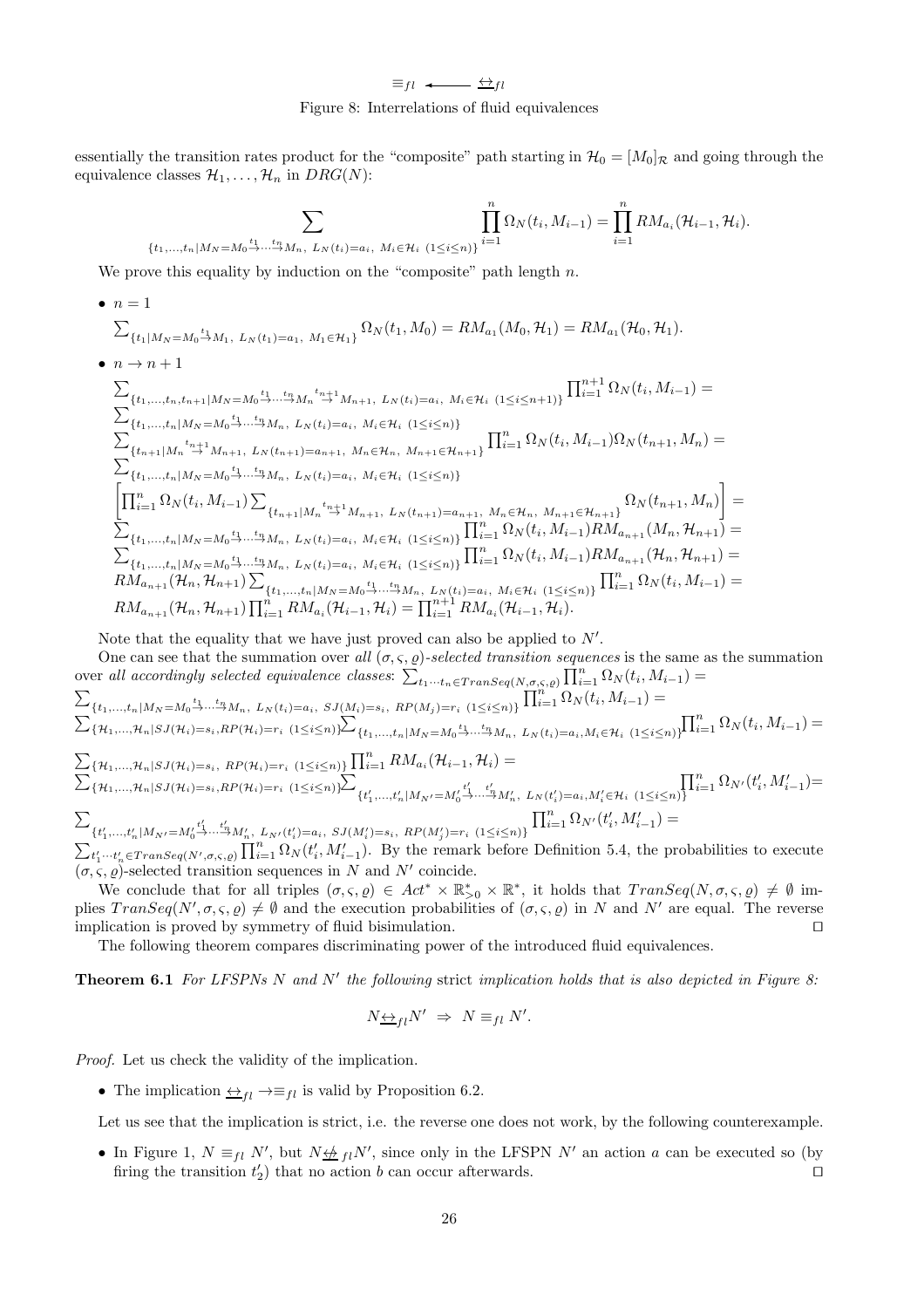# 7 Reduction of the behaviour

Fluid bisimulation equivalence can be used to reduce the discrete reachability graphs and underlying CTMCs of LFSPNs. Reductions of graph-based models, like transition systems (whose instances are reachability graphs and CTMCs), result in those with less states (the graph nodes). The goal of the reduction is to decrease the number of states in the semantic representation of the modeled system while preserving its important qualitative and quantitative properties. Thus, the reduction allows one to simplify the behavioural and performance analysis of systems.

An *autobisimulation* is a bisimulation between an LFSPN and itself. Let N be an LFSPN with  $\mathcal{R}: N \leftrightarrow n$ and  $\mathcal{K} \in DRS(N)/_{\mathcal{R}}$ .

Then Remarks 2, 4 and 5 from Section 6 allow us to present the following definitions.

The average sojourn time in the equivalence class (with respect to  $\mathcal{R}$ ) of discrete markings K is

$$
SJ_{\mathcal{R}}(\mathcal{K}) = \frac{1}{\sum_{\widetilde{\mathcal{K}} \in DRS(N)/_{\mathcal{R}}} RM(\mathcal{K}, \widetilde{\mathcal{K}})} = SJ(M) \ \forall M \in \mathcal{K}.
$$

The average sojourn time vector for the equivalence classes (with respect to  $\mathcal{R}$ ) of discrete markings of N, denoted by  $SJ_{\mathcal{R}}$ , has the elements  $SJ_{\mathcal{R}}(\mathcal{K}), \ \mathcal{K} \in DRS(N)/_{\mathcal{R}}$ .

The sojourn time variance in the equivalence class (with respect to  $\mathcal{R}$ ) of discrete markings K is

$$
VAR_{\mathcal{R}}(\mathcal{K}) = \frac{1}{\left(\sum_{\widetilde{\mathcal{K}} \in DRS(N)/_{\mathcal{R}}} RM(\mathcal{K}, \widetilde{\mathcal{K}})\right)^2} = VAR(M) \ \forall M \in \mathcal{K}.
$$

The sojourn time variance vector for the equivalence classes (with respect to  $\mathcal{R}$ ) of discrete markings of N, denoted by  $VAR_{\mathcal{R}}$ , has the elements  $VAR_{\mathcal{R}}(\mathcal{K})$ ,  $\mathcal{K} \in DRS(N)/_{\mathcal{R}}$ .

Let  $\mathcal{R}_{fl}(N) = \bigcup \{ \mathcal{R} \mid \mathcal{R} : N \leftrightarrow_{fl} N \}$  be the union of all fluid autobisimulations on N. By Proposition 6.1,  $\mathcal{R}_{fl}(N)$  is the largest fluid autobisimulation on N. Based on the equivalence classes with respect to  $\mathcal{R}_{fl}(N)$ , the quotient (by  $\leftrightarrow$ <sub>fl</sub>) discrete reachability graphs and quotient (by  $\leftrightarrow$ <sub>fl</sub>) underlying CTMCs of LFSPNs can be defined. The mentioned equivalence classes become the quotient states. The average and variance for the sojourn time in a quotient state are those in the corresponding equivalence class, respectively. Every quotient transition between two such composite states represents all transitions (having the same action label in case of the discrete reachability graph quotient) from the first state to the second one.

**Definition 7.1** Let N be an LFSPN. The quotient  $(\text{by } \underline{\leftrightarrow}_{fl})$  discrete reachability graph of N is a labeled transition system  $DRG_{\underline{\leftrightarrow}_{fl}}(N) = (S_{\underline{\leftrightarrow}_{fl}}, \mathcal{L}_{\underline{\leftrightarrow}_{fl}}, \mathcal{T}_{\underline{\leftrightarrow}_{fl}}, s_{\underline{\leftrightarrow}_{fl}})$ , where

- $S_{\underline{\leftrightarrow}_{fl}} = DRS(N)/_{\mathcal{R}_{fl}(N)}$ ;
- $\mathcal{L}_{\underline{\leftrightarrow}_{f}} = Act \times \mathbb{R}_{>0};$
- $\mathcal{T}_{\underline{\leftrightarrow}_{fl}} = \{(\mathcal{K}, (a, RM_a(\mathcal{K}, \widetilde{\mathcal{K}})), \widetilde{\mathcal{K}}) \mid \mathcal{K}, \widetilde{\mathcal{K}} \in DRS(N)/_{\mathcal{R}_{fl}(N)}, \ \mathcal{K} \stackrel{a}{\rightarrow} \widetilde{\mathcal{K}}\};$
- $s_{\underline{\leftrightarrow}_{fl}} = [M_N]_{\mathcal{R}_{fl}(N)}$ .

The transition  $(\mathcal{K}, (a, \lambda), \widetilde{\mathcal{K}}) \in \mathcal{T}_{\underline{\leftrightarrow}_{fl}}$  will be written as  $\mathcal{K} \stackrel{a}{\rightarrow}_{\lambda} \widetilde{\mathcal{K}}$ .

Let  $\simeq$  denote isomorphism between the quotient discrete reachability graphs that binds their initial states. The quotient (by  $\leftrightarrow_{fl}$ ) average sojourn time vector of N is defined as  $SJ_{\leftrightarrow_{fl}} = SJ_{\mathcal{R}_{fl}(N)}$ . The quotient (by  $\leftrightarrow_{fl}$ ) sojourn time variance vector of N is defined as  $VAR_{\leftrightarrow_{fl}} = VAR_{\mathcal{R}_{fl}(N)}$ .

**Definition 7.2** Let N be an LFSPN. The quotient (by  $\leftrightarrow$ <sub>fl</sub>) underlying CTMC of N, denoted by  $CTMC_{\frac{\leftrightarrow}{1}}(N)$ , has the state space  $DRS(N)/_{\mathcal{R}_{fl}(N)}$ , the initial state  $[M_N]_{\mathcal{R}_{fl}(N)}$  and the transitions  $K\to_{\lambda} K$ if  $K \to \mathcal{K}$ , where  $\lambda = RM(\mathcal{K}, \mathcal{K})$ .

The steady-state PMF  $\varphi_{\frac{\leftrightarrow}{f}}$  for  $CTMC_{\frac{\leftrightarrow}{f}}(N)$  is defined like the corresponding notion  $\varphi$  for  $CTMC(N)$ .

The quotients of both discrete reachability graphs and underlying CTMCs are the minimal reductions of the mentioned objects modulo fluid bisimulation. The quotients can be used to simplify analysis of system properties which are preserved by  $\leftrightarrow_{fi}$ , since less states should be examined for it. Such a reduction method resembles that from [7] based on place bisimulation equivalence for Petri nets, excepting that the former method merges states, while the latter one merges places.

Let N be an LFSPN. We shall now demonstrate how to construct the quotients (by  $\leftrightarrow_{f_l}$ ) of the TRM for  $CTMC(N)$ , FRM for the associated SFM of N, average sojourn time vector and sojourn time variance vector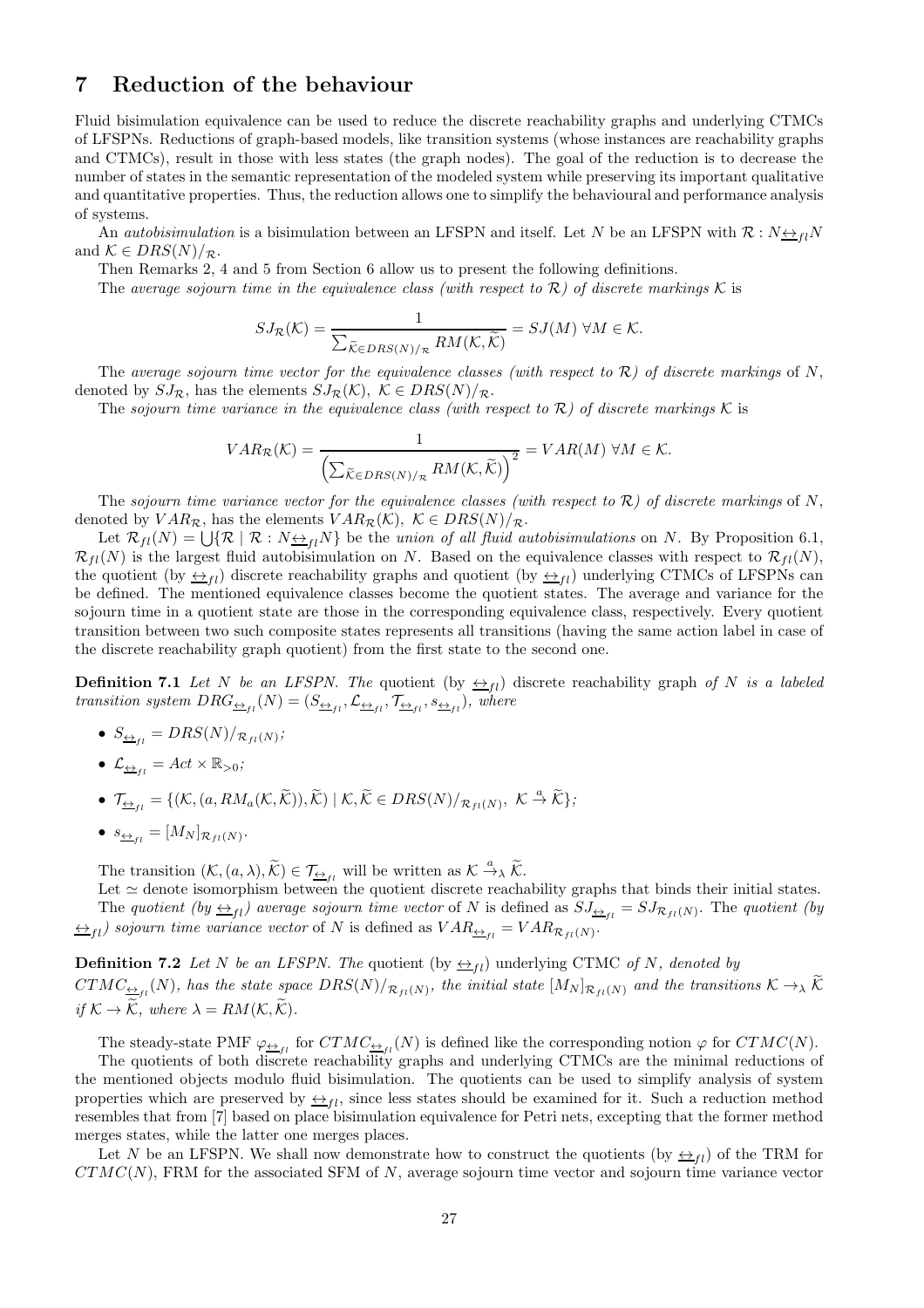of N, using special collector and distributor matrices. The quotient TRMs and FRMs will be later applied to describe the quotient associated SFMs of LFSPNs. Let  $DRS(N) = \{M_1, \ldots, M_n\}$  and  $DRS(N)/_{\mathcal{R}_{fl}(N)} =$  $\{\mathcal{K}_1,\ldots,\mathcal{K}_l\}.$ 

The elements  $(Q_{\underline{\leftrightarrow}_{fl}})_{rs}$   $(1 \leq r, s \leq l)$  of the TRM  $\mathbf{Q}_{\underline{\leftrightarrow}_{fl}}$  for  $CTMC_{\underline{\leftrightarrow}_{fl}}(N)$  are defined as

$$
(\mathcal{Q}_{\underline{\leftrightarrow}_{fl}})_{rs} = \begin{cases} RM(\mathcal{K}_r, \mathcal{K}_s), & r \neq s; \\ -\sum_{\{k|1\leq k\leq l,\ k\neq r\}} RM(\mathcal{K}_r, \mathcal{K}_k), & r = s. \end{cases}
$$

Like it has been done for strong performance bisimulation on labeled CTSPNs in [27], the  $l \times l$  TRM  $Q_{\leftrightarrow n}$ for  $CTMC_{\frac{\leftrightarrow}{1}}(N)$  can be constructed from the  $n \times n$  TRM **Q** for  $CTMC(N)$  using the  $n \times l$  collector matrix V for the largest fluid autobisimulation  $\mathcal{R}_{fl}(N)$  on N and the  $l \times n$  distributor matrix W for V. Then W should be a non-negative matrix (i.e. all its elements must be non-negative) with the elements of each its row summed to one, such that  $\mathbf{W}\mathbf{V} = \mathbf{I}$ , where **I** is the identity matrix of order l, i.e. **W** is a left-inverse matrix for V. It is known that for each collector matrix there is at least one distributor matrix, in particular, the matrix obtained by transposing V and subsequent normalizing its rows, to guarantee that the elements of each row of the transposed matrix are summed to one. We now present the formal definitions.

The elements  $V_{ir}$   $(1 \le i \le n, 1 \le r \le l)$  of the *collector matrix* V for the largest fluid autobisimulation  $\mathcal{R}_{fl}(N)$  on N are defined as

$$
\mathcal{V}_{ir} = \begin{cases} 1, & M_i \in \mathcal{K}_r; \\ 0, & \text{otherwise.} \end{cases}
$$

Thus, all the elements of  $\mathcal V$  are non-negative, as required. The row elements of  $\mathcal V$  are summed to one, since for each  $M_i$  ( $1 \leq i \leq n$ ) there exists exactly one  $\mathcal{K}_r$  ( $1 \leq r \leq l$ ) such that  $M_i \in \mathcal{K}_r$ . Hence,

$$
\mathbf{V1}^T=\mathbf{1}^T,
$$

where 1 on the left side is the row vector of l values 1 while 1 on the right side is the row vector of n values 1. For a vector  $v = (v_1, \ldots, v_l)$ , let  $Diag(v)$  be a diagonal matrix with the elements  $Diag_{rs}(v)$   $(1 \leq r, s \leq l)$ defined as

$$
Diag_{rs}(v) = \begin{cases} v_r, & r = s; \\ 0, & \text{otherwise.} \end{cases}
$$

The *distributor matrix* **W** for the collector matrix **V** is defined as

$$
\mathbf{W} = (Diag(\mathbf{V}^T \mathbf{1}^T))^{-1} \mathbf{V}^T,
$$

where 1 is the row vector of n values 1. One can check that  $\mathbf{W}\mathbf{V} = \mathbf{I}$ , where I is the identity matrix of order l. The elements  $(QV)_{is}$   $(1 \leq i \leq n, 1 \leq s \leq l)$  of the matrix **QV** are

$$
(\mathcal{QV})_{is} = \sum_{j=1}^{n} \mathcal{Q}_{ij} \mathcal{V}_{js} = \sum_{\{j|1 \leq j \leq n, M_j \in \mathcal{K}_s\}} RM(M_i, M_j) = RM(M_i, \mathcal{K}_s).
$$

As we know, for each  $M_i$  (1  $\leq i \leq n$ ) there exists exactly one  $\mathcal{K}_r$  (1  $\leq r \leq l$ ) such that  $M_i \in \mathcal{K}_r$ . By Remark 2 from Section 6, for all  $M_i \in \mathcal{K}_r$  we have  $RM(\mathcal{K}_r, \mathcal{K}_s) = RM(M_i, \mathcal{K}_s)$   $(1 \leq i \leq n, 1 \leq r, s \leq l)$ . Then the elements  $(\mathcal{VQ}_{\underline{\leftrightarrow}_{fl}})_{is}$   $(1 \leq i \leq n, 1 \leq s \leq l)$  of the matrix  $\mathbf{VQ}_{\underline{\leftrightarrow}_{fl}}$  are

$$
(\mathcal{VQ}_{\underline{\leftrightarrow}_{fl}})_{is} = \sum_{r=1}^l \mathcal{V}_{ir}(\mathcal{Q}_{\underline{\leftrightarrow}_{fl}})_{rs} = \sum_{\{r|1 \leq r \leq l, M_i \in \mathcal{K}_r\}} RM(\mathcal{K}_r, \mathcal{K}_s) = RM(M_i, \mathcal{K}_s).
$$

Therefore, we have

$$
\mathbf{Q}\mathbf{V} = \mathbf{V}\mathbf{Q}_{\underline{\leftrightarrow}_{fl}}, \ \mathbf{W}\mathbf{Q}\mathbf{V} = \mathbf{Q}_{\underline{\leftrightarrow}_{fl}}.
$$

The elements  $(\mathcal{R}_{\frac{\leftarrow}{i}})$ rs  $(1 \leq r, s \leq l)$  of the FRM  $\mathbf{R}_{\frac{\leftarrow}{i}}$  of the quotient  $(\text{by } \underline{\leftrightarrow}_{fl})$  SFM of N for the continuous place  $q$  are defined as

$$
(\mathcal{R}_{\underline{\leftrightarrow}_{fl}})_{rs} = \begin{cases} RP(\mathcal{K}_r), & r = s; \\ 0, & r \neq s. \end{cases}
$$

Let **R** be the FRM of the SFM of N for the continuous place q. The elements  $(\mathcal{RV})_{is}$  ( $1 \leq i \leq n, 1 \leq s \leq l$ ) of the matrix RV are

$$
\mathbf{Q}\mathbf{V} = \mathbf{V}\mathbf{Q}_{\underleftrightarrow_{\ell l}}, \ \mathbf{W}\mathbf{Q}\mathbf{V} = \mathbf{Q}_{\underleftrightarrow}
$$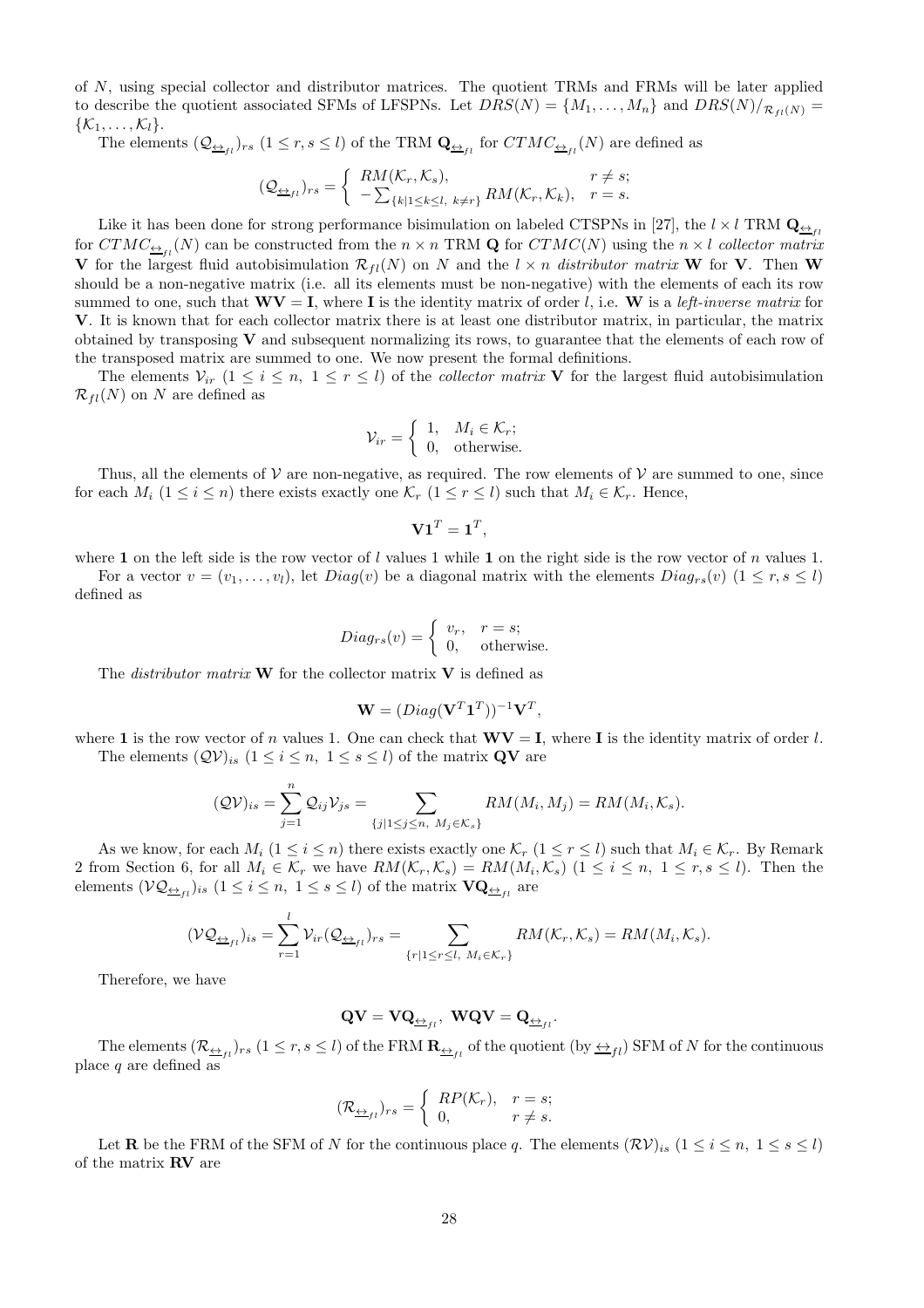$$
(\mathcal{RV})_{is} = \sum_{j=1}^{n} \mathcal{R}_{ij} \mathcal{V}_{js} = RP(M_i)\mathcal{V}_{is} = \begin{cases} RP(M_i), & M_i \in \mathcal{K}_s; \\ 0, & \text{otherwise.} \end{cases}
$$

By Remark 2 from Section 6, for all  $M_i \in \mathcal{K}_s$  we have  $RP(\mathcal{K}_s) = RP(M_i)$   $(1 \le i \le n, 1 \le s \le l)$ . Then the elements  $(\mathcal{VR}_{\underline{\leftrightarrow}_{fl}})_{is}$   $(1 \leq i \leq n, 1 \leq s \leq l)$  of the matrix  $\mathbf{VR}_{\underline{\leftrightarrow}_{fl}}$  are

$$
(\mathcal{VR}_{\underline{\leftrightarrow}_{fl}})_{is} = \sum_{r=1}^{l} \mathcal{V}_{ir}(\mathcal{R}_{\underline{\leftrightarrow}_{fl}})_{rs} = \mathcal{V}_{is}RP(\mathcal{K}_s) = \begin{cases} RP(\mathcal{K}_s) = RP(M_i), & M_i \in \mathcal{K}_s; \\ 0, & \text{otherwise.} \end{cases}
$$

Therefore, we also have

$$
\mathbf{RV} = \mathbf{VR}_{\underline{\leftrightarrow}_{fl}}, \ \mathbf{WRV} = \mathbf{R}_{\underline{\leftrightarrow}_{fl}}.
$$

Let us consider the matrices  $Diag(SJ)$  and  $Diag(SJ_{\frac{\leftrightarrow}{\pm I}})$ . By analogy with the proved above for **R** and  $\mathbf{R}_{\underline{\leftrightarrow}_{fl}}$ , we can deduce  $Diag(SJ)\mathbf{V} = \mathbf{V}Diag(SJ_{\underline{\leftrightarrow}_{fl}})$  and  $\mathbf{W}Diag(SJ)\mathbf{V} = Diag(SJ_{\underline{\leftrightarrow}_{fl}})$ . Therefore, we have

$$
\mathbf{1W}Diag(SJ)\mathbf{V}=\mathbf{1}Diag(SJ_{\underleftarrow{\Delta_{fl}}})=SJ_{\underleftarrow{\Delta_{fl}}},
$$

where  $\bf{1}$  is the row vector of l values 1. In a similar way, we obtain

$$
\textbf{1W}Diag(VAR)\textbf{V}=\textbf{1}Diag(VAR_{\underleftrightarrow_{fl}})=VAR_{\underleftrightarrow_{fl}},
$$

where  $1$  is the row vector of  $l$  values 1.

**Example 7.1** Consider the LFSPNs N and N' in Figure 7, for which it holds  $N \leftrightarrow flN'$ .

We have  $DRS(N)/_{\mathcal{R}_{fl}(N)} = \{\mathcal{K}_1, \mathcal{K}_2\}$ , where  $\mathcal{K}_1 = \{M_1\}$ ,  $\mathcal{K}_2 = \{M_2\}$ , and  $DRS(N')/_{\mathcal{R}_{fl}(N')} = \{\mathcal{K}'_1, \mathcal{K}'_2\}$ , where  $\mathcal{K}'_1 = \{M'_1\}, \ \mathcal{K}'_2 = \{M'_2, M'_3\}.$ 

In Figure 9, the quotient discrete reachability graphs  $DRG_{\frac{\leftrightarrow}{1}}{}_l(N)$  and  $DRG_{\frac{\leftrightarrow}{1}}{}_l(N')$  are depicted, for which we have  $DRG_{\frac{\leftrightarrow}{1}}(N) \simeq DRG_{\frac{\leftrightarrow}{1}}(N')$ . In Figure 10, the quotient underlying CTMCs CTMC $_{\frac{\leftrightarrow}{1}}(N)$  and  $CTMC_{\frac{\leftrightarrow}{1}}(N')$  are drawn, for which it holds  $CTMC_{\frac{\leftrightarrow}{1}}(N) \simeq CTMC_{\frac{\leftrightarrow}{1}}(N') \simeq CTMC(N)$ .

We have  $\mathbf{Q}_{\underline{\leftrightarrow}_{fl}} = \mathbf{Q}'_{\underline{\leftrightarrow}_{fl}} = \mathbf{Q}, \ \mathbf{R}_{\underline{\leftrightarrow}_{fl}} = \mathbf{R}'_{\underline{\leftrightarrow}_{fl}} = \mathbf{R} \text{ and } SJ_{\underline{\leftrightarrow}_{fl}} = SJ, \ \text{VAR}_{\underline{\leftrightarrow}_{fl}} = VAR_{\underline{\leftrightarrow}_{fl}} = VAR$ . The collector matrix  $\overrightarrow{\mathbf{V}}$  for the largest fluid autobisimulation  $\mathcal{R}_{fl}(\overrightarrow{N})$  on N and the distributor matrix **W** for V are

$$
\mathbf{V} = \left( \begin{array}{cc} 1 & 0 \\ 0 & 1 \\ 0 & 1 \end{array} \right), \quad \mathbf{W} = \left( \begin{array}{cc} 1 & 0 & 0 \\ 0 & \frac{1}{2} & \frac{1}{2} \end{array} \right).
$$

Then it is easy to check that

$$
WQ'V = Q, \quad WR'V = R.
$$

Hence, it holds that

$$
1 \mathbf{W} Diag(SJ')\mathbf{V} = SJ, \ \mathbf{1W} Diag(VAR')\mathbf{V} = VAR,
$$

where 
$$
\mathbf{1} = (1, 1), \quad Diag(SJ') = \begin{pmatrix} \frac{1}{2} & 0 & 0 \\ 0 & \frac{1}{2} & 0 \\ 0 & 0 & \frac{1}{2} \end{pmatrix}, \quad Diag(VAR') = \begin{pmatrix} \frac{1}{4} & 0 & 0 \\ 0 & \frac{1}{4} & 0 \\ 0 & 0 & \frac{1}{4} \end{pmatrix}.
$$

### 8 Logical characterization

In this section, a logical characterization of fluid trace and bisimulation equivalences is accomplished via formulas of the novel fluid modal logics. The results obtained could be interpreted as an operational characterization of the corresponding logical equivalences.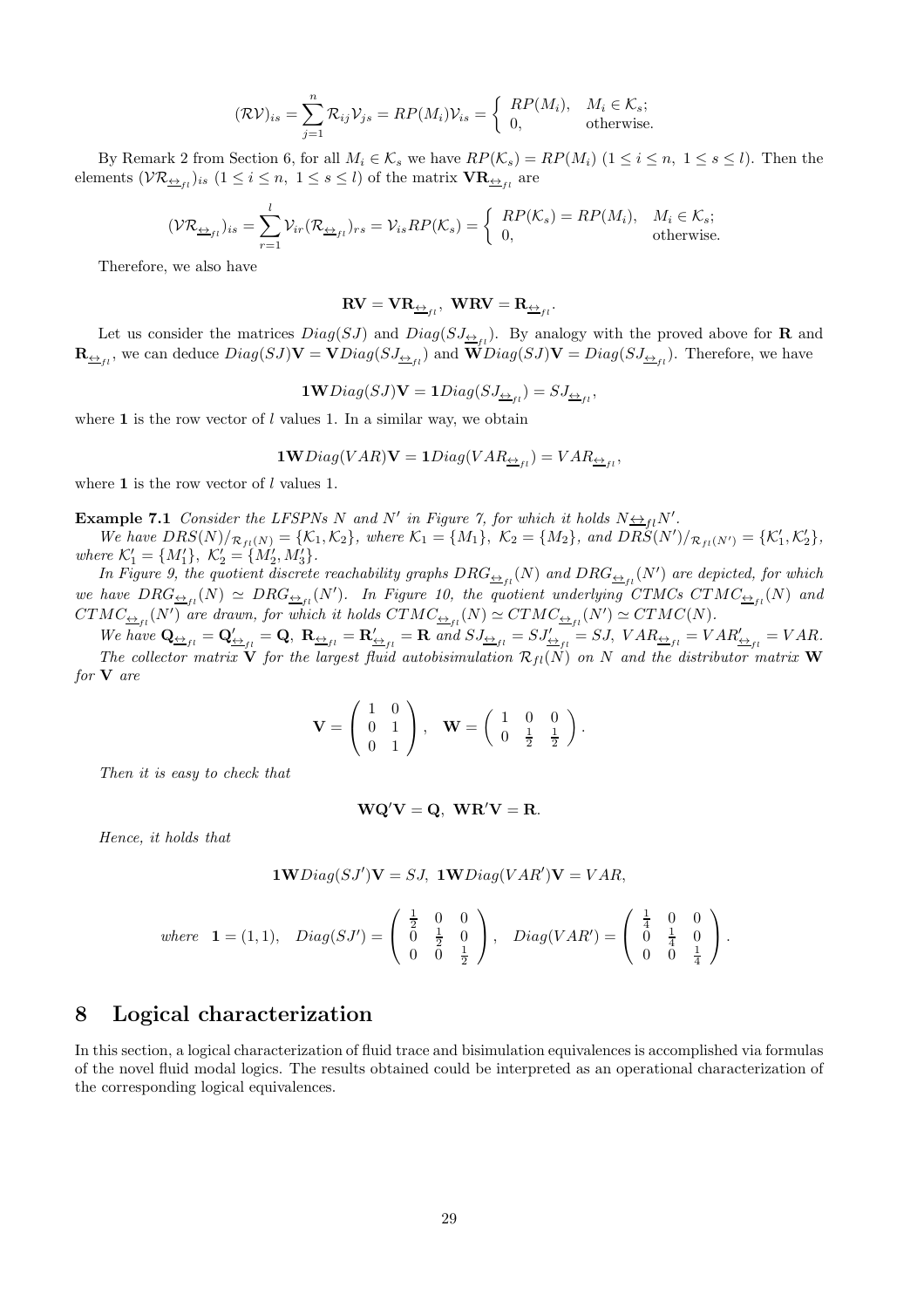$$
DRG_{\underline{\leftrightarrow}_{fl}}(N) \quad DRG_{\underline{\leftrightarrow}_{fl}}(N')
$$



Figure 9: The quotient discrete reachability graphs of the fluid bisimulation equivalent LFSPNs



Figure 10: The quotient underlying CTMCs of the fluid bisimulation equivalent LFSPNs

#### 8.1 Logic  $HML_{\text{flt}}$

The modal logic  $HML_{NPMTr}$  has been introduced in [18, 16, 19] (called  $HML_{MTr}$  in [18, 16]) on (sequential) and concurrent Markovian process calculi SMPC (called MPC in [18, 19]) and CMPC for logical interpretation of Markovian trace equivalence.  $HML_{NPMTr}$  is based on the logic HML [53], to which a new interpretation function has been added that takes as its arguments a process state and a sum or a sequence of the average sojourn times.

We now propose a novel fluid modal logic  $HML_{ftt}$  for the characterization of fluid trace equivalence. For this, we extend the interpretation function of  $HML_{NPMT_r}$  with an additional argument, which is the sequence of the potential fluid flow rates for the single continuous place of an LFSPN (remember that in the definition of fluid trace equivalence we compare only LFSPNs, each having exactly one continuous place).

Note that Markovian trace equivalence and the corresponding interpretation function for  $HML_{MTr}$  in [18] are defined by summing up the average sojourn times in the process states. In our definition of fluid trace equivalence, we consider sequences of the average sojourn times in the discrete markings of LFSPNs. Hence, our fluid extension of  $HML_{NPMTr}$  is based rather on the definitions from [16, 19], where the latter approach (i.e. the sequences instead of sums) has been presented.

**Definition 8.1** Let  $\top$  denote the truth and  $a \in Act$ . A formula of  $HML_{flt}$  is defined as follows:

$$
\Phi ::= \top | \langle a \rangle \Phi.
$$

 $HML_{flt}$  denotes the set of all formulas of the logic  $HML_{flt}$ .

**Definition 8.2** Let N be an LFSPN and  $M \in DRS(N)$ . The interpretation function  $\left[\right]_{\text{f}lt}$  : HML<sub>flt</sub>  $\rightarrow$  $(DRS(N) \times \mathbb{R}_{>0}^* \times \mathbb{R}^* \to [0;1])$  is defined as follows:

1. 
$$
[\![\top]\!]_{ft}(M,\varsigma,\varrho) = \begin{cases} 0, & (\varsigma \neq SJ(M)) \vee (\varrho \neq RP(M)); \\ 1, & (\varsigma = SJ(M)) \wedge (\varrho = RP(M)); \end{cases}
$$
  
2. 
$$
[\![\langle a \rangle \Phi]\!]_{ft}(M,\varsigma,\varrho) = \begin{cases} 0, & (\varsigma = \varepsilon) \vee (\varrho = \varepsilon) \vee \\ 0, & (\langle \varsigma = s \circ \hat{\varsigma} \rangle \wedge (SJ(M) \neq s)) \vee \\ & (\langle \varrho = r \circ \hat{\varrho} \rangle \wedge (RP(M) \neq r)); \\ 0, & (\varrho = r \circ \hat{\varrho}) \wedge (RP(M) = s) \wedge \\ \varrho = r \circ \hat{\varrho}) \wedge (RP(M) = r). \end{cases}
$$

Note that the item 1 in the definition above describes the situation when only the empty transition sequence should start in the discrete marking  $M$  to reach the state (which is  $M$  itself), described by the identically true formula. Since we have just a single (mentioned) true state, it remains to check that second and third arguments of the interpretation function are the sequences of length one, as well as that they are equal to the average sojourn time and fluid flow rate in M, respectively.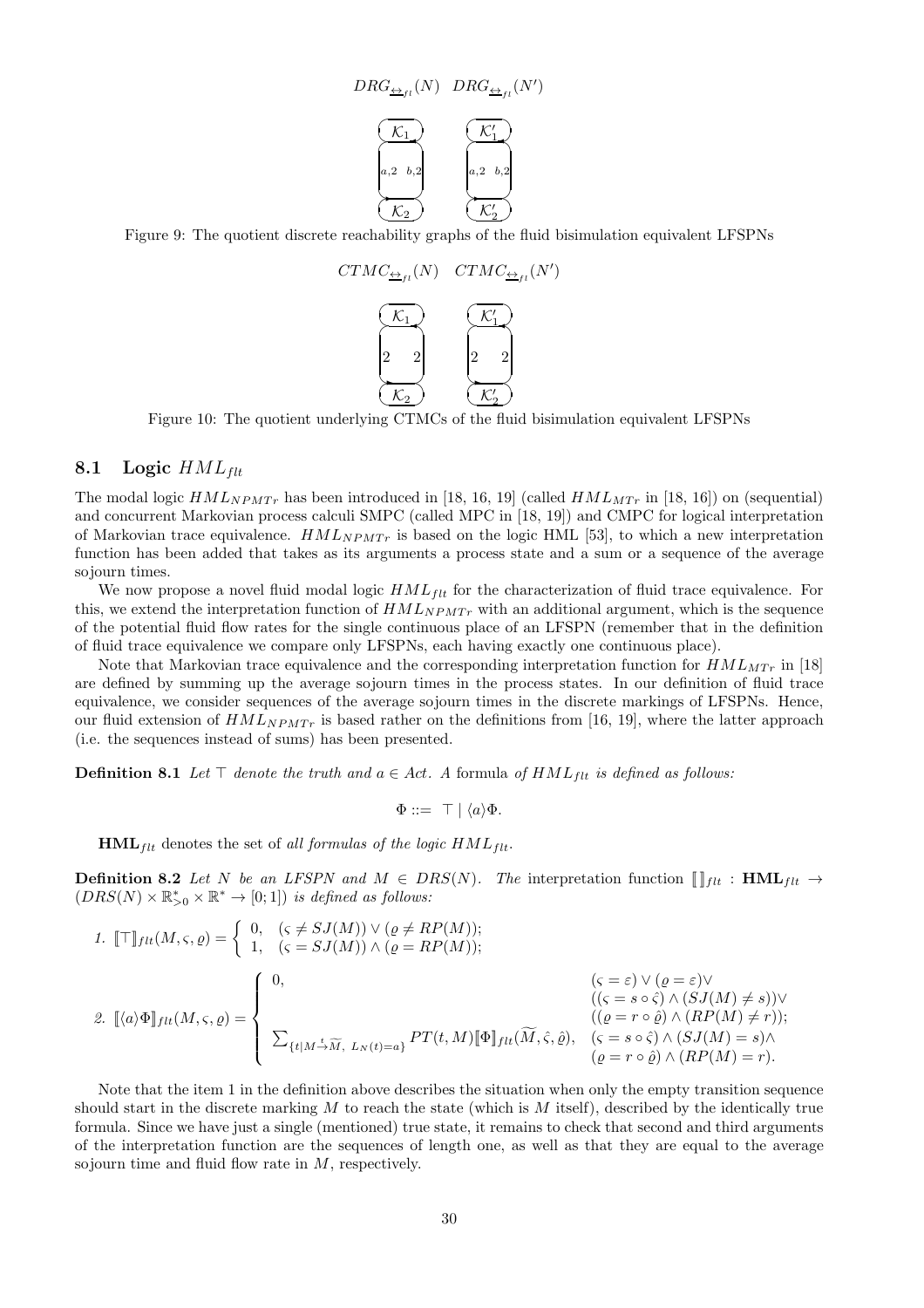**Definition 8.3** Let N be an LFSPN. Then we define  $[\![\Phi]\!]_{ft}(N,\varsigma,\varrho) = [\![\Phi]\!]_{ft}(M_N,\varsigma,\varrho)$ . Two LFSPNs N and N' are logically equivalent in  $HML_{filt}$ , denoted by  $N =_{HML_{filt}} N'$ , if  $\forall \Phi \in \textbf{HML}_{filt}$   $\forall \varsigma \in \mathbb{R}_{>0}^*$   $\forall \varrho \in \textbf{HML}_{H}$  $\mathbb{R}^*$   $[\![\Phi]\!]_{flt}(N,\varsigma,\varrho) = [\![\Phi]\!]_{flt}(N',\varsigma,\varrho).$ 

Let N be an LFSPN and  $M \in DRS(N)$ ,  $a \in Act$ . The set of discrete markings reached from M by execution of action a, called the *image set*, is defined as  $Image(M, a) = {\widetilde{M} | M \stackrel{t}{\rightarrow} \widetilde{M}, L_N(t) = a}$ . An LFSPN N is an image-finite one, if  $\forall M \in DRS(N)$   $\forall a \in Act | Image(M, a)| < \infty$ .

In order to get the intended logical characterization, we need in some auxiliary definitions considering the transition sequences starting not just in the initial discrete marking of an LFSPN, but in any reachable one.

Let N be an LFSPN and  $M \in DRS(N)$ . The set of all (finite) transition sequences in N starting in the discrete marking M is defined as

$$
TransSeq(N, M) = \{ \vartheta \mid \vartheta = \varepsilon \text{ or } \vartheta = t_1 \cdots t_n, M = M_0 \stackrel{t_1}{\rightarrow} M_1 \stackrel{t_2}{\rightarrow} \cdots \stackrel{t_n}{\rightarrow} M_n \}.
$$

Let  $\vartheta = t_1 \cdots t_n \in Transeq(N, M)$  and  $M = M_0 \stackrel{t_1}{\rightarrow} M_1 \stackrel{t_2}{\rightarrow} \cdots \stackrel{t_n}{\rightarrow} M_n$ . The probability to execute the transition sequence  $\vartheta$  starting in the discrete marking M is

$$
PT(M, \vartheta) = \prod_{i=1}^{n} PT(t_i, M_{i-1}).
$$

For  $\vartheta = \varepsilon$  we define  $PT(M, \varepsilon) = 1$ .

Let  $\vartheta = t_1 \cdots t_n \in Transeq(N, M)$  and  $M = M_0 \stackrel{t_1}{\rightarrow} M_1 \stackrel{t_2}{\rightarrow} \cdots \stackrel{t_n}{\rightarrow} M_n$ . The action sequence of  $\vartheta$  is  $L_N(\vartheta) = L_N(t_1) \cdots L_N(t_n) \in Act^*$ . We also define  $L_N(\varepsilon) = \varepsilon$ . The average sojourn time sequence of  $\vartheta = t_1 \cdots t_n$ is  $SJ(M, \vartheta) = SJ(M_0) \circ \cdots \circ SJ(M_n) \in \mathbb{R}_{>0}^*$ . We also define  $SJ(M, \varepsilon) = SJ(M_0)$ . The (potential) fluid flow rate sequence of  $\vartheta = t_1 \cdots t_n$  is  $RP(M, \vartheta) = RP(M_0) \circ \cdots \circ RP(M_n) \in \mathbb{R}^*$ . We also define  $RP(M, \varepsilon) = RP(M_0)$ . Let  $(\sigma, \varsigma, \varrho) \in Act^* \times \mathbb{R}_{>0}^* \times \mathbb{R}^*$ . The set of  $(\sigma, \varsigma, \varrho)$ -selected (finite) transition sequences in N starting in the

discrete marking M is defined as

$$
TransSeq(N, M, \sigma, \varsigma, \varrho) = \{ \vartheta \in Transeq(N, M) \mid L_N(\vartheta) = \sigma, \ SJ(M, \vartheta) = \varsigma, \ RP(M, \vartheta) = \varrho \}.
$$

The (cumulative) probability to execute  $(\sigma, \varsigma, \rho)$ -selected transition sequences starting in the discrete marking  $M$  is

$$
PT(M, \sigma, \varsigma, \varrho) = \sum_{\vartheta \in Transeq(N, M, \sigma, \varsigma, \varrho)} PT(M, \vartheta).
$$

The following lemma provides a recursive definition of  $PT(M, \sigma, \varsigma, \rho)$  that will be used later in the proofs.

**Lemma 8.1** Let N be an LFSPN and  $M \in \text{DRS}(N)$ . Then for all  $(\sigma, \varsigma, \varrho) \in \text{Act}^* \times \mathbb{R}_{>0}^* \times \mathbb{R}^*$  such that  $\sigma = a \cdot \hat{\sigma}$ ,  $\varsigma = s \circ \hat{\varsigma}$ ,  $\varrho = r \circ \hat{\varrho}$ , where  $a \in Act$ ,  $s \in \mathbb{R}_{>0}$ ,  $r \in \mathbb{R}$ , we have

$$
PT(M, \sigma, \varsigma, \varrho) = \sum_{\{t \mid M \stackrel{t}{\rightarrow} \widetilde{M}, L_N(t) = a, \ SJ(M) = s, \ RP(M) = r\}} PT(t, M) PT(\widetilde{M}, \hat{\sigma}, \hat{\varsigma}, \hat{\varrho}).
$$

Proof. It holds that  $PT(M, \sigma, \varsigma, \varrho) = \sum_{\vartheta \in Transeq(N, M, \sigma, \varsigma, \varrho)} PT(M, \vartheta) =$  $\sum$  ${t_1,...,t_n | M = M_0 \xrightarrow{t_1} M_1 \xrightarrow{t_2} ... \xrightarrow{t_n} M_n, L_N(t_1...t_n) = \sigma, SJ(M_0, t_1...t_n) = c, RP(M_0, t_1...t_n) = \rho} \prod_{i=1}^n PT(t_i, M_{i-1}) =$  $\sum$  $\sum_{t=1}^{L} \{t_1 | M = M_0 \stackrel{t_1}{\rightarrow} M_1, L_N(t_1) = a, SJ(M_0) = s, RP(M_0) = r\}$  ${t_1, t_2, \ldots, t_n | M_1 \stackrel{t_2}{\to} M_2 \stackrel{t_3}{\to} \ldots \stackrel{t_n}{\to} M_n, \ L_N(t_2 \cdots t_n) = \hat{\sigma}, \ SJ(M_1, t_2 \cdots t_n) = \hat{\sigma}, \ RP(M_1, t_2 \cdots t_n) = \hat{\sigma}}$   $PT(t_1, M_0) \prod_{i=2}^n PT(t_i, M_{i-1}) =$  $\sum$  $\{t_1|M{=}M_0{\overset{t_1}{\to}} M_1, \ L_N(t_1){=}a, \ SJ(M_0){=}s, \ RP(M_0){=}r\}$  $PT(t_1, M_0)\left(\sum\right)$  ${t_2,...,t_n | M_1 \stackrel{t_2}{\rightarrow} M_2 \stackrel{t_3}{\rightarrow} ... \stackrel{t_n}{\rightarrow} M_n, \ L_N(t_2...t_n) = \hat{\sigma}, \ SJ(M_1,t_2...t_n) = \hat{\epsilon}, \ RP(M_1,t_2...t_n) = \hat{\rho}} \prod_{i=2}^n PT(t_i, M_{i-1}) =$  $\sum$  ${t_1 | M=M_0 \xrightarrow{t_1} M_1, L_N(t_1)=a, SJ(M_0)=s, RP(M_0)=r} PT(t_1, M_0) PT(M_1, \hat{\sigma}, \hat{\zeta}, \hat{\theta}).$  Let us now  $t = t_1$  and  $M = M_1$ .  $\Box$ 

The following propositions demonstrate that there exists a bijective correspondence between fluid stochastic traces of LFSPNs and formulas of  $HML_{ftt}$ , by proving that the probabilities of the triples  $(\sigma, \varsigma, \varrho) \in Act^* \times$  $\mathbb{R}_{>0}^* \times \mathbb{R}^*$  coincide in the net and logical frameworks.

**Proposition 8.1** Let N be an image-finite LFSPN. Then for each  $\sigma \in Act^*$  there exists  $\Phi_{\sigma} \in \text{HML}_{filt}$  such that  $\forall M \in DRS(N) \ \forall \varsigma \in \mathbb{R}_{>0}^* \ \forall \varrho \in \mathbb{R}^*$ 

$$
[\![\Phi_{\sigma}]\!]_{flt}(M,\varsigma,\varrho)=PT(M,\sigma,\varsigma,\varrho).
$$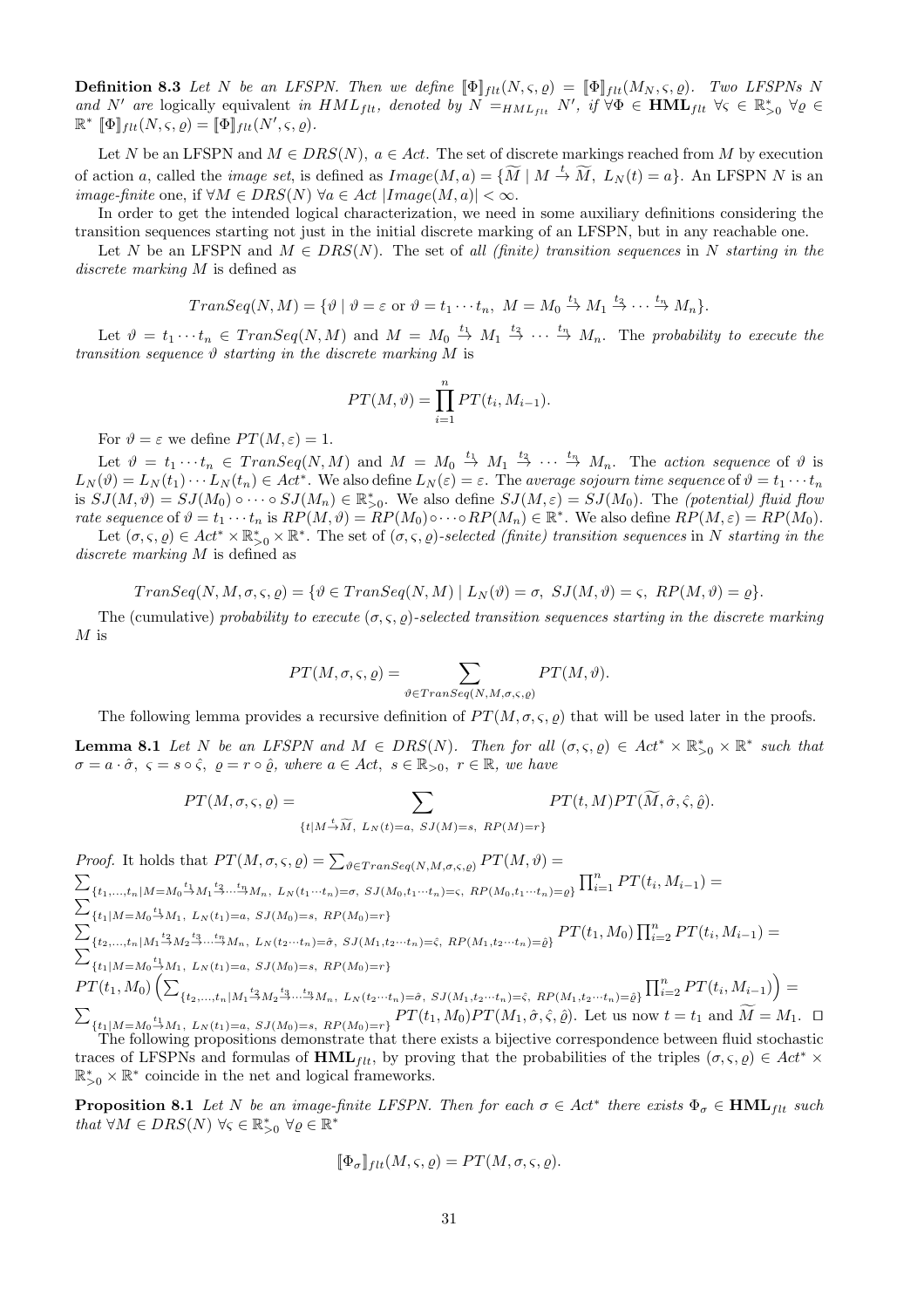*Proof.* We prove by induction on the length n of the action sequence  $\sigma$ .

 $\bullet$   $n=0$ 

We have  $|\sigma|=0$ , hence,  $\sigma=\varepsilon$ . In this case, we take  $\Phi_{\sigma}=\top$ . Let  $M \in DRS(N)$ ,  $\varsigma \in \mathbb{R}_{>0}^*$ ,  $\varrho \in \mathbb{R}^*$ . If  $(\varsigma \neq SJ(M)) \vee (\rho \neq RP(M))$  then  $TransSeq(N, M, \sigma, \varsigma, \rho) = \emptyset$  and

$$
[\![\Phi_{\sigma}]\!]_{flt}(M,\varsigma,\varrho)=0=PT(M,\sigma,\varsigma,\varrho).
$$

Otherwise, if  $(\varsigma = SJ(M)) \wedge (\varrho = RP(M))$  then  $TransEq(N, M, \sigma, \varsigma, \varrho) = {\varepsilon}$  and

$$
[\![\Phi_{\sigma}]\!]_{ft}(M,\varsigma,\varrho)=1=PT(M,\sigma,\varsigma,\varrho).
$$

 $\bullet$   $n \rightarrow n+1$ 

We have  $|\sigma| = n + 1$ , hence,  $\sigma = a \cdot \hat{\sigma}$ , where  $a \in Act$  and  $|\hat{\sigma}| = n$ . In this case, we take  $\Phi_{\sigma} = \langle a \rangle \Phi_{\hat{\sigma}}$ , where the induction hypothesis holds for  $\hat{\sigma}$  and  $\Phi_{\hat{\sigma}}$ . Let  $M \in DRS(N)$ ,  $\varsigma \in \mathbb{R}_{>0}^*$ ,  $\varrho \in \mathbb{R}^*$ .

If no transition labeled with action a is enabled in M or  $(\varsigma = \varepsilon) \vee (\varrho = \varepsilon) \vee ((\varsigma = s \circ \hat{\varsigma}) \wedge (SJ(M) \neq$ s))  $\vee ((\varrho = r \circ \hat{\varrho}) \wedge (RP(M) \neq r))$  then  $TransSeq(N, M, \sigma, \varsigma, \varrho) = \emptyset$  and

$$
[\![\Phi_{\sigma}]\!]_{flt}(M,\varsigma,\varrho)=0=PT(M,\sigma,\varsigma,\varrho).
$$

Otherwise, if transitions labeled with action a are enabled in M and  $(\varsigma = s \circ \hat{\varsigma}) \wedge (SJ(M) = s) \wedge (\rho = \hat{\varsigma})$  $r \circ \hat{\varrho}$ )  $\wedge (RP(M) = r)$  then  $TransSeq(N, M, \sigma, \varsigma, \varrho) \neq \emptyset$  and

$$
[\![\Phi_\sigma]\!]_{flt}(M,\varsigma,\varrho) = \sum_{\{t \mid M \stackrel{t}{\rightarrow} \widetilde{M}, \ L_N(t)=a\}} PT(t,M) [\![\Phi_{\hat{\sigma}}]\!]_{flt}(\widetilde{M},\hat{\varsigma},\hat{\varrho}),
$$

as well as

$$
PT(M, \sigma, \varsigma, \varrho) = \sum_{\{t \mid M \stackrel{t}{\rightarrow} \widetilde{M}, L_N(t) = a\}} PT(t, M) PT(\widetilde{M}, \hat{\sigma}, \hat{\varsigma}, \hat{\varrho}).
$$

By the induction hypothesis, for all discrete markings  $\widetilde{M}$  reachable from M by firing transitions labeled with action a we have

$$
[\![\Phi_{\hat{\sigma}}]\!]_{flt}(\widetilde{M},\hat{\varsigma},\hat{\varrho})=PT(\widetilde{M},\hat{\sigma},\hat{\varsigma},\hat{\varrho}),
$$

thus, we have proved the proposition. ⊓⊔

**Proposition 8.2** Let N be an image-finite LFSPN. Then for each  $\Phi \in \text{HML}_{flt}$  there exists  $\sigma_{\Phi} \in Act^*$  such that  $\forall M \in DRS(N) \ \forall \varsigma \in \mathbb{R}_{>0}^* \ \forall \varrho \in \mathbb{R}^*$ 

$$
PT(M, \sigma_{\Phi}, \varsigma, \varrho) = [\![\Phi]\!]_{flt}(M, \varsigma, \varrho).
$$

*Proof.* We prove by induction on the syntactical structure of the logical formula  $\Phi$ .

 $\bullet \Phi = \top$ 

In this case, we take  $\sigma_{\Phi} = \varepsilon$ . Let  $M \in DRS(N)$ ,  $\varsigma \in \mathbb{R}_{>0}^*$ ,  $\varrho \in \mathbb{R}^*$ . If  $(\varsigma \neq SJ(M)) \vee (\varrho \neq RP(M))$  then  $TransSeq(N, M, \sigma, \varsigma, \varrho) = \emptyset$  and

$$
PT(M, \sigma, \varsigma, \varrho) = 0 = [\![\Phi_{\sigma}]\!]_{flt}(M, \varsigma, \varrho).
$$

Otherwise, if  $(\varsigma = SJ(M)) \wedge (\varrho = RP(M))$  then  $TransEq(N, M, \sigma, \varsigma, \varrho) = {\varepsilon}$  and

$$
PT(M, \sigma, \varsigma, \varrho) = 1 = [\![\Phi_{\sigma}]\!]_{flt}(M, \varsigma, \varrho).
$$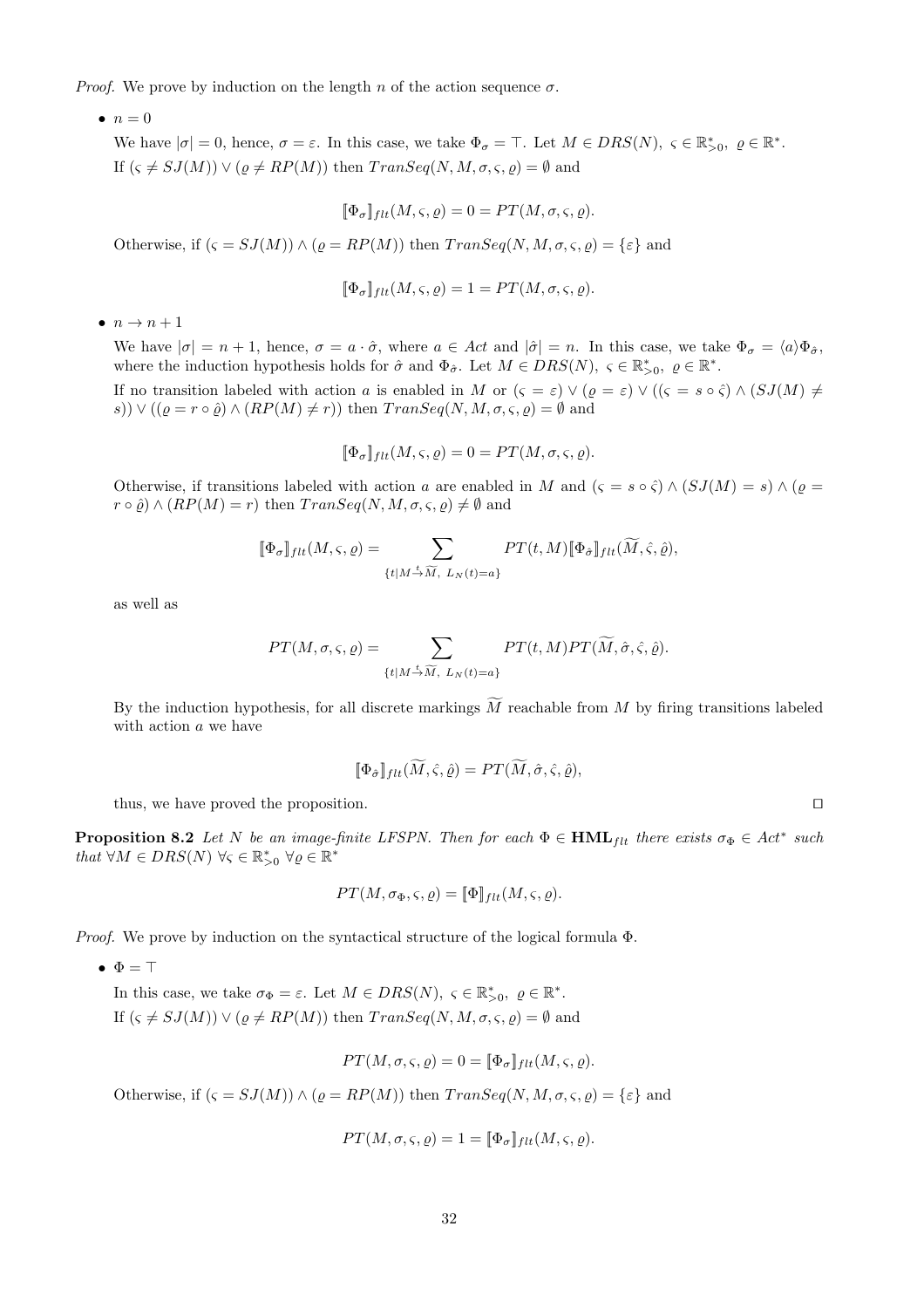•  $\Phi = \langle a \rangle \Phi$ 

In this case, we take  $\sigma_{\Phi} = a \cdot \sigma_{\widehat{\Phi}}$ , where the induction hypothesis holds for  $\widehat{\Phi}$  and  $\sigma_{\widehat{\Phi}}$ . Let  $M \in$  $DRS(N)$ ,  $\varsigma \in \mathbb{R}_{>0}^*$ ,  $\varrho \in \mathbb{R}^*$ .

If no transition labeled with action a is enabled in M or  $(\varsigma = \varepsilon) \vee (\varrho = \varepsilon) \vee ((\varsigma = s \circ \hat{\varsigma}) \wedge (SJ(M)) \neq$ s))  $\vee ((\varrho = r \circ \hat{\varrho}) \wedge (RP(M) \neq r))$  then  $Transeq(N, M, \sigma, \varsigma, \varrho) = \emptyset$  and

$$
PT(M, \sigma, \varsigma, \varrho) = 0 = [\![\Phi_{\sigma}]\!]_{flt}(M, \varsigma, \varrho).
$$

Otherwise, if transitions labeled with action a are enabled in M and  $(s = s \circ \hat{\zeta}) \wedge (SJ(M) = s) \wedge (\rho = \hat{\zeta})$  $r \circ \hat{\rho}$ )  $\wedge (RP(M) = r)$  then  $TransSeq(N, M, \sigma, \varsigma, \rho) \neq \emptyset$  and

$$
PT(M, \sigma_{\Phi}, \varsigma, \varrho) = \sum_{\{t \mid M \stackrel{t}{\rightarrow} \widetilde{M}, L_N(t) = a\}} PT(t, M) PT(\widetilde{M}, \sigma_{\widehat{\Phi}}, \widehat{\varsigma}, \widehat{\varrho}),
$$

as well as

$$
[\![\Phi]\!]_{ftt}(M,\varsigma,\varrho) = \sum_{\{t \mid M \stackrel{t}{\rightarrow} \widetilde{M}, L_N(t) = a\}} PT(t,M) [\![\widehat{\Phi}]\!]_{ftt}(\widetilde{M},\widehat{\varsigma},\widehat{\varrho}).
$$

By the induction hypothesis, for all discrete markings  $\overline{M}$  reachable from  $\overline{M}$  by firing transitions labeled with action a we have

$$
PT(\tilde{M}, \sigma_{\widehat{\Phi}}, \hat{\varsigma}, \hat{\varrho}) = [\![\widehat{\Phi}]\!]_{ftt}(\tilde{M}, \hat{\varsigma}, \hat{\varrho}),
$$

thus, we have proved the proposition. ⊓⊔

Theorem 8.1 For image-finite LFSPNs N and N'

$$
N \equiv_{fl} N' \Leftrightarrow N =_{HML_{flt}} N'.
$$

Proof. The result follows from Proposition 8.1 and Proposition 8.2, which establish a bijective correspondence between fluid stochastic traces of LFSPNs and formulas of  $HML_{flt}$ . □

Thus, in the trace semantics, we obtained a logical characterization of the fluid behavioural equivalence or, symmetrically, an operational characterization of the fluid modal logic equivalence.

**Example 8.1** Consider the LFSPNs N and N' in Figure 1, for which it holds  $N \equiv_{fl} N'$ , hence,  $N =_{HML_{fit}} N'$ . In particular, for  $\Phi = \langle \{a\} \rangle \langle \{b\} \rangle$  we have  $\sigma_{\Phi} = a \cdot b$  and  $[\![ \Phi ]\!]_{ft}(M_N, \frac{1}{2} \circ \frac{1}{2} \circ \frac{1}{2}, 1 \circ (-2) \circ 1) = PT(t_1t_2)$  $1 \cdot \frac{1}{2} = \frac{1}{2} = 1 \cdot \frac{1}{2} = PT(t'_1 t'_3) = [\Phi]_{flt}(M_{N'}, \frac{1}{2} \circ \frac{1}{2} \circ \frac{1}{2}, 1 \circ (-2) \circ 1).$ 

#### 8.2 Logic  $HML_{fib}$

The modal logic  $HML_{MB}$  has been introduced in [16, 19] on sequential and concurrent Markovian process calculi SMPC (called MPC in [19]) and CPMC for logical interpretation of Markovian bisimulation equivalence.  $HML_{MB}$  is based on the logic HML [53], in which the diamond operator was decorated with the rate lower bound. Hence,  $HML_{MB}$  can also be seen as a modification of the logic  $PML$  [60], where the probability lower bound that decorates the diamond operator was replaced with the rate lower bound.

We now propose a novel fluid modal logic  $HML_{fib}$  for the characterization of fluid bisimulation equivalence. For this, we add to  $HML_{MB}$  a new modality  $\wr_r$ , where  $r \in \mathbb{R}$  is the potential fluid flow rate value for the single continuous place of an LFSPN (remember that in the definition of fluid bisimulation equivalence we compare only LFSPNs, each having exactly one continuous place). The formula  $\iota_r$  is used to check whether the potential fluid flow rate in a discrete marking of an LFSPN equals r, the fact that refers to a particular condition from the fluid bisimulation definition. Thus,  $\iota_r$  can be seen as a supplement to the PML and  $HML_{MB}$  formula  $\nabla_a$ , where  $a \in Act$ , since  $\nabla_a$  is used to check whether the transitions labeled with the action a cannot be fired in a state (discrete marking), the fact violating the bisimulation transfer property.

**Definition 8.4** Let ⊤ denote the truth and  $a \in Act$ ,  $r \in \mathbb{R}$ ,  $\lambda \in \mathbb{R}_{>0}$ . A formula of  $HML_{fib}$  is defined as follows:

$$
\Phi ::= \top | \neg \Phi | \Phi \wedge \Phi | \nabla_a | \iota_r | \langle a \rangle_{\lambda} \Phi.
$$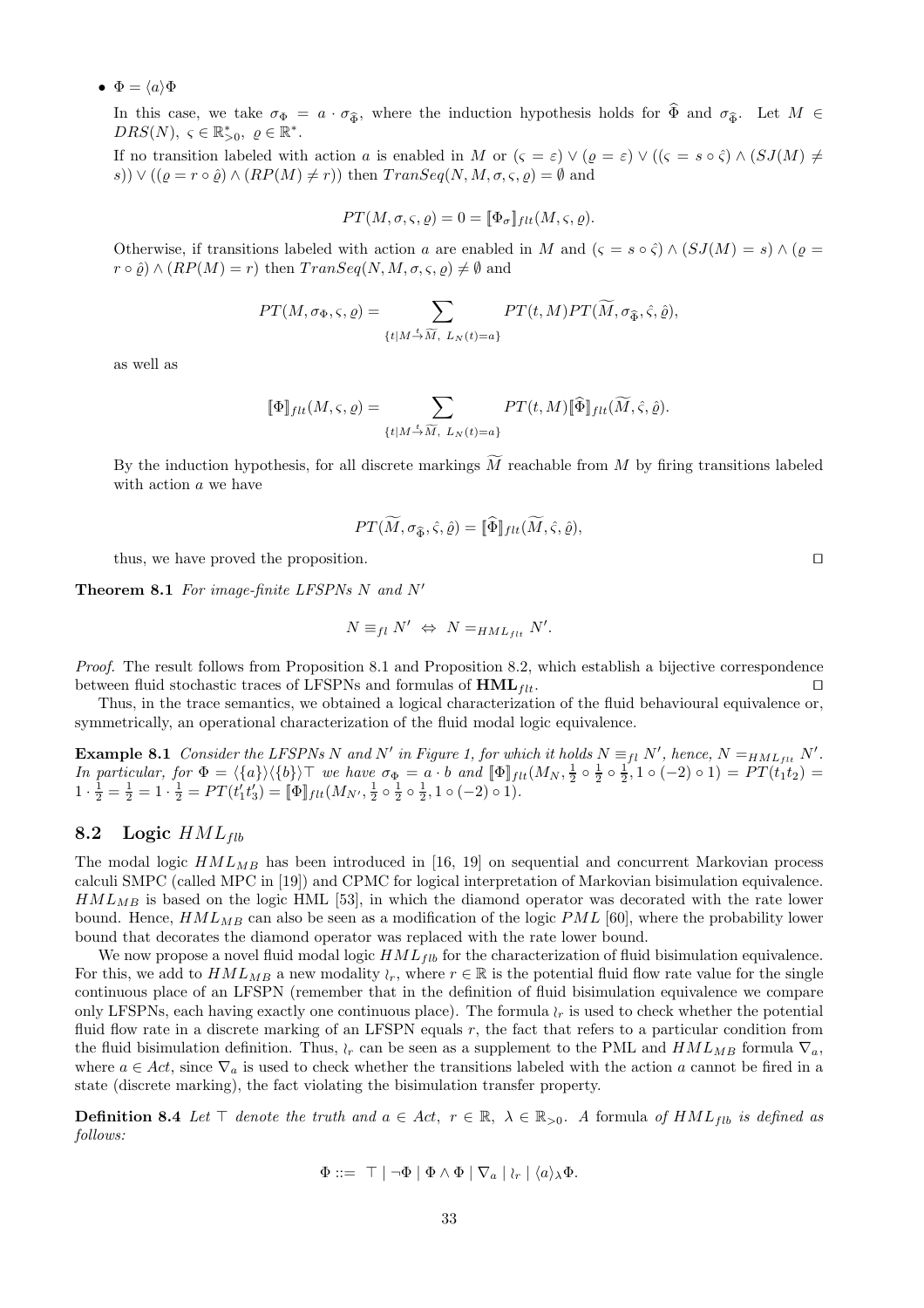We define  $\langle a \rangle \Phi = \exists \lambda \langle a \rangle_{\lambda} \Phi$  and  $\Phi \vee \Psi = \neg(\neg \Phi \wedge \neg \Psi)$ .  $HML_{fib}$  denotes the set of all formulas of the logic  $HML_{fib}$ .

**Definition 8.5** Let N be a LFSPN and  $M \in DRS(N)$ . The satisfaction relation  $\models_{flb} \subset DRS(N) \times \textbf{HML}_{flb}$ is defined as follows:

- 1.  $M \models_{\textit{fib}} \top \textit{always};$
- 2.  $M \models_{\text{fib}} \neg \Phi$ , if  $M \not\models_N \Phi$ ;
- 3.  $M \models_{f\downarrow b} \Phi \wedge \Psi$ , if  $M \models_N \Phi$  and  $M \models_N \Psi$ ;
- 4.  $M \models_{fib} \nabla_a$ , if it does not hold that  $M \stackrel{a}{\rightarrow} DRS(N)$ ;
- 5.  $M \models_{\text{flb}} \iota_r$ , if  $RP(M) = r$ ;
- 6.  $M \models_{fib} \langle a \rangle_{\lambda} \Phi$ , if  $\exists \mathcal{H} \subseteq DRS(N) \mid M \stackrel{a}{\rightarrow}_{\mu} \mathcal{H}$ ,  $\mu \geq \lambda$  and  $\forall \widetilde{M} \in \mathcal{H} \mid \widetilde{M} \models_{fib} \Phi$ .

Note that  $\langle a \rangle_{\mu} \Phi$  implies  $\langle a \rangle_{\lambda} \Phi$ , if  $\mu \geq \lambda$ .

**Definition 8.6** Let N be an LFSPN. Then we write  $N \models_{fib} \Phi$ , if  $M_N \models_{fib} \Phi$ . LFSPNs N and N' are logically equivalent in  $HML_{fib}$ , denoted by  $N =_{HML_{fib}} N'$ , if  $\forall \Phi \in \textbf{HML}_{fib} \ N \models_{fib} \Phi \ \Leftrightarrow \ N' \models_{fib} \Phi$ .

Theorem 8.2 For image-finite LFSPNs N and N'

$$
N_{\frac{\leftrightarrow}{\longrightarrow}l}N' \Leftrightarrow N=_{HML_{fib}}N'.
$$

Proof. Our reasoning is based on the proofs of Theorem 6.4 from [60] about characterization of probabilistic bisimulation equivalence for probabilistic transition systems and Theorem 1 from [37] about characterization of strong equivalence for PEPA. The differences are the LFSPNs context, and that we also respect the fluid flow rates in the discrete markings with the satisfaction check for the formulas  $\wr_r$ ,  $r \in \mathbb{R}$ , as presented below.

(←) Let us define the equivalence relation  $\mathcal{R} = \{(M_1, M_2) \in (DRS(N) \cup DRS(N'))^2 \mid \forall \Phi \in \textbf{HML}_{fib}\}$ 

 $M_1 \models_{fib} \Phi \Leftrightarrow M_2 \models_{fib} \Phi$ . We have  $(M_N, M_{N'}) \in \mathcal{R}$ . Let us prove that  $\mathcal{R}$  is a fluid bisimulation.

Assume that  $M_N \stackrel{a}{\to}_{\lambda} \mathcal{H} \in (DRS(N) \cup DRS(N'))/_{\mathcal{R}}$ . Let  $M_{N'} \stackrel{a}{\to}_{\lambda'_1} M'_1, \ldots, M_{N'} \stackrel{a}{\to}_{\lambda'_i} M'_i, M_{N'} \stackrel{a}{\to}_{\lambda'_{i+1}}$  $M'_{i+1},\ldots,M_{N'}\stackrel{a}{\rightarrow}_{\lambda'_n}M'_n$  be the changes of the discrete marking  $M_{N'}$  as a result of executing the action a. Since the LFSPN  $N'$  is image-finite one, the number of such changes is finite. The discrete marking changes are ordered so that  $M'_1, \ldots, M'_i \in \mathcal{H}$  and  $M'_{i+1}, \ldots, M'_n \notin \mathcal{H}$ .

Then  $\exists \Phi_{i+1}, \ldots, \Phi_n \in \text{HML}_{fib}$  such that  $\forall j \ (i+1 \leq j \leq n) \ \forall M \in \mathcal{H} \ M \models_{fib} \Phi_j$ , but  $M'_j \not\models_{fib} \Phi_j$ . We have  $M_N \models_{fib} \langle a \rangle_\lambda(\wedge_{j=i+1}^n \Phi_j)$  and  $M_{N'} \models_{fib} \langle a \rangle_{\lambda'}(\wedge_{j=i+1}^n \Phi_j)$ , where  $\lambda' = \sum_{j=1}^i \lambda'_j$ .

Assume that  $\lambda > \lambda'$ . Then  $M_{N'} \not\models_{flb} \langle a \rangle_\lambda (\wedge_{j=i+1}^n \check{\Phi}_j)$ , which contradicts to  $(M_N, M_{N'}) \in \mathcal{R}$ . Hence,  $\lambda \leq \lambda'$ . Consequently,  $M_{N'} \stackrel{a}{\rightarrow}_{\lambda'} \mathcal{H}$ , where  $\lambda \leq \lambda'$ . By symmetry of  $\mathcal{R}$ , we have  $\lambda \geq \lambda'$ . Thus,  $\lambda = \lambda'$ , and  $\mathcal{R}$  is a fluid bisimulation.

(⇒) Let for LFSPNs N and N' we have  $N \Leftrightarrow_{fl} N'$ . Then  $\exists \mathcal{R} : N \Leftrightarrow_{fl} N'$  and  $(M_N, M_{N'}) \in \mathcal{R}$ . It is sufficient to consider only the cases  $\nabla_a, \iota_r$  and  $\langle a \rangle_\lambda \Phi$ , since the remaining cases are trivial.

The case  $\nabla_a$ .

Assume that  $M_N \models_{fib} \nabla_a$ . Then it does not hold that  $M_N \stackrel{a}{\to} DRS(N)$ . Hence, there exist no t and  $\widetilde{M}$ such that  $M_N \stackrel{t}{\rightarrow} \widetilde{M}$  and  $L_N(t) = a$ . Since summing by the empty index set produces zero, the transitions from each discrete marking always lead to the discrete markings of the discrete reachability set to which that discrete marking belongs and  $(M_N, M_{N'}) \in \mathcal{R}$ , we get  $0 = \sum_{\{t | \exists \widetilde{M} \in DRS(N) \ M_N \stackrel{t}{\rightarrow} \widetilde{M}, \ L_N(t) = a\}} \Omega_N(t, M_N) =$  $RM_a(M_N, DRS(N)) = RM_a(M_N, DRS(N) \cup DRS(N')) = \sum_{\mathcal{H} \in (DRS(N) \cup DRS(N'))/R} RM_a(M_N, \mathcal{H}) = \sum_{\mathcal{H} \in (DRS(N))} \sum_{\mathcal{H} \in (DRS(N'))/R} RM_a(M_N, \mathcal{H}) = \sum_{\mathcal{H} \in (DRS(N))} \sum_{\mathcal{H} \in (DRS(N'))/R} \sum_{\mathcal{H} \in (DRS(N'))/R} \sum_{\mathcal{H} \in (DRS(N'))/R} \sum_{\mathcal{H} \in (DRS(N'))/R} \sum_{\mathcal{H} \in (DRS(N'))$  $\sum_{\mathcal{H}\in(DRS(N)\cup DRS(N'))/\pi}RM_a(M_{N'},\mathcal{H})=RM_a(M_{N'},DRS(N)\cup DRS(N'))=\widetilde{RM_a}(M_{N'},DRS(N'))=$ 

 $\sum$  $\{t' | \exists \widetilde{M}' \in DRS(N') \ M_{N'} \stackrel{t'}{\rightarrow} \widetilde{M}'$ ,  $L_{N'}(t') = a\} \Omega_{N'}(t', M_{N'})$ . Hence, there exist no t' and  $\widetilde{M}'$  such that  $M_{N'} \stackrel{t'}{\rightarrow} \widetilde{M}'$  and  $L_{N'}(t') = a$ . Thus, it does not hold that  $M_{N'} \stackrel{a}{\rightarrow} DRS(N')$  and we have  $M_{N'} \models_{fib} \nabla_a$ .

The case  $\wr_r$ .

Assume that  $M_N \models_{f h} \wr_r$ . Then, respecting that  $(M_N, M_{N'}) \in \mathcal{R}$ , we get  $r = RP(M_N) = RP(M_{N'})$ , hence,  $M_{N'} \models_{flb} \wr_r$ .

The case  $\langle a \rangle_{\lambda} \Phi$ .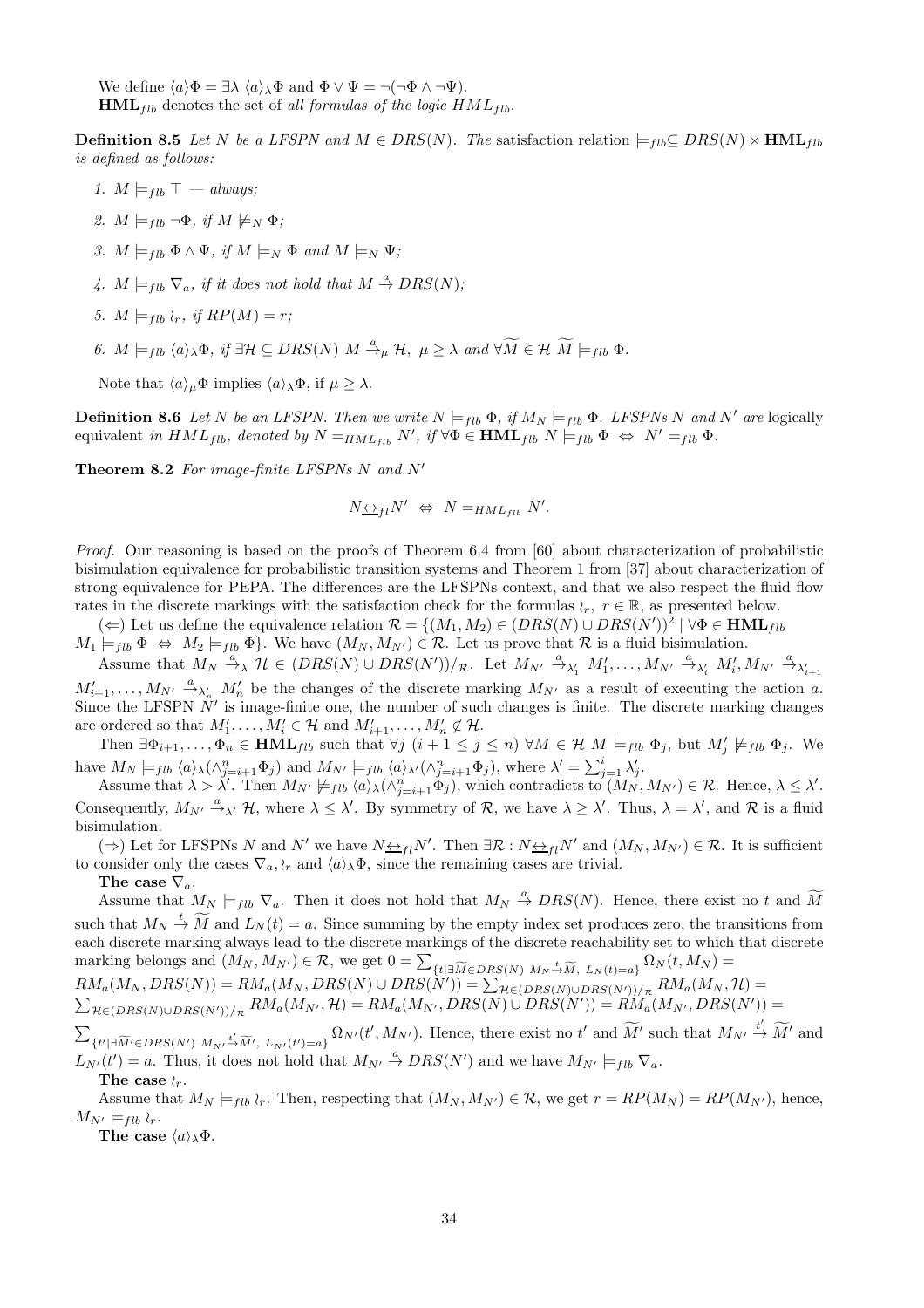Table 2: Behavioural aspects of LFSPNs in the logical modalities and interpretations

| Fluid       | Semantics type          | Functional activity                          | Stochastic timing                                                                           | Fluid flow                                                               |
|-------------|-------------------------|----------------------------------------------|---------------------------------------------------------------------------------------------|--------------------------------------------------------------------------|
| modal logic | (linear/branching time) | (action occurrences)                         | (transition rates)                                                                          | (fluid rates)                                                            |
| $HML_{flt}$ |                         |                                              | $\lbrack\!\lbrack\cdot\rbrack\!\rbrack_{\text{flt}}(M,\varsigma,\varrho)$ (by $\varsigma$ ) | $\llbracket \cdot \rrbracket_{flt}(M,\varsigma,\varrho)$ (by $\varrho$ ) |
| $HML_{flb}$ |                         | (bv a)<br>$\sqrt{a}$ , $\langle a \rangle$ ( | $\langle a \rangle_{\lambda}$ (by $\lambda$ )                                               |                                                                          |

Assume that  $M_N \models_{fib} \langle a \rangle_\lambda \Phi$ . Then  $\exists \mathcal{H} \subseteq DRS(N)$  such that  $M_N \stackrel{a}{\rightarrow}_{\mu} \mathcal{H}, \mu \geq \lambda$  and  $\forall M \in \mathcal{H} \ M \models_{fib} \Phi$ . Let us define  $\widetilde{\mathcal{H}} = \bigcup \{ \overline{\mathcal{H}} \in (DRS(N) \cup DRS(N'))/\pi \mid \overline{\mathcal{H}} \cap \mathcal{H} \neq \emptyset \}$ . Then  $\forall \widetilde{M} \in \widetilde{\mathcal{H}} \exists M \in \mathcal{H} (M, \widetilde{M}) \in \mathcal{R}$ . Since  $\forall M \in \mathcal{H} \ M \models_{flb} \Phi$ , we have  $\forall \widetilde{M} \in \widetilde{\mathcal{H}} \ \widetilde{M} \models_{flb} \Phi$  by the induction hypothesis.

Since  $\mathcal{H} \subseteq \widetilde{\mathcal{H}}$ , we get  $M_N \stackrel{a}{\rightarrow}_{\tilde{\mu}} \widetilde{\mathcal{H}}$ ,  $\tilde{\mu} \geq \mu$ . Since  $\widetilde{\mathcal{H}}$  is the union of the equivalence classes with respect to  $\mathcal{R}$ , we have  $(M_N, M_{N'}) \in \mathcal{R}$  implies  $M_{N'} \stackrel{a}{\to}_{\tilde{\mu}} \tilde{\mathcal{H}}$ . Since  $\tilde{\mu} \geq \mu \geq \lambda$ , we get  $M_{N'} \models_{fib} \langle a \rangle_{\lambda} \Phi$ . Therefore,  $N'$  satisfies all the formulas which N does. By symmetry of R, N satisfies all the formulas which N' does. Thus, the sets of satisfiable formulas for N and N' coincide of satisfiable formulas for  $N$  and  $N'$  coincide. coincide. □

Thus, in the bisimulation semantics, we obtained a logical characterization of the fluid behavioural equivalence or, symmetrically, an operational characterization of the fluid modal logic equivalence.

**Example 8.2** Consider the LFSPNs N and N' in Figure 1, for which it holds  $N \nleftrightarrow_{fl} N'$ , hence,  $N \neq_{HML_{fib}} N'$ . Indeed, for  $\Phi = \langle a \rangle_2 \langle b \rangle_1 \top$  we have  $N \models_{flb} \Phi$ , but  $N' \not\models_{flb} \Phi$ , since only in the LFSPN N' action a can occur so that action b cannot occur afterwards.

Let us now take the LFSPNs N and N' in Figure 7, for which it holds  $N \Leftrightarrow_{fl} N'$ , hence,  $N =_{HML_{fib}} N'$ . In particular, for  $\Psi = \iota_1 \wedge \langle a \rangle_2(\iota_{-2} \wedge \langle b \rangle_2 \top)$  we have  $N \models_{fib} \Psi$  and  $N' \models_{fib} \Psi$ .

Table 2 demonstrates how the modalities and interpretation functions of the logics  $HML_{ft}$  and  $HML_{fb}$ respect the following behavioural aspects of LFSPNs: *semantics type* (linear or branching time), *functional* activity (consisting in the action occurrences), stochastic timing (specified by the transition rates) and fluid flow (defined by the fluid rates). In case of the composite constructions, the variables describing particular aspects of behaviour are presented nearby in parentheses.

### 9 Preservation of the quantitative behaviour

It is clear that the proposed fluid bisimulation equivalence of LFSPNs preserves their qualitative (functional) behaviour which is based on the actions assigned to the fired transitions. Let us examine if fluid bisimulation equivalence also preserves the quantitative (performance) behaviour of LFSPNs, taken for the steady states of their underlying CTMCs and associated SFMs. The quantitative behaviour takes into account the values of the rates and probabilities, as well as those of the related probability mass, distribution, density and mass at lower boundary functions. Then we shall define the quotients of the mentioned probability functions by fluid bisimulation equivalence with a goal to describe the quotient (by  $\leftrightarrow$ <sub>fl</sub>) associated SFMs.

The following proposition demonstrates that for two LFSPNs related by  $\leftrightarrow_{fl}$  their aggregate steady-state probabilities coincide for each equivalence class of discrete markings.

**Proposition 9.1** Let N, N' be LFSPNs with  $\mathcal{R}: N \rightarrow_{fl} N'$  and  $\varphi = (\varphi_1, \ldots, \varphi_n), n = |DRS(N)|$ , be the steadystate PMF for  $CTMC(N)$  and  $\varphi' = (\varphi'_1, \ldots, \varphi'_m)$ ,  $m = |DRS(N')|$ , be the steady-state PMF for  $CTMC(N')$ . Then for all  $\mathcal{H} \in (DRS(N) \cup DRS(N'))/R$  we have

$$
\sum_{\{i \mid M_i \in \mathcal{H} \cap DRS(N)\}} \varphi_i = \sum_{\{j \mid M'_j \in \mathcal{H} \cap DRS(N')\}} \varphi'_j.
$$

*Proof.* The steady-state PMF  $\varphi = (\varphi_1, \ldots, \varphi_n)$  for  $CTMC(N)$  is a solution of the linear equation system

$$
\left\{ \begin{array}{c} \varphi \mathbf{Q} = \mathbf{0} \\ \varphi \mathbf{1}^T = 1 \end{array} \right..
$$

Then for all  $i (1 \leq i \leq n)$  we have

$$
\begin{cases}\n\sum_{j=1}^{n} Q_{ji} \varphi_j = 0 \\
\sum_{j=1}^{n} \varphi_j = 1\n\end{cases}.
$$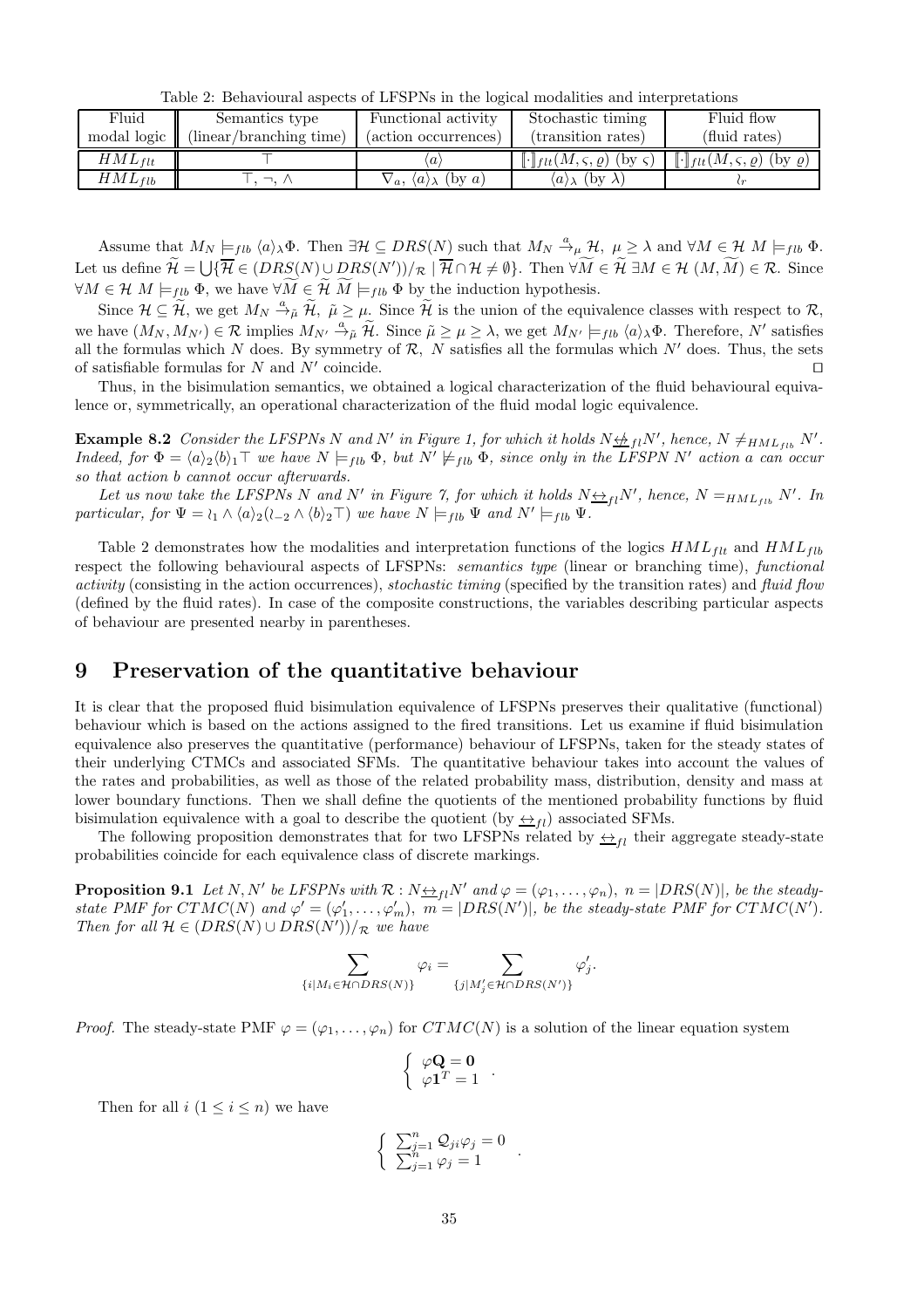By definition of  $\mathcal{Q}_{ij}$   $(1 \leq i, j \leq n)$  we have

$$
\begin{cases}\n\sum_{j=1}^{n} RM(M_j, M_i)\varphi_j = 0 \\
\sum_{j=1}^{n} \varphi_j = 1\n\end{cases}.
$$

Let  $\mathcal{H} \in (DRS(N) \cup DRS(N'))/R$ . We sum the left and right sides of the first equation from the system above for all i such that  $M_i \in \mathcal{H} \cap DRS(N)$ . The resulting equation is

$$
\sum_{\{i|M_i\in\mathcal{H}\cap DRS(N)\}} \sum_{j=1}^n RM(M_j, M_i)\varphi_j = 0.
$$

Let us denote the aggregate steady-state PMF for  $CTMC(N)$  by  $\varphi_{\mathcal{H} \cap DRS(N)} = \sum_{\{i | M_i \in \mathcal{H} \cap DRS(N)\}} \varphi_i$ . Then, by Remark 2 from Section 6, for the left-hand side of the equ  $\sum$ ation above, we get  $\sum_{\{i|M_i\in \mathcal{H}\cap DRS(N)\}}\sum_{j=1}^n RM(M_j,M_i)\varphi_j = \sum_{j=1}^n \varphi_j \sum_{\{i|M_i\in \mathcal{H}\cap DRS(N)\}} RM(M_j,M_i) = \sum_{j=1}^n RM(M_j,\mathcal{H})\varphi_j = \sum_{\widetilde{\mathcal{H}}\in (DRS(N)\cup DRS(N'))/\kappa} \sum_{\{j|M_j\in \widetilde{\mathcal{H}}\cap DRS(N)\}} RM(M_j,\mathcal{H})\varphi_j =$  $\sum_{\widetilde{\mathcal{H}} \in (DRS(N) \cup DRS(N'))/_{\mathcal{R}}} \sum_{\{j | M_j \in \widetilde{\mathcal{H}} \cap DRS(N)\}} RM(\widetilde{\mathcal{H}}, \mathcal{H}) \varphi_j =$  $\sum_{\widetilde{\mathcal{H}} \in (DRS(N) \cup DRS(N'))/R} RM(\widetilde{\mathcal{H}}, \mathcal{H}) \sum_{\{j | M_j \in \widetilde{\mathcal{H}} \cap DRS(N)\}} \varphi_j = \sum_{\widetilde{\mathcal{H}} \in (DRS(N) \cup DRS(N'))/R} RM(\widetilde{\mathcal{H}}, \mathcal{H}) \varphi_{\widetilde{\mathcal{H}} \cap DRS(N)}.$  $\sum_{j=1}^{n} \varphi_j = \sum_{\widetilde{\mathcal{H}} \in (DRS(N) \cup DRS(N'))/R} \sum_{\{j | M_j \in \widetilde{\mathcal{H}} \cap DRS(N)\}} \varphi_j = \sum_{\widetilde{\mathcal{H}} \in (DRS(N) \cup DRS(N'))/R} \varphi_{\widetilde{\mathcal{H}} \cap DRS(N)}.$ For the left-hand side of the second equation from the system above, we have

Thus, the aggregate linear equation system for  $CTMC(N)$  is

$$
\begin{cases} \sum_{\widetilde{H} \in (DRS(N) \cup DRS(N'))/R} RM(\widetilde{\mathcal{H}}, \mathcal{H}) \varphi_{\widetilde{\mathcal{H}} \cap DRS(N)} = 0 \\ \sum_{\widetilde{H} \in (DRS(N) \cup DRS(N'))/R} \varphi_{\widetilde{\mathcal{H}} \cap DRS(N)} = 1 \end{cases}.
$$

Let us denote the aggregate steady-state PMF for  $CTMC(N')$  by  $\varphi'_{\mathcal{H} \cap DRS(N')} = \sum_{\{j | M'_j \in \mathcal{H} \cap DRS(N')\}} \varphi'_j$ . Then, in a similar way, the aggregate linear equation system for  $CTMC(N')$  is

$$
\begin{cases}\n\sum_{\widetilde{\mathcal{H}} \in (DRS(N) \cup DRS(N'))/R} RM(\widetilde{\mathcal{H}}, \mathcal{H}) \varphi'_{\widetilde{\mathcal{H}} \cap DRS(N')} = 0 \\
\sum_{\widetilde{\mathcal{H}} \in (DRS(N) \cup DRS(N'))/R} \varphi'_{\widetilde{\mathcal{H}} \cap DRS(N')} = 1\n\end{cases}.
$$

Let  $(DRS(N) \cup DRS(N'))/R = \{H_1, \ldots, H_l\}$ . Then the aggregate steady-state PMFs  $\varphi_{H_k \cap DRS(N)}$  and  $\varphi'_{\mathcal{H}_k \cap DRS(N')}$   $(1 \leq k \leq l)$  satisfy the same aggregate system of  $l + 1$  linear equations with l independent equations and  $l$  unknowns. The aggregate linear equation system has a unique solution when a single aggregate steady-state PMF exists, which is the case here. Hence,  $\varphi_{\mathcal{H}_k \cap DRS(N)} = \varphi'_{\mathcal{H}_k \cap DRS(N')}$   $(1 \leq k \leq l)$ .

Let N be an LFSPN and  $\varphi$  be the steady-state PMF for  $CTMC(N)$ . Let  $\varphi_K$ ,  $K \in DRS(N)/_{\mathcal{R}_{fl}(N)}$ , be the elements of the steady-state PMF for  $CTMC_{\frac{\leftrightarrow}{1}}(N)$ , denoted by  $\varphi_{\frac{\leftrightarrow}{1}}(N)$ . By (the proof of) Proposition 9.1, for all  $\mathcal{K} \in DRS(N)/_{\mathcal{R}_{fl}(N)}$  we have

$$
\varphi_{\mathcal K}=\sum_{\{i\mid M_i\in \mathcal K\}}\varphi_i.
$$

Let **V** be the collector matrix for the largest fluid autobisimulation  $\mathcal{R}_{fl}(N)$  on N. One can see that

$$
\varphi \mathbf{V}=\varphi_{\underline{\leftrightarrow}_{fl}}.
$$

We have  $\begin{cases} \varphi \mathbf{Q} = \mathbf{0} \\ \varphi \mathbf{Q} \end{cases}$  $\varphi \mathbf{Q} = \mathbf{0}$ . After right-multiplying both sides of the first equation by **V** and since  $\mathbf{V} \mathbf{1}^T = \mathbf{1}^T$ ,  $\varphi \mathbf{1}^T = 1$ we get  $\begin{cases} \varphi \mathbf{Q} \mathbf{V} = \mathbf{0} \\ \varphi \mathbf{V} \mathbf{1}^T = 1 \end{cases}$ . Since  $\mathbf{Q} \mathbf{V} = \mathbf{V} \mathbf{Q}_{\underline{\leftrightarrow}_{fl}}$ , we obtain  $\begin{cases} \varphi \mathbf{V} \mathbf{Q}_{\underline{\leftrightarrow}_{fl}} = \mathbf{0} \\ \varphi \mathbf{V} \mathbf{1}^T = 1 \end{cases}$ . Since  $\varphi \mathbf{V} = \varphi_{\underline{\leftrightarrow}_{fl}}$ , we conclud  $\varphi_{\underline{\leftrightarrow}_{fl}}$  is a solution of the linear equation system

$$
\left\{ \begin{array}{c} \varphi_{\underline{\leftrightarrow}_{fl}} \mathbf{Q}_{\underline{\leftrightarrow}_{fl}} = \mathbf{0} \\ \varphi_{\underline{\leftrightarrow}_{fl}} \mathbf{1}^T = 1 \end{array} \right. .
$$

Thus, the treatment of  $CTMC_{\frac{\Delta}{1}}(N)$  instead of  $CTMC(N)$  simplifies the analytical solution, since we have less states, but constructing the TRM  $Q_{\underline{\leftrightarrow}_{fl}}$  for  $CTMC_{\underline{\leftrightarrow}_{fl}}(N)$  also requires some efforts, including determining  $\mathcal{R}_{fl}(N)$  and calculating the rates to move from one equivalence class to another. The behaviour of  $CTMC_{\frac{\leftarrow}{1}}(N)$  stabilizes quicker than that of  $CTMC(N)$  (if each of them has a single steady state), since  $\mathbf{Q}_{\underline{\leftrightarrow}_{fl}}$  is denser matrix than  $\mathbf{Q}$  (the TRM for  $CTMC(N)$ ) due to the fact that the former matrix is smaller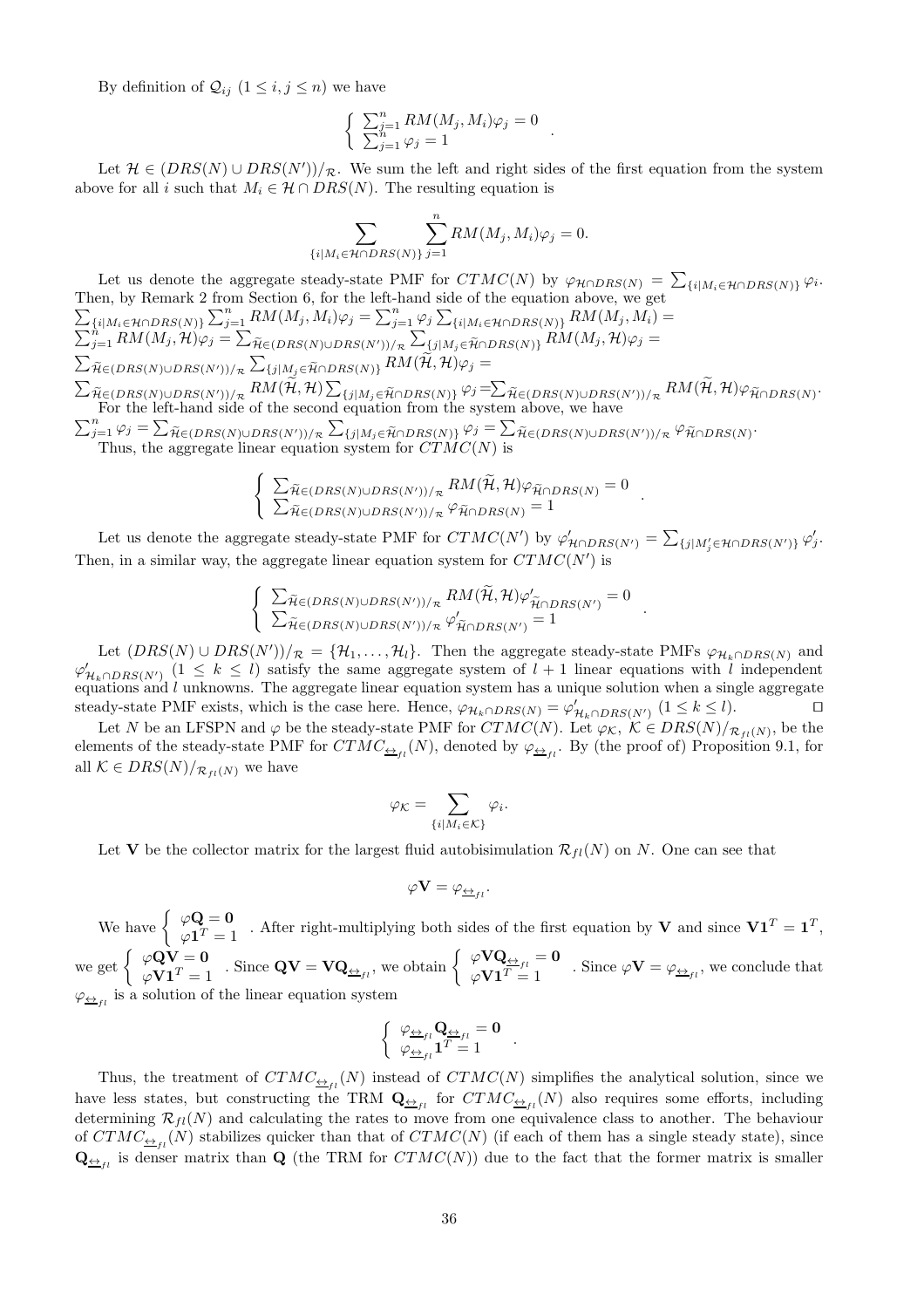and the transitions between the equivalence classes "include" all the transitions between the discrete markings belonging to these equivalence classes.

The following proposition demonstrates that for two LFSPNs related by  $\leftrightarrow$ <sub>fl</sub> their aggregate steady-state fluid PDFs coincide for each equivalence class of discrete markings.

**Proposition 9.2** Let N, N' be LFSPNs with  $\mathcal{R}$ :  $N \rightarrow H N'$  and  $F(x) = (F_1(x), \ldots, F_n(x)), n = |DRS(N)|$ , be the steady-state fluid PDF for the SFM of N and  $F'(x) = (F'_1(x), \ldots, F'_m(x)), m = |DRS(N')|$ , be the steady-state fluid PDF for the SFM of N'. Then for all  $\mathcal{H} \in (DRS(N) \cup DRS(N'))/\mathcal{R}$  we have

$$
\sum_{\{i|M_i\in\mathcal{H}\cap DRS(N)\}}F_i(x)=\sum_{\{j|M'_j\in\mathcal{H}\cap DRS(N')\}}F'_j(x),\ x>0.
$$

*Proof.* The ordinary differential equation characterizing the steady-state PDF for the SFM of  $N$  is

$$
\frac{dF(x)}{dx}\mathbf{R} = F(x)\mathbf{Q}, \ x > 0.
$$

The upper boundary constraint is  $F(\infty) = \varphi$ , where  $\varphi$  is the steady-state PMF for  $CTMC(N)$ . Then for all  $i (1 \leq i \leq n)$  we have

$$
\mathcal{R}_{ii}\frac{dF_i(x)}{dx} = \sum_{j=1}^n \mathcal{Q}_{ji}F_j(x), \ x > 0.
$$

The upper boundary constraints are  $\forall i$   $(1 \leq i \leq n)$   $F_i(\infty) = \varphi_i$ , where  $\varphi = (\varphi_1, \ldots, \varphi_n)$  is the steady-state PMF for  $CTMC(N)$ .

By definition of  $\mathcal{R}_{ij}$  and  $\mathcal{Q}_{ij}$   $(1 \leq i, j \leq n)$  we have

$$
RP(M_i)\frac{dF_i(x)}{dx} = \sum_{j=1}^n RM(M_j, M_i)F_j(x), \ x > 0.
$$

Let  $\mathcal{H} \in (DRS(N) \cup DRS(N'))/R$ . We sum the left and right sides of the equation above for all i such that  $M_i \in \mathcal{H} \cap DRS(N)$ . The resulting equation is

$$
\sum_{\{i|M_i\in\mathcal{H}\cap DRS(N)\}} RP(M_i)\frac{dF_i(x)}{dx} = \sum_{\{i|M_i\in\mathcal{H}\cap DRS(N)\}} \sum_{j=1}^n RM(M_j,M_i)F_j(x), x > 0.
$$

Let us denote the aggregate fluid flow PDF for the SFM of N by  $F_{\mathcal{H} \cap DRS(N)}(x) = \sum_{\{i | M_i \in \mathcal{H} \cap DRS(N)\}} F_i(x)$ .<br>Then, by Remark 3 from Section 6, for the left-hand side of the equation above, we get  $\sum_{\{i|M_i\in \mathcal{H}\cap DRS(N)\}}RP(M_i)\frac{dF_i(x)}{dx} = \sum_{\{i|M_i\in \mathcal{H}\cap DRS(N)\}}RP(\mathcal{H})\frac{dF_i(x)}{dx} = RP(\mathcal{H})\sum_{\{i|M_i\in \mathcal{H}\cap DRS(N)\}}\frac{dF_i(x)}{dx} =$  $RP(\mathcal{H})\frac{d}{dx}\left(\sum_{\{i|M_i\in \mathcal{H}\cap DRS(N)\}}F_i(x)\right)=RP(\mathcal{H})\frac{dF_{\mathcal{H}\cap DRS(N)}(x)}{dx}.$ 

Analogously, for the right-hand side of the equation above, we get  
\n
$$
\sum_{\{i|M_i \in \mathcal{H} \cap DRS(N)\}} \sum_{j=1}^n RM(M_j, M_i) F_j(x) = \sum_{j=1}^n F_j(x) \sum_{\{i|M_i \in \mathcal{H} \cap DRS(N)\}} RM(M_j, M_i) =
$$
\n
$$
\sum_{j=1}^n RM(M_j, \mathcal{H}) F_j(x) = \sum_{\widetilde{\mathcal{H}} \in (DRS(N) \cup DRS(N'))/R} \sum_{\{j|M_j \in \widetilde{\mathcal{H}} \cap DRS(N)\}} RM(M_j, \mathcal{H}) F_j(x) =
$$
\n
$$
\sum_{\widetilde{\mathcal{H}} \in (DRS(N) \cup DRS(N'))/R} \sum_{\{j|M_j \in \widetilde{\mathcal{H}} \cap DRS(N)\}} RM(\widetilde{\mathcal{H}}, \mathcal{H}) F_j(x) =
$$
\n
$$
\sum_{\widetilde{\mathcal{H}} \in (DRS(N) \cup DRS(N'))/R} RM(\widetilde{\mathcal{H}}, \mathcal{H}) \sum_{\{j|M_j \in \widetilde{\mathcal{H}} \cap DRS(N)\}} F_j(x) =
$$
\n
$$
\sum_{\widetilde{\mathcal{H}} \in (DRS(N) \cup DRS(N'))/R} RM(\widetilde{\mathcal{H}}, \mathcal{H}) F_{\widetilde{\mathcal{H}} \cap DRS(N)}(x).
$$

By combining both the resulting sides of the differential equation, we get the aggregate differential equation system for the SFM of N:

$$
RP(\mathcal{H})\frac{dF_{\mathcal{H}\cap DRS(N)}(x)}{dx} = \sum_{\widetilde{\mathcal{H}}\in (DRS(N)\cup DRS(N'))/\pi} RM(\widetilde{\mathcal{H}},\mathcal{H})F_{\widetilde{\mathcal{H}}\cap DRS(N)}(x), x > 0.
$$

Let us denote the aggregate fluid flow PDF for the SFM of  $N'$  by  $F'_{\mathcal{H} \cap DRS(N')}(x) = \sum_{\{j | M'_j \in \mathcal{H} \cap DRS(N')\}} F'_j(x)$ . Then, in a similar way, we get the aggregate differential equation system for the SFM of N':

$$
RP(\mathcal{H})\frac{dF'_{\mathcal{H}\cap DRS(N')}(x)}{dx} = \sum_{\widetilde{\mathcal{H}}\in (DRS(N)\cup DRS(N'))/\pi} RM(\widetilde{\mathcal{H}},\mathcal{H})F'_{\widetilde{\mathcal{H}}\cap DRS(N')}(x), x > 0.
$$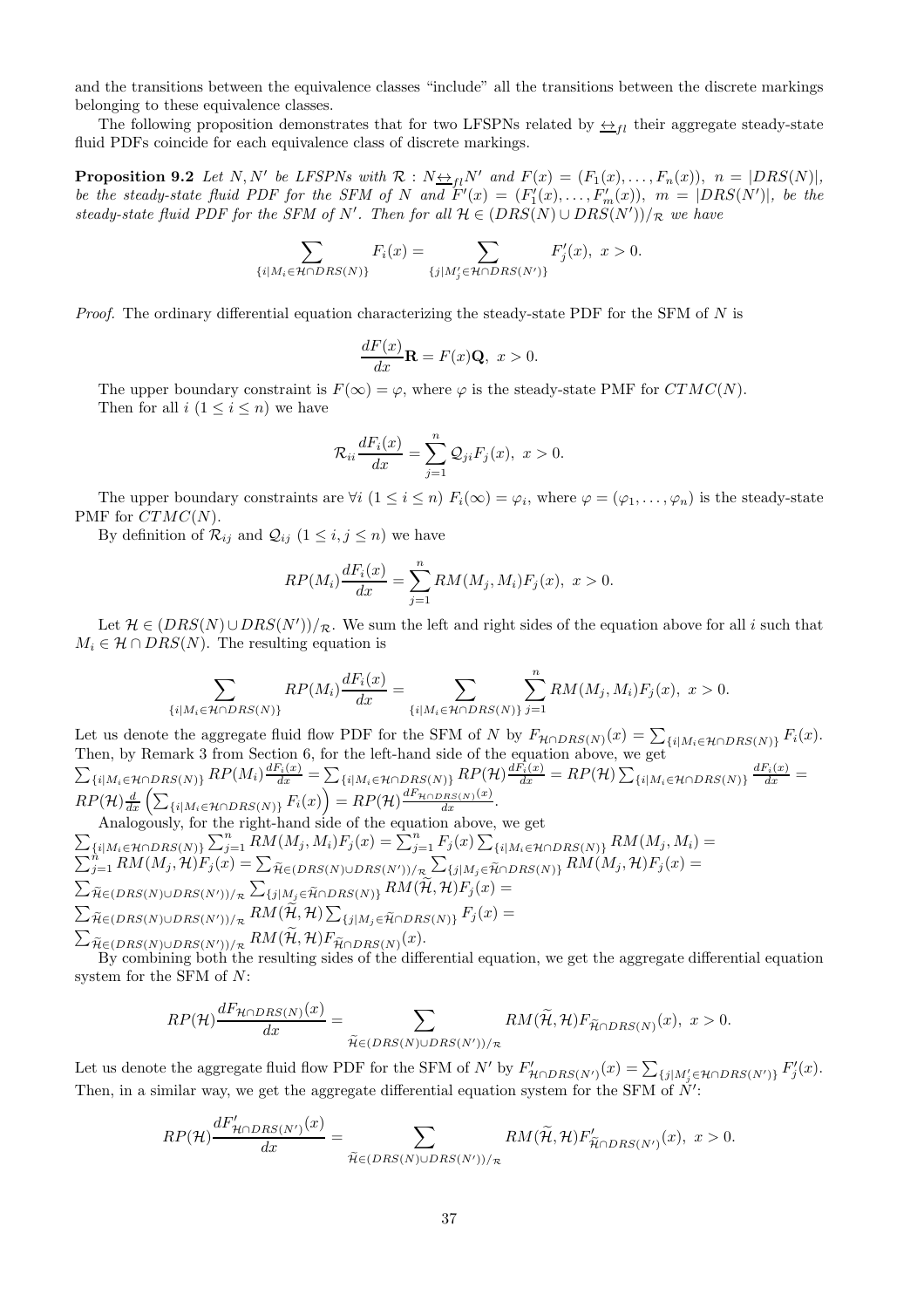By Proposition 9.1, the upper boundary constraints associated with the aggregate differential equation systems for the SFMs of N and N' coincide:  $F_{\mathcal{H} \cap DRS(N)}(\infty) = \sum_{\{i | M_i \in \mathcal{H} \cap DRS(N)\}} F_i(\infty) =$ 

 $\sum_{\{i|M_i\in \mathcal{H}\cap DRS(N)\}}\varphi_i=\sum_{\{j|M'_j\in \mathcal{H}\cap DRS(N')\}}\varphi'_i=\sum_{\{j|M'_j\in \mathcal{H}\cap DRS(N')\}}F'_j(\infty)=\tilde{F}'_{\mathcal{H}\cap DRS(N')}(\infty).$ 

Let  $(DRS(N) \cup DRS(N'))/R = \{\mathcal{H}_1, \ldots, \mathcal{H}_l\}$ . By analogy with the above results for  $\mathcal{H} \in (DRS(N) \cup$  $DRS(N'))/R$ , we can demonstrate that for each  $\mathcal{H}_k$   $(1 \leq k \leq l)$  the aggregate differential equation systems for the SFMs of  $N$  and  $N'$  and the associated upper boundary constraints coincide.

For each  $\mathcal{H}_k$  (1  $\leq k \leq l$ ), the lower boundary constraints are  $\exists M_i \in \mathcal{H}_k \cap DRS(N)$   $RP(M_i) > 0 \Rightarrow$  $F_i(0) = 0$  and  $\exists M'_j \in \mathcal{H}_k \cap DRS(N')$   $RP(M'_j) > 0 \Rightarrow F'_j(0) = 0$ . Since  $\forall M_i \in \mathcal{H}_k \cap DRS(N)$   $\forall M'_j \in \mathcal{H}_k$  $\mathcal{H}_k \cap DRS(N')$   $RP(M_i) = RP(\mathcal{H}_k \cap DRS(N)) = RP(\mathcal{H}_k) = RP(\mathcal{H}_k \cap DRS(N')) = RP(M'_j)$ , we have  $F_{\mathcal{H}_k \cap DRS(N)}(0) = 0 \Leftrightarrow RP(\mathcal{H}_k) > 0 \Rightarrow F'_{\mathcal{H}_k \cap DRS(N')}(0) = 0 \ (1 \leq k \leq l).$ 

Then the aggregate fluid flow PDFs  $F_{\mathcal{H}_k \cap DRS(N)}(x)$  and  $F'_{\mathcal{H}_k \cap DRS(N')}(x)$   $(1 \leq k \leq l)$  satisfy the same aggregate system of  $l$  differential equations with  $l$  unknowns and the same upper and lower boundary constraints. The spectral decomposition method, described in Section 4, provides such an aggregate differential equation system with a unique solution. Hence,  $F_{\mathcal{H}_k \cap DRS(N)}(x) = F'_{\mathcal{H}_k \cap DRS(N')}(x)$  (1 ≤ k ≤ l).

Let N be an LFSPN and  $F(x)$  be the steady-state fluid PDF for the SFM of N. Let  $F_{\mathcal{K}}(x)$ ,  $\mathcal{K} \in$  $DRS(N)/R_{fl}(N)$ , be the elements of the steady-state fluid PDF for the quotient (by  $\leftrightarrow_{fl}$ ) SFM of N, denoted by  $F_{\underline{\leftrightarrow}_{fi}}(x)$ . By (the proof of) Proposition 9.2, for all  $\mathcal{K} \in DRS(N)/_{\mathcal{R}_{fi}(N)}$  we have

$$
F_{\mathcal{K}}(x) = \sum_{\{i \mid M_i \in \mathcal{K}\}} F_i(x), \ x > 0.
$$

Let **V** be the collector matrix for the largest fluid autobisimulation  $\mathcal{R}_{fl}(N)$  on N. One can see that

$$
F(x)\mathbf{V} = F_{\frac{\leftrightarrow}{2}t}(x), \ x > 0.
$$

We have  $\frac{dF(x)}{dx}$ **R** =  $F(x)$ **Q**,  $x > 0$ . After right-multiplying both sides of the above equation by **V**, we get  $\frac{dF(x)}{dx}$ **RV** =  $F(x)$ **QV**,  $x > 0$ . Since **RV** =  $\mathbf{VR}_{\frac{\leftarrow}{2}f_l}$  and **QV** =  $\mathbf{VQ}_{\frac{\leftarrow}{2}f_l}$ , we obtain  $\frac{dF(x)}{dx}\mathbf{VR}_{\frac{\leftarrow}{2}f_l} = F(x)\mathbf{VQ}_{\frac{\leftarrow}{2}f_l}$  $x > 0$ . By linearity of differentiation operator, we have  $\frac{d}{dx}(F(x)V)\mathbf{R}_{\frac{\leftrightarrow}{dx}f} = F(x)V\mathbf{Q}_{\frac{\leftrightarrow}{dx}f}$ ,  $x > 0$ . Since  $F(x)\mathbf{V} = F_{\underline{\leftrightarrow}_{fl}}(x)$ , we conclude that  $F_{\underline{\leftrightarrow}_{fl}}(x)$  is a solution of the system of ordinary differential equations

$$
\frac{dF_{\underline{\leftrightarrow}_{fl}}(x)}{dx}\mathbf{R}_{\underline{\leftrightarrow}_{fl}} = F_{\underline{\leftrightarrow}_{fl}}(x)\mathbf{Q}_{\underline{\leftrightarrow}_{fl}}, \ x > 0.
$$

Thus, the treatment of the quotient (by  $\leftrightarrow_{fl}$ ) SFM of N instead of SFM of N simplifies the analytical solution.

The following proposition demonstrates that for two LFSPNs related by  $\leftrightarrow$ <sub>fl</sub> their aggregate steady-state fluid probability density functions coincide for each equivalence class of discrete markings.

**Proposition 9.3** Let N, N' be LFSPNs with  $\mathcal{R} : N \rightarrow_{fl} N'$  and  $f(x) = (f_1(x), \ldots, f_n(x)), n = |DRS(N)|$ , be the steady-state fluid probability density function for the SFM of N and  $f'(x) = (f'_1(x), \ldots, f'_m(x)), m =$  $|DRS(N')|,$  be the steady-state fluid probability density function for the SFM of N'. Then for all  $\mathcal{H} \in (DRS(N) \cup$  $DRS(N'))/\mathcal{R}$  we have

$$
\sum_{\{i|M_i\in\mathcal{H}\cap DRS(N)\}}f_i(x)=\sum_{\{j|M'_j\in\mathcal{H}\cap DRS(N')\}}f'_j(x),\ x>0.
$$

Proof. Remember that  $f_i(x) = \frac{dF_i(x)}{dx}$   $(1 \leq i \leq n)$  and  $f'_j(x) = \frac{dF'_j(x)}{dx}$   $(1 \leq j \leq m)$ . Let  $\mathcal{H} \in (DRS(N) \cup$  $DRS(N'))/R$ . By Proposition 9.2, we have

$$
\sum_{\{i|M_i\in\mathcal{H}\cap DRS(N)\}}F_i(x)=\sum_{\{j|M'_j\in\mathcal{H}\cap DRS(N')\}}F'_j(x),\ x>0.
$$

By differentiating both sides of this equation by  $x$  and applying the property for differentiating a sum, we get

$$
\sum_{\{i|M_i\in\mathcal{H}\cap DRS(N)\}}f_i(x) = \sum_{\{i|M_i\in\mathcal{H}\cap DRS(N)\}}\frac{dF_i(x)}{dx} = \sum_{\{j|M'_j\in\mathcal{H}\cap DRS(N')\}}\frac{dF'_j(x)}{dx} = \sum_{\{j|M'_j\in\mathcal{H}\cap DRS(N')\}}f'_j(x), x > 0.
$$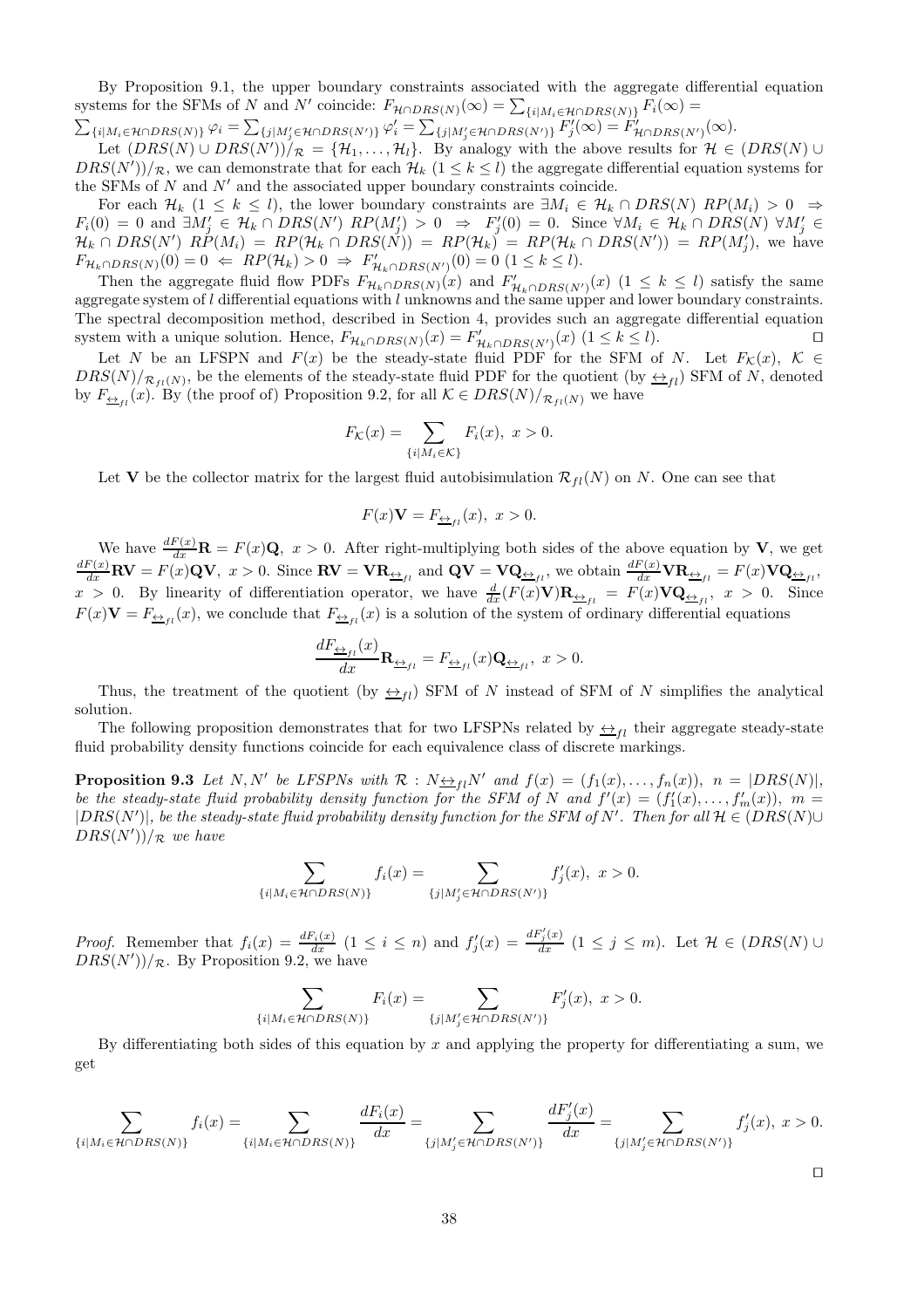Let N be an LFSPN and  $f(x)$  be the steady-state fluid probability density function for the SFM of N. Let  $f_{\mathcal{K}}(x)$ ,  $\mathcal{K} \in DRS(N)/_{\mathcal{R}_{fl}(N)}$ , be the elements of the steady-state fluid probability density function for the quotient (by  $\leftrightarrow_{fl}$ ) SFM of N, denoted by  $f_{\phi_{fl}}(x)$ . By (the proof of) Proposition 9.3, for all  $K \in DRS(N)/_{\mathcal{R}_{fl}(N)}$ we have

$$
f_{\mathcal{K}}(x) = \sum_{\{i \mid M_i \in \mathcal{K}\}} f_i(x), \ x > 0.
$$

Let **V** be the collector matrix for the largest fluid autobisimulation  $\mathcal{R}_{fl}(N)$  on N. One can see that

$$
f(x)\mathbf{V} = f_{\underline{\leftrightarrow}_{fl}}(x), \ x > 0.
$$

We have  $\frac{df(x)}{dx}$ **R** =  $f(x)$ **Q**,  $x > 0$ . Like it has been done after Proposition 9.2, we can prove that  $f_{\frac{\Delta}{2}f}(x)$  is a solution of the system of ordinary differential equations

$$
\frac{df_{\underline{\leftrightarrow}_{fl}}(x)}{dx}\mathbf{R}_{\underline{\leftrightarrow}_{fl}} = f_{\underline{\leftrightarrow}_{fl}}(x)\mathbf{Q}_{\underline{\leftrightarrow}_{fl}}, \ x > 0.
$$

Alternatively, we can use the fact  $f(x) = \frac{dF(x)}{dx}$ . Since  $f(x)\mathbf{V} = f_{\frac{\Delta}{2}f}(x)$ ,  $x > 0$ , and  $F(x)\mathbf{V} = F_{\frac{\Delta}{2}f}(x)$ ,  $x > 0$ , by linearity of differentiation operator, we have  $f_{\frac{\Delta}{2}f_l}(x) = f(x)\mathbf{V} = \frac{dF(x)}{dx}\mathbf{V} = \frac{d}{dx}(F(x)\mathbf{V}) = \frac{dF_{\frac{\Delta}{2}f_l}(x)}{dx}$ . We also have  $\frac{dF_{\frac{\epsilon}{2}f_l}(x)}{dx}$ **R**<sub> $\frac{\epsilon}{2f_l}$ </sub> =  $F_{\frac{\epsilon}{2}f_l}(x)$ **Q** $\frac{\epsilon}{2f_l}(x)$ , x > 0. Since  $f_{\frac{\epsilon}{2}f_l}(x) = \frac{dF_{\frac{\epsilon}{2}f_l}(x)}{dx}$ , by differentiating both

sides of the previous equation, we get  $\frac{d}{dx} \left( f_{\frac{\leftrightarrow}{\pm 1}}(x) \mathbf{R}_{\frac{\leftrightarrow}{1}}(x) \right) = \frac{d}{dx} \left( F_{\frac{\leftrightarrow}{1}}(x) \mathbf{Q}_{\frac{\leftrightarrow}{1}}(x) \right)$ ,  $x > 0$ . By linearity of differentiation operator and since  $f_{\frac{\leftarrow}{\pm f}}(x) = \frac{dF_{\frac{\leftarrow}{f}}(x)}{dx}$ , we conclude that  $f_{\frac{\leftarrow}{f}}(x)$  is a solution of the system of ordinary differential equations

$$
\frac{df_{\underline{\leftrightarrow}_{fl}}(x)}{dx}\mathbf{R}_{\underline{\leftrightarrow}_{fl}} = f_{\underline{\leftrightarrow}_{fl}}(x)\mathbf{Q}_{\underline{\leftrightarrow}_{fl}}, \ x > 0.
$$

The following proposition demonstrates that for two LFSPNs related by  $\leftrightarrow_{fl}$  their aggregate steady-state buffer empty probabilities coincide for each equivalence class of discrete markings.

**Proposition 9.4** Let N, N' be LFSPNs with  $\mathcal{R}: N \rightarrow_{fl} N'$  and  $\ell = (\ell_1, \ldots, \ell_n)$ ,  $n = |DRS(N)|$ , be the steadystate buffer empty probability for the SFM of N and  $\ell'(x) = (\ell'_1, \ldots, \ell'_m)$ ,  $m = |DRS(N')|$ , be the steady-state buffer empty probability for the SFM of N'. Then for all  $\mathcal{H} \in (DRS(N) \cup DRS(N'))/\mathcal{R}$  we have

$$
\sum_{\{i \mid M_i \in \mathcal{H} \cap DRS(N)\}} \ell_i = \sum_{\{j \mid M'_j \in \mathcal{H} \cap DRS(N')\}} \ell'_j.
$$

*Proof.* Remember that by the total probability law for the stationary behaviour for the SFM of  $N$ , we have

$$
\ell = \varphi - \int_{0+}^{\infty} f(x) dx.
$$

Then for all  $i (1 \leq i \leq n)$  we have

$$
\ell_i = \varphi_i - \int_{0+}^{\infty} f_i(x) dx.
$$

Let  $\mathcal{H} \in (DRS(N) \cup DRS(N'))/R$ . We sum the left and right sides of the equation above for all i such that  $M_i \in \mathcal{H} \cap DRS(N)$ . The resulting equation is

$$
\sum_{\{i|M_i\in\mathcal{H}\cap DRS(N)\}}\ell_i=\sum_{\{i|M_i\in\mathcal{H}\cap DRS(N)\}}\varphi_i-\sum_{\{i|M_i\in\mathcal{H}\cap DRS(N)\}}\int_{0+}^{\infty}f_i(x)dx.
$$

Consider the right-hand side of the equation above. We apply to it the property for integrating a sum, then Proposition 9.1 and Proposition 9.3, finally, the total probability law for the stationary behaviour for the SFM of N. Then we get  $\sum_{\{i|M_i \in \mathcal{H} \cap DRS(N)\}} \ell_i = \sum_{\{i|M_i \in \mathcal{H} \cap DRS(N)\}} \varphi_i - \sum_{\{i|M_i \in \mathcal{H} \cap DRS(N)\}} \int_{0+}^{\infty} f_i(x) dx =$ <br> $\sum_{\{i|M_i \in \mathcal{H} \cap DRS(N)\}} \varphi_i - \int_{0+}^{\infty} \sum_{\{i|M_i \in \mathcal{H} \cap DRS(N)\}} f_i(x) dx = \sum_{\{j|M'_j \in \mathcal{H} \cap DRS(N')\}} \varphi'_i \int_{0+}^{\infty} \sum_{\{j|M'_j\in\mathcal{H}\cap DRS(N')\}} f'_i(x)dx = \sum_{\{j|M'_j\in\mathcal{H}\cap DRS(N')\}} \varphi'_i - \sum_{\{j|M'_j\in\mathcal{H}\cap DRS(N')\}} \int_{0+}^{\infty} f'_i(x)dx =$  $\sum_{\{j|M'_j\in \mathcal{H}\cap DRS(N')\}}\ell'_j$ . ⊓⊔⊡ ⊡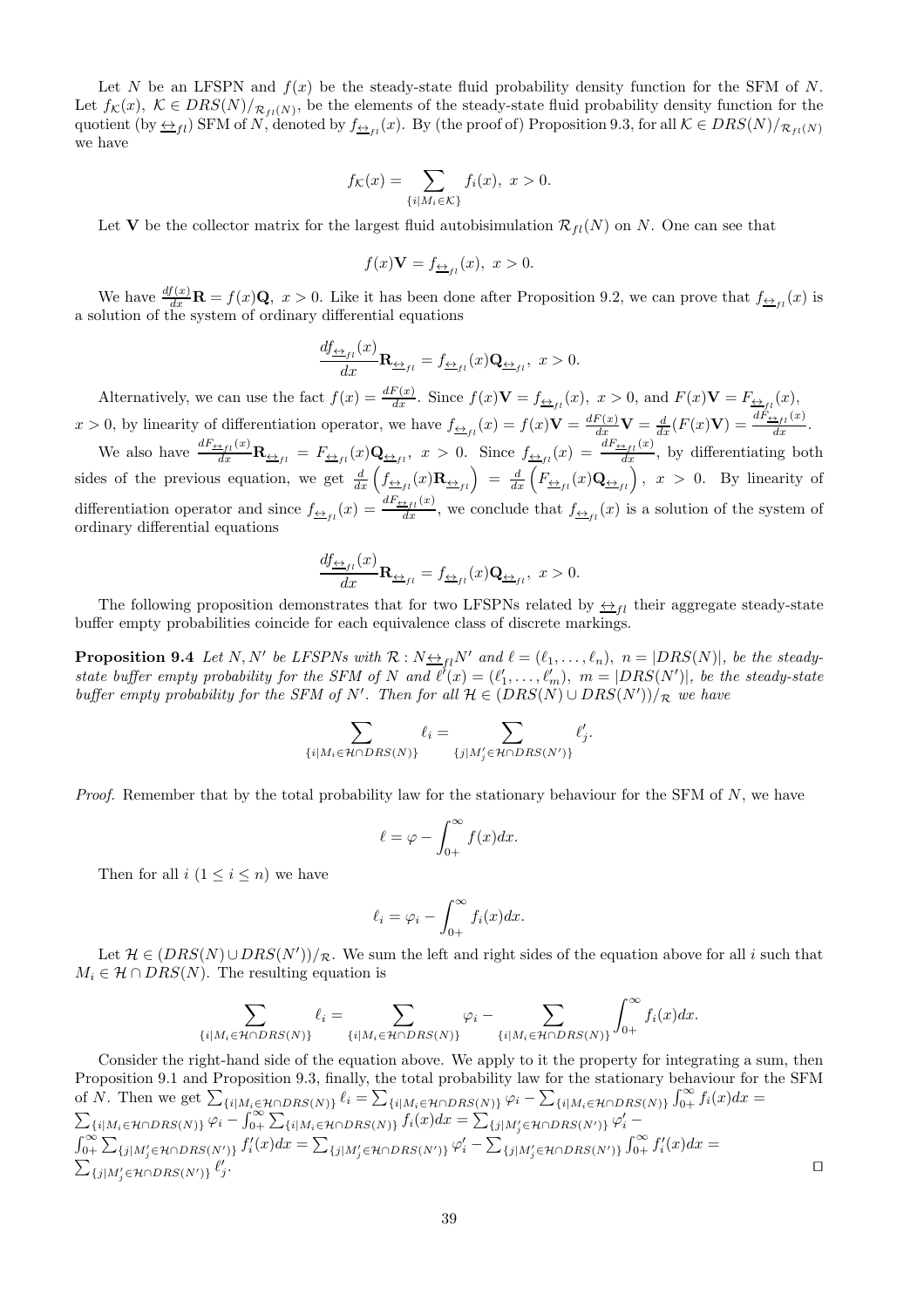Let N be an LFSPN and  $\ell$  be the steady-state buffer empty probability for the SFM of N. Let  $\ell_{\mathcal{K}}$ ,  $\mathcal{K} \in$  $DRS(N)/R_{fl}(N)$ , be the elements of the steady-state buffer empty probability for the quotient (by  $\leftrightarrow_{fl}$ ) SFM of N, denoted by  $\ell_{\underline{\leftrightarrow}_{fl}}$ . By (the proof of) Proposition 9.4, for all  $\mathcal{K} \in DRS(N)/_{\mathcal{R}_{fl}(N)}$  we have

$$
\ell_{\mathcal{K}} = \sum_{\{i \mid M_i \in \mathcal{K}\}} \ell_i.
$$

Let **V** be the collector matrix for the largest fluid autobisimulation  $\mathcal{R}_{fl}(N)$  on N. One can see that

$$
\ell \mathbf{V} = \ell_{\underleftrightarrow_{fl}}.
$$

We have  $\ell = \varphi - \int_{0+}^{\infty} f(x) dx$ . After right-multiplying both sides of the equation by **V**, we get  $\ell \mathbf{V} =$  $\varphi \mathbf{V} - \left(\int_{0+}^{\infty} f(x) dx\right) \mathbf{V}$ . Since  $\ell \mathbf{V} = \ell_{\frac{\ell}{2}+1}$  and  $\varphi \mathbf{V} = \varphi_{\frac{\ell}{2}+1}$ , by linearity of integration operator, we obtain  $\ell_{\frac{\omega_{f}}{\omega_{f}}=\varphi_{\frac{\omega_{f}}{\omega_{f}}}-\int_{0+}^{\infty}f(x)\mathbf{V}dx$ . Since  $f(x)\mathbf{V}=f_{\frac{\omega_{f}}{\omega_{f}}}(x)$ ,  $x>0$ , we conclude that  $\ell_{\frac{\omega_{f}}{\omega_{f}}}\;$  is a solution of the linear equation system

$$
\ell_{\underline{\leftrightarrow}_{fl}} = \varphi_{\underline{\leftrightarrow}_{fl}} - \int_{0+}^{\infty} f_{\underline{\leftrightarrow}_{fl}}(x) dx.
$$

Thus, the proposed quotients of the probability functions describe the behaviour of the quotient (by  $\leftrightarrow$   $\rightarrow$   $\rightarrow$ associated SFMs of LFSPNs.

**Example 9.1** Consider the LFSPNs N and N' in Figure 7, for which it holds  $N \rightarrow$   $\mu$ N'.  $We have DRS^{-}(N) = \{M_2\}, \ DRS^{0}(N) = \emptyset \ and \ DRS^{+}(N) = \{M_1\}.$ 

The steady-state PMF for  $CTMC(N)$  is

$$
\varphi=\left(\frac{1}{2},\frac{1}{2}\right).
$$

Then the stability condition for the SFM of N is fulfilled:  $FluidFlow(q) = \sum_{i=1}^{2} \varphi_i RP(M_i) = \frac{1}{2} \cdot 1 + \frac{1}{2}(-2) =$  $-\frac{1}{2} < 0.$ 

For each eigenvalue  $\gamma$  we must have  $|\gamma \mathbf{R} - \mathbf{Q}| =$   $\gamma + 2$  -2  $-2$   $-2\gamma + 2$  $\vert = -2\gamma(1 + \gamma) = 0$ ; hence,  $\gamma_1 = 0$  and  $\gamma_2 = -1.$ 

The corresponding eigenvectors are the solutions of

$$
v_1\begin{pmatrix} 2 & -2 \ -2 & 2 \end{pmatrix} = 0, v_2\begin{pmatrix} 1 & -2 \ -2 & 4 \end{pmatrix} = 0.
$$

Then the (normalized) eigenvectors are  $v_1 = \left(\frac{1}{2}, \frac{1}{2}\right)$  and  $v_2 = \left(\frac{2}{3}, \frac{1}{3}\right)$ . Since  $\varphi = F(\infty) = a_1v_1$ , we have  $F(x) = \varphi + a_2e^{\gamma_2 x}v_2$  and  $a_1 = 1$ . Since  $\forall M_l \in DRS^+(N)$ 

 $F_l(0) = \varphi_l + a_2v_{2l} = 0$  and  $DRS^+(N) = \{M_1\}$ , we have  $\varphi_1 + a_2v_{21} = \frac{1}{2} + a_2\frac{2}{3} = 0$ ; hence,  $a_2 = -\frac{3}{4}$ . Then the steady-state fluid PDF for the SFM of  $N$  is

$$
F(x) = \left(\frac{1}{2} - \frac{1}{2}e^{-x}, \frac{1}{2} - \frac{1}{4}e^{-x}\right).
$$

The steady-state fluid probability density function for the SFM of  $N$  is

$$
f(x) = \frac{dF(x)}{dx} = \left(\frac{1}{2}e^{-x}, \frac{1}{4}e^{-x}\right).
$$

The steady-state buffer empty probability for the SFM of N is

$$
\ell = F(0) = \left(0, \frac{1}{4}\right).
$$

We have  $DRS^{-}(N') = \{M'_{2}, M'_{3}\}, \ DRS^{0}(N') = \emptyset \text{ and } DRS^{+}(N') = \{M'_{1}\}.$ The steady-state PMF for  $CTMC(N')$  is

$$
\varphi' = \left(\frac{1}{2}, \frac{1}{4}, \frac{1}{4}\right).
$$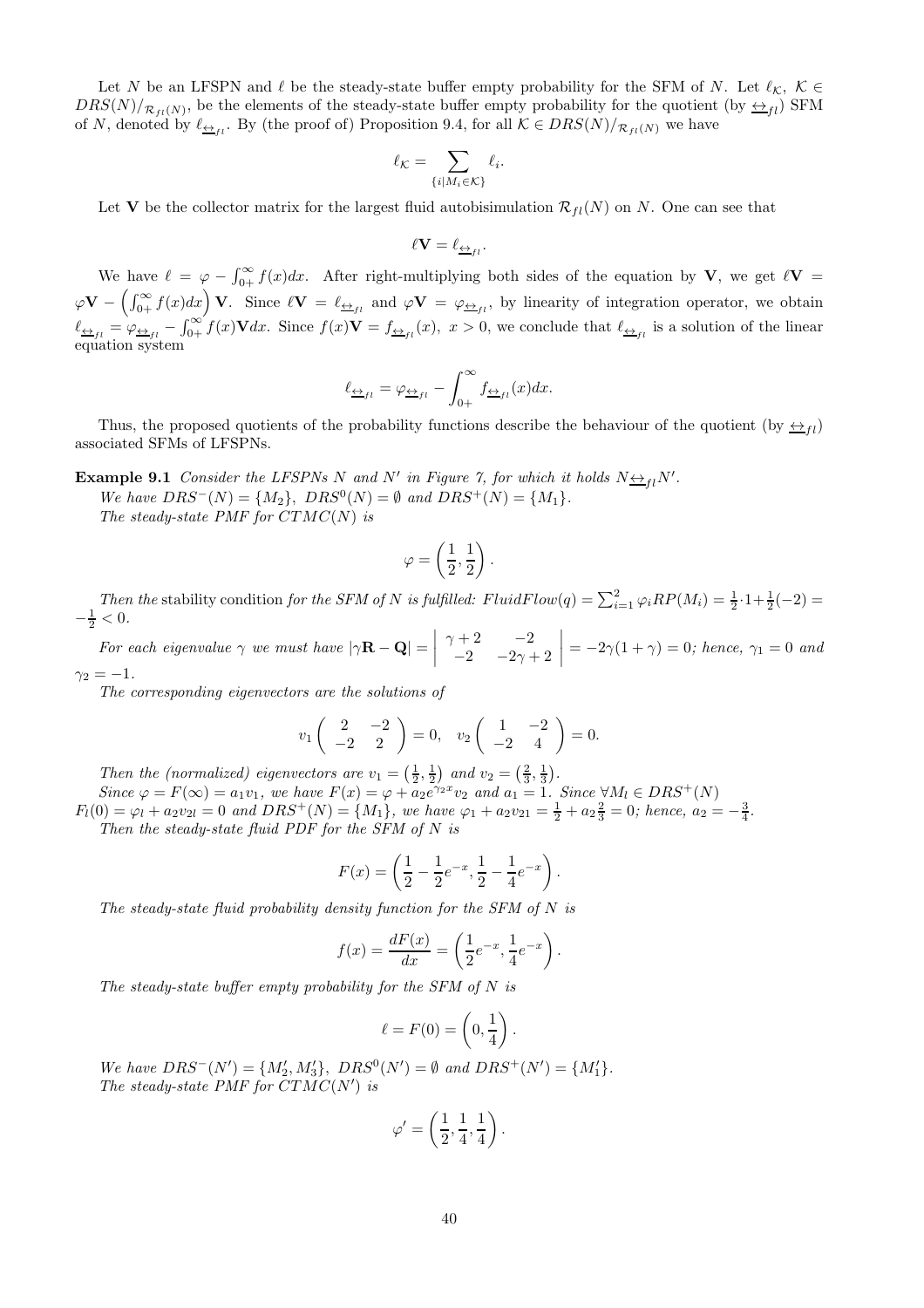

Figure 11: The elements of the steady-state fluid PDFs for the SFMs of N and N' as functions of x

Then the stability condition for the SFM of N' is fulfilled: FluidFlow(q') =  $\sum_{j=1}^{3} \varphi'_j RP(M'_j) = \frac{1}{2} \cdot 1 +$  $\frac{1}{4}(-2) + \frac{1}{4}(-2) = -\frac{1}{2} < 0.$ 

For each eigenvalue  $\gamma'$  we must have  $|\gamma' \mathbf{R}' - \mathbf{Q}'| =$   $\gamma' + 2$   $-1$   $-1$  $-2$   $-2\gamma' + 2$  0  $-2$  0  $-2\gamma' + 2$   $= -2\gamma'(1+\gamma')(1-\gamma') = 0;$ 

hence,  $\gamma_1' = 0$ ,  $\gamma_2' = -1$  and  $\gamma_3' = 1$ .

By the boundedness condition, the positive eigenvalue  $\gamma'_3$  and the corresponding eigenvector  $v'_3$  should be excluded from the solution.

The remaining corresponding eigenvectors are the solutions of

$$
v_1'\begin{pmatrix} 2 & -1 & -1 \\ -2 & 2 & 0 \\ -2 & 0 & 2 \end{pmatrix} = 0, \quad v_2'\begin{pmatrix} 1 & -1 & -1 \\ -2 & 4 & 0 \\ -2 & 0 & 4 \end{pmatrix} = 0.
$$

Then the remaining (normalized) eigenvectors are  $v'_1 = \left(\frac{1}{2}, \frac{1}{4}, \frac{1}{4}\right)$  and  $v'_2 = \left(\frac{2}{3}, \frac{1}{6}, \frac{1}{6}\right)$ . Since  $\varphi' = F'(\infty) = a'_1 v'_1$ , we have  $F'(x) = \varphi' + a'_2 e^{\gamma'_2 x} v'_2$  and  $a'_1 = 1$ . Since  $\forall M'_i \in DRS^+(N')$  $F'_{l}(0) = \varphi'_{l} + a'_{2}v'_{2l} = 0$  and  $DRS^{+}(N') = \{M'_{1}\},$  we have  $\varphi'_{1} + a'_{2}v'_{21} = \frac{1}{2} + a'_{2}\frac{2}{3} = 0$ ; hence,  $a_{2} = -\frac{3}{4}$ .

Then the steady-state fluid PDF for the SFM of  $N'$  is

$$
F'(x) = \left(\frac{1}{2} - \frac{1}{2}e^{-x}, \frac{1}{4} - \frac{1}{8}e^{-x}, \frac{1}{4} - \frac{1}{8}e^{-x}\right).
$$

The steady-state fluid probability density function for the SFM of  $N'$  is

$$
f'(x) = \frac{dF'(x)}{dx} = \left(\frac{1}{2}e^{-x}, \frac{1}{8}e^{-x}, \frac{1}{8}e^{-x}\right).
$$

The steady-state buffer empty probability for the SFM of  $N'$  is

$$
\ell' = F'(0) = \left(0, \frac{1}{8}, \frac{1}{8}\right).
$$

In Figure 11, the plots of the elements  $F_1, F_2, F'_2$  of the steady-state fluid PDFs  $F = (F_1, F_2)$  and  $F' =$  $(F'_1, F'_2, F'_3)$  for the SFMs of N and N' as functions of x are depicted. It is sufficient to consider the functions  $F_1(x) = \frac{1}{2} - \frac{1}{2}e^{-x}$ ,  $F_2(x) = \frac{1}{2} - \frac{1}{4}e^{-x}$ ,  $F'_2(x) = \frac{1}{4} - \frac{1}{8}e^{-x}$  only, since  $F_1 = F'_1$  and  $F'_2 = F'_3$ .

We have  $(DRS(N) \cup DRS(N'))/_{\mathcal{R}_{fl}(N,N')} = {\mathcal{H}_1, \mathcal{H}_2}$ , where  $\mathcal{H}_1 = {M_1, M'_1}$  and  $\mathcal{H}_2 = {M_2, M'_2, M'_3}$ . First, consider the equivalence class  $\mathcal{H}_1$ .

• The aggregate steady-state probabilities for  $\mathcal{H}_1$  coincide:  $\varphi_{\mathcal{H}_1 \cap DRS(N)} = \sum_{\{i | M_i \in \mathcal{H}_1 \cap DRS(N)\}} \varphi_i = \varphi_1 =$  $\frac{1}{2} = \varphi_1' = \sum_{\{j | M'_j \in \mathcal{H}_1 \cap DRS(N')\}} \varphi_j' = \varphi_{\mathcal{H}_1 \cap DRS(N')}'.$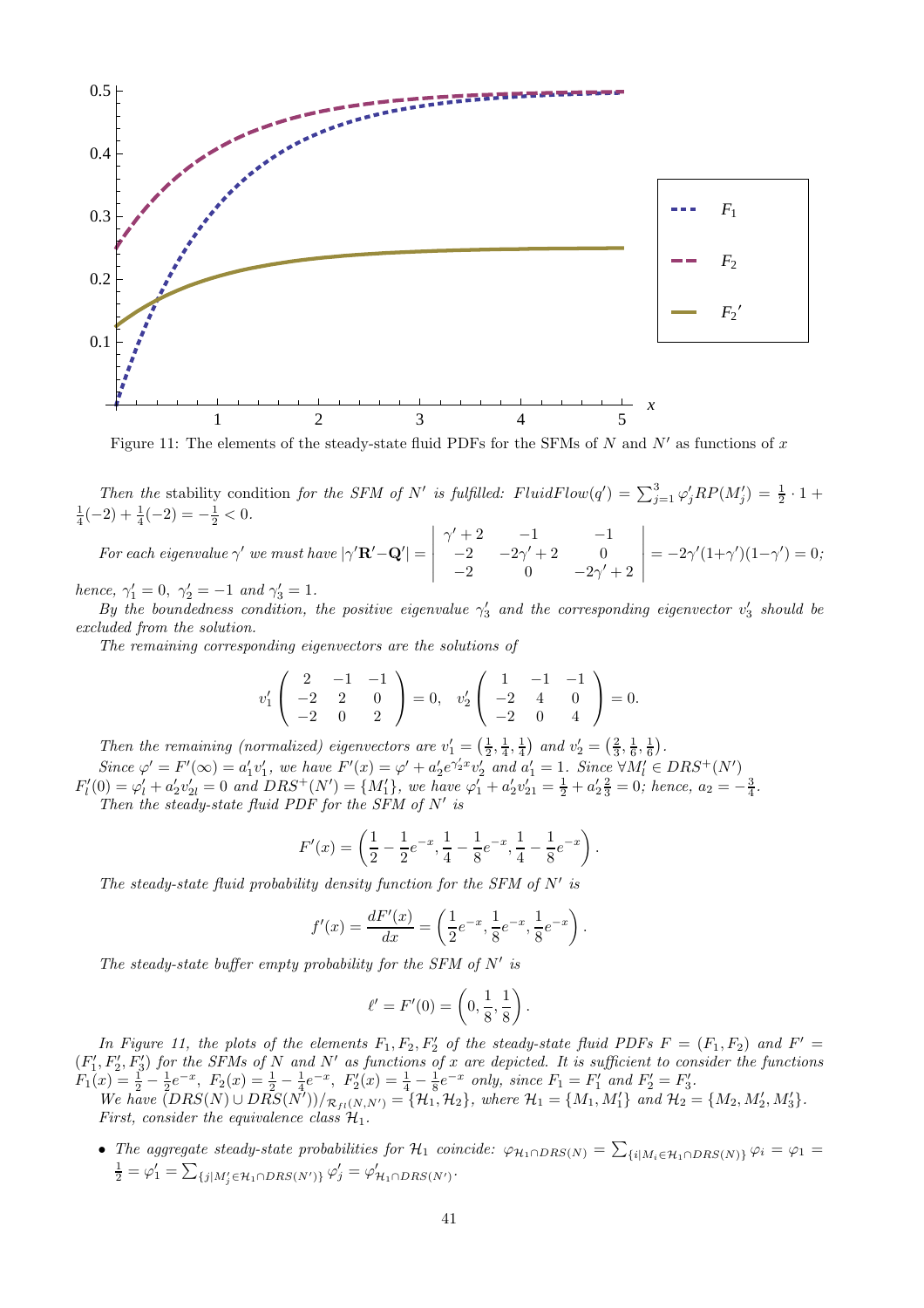- The aggregate steady-state buffer empty probabilities for  $\mathcal{H}_1$  coincide:  $\ell_{\mathcal{H}_1 \cap DRS(N)} =$  $\sum_{\{i|M_i\in \mathcal{H}_1\cap DRS(N)\}} \ell_i = \ell_1 = 0 = \ell'_1 = \sum_{\{j|M'_j\in \mathcal{H}_1\cap DRS(N')\}} \ell'_j = \ell'_{\mathcal{H}_1\cap DRS(N')}.$
- The aggregate steady-state fluid PDFs for  $\mathcal{H}_1$  coincide:  $F_{\mathcal{H}_1 \cap DRS(N)}(x) = \sum_{\{i | M_i \in \mathcal{H}_1 \cap DRS(N)\}} F_i(x) =$  $F_1(x) = \frac{1}{2} - \frac{1}{2}e^{-x} = F'_1(x) = \sum_{\{j \mid M'_j \in \mathcal{H}_1 \cap DRS(N')\}} F'_j(x) = F'_{\mathcal{H}_1 \cap DRS(N')}(x)$ , where  $x > 0$ .
- The aggregate steady-state fluid probability density functions for  $\mathcal{H}_1$  coincide:  $f_{\mathcal{H}_1 \cap DRS(N)}(x) =$  $\sum_{\{i|M_i \in \mathcal{H}_1 \cap DRS(N)\}} f_i(x) = f_1(x) = \frac{1}{2}e^{-x} = f'_1(x) = \sum_{\{j|M'_j \in \mathcal{H}_1 \cap DRS(N')\}} f'_j(x) = f'_{\mathcal{H}_1 \cap DRS(N')}(x)$ where  $x > 0$ .

Second, consider the equivalence class  $\mathcal{H}_2$ .

- The aggregate steady-state probabilities for  $\mathcal{H}_2$  coincide:  $\varphi_{\mathcal{H}_2 \cap DRS(N)} = \sum_{\{i | M_i \in \mathcal{H}_2 \cap DRS(N)\}} \varphi_i = \varphi_2 =$  $\frac{1}{2} = \frac{1}{4} + \frac{1}{4} = \varphi_2' + \varphi_3' = \sum_{\{j | M'_j \in \mathcal{H}_2 \cap DRS(N')\}} \varphi_j' = \varphi_{\mathcal{H}_2 \cap DRS(N')}'.$
- The aggregate steady-state buffer empty probabilities for  $\mathcal{H}_2$  coincide:  $\ell_{\mathcal{H}_2 \cap DBS(N)} =$  $\{i|M_i\in\mathcal{H}_2\cap DRS(N)\}\ \ell_i=\ell_2=\frac{1}{4}=\frac{1}{8}+\frac{1}{8}=\ell_2'+\ell_3'=\sum_{\{j|M'_j\in\mathcal{H}_2\cap DRS(N')\}}\ell'_j=\ell'_{\mathcal{H}_2\cap DRS(N')}.$
- The aggregate steady-state fluid PDFs for  $\mathcal{H}_2$  coincide:  $F_{\mathcal{H}_2 \cap DRS(N)}(x) = \sum_{\{i | M_i \in \mathcal{H}_2 \cap DRS(N)\}} F_i(x) =$  $F_2(x) = \frac{1}{2} - \frac{1}{4}e^{-x} = \frac{1}{4} - \frac{1}{8}e^{-x} + \frac{1}{4} - \frac{1}{8}e^{-x} = F'_2(x) + F'_3(x) = \sum_{\{j \mid M'_j \in \mathcal{H}_2 \cap DRS(N')\}} F'_j(x) = F'_{\mathcal{H}_2 \cap DRS(N')}(x),$ where  $x > 0$ .
- The aggregate steady-state fluid probability density functions for  $\mathcal{H}_2$  coincide:  $f_{\mathcal{H}_2 \cap DRS(N)}(x) =$  $\sum_{\{i|M_i\in\mathcal{H}_2\cap DRS(N)\}} f_i(x) = f_2(x) = \frac{1}{4}e^{-x} = \frac{1}{8}e^{-x} + \frac{1}{8}e^{-x} = f'_2(x) + f'_3(x) = \sum_{\{j|M'_j\in\mathcal{H}_2\cap DRS(N')\}} f'_j(x) =$  $f'_{\mathcal{H}_2 \cap DRS(N')}(x)$ , where  $x > 0$ .

One can also see that  $\varphi_{\underline{\leftrightarrow}_{fl}} = \varphi'_{\underline{\leftrightarrow}_{fl}} = \varphi$ ,  $\ell_{\underline{\leftrightarrow}_{fl}} = \ell'_{\underline{\leftrightarrow}_{fl}} = \ell$ ,  $F_{\underline{\leftrightarrow}_{fl}}(x) = F(x)$ ,  $x > 0$ , and  $f_{\frac{\leftrightarrow}{f}}(x) = f'_{\frac{\leftrightarrow}{f}}(x) = f(x), \ x > 0.$ 

# 10 Preservation of the functionality and performance

In this section we demonstrate how fluid bisimulation equivalence preserves the functionality and performance of the equivalent LFSPNs.

Consider the LFSPNs N and N' in Figure 7, for which it holds  $N \leftrightarrow flN'$ .

Many steady-state hybrid performance indices may be aggregated to make them consistent with fluid bisimulation, as well as with the quotienting of the discrete reachability graphs and underlying CTMCs, and with the induced lumping of the discrete markings into the equivalence classes. Thus, the aggregate (up to  $\leftrightarrow_{fl}$ ) steady-state performance measures of N based on the probability functions  $\varphi, \ell, F(x)$  and  $f(x)$  should coincide with those of N' based on  $\varphi', \ell', F'(x)$  and  $f'(x)$ , respectively. Let us check this for the equivalence class  $\mathcal{H}_2$ .

• The aggregate fraction (proportion) of time spent in the set of discrete markings  $H_2 \cap DRS(N)$  is  $Time Fract(\mathcal{H}_2 \cap DRS(N)) = \sum_{\{i | M_i \in \mathcal{H}_2 \cap DRS(N)\}} \varphi_i = \varphi_2 = \frac{1}{2}.$ 

The aggregate fraction (proportion) of time spent in the set of discrete markings  $\mathcal{H}_2 \cap DRS(N')$  is  $Time Fract(\mathcal{H}_2 \cap DRS(N')) = \sum_{\{j | M'_j \in \mathcal{H}_2 \cap DRS(N')\}} \varphi'_i = \varphi'_2 + \varphi'_3 = \frac{1}{4} + \frac{1}{4} = \frac{1}{2}.$ 

• The aggregate firing frequency (throughput) of the transitions enabled in the discrete markings from  $\mathcal{H}_2 \cap DRS(N)$  is  $FiringFreq_{\mathcal{H}_2 \cap DRS(N)} = \sum_{t \in T_N} FiringFreq_{\mathcal{H}_2 \cap DRS(N)}(t) =$ P t∈T<sup>N</sup> P {i|t∈Ena(Mi), Mi∈H2∩DRS(N)} <sup>ϕ</sup>iΩ<sup>N</sup> (t, Mi) = <sup>ϕ</sup>2Ω<sup>N</sup> (t2, M2) + <sup>ϕ</sup>2Ω<sup>N</sup> (t3, M2) = <sup>1</sup> 2 · 1 + <sup>1</sup> 2 · 1 =  $\frac{1}{2} + \frac{1}{2} = 1.$ 

The aggregate firing frequency (throughput) of the transitions enabled in the discrete markings from  $\mathcal{H}_2 \cap DRS(N')$  is  $FiringFreq_{\mathcal{H}_2 \cap DRS(N')} = \sum_{t' \in T_{N'}} FiringFreq_{\mathcal{H}_2 \cap DRS(N')}(t') =$  $\sum_{t' \in T_{N'}} \sum_{\{j|t' \in Ena(M'_{j}), M'_{j} \in \mathcal{H}_{2} \cap DRS(N')\}} \varphi'_{j} \Omega_{N'}(t', M'_{j}) = \varphi'_{2} \Omega_{N'}(t'_{3}, M'_{2}) + \varphi'_{3} \Omega_{N'}(t'_{4}, M'_{3}) = \frac{1}{4} \cdot 2 + \frac{1}{4} \cdot 2 = \frac{1}{4} \cdot 2 + \frac{1}{4} \cdot 2$ 

 $\frac{1}{2} + \frac{1}{2} = 1.$ • The aggregate exit frequency of the discrete markings from  $H_2 \cap DRS(N)$  is  $ExitFreq(\mathcal{H}_2 \cap DRS(N)) =$  $\frac{\sum_{\{i|M_i \in \mathcal{H}_2 \cap DRS(N)\}} \varphi_i}{SJ(\mathcal{H}_2 \cap DRS(N))} = \frac{\varphi_2}{SJ(M_2)} = \frac{1}{2} \cdot \frac{2}{1} = 1.$ 

The aggregate exit frequency of the discrete markings from  $\mathcal{H}_2 \cap DRS(N')$  is  $ExitFreq(\mathcal{H}_2 \cap DRS(N'))$  $\frac{\sum_{\{j|M'_j\in\mathcal{H}_2\cap DRS(N')\}}\varphi'_j}{SJ(\mathcal{H}_2\cap DRS(N'))} = \frac{\varphi'_2+\varphi'_3}{SJ(M'_2)} = \frac{\varphi'_2+\varphi'_3}{SJ(M'_3)} = \left(\frac{1}{4}+\frac{1}{4}\right)\frac{2}{1} = 1.$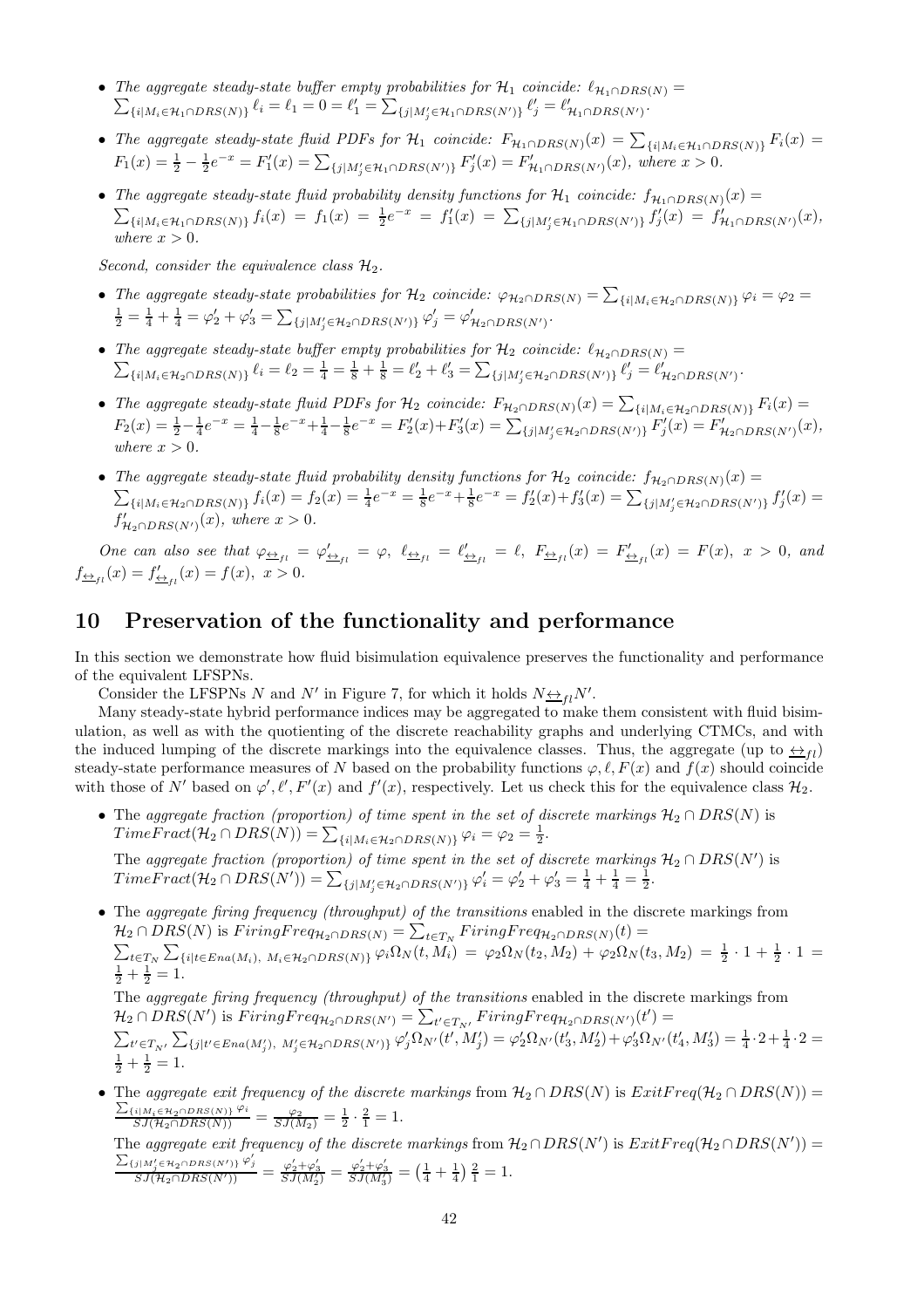• The aggregate mean potential fluid flow rate for the continuous place q in the discrete markings from  $\mathcal{H}_2 \cap DRS(N)$  is  $FluidFlow_{\mathcal{H}_2 \cap DRS(N)}(q) = \sum_{\{i \mid M_i \in \mathcal{H}_2 \cap DRS(N)\}} \varphi_i RP(\mathcal{H}_2 \cap DRS(N)) = \varphi_2 RP(M_2) =$  $\frac{1}{2}(-2) = -1.$ 

The *aggregate mean potential fluid flow rate for the continuous place q* in the discrete markings from  $\mathcal{H}_2 \cap DRS(N')$  is  $FluidFlow_{\mathcal{H}_2 \cap DRS(N')}(q) = \sum_{\{j|M'_j \in \mathcal{H}_2 \cap DRS(N')\}} \varphi'_j RP(\mathcal{H}_2 \cap DRS(N')) = (\varphi'_2 +$  $\varphi_3'$ ) $RP(M_2') = (\varphi_2' + \varphi_3')RP(M_3') = (\frac{1}{4} + \frac{1}{4}) (-2) = -1.$ 

- The aggregate traversal frequency of the move from the discrete markings from  $H_2 \cap DRS(N)$  to the  $\sum_{\{i|M_i\in \mathcal{H}_2\cap DRS(N)\}}\varphi_i RM(\mathcal{H}_2\cap DRS(N),\mathcal{H}_1\cap DRS(N))=\varphi_2 RM(M_2,M_1)=\frac{1}{2}\cdot 2=1.$ discrete markings from  $\mathcal{H}_1 \cap DRS(N)$  is  $TravFreq(\mathcal{H}_2 \cap DRS(N), \mathcal{H}_1 \cap DRS(N)) =$ The aggregate traversal frequency of the move from the discrete markings from  $\mathcal{H}_2 \cap DRS(N')$  to the discrete markings from  $\mathcal{H}_1 \cap DRS(N')$  is  $TravFreq(\mathcal{H}_2 \cap DRS(N'), \mathcal{H}_1 \cap DRS(N'))$  $\sum_{\{j|M'_j\in \mathcal{H}_2\cap DRS(N')\}}\varphi'_jRM(\mathcal{H}_2\cap DRS(N'),\mathcal{H}_1\cap DRS(N'))=(\varphi'_2+\varphi'_3)RM(M'_2,M'_1)=$  $(\varphi'_2 + \varphi'_3) RM(M'_3, M'_1) = \left(\frac{1}{4} + \frac{1}{4}\right) 2 = 1.$
- The aggregate probability of the positive fluid level in the continuous place  $q$  in the discrete markings from  $\mathcal{H}_2 \cap DRS(N)$  is  $FluidLevel_{\mathcal{H}_2 \cap DRS(N)}(q) = \sum_{\{i | M_i \in \mathcal{H}_2 \cap DRS(N)\}} (\varphi_i - \ell_i) = \varphi_2 - \ell_2 = \frac{1}{2} - \frac{1}{4} = \frac{1}{4}.$

The aggregate probability of the positive fluid level in the continuous place  $q'$  in the discrete markings from  $\mathcal{H}_2 \cap \overline{DRS}(N')$  is  $FluidLevel_{\mathcal{H}_2 \cap \overline{DRS}(N')}(q') = \sum_{\{j | M'_j \in \mathcal{H}_2 \cap \overline{DRS}(N')\}} (\varphi'_j - \ell'_j) = (\varphi'_2 - \ell'_2) + (\varphi'_3 - \ell'_3) =$  $\left(\frac{1}{4} - \frac{1}{8}\right) + \left(\frac{1}{4} - \frac{1}{8}\right) = \frac{1}{8} + \frac{1}{8} = \frac{1}{4}.$ 

The following aggregate steady-state performance measures of  $N$  do not coincide with those of  $N'$  for the equivalence class  $\mathcal{H}_2$ , since this index is based on the flow rates of continuous arcs from or to a continuous place. However, fluid bisimulation equivalence respects only the total difference between the flow rates of all the continuous arcs from a continuous place and the flow rates of all continuous arcs to the continuous place, and this difference is calculated only for a single discrete marking among several bisimilar ones. Nevertheless, we present these performance indices below with a goal to illustrate their calculation.

• The aggregate mean proportional flow rate across the continuous arcs from the continuous place q to the transitions enabled in the discrete markings from  $\mathcal{H}_2 \cap DRS(N)$  is<br> $E_{\text{total}}E_{\text{true}}(x)$ 

$$
\text{FluidFlowOut}_{\mathcal{H}_2 \cap DRS(N)}(q) = \sum_{t \in T_N} \text{FluidFlow}_{\mathcal{H}_2 \cap DRS(N)}(q, t) =
$$
\n
$$
\sum_{t \in T_N} \sum_{\{i \mid t \in Ena(M_i), M_i \in \mathcal{H}_2 \cap DRS(N)\}} \left( \ell_i \left( \frac{\sum_{u \in Ena(M)} R_N(u, q, M)}{\sum_{v \in Ena(M)} R_N((q, v), M)} - 1 \right) + \varphi_i \right) R_N((q, t), M) =
$$
\n
$$
\left( \ell_2 \left( \frac{\sum_{u \in Ena(M_2)} R_N(u, q, M_2)}{\sum_{v \in Ena(M_2)} R_N((q, v), M_2)} - 1 \right) + \varphi_2 \right) R_N((q, t_2), M_2) +
$$
\n
$$
\left( \ell_2 \left( \frac{\sum_{u \in Ena(M_2)} R_N(u, q, M_2)}{\sum_{v \in Ena(M_2)} R_N((q, v), M_2)} - 1 \right) + \varphi_2 \right) R_N((q, t_3), M_2).
$$
\nWe have\n
$$
\sum_{u \in Ena(M_2)} \frac{R_N((u, q), M_2)}{R_N((q, v), M_2)} - 1 = \frac{R_N((t_2, q), M_2) + R_N((t_3, q), M_2)}{R_N((q, t_2), M_2) + R_N((q, t_3), M_2)} - 1 = \frac{1+2}{2+3} - 1 = -\frac{2}{5}.
$$
\nThus,\n
$$
\left( \ell_2 \left( \frac{\sum_{u \in Ena(M_2)} R_N((u, q), M_2)}{\sum_{v \in Ena(M_2)} R_N((q, v), M_2)} - 1 \right) + \varphi_2 \right) R_N((q, t_2), M_2) +
$$
\n
$$
\left( \ell_2 \left( \frac{\sum_{u \in Ena(M_2)} R_N((u, q), M_2)}{\sum_{v \in Ena(M_2)} R_N((q, v), M_2)} - 1 \right) + \varphi_2 \right) R_N((q, t_3), M_2) = \left( \frac{1}{4} \left( -\frac{2}{5} \right) + \frac{1}{2} \right) 2 + \left( \frac{1}{4} \left( -\frac{2
$$

• The aggregate mean proportional flow rate across the continuous arcs to the continuous place  $q$  from the transitions enabled in the discrete markings from  $\mathcal{H}_2 \cap DRS(N)$  is<br>FluidFlowIne  $_{QDRS(N)}(a) = \sum_{r} FluidFlow_{QDRS(N)}(t, a)$  $FluidFlouIn$  $FluidFlow$ 

$$
\begin{split}\n&\text{F }\text{tr}\text{d}t\text{ }U\text{d}\text{ }U\text{d}\text{ }U\text{d}\text{ }U\text{d}\text{ }U\text{d}\text{ }U\text{d}\text{ }U\text{d}\text{ }U\text{d}\text{ }U\text{d}\text{ }U\text{d}\text{ }U\text{d}\text{ }U\text{d}\text{ }U\text{d}\text{ }U\text{d}\text{ }U\text{d}\text{ }U\text{d}\text{ }U\text{d}\text{ }U\text{d}\text{ }U\text{d}\text{ }U\text{d}\text{ }U\text{d}\text{ }U\text{d}\text{ }U\text{d}\text{ }U\text{d}\text{ }U\text{d}\text{ }U\text{d}\text{ }U\text{d}\text{ }U\text{d}\text{ }U\text{d}\text{ }U\text{d}\text{ }U\text{d}\text{ }U\text{d}\text{ }U\text{d}\text{ }U\text{d}\text{ }U\text{d}\text{ }U\text{d}\text{ }U\text{d}\text{ }U\text{d}\text{ }U\text{d}\text{ }U\text{d}\text{ }U\text{d}\text{ }U\text{d}\text{ }U\text{d}\text{ }U\text{d}\text{ }U\text{d}\text{ }U\text{d}\text{ }U\text{d}\text{ }U\text{d}\text{ }U\text{d}\text{ }U\text{d}\text{ }U\text{d}\text{ }U\text{d}\text{ }U\text{d}\text{ }U\text{d}\text{ }U\text{d}\text{ }U\text{d}\text{ }U\text{d}\text{ }U\text{d}\text{ }U\text{d}\text{ }U\text{d}\text{ }U\text{d}\text{ }U\text{d}\text{ }U\text{d}\text{ }U\text{d}\text{ }U\text{d}\text{ }U\text{d}\text{ }U\text{d}\text{ }U\text{d}\text{ }U\text{d}\text{ }U\text{d}\text{ }U\text{d}\text{ }U\text{d}\text{ }U\text{d}\text{ }U\text{d}\text{ }U\text{d}\text{ }U\text{d}\text{ }U\text{d}\text{ }U\text{d}\text{ }U\text{d}\text{ }U\text{d}\text{ }U\text{d}\text{ }U\text{d}\
$$

2.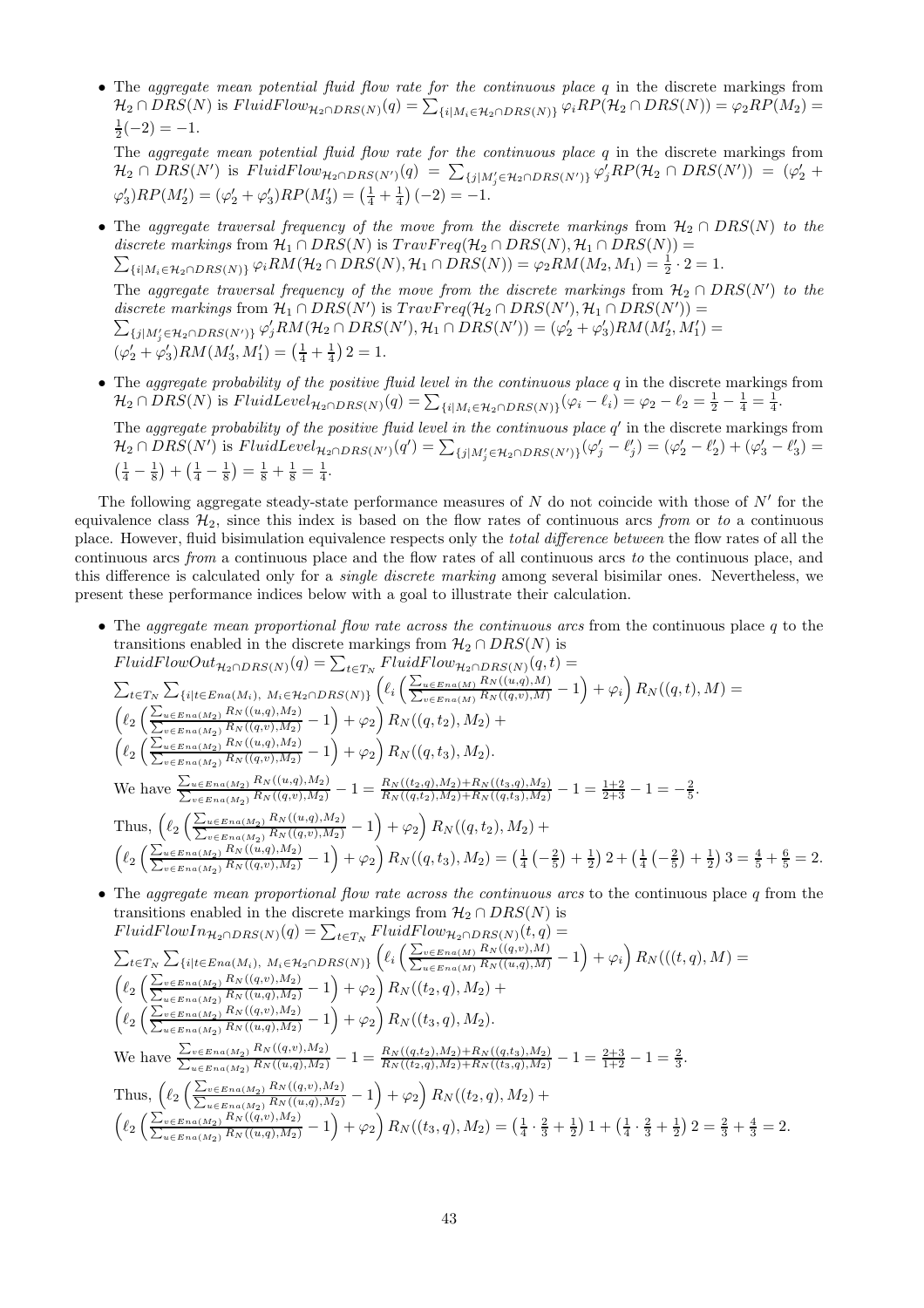

Figure 12: The diagram of the document preparation system

### 11 Document preparation system

Let us consider an application example describing three different models of a document preparation system. The system receives (in an arbitrary order or in parallel) the collections of the text and graphics files as its inputs and writes them into the operative memory of a computer. The system then reads the (mixed) data from there and produces properly formatted output documents consisting of text and images. In general, it is supposed that the text file collections are transferred into the operative memory slower, but for longer time than the graphics ones. In detail, the low resolution graphics is transferred into the operative memory with the same speed as the high resolution one, but it takes less time than for the latter. The data from the operative memory is consumed for processing quicker, but for shorter time than the input file collections of any type. The operative memory capacity is supposed to be unlimited (for example, there exist some special mechanisms to ensure that the memory upper boundary can always be increased, such as using the page file, stored on a hard drive of the computer). Clearly, the lower boundary of the operative memory is zero. The diagram of the system is depicted in Figure 12.

The meaning of the actions that label the transitions of the LFSPNs which will specify the three models of the document preparation system is as follows. The action  $tx$  represents writing the text files into the operative memory. The action  $qr$  represents putting the graphics files into the operative memory. Particularly, the action gl corresponds to writing the low resolution graphics while gh specifies writing the high resolution graphics. The action dt represents reading the data (consisting of the portions of the input text and images) from the operative memory. In each LFSPN, a single continuous place containing fluid will represent the operative memory with a data volume stored.

In Figure 13, the LFSPNs N and N' specifying the *standard* document preparation system, as well as the LFSPN N'' representing the *enhanced* one that differentiates between the low and high resolution graphics, are presented. The rate of all transitions labeled with the action  $tx$  is 1, the rate of those labeled with  $gr$  is 2 and the rate of those labeled with dt is 3. Further, the rate of the transition with the label  $gl$  is  $\frac{3}{2}$  and the rate of that with the label gh is  $\frac{1}{2}$ . The rate of the fluid flow along the continuous arcs from the transitions labeled with the action  $tx$  is 1 while that from the transitions labeled with  $gr$  is 2. Next, the fluid flow rate from the transitions with the label gl or gh is the same and equals 1. The rate of the fluid flow along the continuous arcs to the transitions labeled with the action dt is 7.

We have  $N_{\frac{N+1}{2}}N'$ . Since LFSPNs have an *interleaving* semantics due to the *continuous* time approach and the race condition applied to transition firings, the parallel execution of actions (here in  $N$ ) is modeled by the sequential non-determinism (in  $N'$ ). Fluid bisimulation equivalence is an interleaving relation constructed in conformance with the LFSPNs semantics. In our application example, one can see that the "sequential" LFSPN  $N'$  may be replaced with the fluid bisimulation equivalent and structurally simpler "concurrent" LFSPN N, the latter having less transitions and arcs. Thus, the mentioned equivalence can be used not just to reduce behaviour of LFSPNs (as we have seen in the previous examples), but also to simplify their structure.

We have  $DRS(N) = \{M_1, M_2, M_3, M_4\}$ , where  $M_1 = (1, 1, 0, 0), M_2 = (0, 1, 1, 0), M_3 = (1, 0, 0, 1), M_4 =$ (0, 0, 1, 1); DRS(N′ ) = {M′ 1 , M′ 2 , M′ 3 , M′ 4 }, where M′ <sup>1</sup> = (1, 0, 0, 0), M′ <sup>2</sup> = (0, 1, 0, 0), M′ <sup>3</sup> = (0, 0, 1, 0), M′ <sup>4</sup> =  $(0,0,0,1);$  and  $DRS(N'') = \{M''_1, M''_2, M''_3, M''_4, M''_5, M''_6\}$ , where  $M''_1 = (1,1,0,0,0), M''_2 = (1,0,1,0,0), M''_3 =$  $(0, 1, 0, 0, 1), M''_4 = (1, 0, 0, 1, 0), M''_5 = (0, 0, 1, 0, 1), M''_6 = (0, 0, 0, 1, 1).$ 

In Figure 14, the discrete reachability graphs  $DRG(N)$ ,  $DRG(N')$  and  $DRG(N'')$  are depicted. Then it is clear that the discrete parts of the LFSPNs  $N$  and  $N^{\prime}$  have the same behaviour.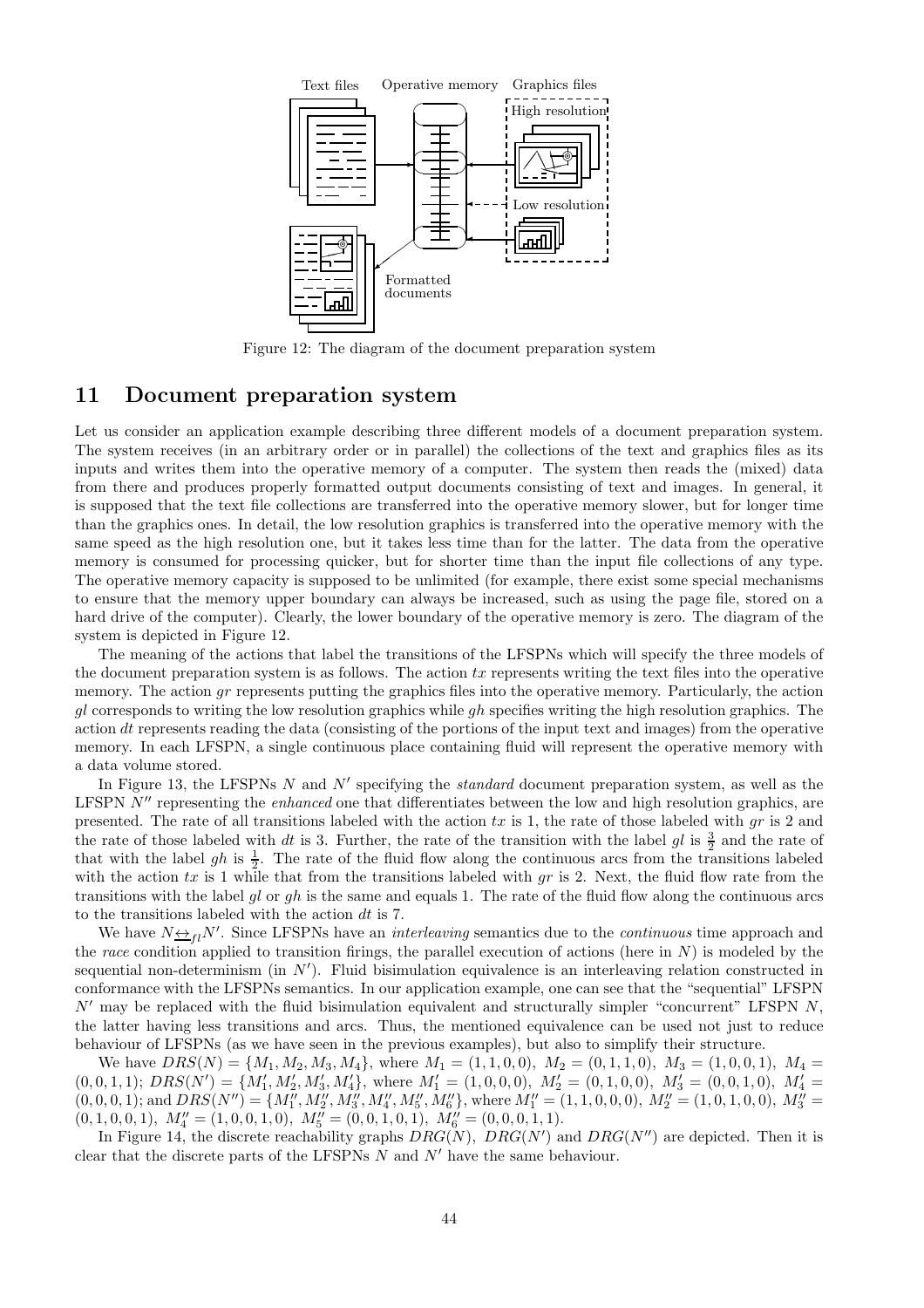

Figure 13: The LFSPNs of the standard and enhanced document preparation systems



Figure 14: The discrete reachability graphs of the LFSPNs of the standard and enhanced document preparation systems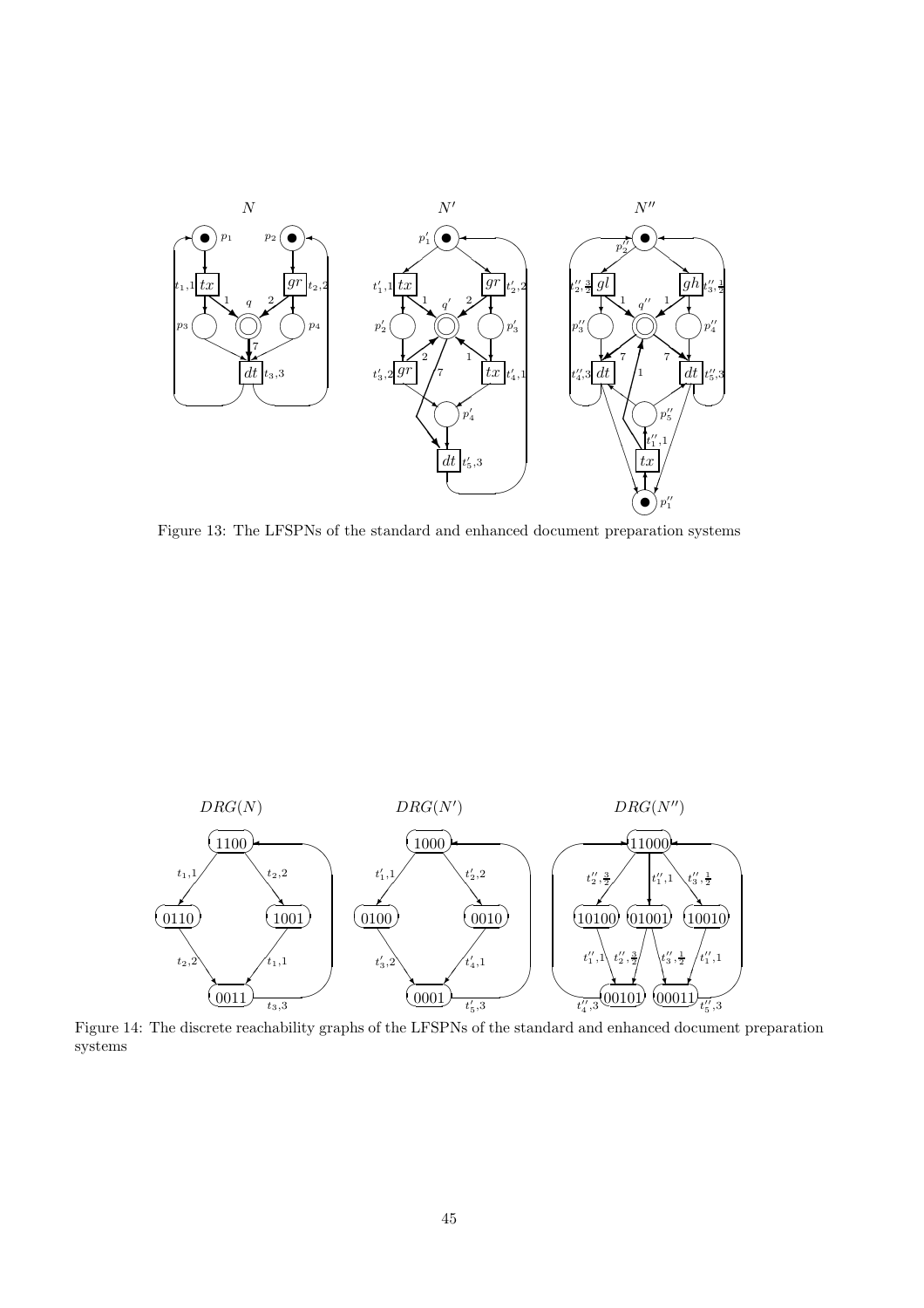

Figure 15: The quotient discrete reachability graphs of the LFSPNs of the standard document preparation system and that of the abstract LFSPN of the enhanced document preparation system

Let  $N'''$  is an abstraction of  $N''$  by assuming that the actions gl and gh coincide with the action gr. Then it holds  $N_{\frac{N+1}{2}l}N''_{\frac{N}{2}l}N'''$ . In such a case,  $DRS(N''') = \{M'''_1, M'''_2, M'''_3, M'''_4, M'''_5, M'''_6\}$  coincides with  $DRS(N'')$ up to the trivial renaming bijection on the places. Further,  $DRG(N'')$  coincides with  $DRG(N'')$  up to the analogous renaming the transitions.

Let  $\mathcal{K}_1 = \{M_1\}, \ \mathcal{K}_2 = \{M_2\}, \ \mathcal{K}_3 = \{M_3\}, \ \mathcal{K}_4 = \{M_4\}$  and  $\mathcal{K}'_1 = \{M'_1\}, \ \mathcal{K}'_2 = \{M'_2\}, \ \mathcal{K}'_3 = \{M'_3\}, \ \mathcal{K}'_4 = \{M'_1\}, \ \mathcal{K}'_5 = \{M'_2\}, \ \mathcal{K}'_6 = \{M'_3\}, \ \mathcal{K}'_7 = \{M'_1\}, \ \mathcal{K}'_8 = \{M'_1\}, \ \mathcal{K}'_9 = \$  ${M'_4}$ , as well as  $\mathcal{K}'''_1 = {M''_1}$ ,  $\mathcal{K}'''_2 = {M'''_2, M'''_4}$ ,  $\mathcal{K}'''_3 = {M'''_3, \mathcal{K}'''_4 = {M'''_5, M'''_6}$ . In Figure 15, the quotient (by  $\leftrightarrow_{fl}$ ) discrete reachability graphs  $DRG_{\leftrightarrow_{fl}}(N)$ ,  $DRG_{\leftrightarrow_{fl}}(N')$  and  $DRG_{\leftrightarrow_{fl}}(N''')$  are depicted. Obviously,  $DRG_{\frac{\Delta}{2}f_l}(N) \simeq DRG_{\frac{\Delta}{2}f_l}(N') \simeq DRG_{\frac{\Delta}{2}f_l}(N''')$ . Then it is clear that the discrete parts of the LFSPNs N, N' and  $N''$  have the same quotient behaviour. Thus, quotienting by fluid bisimulation equivalence can be used to substantially reduce behaviour of LFSPNs. It is also clear that the discrete parts of the LFSPNs  $N$  and  $N'$ have the same *complete* and *quotient* behaviour.

The sojourn time average and variance vectors of  $N^{\prime\prime\prime}$  are

$$
SJ''' = \left(\frac{1}{3}, 1, \frac{1}{2}, 1, \frac{1}{3}, \frac{1}{3}\right), \; VAR''' = \left(\frac{1}{9}, 1, \frac{1}{4}, 1, \frac{1}{9}, \frac{1}{9}\right).
$$

The complete and quotient sojourn time average and variance vectors of  $N$  and  $N'$ , as well as the quotient corresponding vectors of  $N''$ , are

$$
SJ = SJ_{\underline{\leftrightarrow}_{fl}} = SJ' = SJ'_{\underline{\leftrightarrow}_{fl}} = SJ'''_{\underline{\leftrightarrow}_{fl}} = \left(\frac{1}{3}, \frac{1}{2}, 1, \frac{1}{3}\right),
$$
  

$$
VAR = VAR_{\underline{\leftrightarrow}_{fl}} = VAR' = VAR''_{\underline{\leftrightarrow}_{fl}} = VAR'''_{\underline{\leftrightarrow}_{fl}} = \left(\frac{1}{9}, \frac{1}{4}, 1, \frac{1}{9}\right).
$$

The TRM  $\mathbf{Q}'''$  for  $CTMC(N''')$ , TPM  $\mathbf{P}'''$  for  $EDTMC(N''')$  and FRM  $\mathbf{R}'''$  for the SFM of  $N'''$  are

$$
\mathbf{Q}''' = \left(\begin{array}{cccccc} -3 & \frac{3}{2} & 1 & \frac{1}{2} & 0 & 0 \\ 0 & -1 & 0 & 0 & 1 & 0 \\ 0 & 0 & -2 & 0 & \frac{3}{2} & \frac{1}{2} \\ 0 & 0 & 0 & -1 & 0 & 1 \\ 3 & 0 & 0 & 0 & -3 & 0 \\ 3 & 0 & 0 & 0 & 0 & -3 \end{array}\right), \quad \mathbf{P}''' = \left(\begin{array}{cccccc} 0 & \frac{1}{2} & \frac{1}{3} & \frac{1}{6} & 0 & 0 \\ 0 & 0 & 0 & 0 & 1 & 0 \\ 0 & 0 & 0 & 0 & \frac{3}{4} & \frac{1}{4} \\ 0 & 0 & 0 & 0 & 0 & 1 \\ 1 & 0 & 0 & 0 & 0 & 0 \\ 1 & 0 & 0 & 0 & 0 & 0 \end{array}\right), \quad \mathbf{R}''' = \left(\begin{array}{cccccc} 3 & 0 & 0 & 0 & 0 & 0 \\ 0 & 1 & 0 & 0 & 0 & 0 & 0 \\ 0 & 0 & 2 & 0 & 0 & 0 & 0 \\ 0 & 0 & 0 & 1 & 0 & 0 \\ 0 & 0 & 0 & 0 & -7 & 0 \\ 0 & 0 & 0 & 0 & 0 & -7 \end{array}\right).
$$

The TRMs Q,  $Q_{\underline{\leftrightarrow}_{fl}}$ ,  $Q'$ ,  $Q'_{\underline{\leftrightarrow}_{fl}}$  and  $Q'''_{\underline{\leftrightarrow}_{fl}}$  for  $CTMC(N)$ ,  $CTMC_{\underline{\leftrightarrow}_{fl}}(N)$ ,  $CTMC(N')$ ,  $CTMC_{\underline{\leftrightarrow}_{fl}}(N')$ and  $CTMC_{\underline{\leftrightarrow}_{fl}}(N''')$ ; TPMs P,  $\mathbf{P}_{\underline{\leftrightarrow}_{fl}}$ , P',  $\mathbf{P}'_{\underline{\leftrightarrow}_{fl}}$  and  $\mathbf{P}'''_{\underline{\leftrightarrow}_{fl}}$  for  $EDTMC(N)$ ,  $EDTMC_{\underline{\leftrightarrow}_{fl}}(N)$ ,  $EDTMC(N'), \;EDTMC_{\underline{\leftrightarrow}_{fi}}(N')$  and  $EDTMC_{\underline{\leftrightarrow}_{fi}}(N''')$ ; as well as FRMs  $\mathbf{R}, \; \mathbf{R}_{\underline{\leftrightarrow}_{fi}}, \; \mathbf{R}', \; \mathbf{R}'_{\underline{\leftrightarrow}_{fi}}$  and  $\mathbf{R'''_{\underline{\leftrightarrow}_{fi}}}$  for the complete and quotient SFMs of  $N$ ,  $N'$  and for the quotient SFM of  $N'''$  are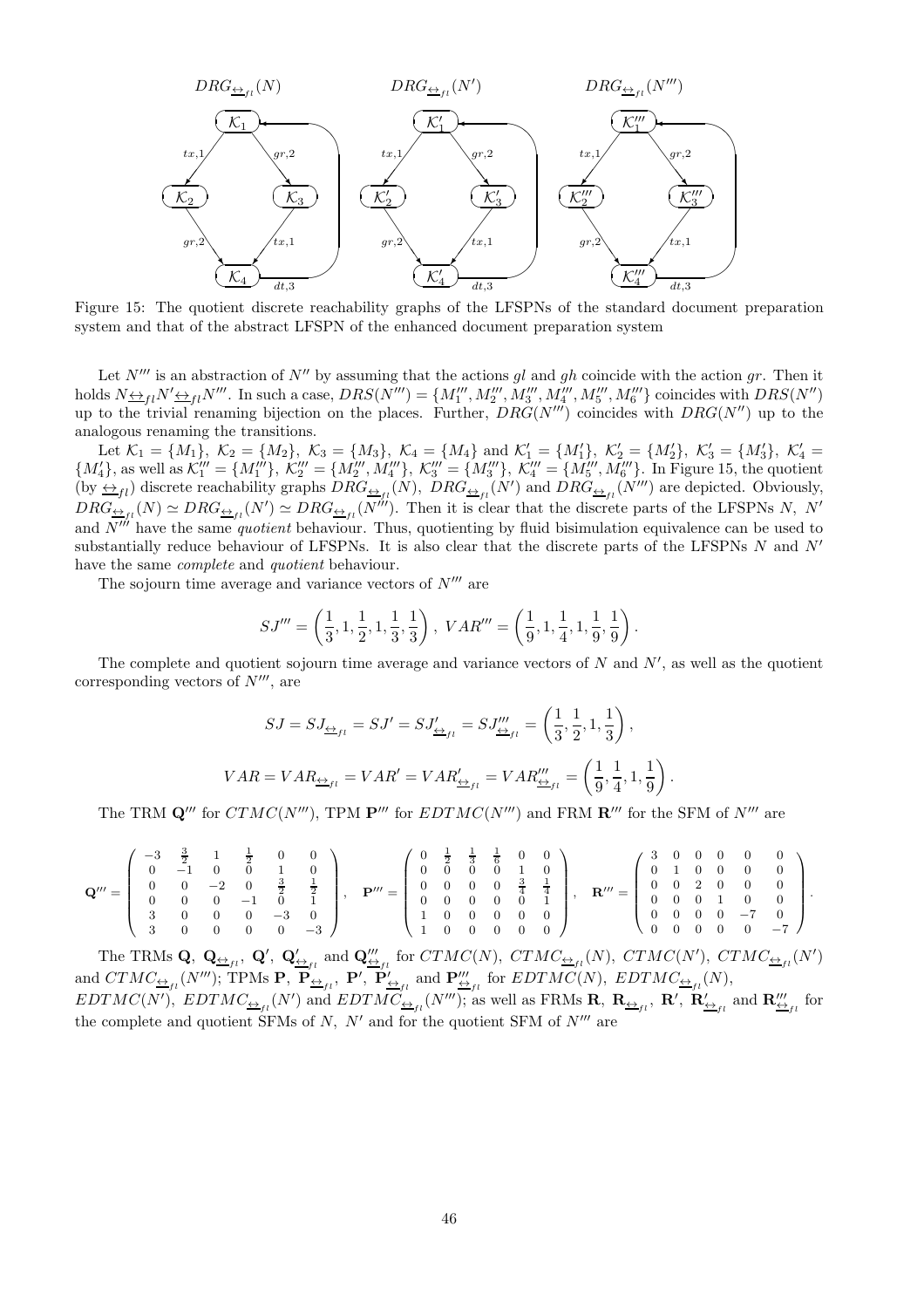$$
\mathbf{Q} = \mathbf{Q}_{\underbrace{\leftrightarrow}_{fl}} = \mathbf{Q}' = \mathbf{Q}'_{\underbrace{\leftrightarrow}_{fl}} = \mathbf{Q}'''_{\underbrace{\leftrightarrow}_{fl}} = \begin{pmatrix} -3 & 1 & 2 & 0 \\ 0 & -2 & 0 & 2 \\ 0 & 0 & -1 & 1 \\ 3 & 0 & 0 & -3 \end{pmatrix},
$$

$$
\mathbf{P} = \mathbf{P}_{\underbrace{\leftrightarrow}_{fl}} = \mathbf{P}' = \mathbf{P}'_{\underbrace{\leftrightarrow}_{fl}} = \mathbf{P}'''_{\underbrace{\leftrightarrow}_{fl}} = \begin{pmatrix} 0 & \frac{1}{3} & \frac{2}{3} & 0 \\ 0 & 0 & 0 & 1 \\ 0 & 0 & 0 & 1 \\ 1 & 0 & 0 & 0 \end{pmatrix},
$$

$$
\mathbf{R} = \mathbf{R}_{\underbrace{\leftrightarrow}_{fl}} = \mathbf{R}' = \mathbf{R}'_{\underbrace{\leftrightarrow}_{fl}} = \mathbf{R}'''_{\underbrace{\leftrightarrow}_{fl}} = \begin{pmatrix} 3 & 0 & 0 & 0 \\ 0 & 2 & 0 & 0 \\ 0 & 0 & 1 & 0 \\ 0 & 0 & 0 & -7 \end{pmatrix}.
$$

Thus, the respective discrete and continuous parts of the LFSPNs  $N$  and  $N'$  have the same *complete* and quotient behaviour while  $N'''$  has the same quotient one. Then it is enough to consider only LFSPN  $N$  from now on.

The discrete markings of LFSPN N are interpreted as follows:  $M_1$ : both the text and graphics file collections are written to the memory,  $M_2$ : the text file collection is resided in the memory and the graphics one is written to the memory,  $M_3$ : the graphics file collection is resided in the memory and the text one is written to the memory,  $M_4$ : the text and graphics file collections are resided in the memory and the data is read from there (if it is not empty).

We have  $DRS^{-}(N) = \{M_4\}, \, DRS^{0}(N) = \emptyset$  and  $DRS^{+}(N) = \{M_1, M_2, M_3\}.$ The steady-state PMF for  $CTMC(N)$  is

$$
\varphi=\left(\frac{2}{9},\frac{1}{9},\frac{4}{9},\frac{2}{9}\right).
$$

Then the stability condition for the SFM of N is fulfilled:  $FluidFlow(q) = \sum_{i=1}^{4} \varphi_i RP(M_i) = \frac{2}{9} \cdot 3 + \frac{1}{9} \cdot 2 +$  $\frac{4}{9} \cdot 1 + \frac{2}{9}(-7) = -\frac{2}{9} < 0.$ 

For each eigenvalue  $\gamma$  we must have  $|\gamma \mathbf{R} - \mathbf{Q}| =$   $3(\gamma + 1)$   $-1$   $-2$  0 0  $2(\gamma + 1)$  0  $-2$ 0 0  $\gamma + 1$  -1  $-3$  0 0  $-7\gamma + 3$   $= -42\gamma^4 - 108\gamma^3 72\gamma^2 - 6\gamma = 0$ ; hence,  $\gamma_1 = 0$ ,  $\gamma_2 = -1$ ,  $\gamma_3 = -\frac{1}{14}(11 + \sqrt{93})$ ,  $\gamma_4 = -\frac{1}{14}(11 - \sqrt{93})$ .

The corresponding eigenvectors are the solutions

$$
v_1 \begin{pmatrix} 3 & -1 & -2 & 0 \\ 0 & 2 & 0 & -2 \\ 0 & 0 & 1 & -1 \\ -3 & 0 & 0 & 3 \end{pmatrix} = 0, \quad v_2 \begin{pmatrix} 0 & -1 & -2 & 0 \\ 0 & 0 & 0 & -2 \\ 0 & 0 & 0 & -1 \\ -3 & 0 & 0 & 10 \end{pmatrix} = 0,
$$
  

$$
v_3 \begin{pmatrix} \frac{3}{14}(3-\sqrt{93}) & -1 & -2 & 0 \\ 0 & 0 & \frac{1}{7}(3-\sqrt{93}) & 0 & -2 \\ 0 & 0 & \frac{1}{14}(3-\sqrt{93}) & -1 \\ -3 & 0 & 0 & \frac{1}{2}(17+\sqrt{93}) \end{pmatrix} = 0,
$$
  

$$
v_4 \begin{pmatrix} \frac{3}{14}(3+\sqrt{93}) & -1 & -2 & 0 \\ 0 & \frac{1}{7}(3+\sqrt{93}) & 0 & -2 \\ 0 & 0 & \frac{1}{14}(3+\sqrt{93}) & -1 \\ -3 & 0 & 0 & \frac{1}{2}(17-\sqrt{93}) \end{pmatrix} = 0.
$$

Then the eigenvectors are  $v_1 = \left(\frac{2}{9}, \frac{1}{9}, \frac{4}{9}, \frac{2}{9}\right)$ ,  $v_2 = \left(0, -1, 2, 0\right)$ ,  $v_3 = \left(\frac{14}{3-\sqrt{93}}, \frac{98}{(3-\sqrt{93})^2}, \frac{392}{(3-\sqrt{93})^2}, 1\right)$  $\frac{14}{3-\sqrt{93}}, \frac{98}{(3-\sqrt{93})^2}, \frac{392}{(3-\sqrt{93})^2}, 1\right),$  $v4 = \left(\frac{14}{3+\sqrt{93}}, \frac{98}{(3+\sqrt{93})^2}, \frac{392}{(3+\sqrt{93})^2}, 1\right).$ 

Since  $\varphi = F(\infty) = a_1v_1$ , we have  $F(x) = \varphi + a_2e^{\gamma_2x}v_2 + a_3e^{\gamma_3x}v_3 + a_4e^{\gamma_4x}v_4$  and  $a_1 = 1$ . Since  $\forall M_l \in$  $DRS^+(N) F_l(0) = \varphi_l + a_2v_{2l} + a_3v_{3l} + a_4v_{4l} = 0$  and  $DRS^+(N) = \{M_1, M_2, M_3\}$ , we have the following linear equation system:  $\sqrt{ }$  $\frac{1}{2}$  $\mathcal{L}$  $\varphi_1 + a_2v_{21} + a_3v_{31} + a_4v_{41} = \frac{2}{9} + \frac{14}{3-\sqrt{93}}a_3 + \frac{14}{3+\sqrt{93}}a_4 = 0$  $\varphi_2 + a_2v_{22} + a_3v_{32} + a_4v_{42} = \frac{1}{9} - a_2 + \frac{98}{(3-\sqrt{9})^2}$  $\frac{98}{(3-\sqrt{93})^2}a_3 + \frac{98}{(3+\sqrt{93})^2}a_4 = 0$  $\varphi_3 + a_2v_{23} + a_3v_{33} + a_4v_{43} = \frac{4}{9} + 2a_2 + \frac{392}{(3-\sqrt{93})^2}a_3 + \frac{392}{(3+\sqrt{93})^2}a_4 = 0$ . By solving the system, we get  $a_2 = 0$ ,  $a_3 = \frac{2(31-3\sqrt{93})}{93(3+\sqrt{93})}$ ,  $a_4 = -\frac{2(10+\sqrt{93})}{21\sqrt{93}}$ . Thus,  $F(x) = \left(\frac{2}{9}, \frac{1}{9}, \frac{4}{9}, \frac{2}{9}\right)$  +  $\frac{2(31-3\sqrt{93})}{93(3+\sqrt{93})}e^{-\frac{1}{14}(11+\sqrt{93})x}\left(\frac{14}{3-\sqrt{93}}\right)$  $\frac{14}{3-\sqrt{93}}, \frac{98}{(3-\sqrt{9})}$  $\frac{98}{(3-\sqrt{93})^2}, \frac{392}{(3-\sqrt{9})^2}$  $\frac{392}{(3-\sqrt{93})^2}, 1)$ −  $\frac{2(10+\sqrt{93})}{21\sqrt{93}}e^{-\frac{1}{14}(11-\sqrt{93})x}\left(\frac{14}{3+\sqrt{93}},\frac{98}{(3+\sqrt{93})^2},\frac{392}{(3+\sqrt{93})^2},1\right).$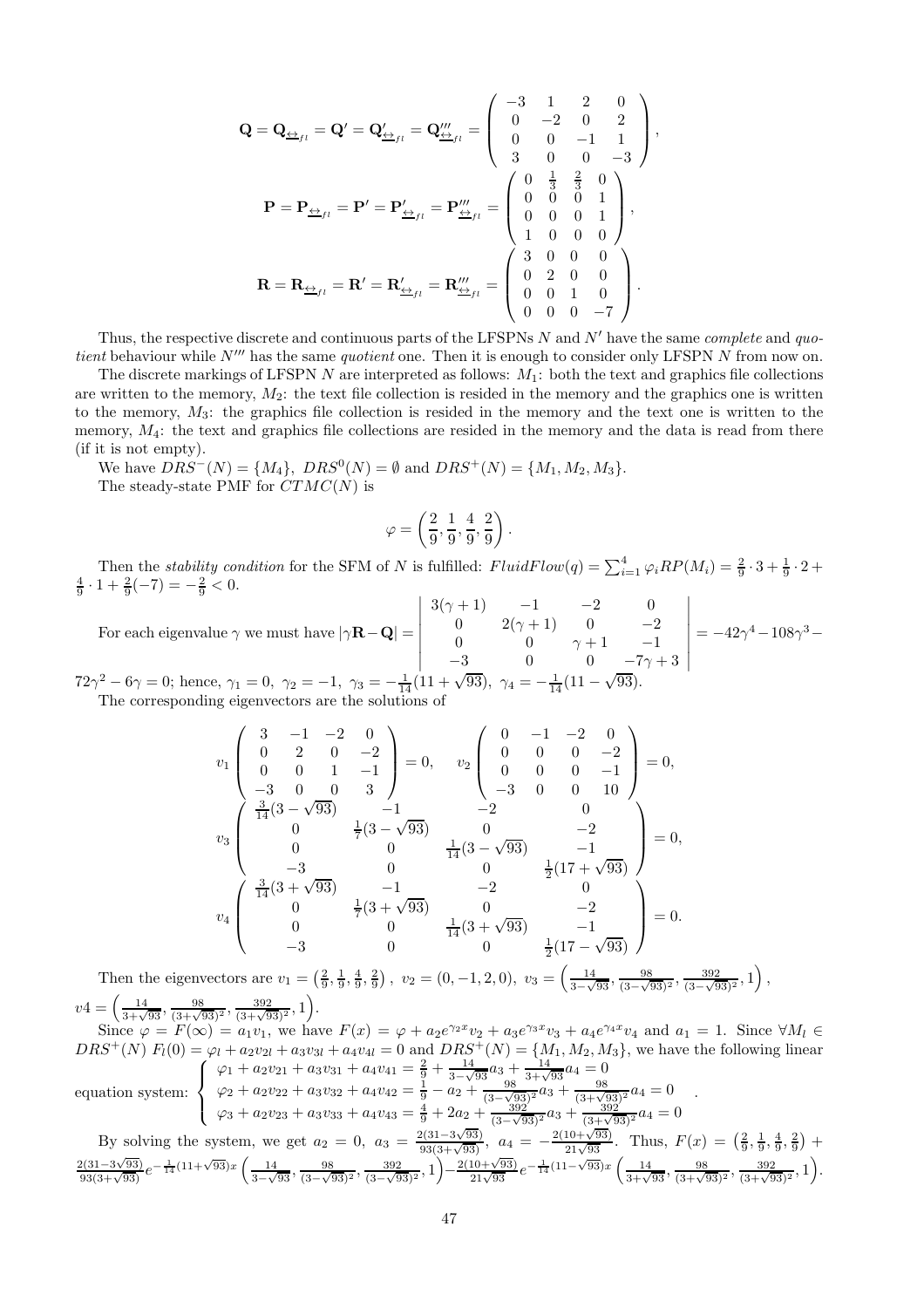

Figure 16: The elements of the steady-state fluid PDF for the SFM of the concurrent LFSPN of the document preparation system

Then the steady-state fluid PDF for the SFM of  $N$  is

$$
\begin{split} F(x) & = \left( \tfrac{2}{9} - \tfrac{(31-3\sqrt{93})}{279} e^{-\tfrac{1}{14}(11+\sqrt{93})x} - \tfrac{4(10+\sqrt{93})}{3\sqrt{93}(3+\sqrt{93})} e^{-\tfrac{1}{14}(11-\sqrt{93})x} \right. \\ & \left. \tfrac{1}{9} - \tfrac{7(31-3\sqrt{93})}{279(3-\sqrt{93})} e^{-\tfrac{1}{14}(11+\sqrt{93})x} - \tfrac{28(10+\sqrt{93})}{3\sqrt{93}(3+\sqrt{93})^2} e^{-\tfrac{1}{14}(11-\sqrt{93})x} \right. \\ & \left. \tfrac{4}{9} - \tfrac{28(31-3\sqrt{93})}{279(3-\sqrt{93})} e^{-\tfrac{1}{14}(11+\sqrt{93})x} - \tfrac{112(10+\sqrt{93})}{3\sqrt{93}(3+\sqrt{93})^2} e^{-\tfrac{1}{14}(11-\sqrt{93})x} \right. \\ & \left. \tfrac{2}{9} + \tfrac{2(31-3\sqrt{93})}{93(3+\sqrt{93})} e^{-\tfrac{1}{14}(11+\sqrt{93})x} - \tfrac{2(10+\sqrt{93})}{21\sqrt{93}} e^{-\tfrac{1}{14}(11-\sqrt{93})x} \right). \end{split}
$$

,

The steady-state fluid probability density function for the SFM of  $N$  is

$$
f(x) = \frac{dF(x)}{dx} = \left(\frac{e^{-\frac{1}{14}(11+\sqrt{93})x}(31-\sqrt{93}+(31+\sqrt{93})e^{\frac{\sqrt{93}x}{7}})}{1953}, \frac{e^{-\frac{1}{14}(11+\sqrt{93})x}(-1+e^{\frac{\sqrt{93}x}{7}})}{9\sqrt{93}}, \frac{4e^{-\frac{1}{14}(11+\sqrt{93})x}(-1+e^{\frac{\sqrt{93}x}{7}})}{9\sqrt{93}}, \frac{e^{-\frac{1}{14}(11+\sqrt{93})x}(14(-31+\sqrt{93})+(620+48\sqrt{93})e^{\frac{\sqrt{93}x}{7}})}{4557(3+\sqrt{93})}\right).
$$

The steady-state buffer empty probability for the SFM of  $N$  is

$$
\ell = F(0) = \left(0, 0, 0, \frac{2}{63}\right).
$$

In Figure 16, the plots of the elements  $F_1, F_2, F_3, F_4$  of the steady-state fluid PDF  $F = (F_1, F_2, F_3, F_4)$  for the SFM of  $N$ , as functions of  $x$ , are depicted.

We can now calculate some steady-state performance measures for the document preparation system.

• The fraction of time when both the text and graphics file collections are written to the memory is

$$
TimeFrac{t(\lbrace M_1 \rbrace)}{=\varphi_1=\frac{2}{9}}.
$$

• The average number of the text file collections received per unit of time is

$$
FiringFreq(t_1) = \sum_{\{i | t_1 \in Era(M_i), M_i \in DRS(N)\}} \varphi_i \Omega_N(t_1, M_i) = \varphi_1 \Omega_N(t_1, M_1) = \frac{2}{9} \cdot 1 = \frac{2}{9}.
$$

• The throughput of the system is

$$
FiringFreq(t_3) = \sum_{\{i|t_3 \in Era(M_i), M_i \in DRS(N)\}} \varphi_i \Omega_N(t_3, M_i) = \varphi_4 \Omega_N(t_3, M_4) = \frac{2}{9} \cdot 3 = \frac{2}{3}.
$$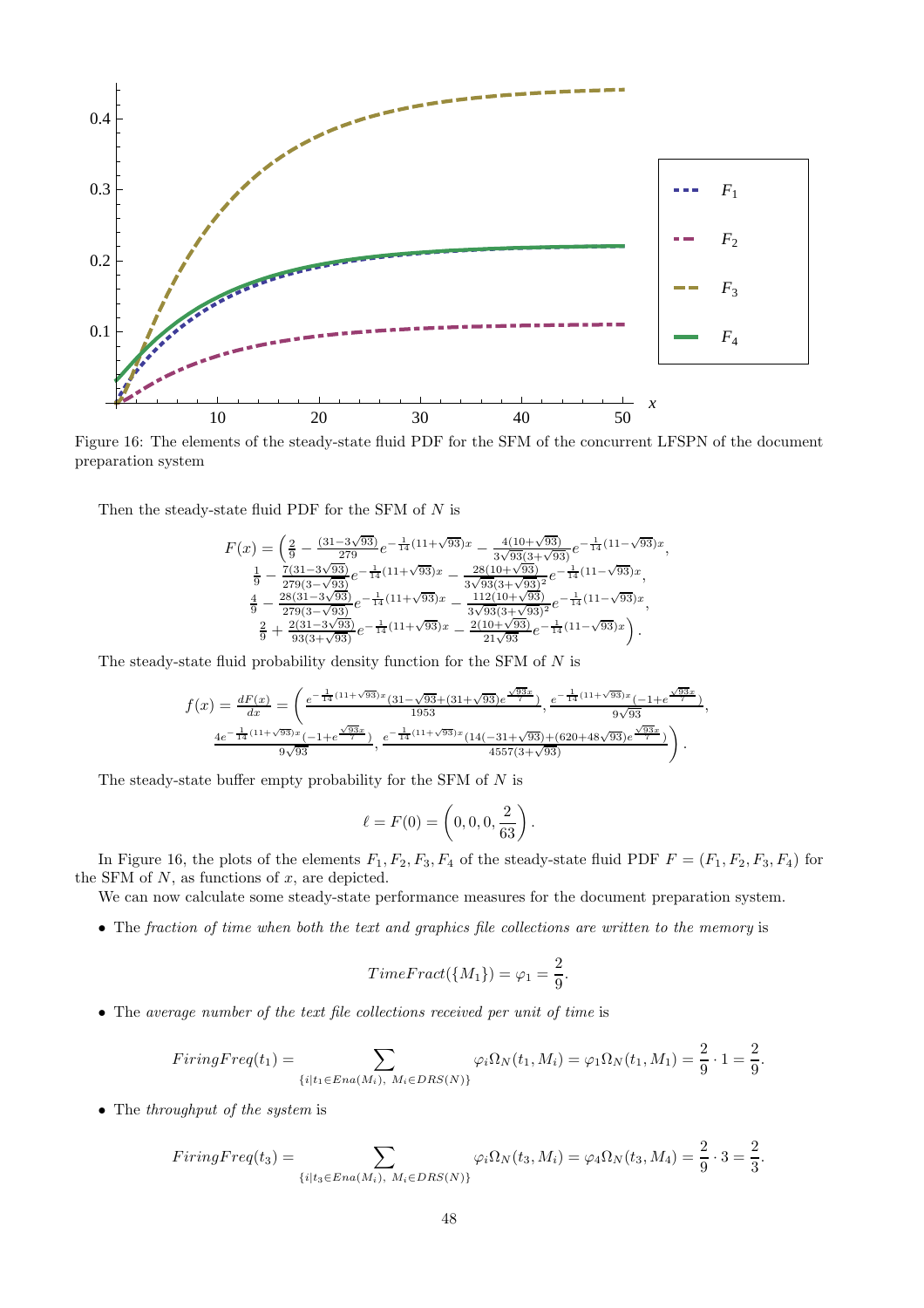• The probability that the memory is not empty is

$$
FluidLevel(q) = 1 - \sum_{\{i \mid M_i \in DRS(N)\}} \ell_i = 1 - (\ell_1 + \ell_2 + \ell_3 + \ell_4) = 1 - \frac{2}{63} = \frac{61}{63}.
$$

• The probability that the operative memory contains at least 5 Mb data is

$$
FluidLevel(q, 5) = 1 - \sum_{\{i \mid M_i \in DRS(N)\}} F_i(5) = 1 - (F_1(5) + F_2(5) + F_3(5) + F_4(5)) =
$$

$$
\frac{e^{-\frac{5}{14}(11+\sqrt{93})(5673-631\sqrt{93} + e^{\frac{5\sqrt{93}}{7}}(5673+631\sqrt{93}))}}{11718} \approx 0.6181.
$$

Since  $N \leftrightarrow_{fl} N' \leftrightarrow_{fl} N''$ , the LFSPNs N, N' and N''' satisfy the same formulas of  $HML_{flt}$  (with the identical interpretation values) and  $HML_{fib}$ . For instance, consider the following formulas for LFSPN N.

We have  $\left[\langle tx \rangle \langle gr \rangle \top \right]_{ftt}(M_N, \frac{1}{3} \circ \frac{1}{2} \circ \frac{1}{3}, 3 \circ 2 \circ (-7)) = PT(t_1t_2) = \frac{1}{3} \cdot 1 = \frac{1}{3}$ , i.e. the value  $\frac{1}{3}$  is the probability that the text files are written into the operative memory with the potential flow rate 3 during the exponentially distributed time period with the average  $\frac{1}{3}$ ; then the graphics files are written into the memory with the potential flow rate 2 during the exponentially distributed time period with the average  $\frac{1}{2}$ ; finally, the data is read from the memory with the potential flow rate  $-7$  for the exponentially distributed time period with the average  $\frac{1}{3}$ .

Further, it holds  $M_N \models_{flb} \iota_3 \wedge (\langle tx \rangle_1 \top \vee \langle gr \rangle_2 \top)$ , i.e. it is valid that the text files are written into the operative memory with the potential flow rate 3 during the exponentially distributed time period with the minimal rate 1 or the graphics files are written into the memory with the same potential flow rate 3 during the exponentially distributed time period with the minimal rate 2.

# 12 Conclusion

In this paper, we have defined two behavioural equivalences that preserve the qualitative and quantitative behavior of LFSPNs, related to both their discrete part (labeled CTSPNs and the underlying CTMCs) and continuous part (the associated SFMs). We have proposed on LFSPNs a linear-time relation of fluid trace equivalence and a branching-time relation of fluid bisimulation equivalence. Both equivalences respect functional activity, stochastic timing and fluid flow in the behaviour of LFSPNs. We have demonstrated that fluid trace equivalence preserves average potential fluid change volume for the transition sequences of each given length. We have proved that fluid bisimulation equivalence implies fluid trace equivalence and the reverse implication does not hold in general. We have explained how to reduce the discrete reachability graphs and underlying CTMCs of LFSPNs with respect to fluid bisimulation equivalence by applying the technique that builds the quotients of the respective labeled transition systems by the largest fluid bisimulation. We have defined the quotients of the probability functions by fluid bisimulation equivalence to describe the quotient associated SFMs. We have characterized logically fluid trace and bisimulation equivalences with two novel fluid modal logics  $HML_{ft}$  and  $HML_{fib}$ . The characterizations give rise to better understanding of basic features of the equivalences. According to [2], we have demonstrated that the fluid equivalences are reasonable notions, by constructing their natural and pleasant modal characterizations. In addition, they offer a possibility for the logical reasoning on resemblance of the fluid behaviour, while before it was only possible in the operational manner. For example, let  $N$  be one of the fluid (trace of bisimulation) equivalent LFSPNs that model the production line mentioned in Section 1. In the initial discrete marking  $M_N$ , we now can specify and verify formally the properties described there: the probability given by the interpretation  $\langle f_1 \rangle \langle f_2 \rangle \top \rangle_{ft} (M_N, s_1 s_2 s_3, r_1 r_2(-r_3))$  in  $HML_{flt}$  and the validity of the satisfaction  $M_N \models_{fib} \iota_{r_1} \wedge (\langle f_1 \rangle_{\lambda_1} \top \vee \langle f_2 \rangle_{\lambda_2} \top)$  in  $HML_{fib}$ . We have proved that fluid bisimulation equivalence preserves the qualitative and stationary quantitative behaviour, hence, it guarantees that the functionality and performance measures of the equivalent systems coincide. We have presented a case study of the three LFSPNs, all modeling the document preparation system, with intention to show how fluid bisimulation equivalence can be used to simplify the LFSPNs structure and behaviour.

In the future, we plan to define a fluid place bisimulation relation that connects "similar" continuous places of LFSPNs, like place bisimulations  $[7, 6, 70, 71, 72]$  relate discrete places of (standard) Petri nets. The *lifting* of the relation to the discrete-continuous LFSPN markings (with discrete markings treated as the multisets of places) will respect both the fluid distribution among the related continuous places and the rates of fluid flow through them. For this purpose, we should introduce a novel notion of the multiset analogue with non-negative real-valued multiplicities of the elements. While multiset is a mapping from a countable set to all natural numbers, we need a more sophisticated mapping from the set of continuous places to all non-negative real numbers, corresponding to the associated fluid levels. Such an extension of the multiset notion may use the results of [22, 69], concerning hybrid sets (the multiplicities of the elements are arbitrary integers) and fuzzy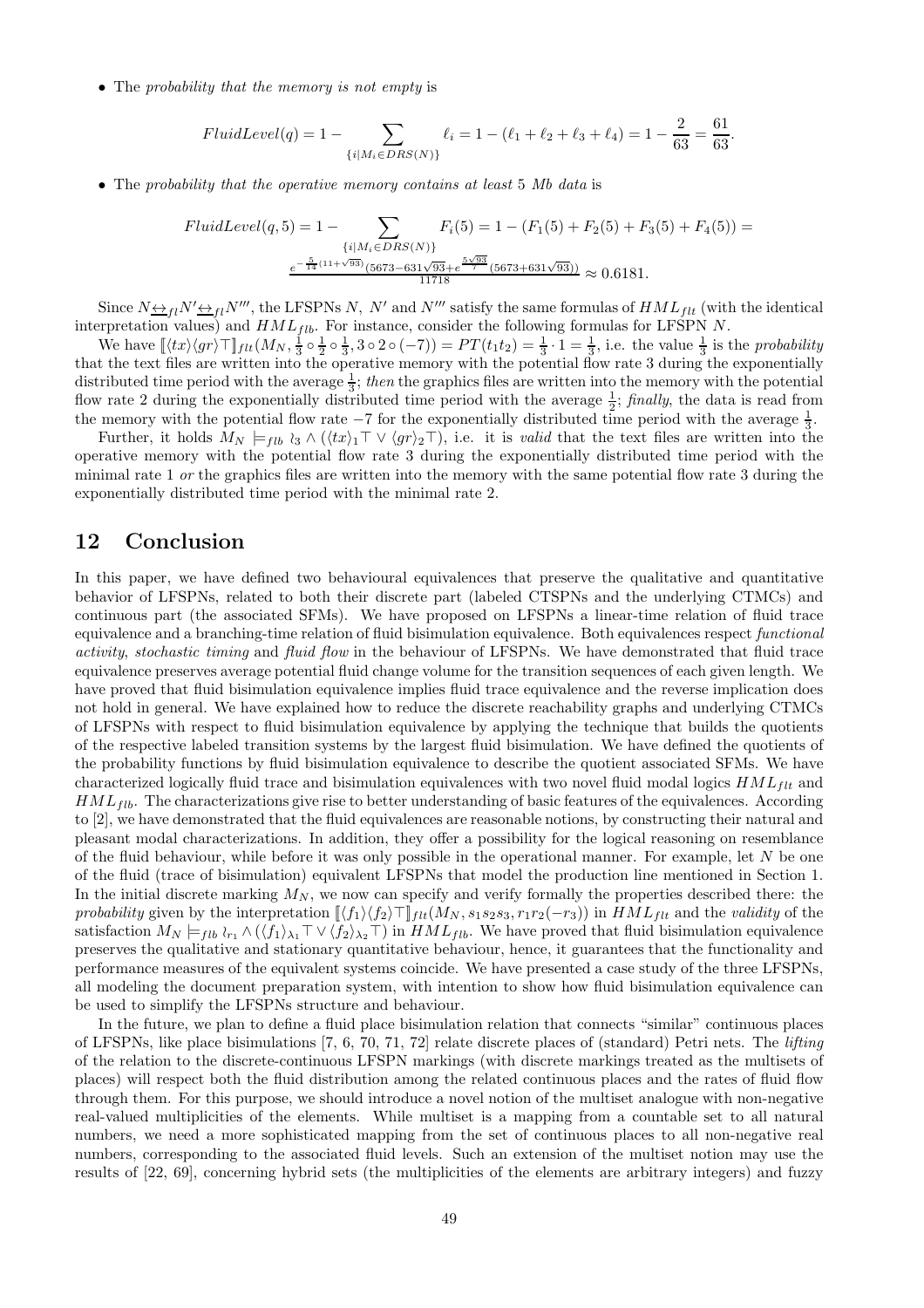multisets (the multiplicities belong to the interval [0;1]). In this way, both the initial amount of fluid and its transit flow rate in each discrete marking may be distributed among several continuous places of an LFSPN, such that all of them are bisimilar to a particular continuous place of the equivalent LFSPN. The interesting point here is that fluid distributed among several bisimilar continuous places should be taken as the fluid contained in a single continuous place, resulting from aggregating those "constituent" continuous places with the use of fluid place bisimulation. Then the fluid level in the "aggregate" continuous place will be a sum of the fluid levels in the "constituent" continuous places. The probability density function for the sum of random variables representing the fluid levels in the "constituent" continuous places is defined via convolution operation. In this approach, we should avoid or treat correctly the situations when the fluid flow in the "aggregate" continuous place becomes suddenly non-continuous. This happens when some of the "constituent" continuous places are emptied while the others still contain a positive amount of fluid. Obviously, such a discontinuity is a result of applying the aggregation since it is not caused by either reaching the lower fluid boundary (zero fluid level) or change of the current discrete marking.

We assume that summation of the fluid levels in the continuous places may be implemented with the constructions proposed in [43] for extended FSPNs (EFSPNs). EFSPNs have special deterministic fluid jump arcs that are used to transfer a deterministic amount of fluid from one continuous place to another via intermediate stochastic transitions connecting both places (deterministic fluid transfer). Analogously, random fluid jump arcs in EFSPNs are used to transfer a random amount of fluid from one continuous place to another (random fluid transfer). We can also use fluid transitions, mentioned in [43] as a direction for future development of the FSPNs formalism. Fluid transitions that transfer fluid from their input to their output continuous places are used to implement fluid volume conservation. If one of the input continuous places of a fluid transition becomes empty (i.e. the lower fluid boundary is reached) then the rate of the transition should change in a certain way. The continuous arcs between continuous places and fluid transitions may have multiplicities that multiply (change according to a factor) the fluid flow along the arcs. Fluid transitions may be controlled by a discrete marking, using the guard functions associated with them or applying the inhibitor and test arcs, i.e. by the constructions that do not affect discrete markings.

Further, we intend to apply to LFSPNs an analogue of the effective reduction technique based on the place bisimulations of Petri nets [7, 6]. In this way, we shall merge several equivalent continuous places and, in some cases, the transitions between them. This should result in the significant reductions of LFSPNs. The number of continuous places in an LFSPN impacts drastically the complexity of its solution. The analytical solution is normally possible for just a few continuous places (or even only for one). In all other cases, when modeling realistic large and complex systems, we have to apply numerical techniques to solve systems of partial differential equations, or the method of simulation. Hence, the reduction of the number of continuous places accomplished with the place bisimulation merging appears to be even more important for LFSPNs than for Petri nets.

### References

- [1] Abramsky S. Observation equivalence as a testing equivalence. *Theoretical Computer Science* 53(2–3), p. 225–241, Elsevier, 1987.
- [2] Aceto L. Some of my favourite results in classic process algebra. *Bulletin of the EATCS* 81, p. 90–108, European Association for Theoretical Computer Science, October 2003, http://eatcs.org/images/ bulletin/beatcs81.pdf.
- [3] Aceto L., Hennessy M.C.B. Termination, deadlock and divergence. *Journal of the ACM* 39(1), p. 147– 187, ACM Press, January 1992, http://www.scss.tcd.ie/Matthew.Hennessy/pubs/old/jacm92.pdf.
- [4] ACETO L., DELLA MONICA D., FÁBREGAS I., INGÓLFSDÓTTIR A. When are prime formulae characteristic? *Lecture Notes in Computer Science* 9234, p. 76–88, 2015.
- [5] ANGIUS A., HORVATH A., HALAWANI S.M., BARUKAB O., AHMAD A.R., BALBO G. Use of flow equivalent servers in the transient analysis of product form queueing networks. *Lecture Notes in Computer Science* 9081, p. 15–29, Springer, 2015.
- [6] Autant C., Pfister W., Schnoebelen Ph. Place bisimulations for the reduction of labeled Petri nets with silent moves. Proceedings of  $6^{th}$  International Conference on Computing and Information - 94 *(ICCI'94)*, p. 230–246, Trent University, Peterborough, Ontario, Canada, May 1994, http://www.lsv.ens-cachan.fr/Publis/PAPERS/PS/APS-icci94.ps.
- [7] Autant C., Schnoebelen Ph. Place bisimulations in Petri nets. *Lecture Notes in Computer Science* 616, p. 45–61, Springer, June 1992.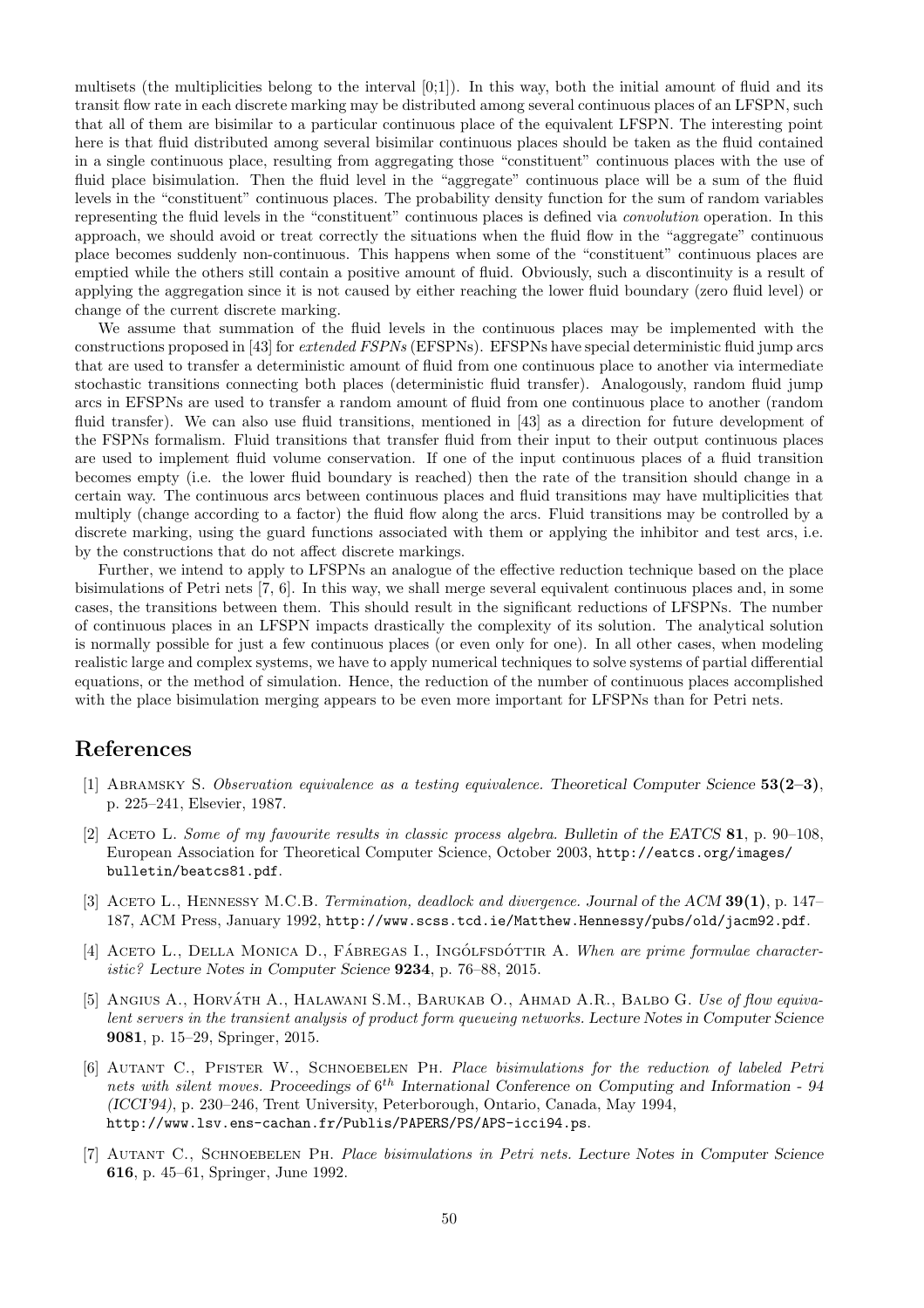- [8] Aziz A., Sanwal K., Singhal V., Brayton R. Model checking continuous time Markov chains. *ACM Transactions on Computational Logic* 1, p. 162–170, ACM Press, 2000.
- [9] BAIER C., HAHN E.M., HAVERKORT B.R., HERMANNS H., KATOEN J.-P. Model checking for performability. *Mathematical Structures in Computer Science* 23(4), p. 751–795, Cambridge University Press, Cambridge, UK, August 2013.
- [10] Baier C., Haverkort B.R., Hermanns H., Katoen J.-P. Model checking continuous-time Markov chains by transient analysis. *Lecture Notes in Computer Science* 1855, p. 358–372, Springer, 2000.
- [11] BAIER C., HAVERKORT B.R., HERMANNS H., KATOEN J.-P. Model-checking algorithms for continuoustime Markov chains. *IEEE Transactions on Software Engineering* 29(6), p. 524–541, IEEE Computer Society Press, 2003.
- [12] Baier C., Hermanns H., Katoen J.-P., Wolf V. Comparative branching-time semantics for Markov chains. *Lecture Notes in Computer Science* 2761, p. 492–507, Springer, 2003, http://www.inf.tu-dresden.de/content/institutes/thi/algi/publikationen/texte/11\_00.pdf.
- [13] BAIER C., HERMANNS H., KATOEN J.-P., WOLF V. Comparative branching-time semantics for Markov chains. *Information and Computation* 200(2), p. 149–214, Elsevier, 2005.
- [14] Balbo G. Introduction to stochastic Petri nets. *Lecture Notes in Computer Science* 2090, p. 84–155, Springer, 2001.
- [15] Balbo G. Introduction to generalized stochastic Petri nets. *Lecture Notes in Computer Science* 4486, p. 83–131, Springer, 2007.
- [16] Bernardo M. A survey of Markovian behavioral equivalences. *Lecture Notes in Computer Science* 4486, p. 180–219, Springer, 2007, http://www.sti.uniurb.it/bernardo/documents/sfm07pe.tuto.pdf.
- [17] Bernardo M. Non-bisimulation-based Markovian behavioral equivalences. *Journal of Logic and Algebraic Programming* 72, p. 3–49, Elsevier, May 2007, http://www.sti.uniurb.it/bernardo/documents/ jlap72.pdf.
- [18] Bernardo M., Botta S. Modal logic characterization of Markovian testing and trace equivalences. *Proceedings of* 1 st *International Workshop on Logic, Models and Computer Science - 06 (LMCS'06)* (F. Corradini, C. Toffalori, eds.), Camerino, Italy, April 2006, *Electronic Notes in Theoretical Computer Science* 169, p. 7–18, Elsevier, April 2006, http://www.sti.uniurb.it/bernardo/documents/lmcs2006.pdf.
- [19] BERNARDO M., BOTTA S. A survey of modal logics characterizing behavioural equivalences for nondeterministic and stochastic systems. *Mathematical Structures in Computer Science* 18, p. 29–55, Cambridge University Press, February 2008, http://www.sti.uniurb.it/bernardo/documents/mscs18.pdf.
- [20] BERNARDO M., DE NICOLA R., LORETI M. A uniform framework for modeling nondeterministic, probabilistic, stochastic, or mixed processes and their behavioral equivalences. *Information and Computation* 225, p. 29–82, Elsevier, 2013, http://www.sti.uniurb.it/bernardo/documents/ic225.pdf.
- [21] Bernardo M., Tesei L. Encoding timed models as uniform labeled transition systems. *Lecture Notes in Computer Science* 8168, p. 104–118, Springer, 2013.
- [22] Blizard W.D. The development of multiset theory. *The Review of Modern Logic* 1(4), p. 319–352, Spring 1991, http://projecteuclid.org/download/pdf\_1/euclid.rml/1204834739.
- [23] Blom S., Haverkort B.R., Kuntz M., van de Pol J. Distributed Markovian bisimulation reduction aimed at CSL model checking. *Electronic Notes in Theoretical Computer Science* 220(2), p. 35–50, Elsevier, 2008.
- [24] BOBBIO A., GARG S., GRIBAUDO M., HORVÁTH A., SERENO M., TELEK M. Modeling software systems with rejuvenation, restoration and checkpointing through fluid stochastic Petri nets. Proceedings of  $8^{th}$ *International Workshop on Petri Nets and Performance Models - 99 (PNPM'99)*, Zaragoza, Spain, p. 82– 91, IEEE Computer Society Press, September 1999, http://www.di.unito.it/~marcog/Downloads/ PNPM99-BGGHST.pdf, http://webspn.hit.bmc.hu/~telek/cikkek/bobb99a.ps.gz.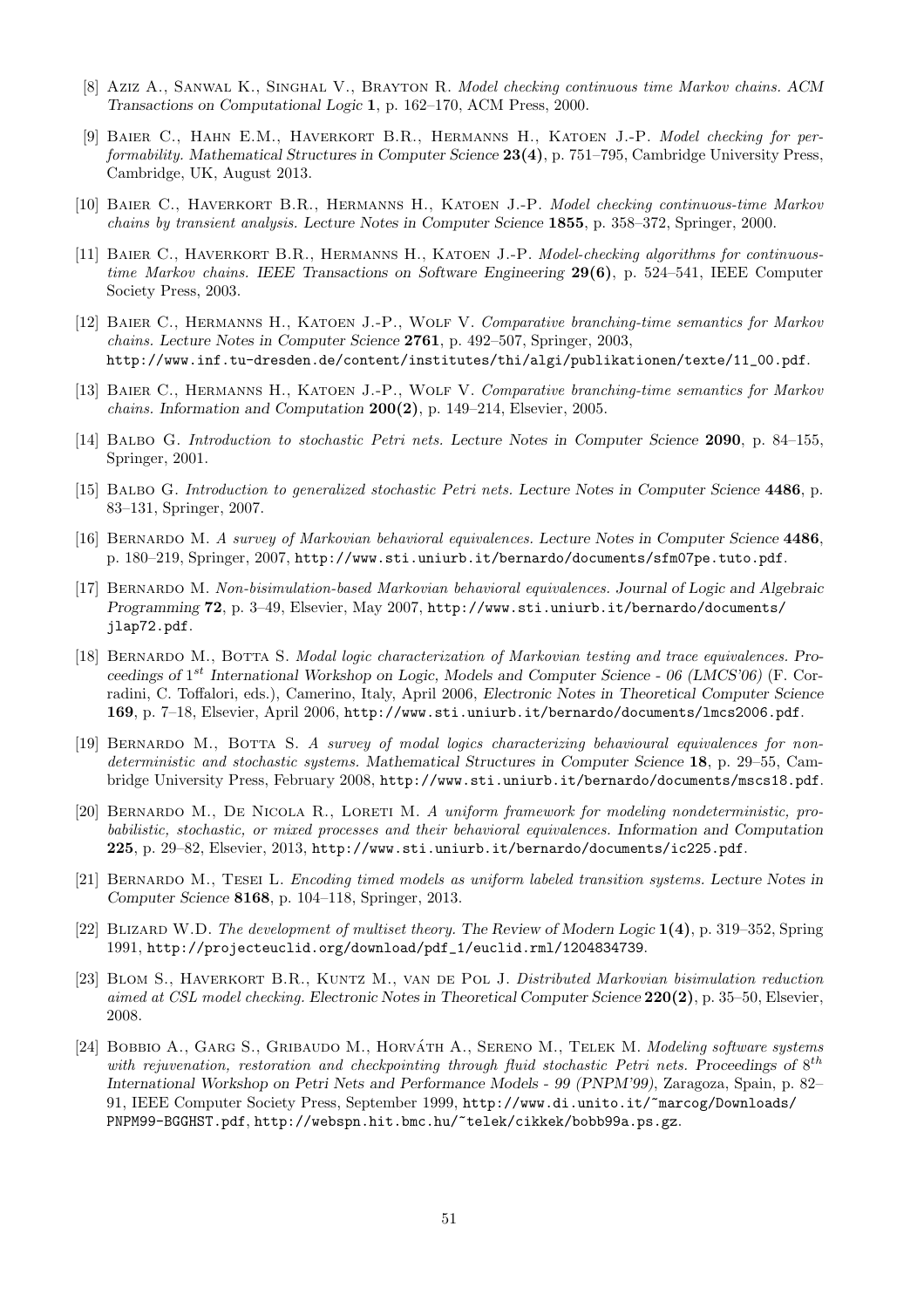- [25] Bobbio A., Puliafito A., Telek M., Trivedi K.S. Recent developments in non-Markovian stochastic Petri nets. *Journal of Circuits, Systems and Computers* 8(1), p. 119–158, World Scientific, February 1998, http://webspn.hit.bme.hu/~telek/cikkek/bobb98c.ps.gz, http://people.ee.duke.edu/~kst/ spn\_papers/bobb98c.ps.
- [26] Boreale M. Algebra, coalgebra, and minimization in polynomial differential equations. *Lecture Notes in Computer Science* 10203, p. 71–87, 2017.
- [27] Buchholz P. A notion of equivalence for stochastic Petri nets. *Lecture Notes in Computer Science* 935, p. 161–180, Springer, 1995.
- [28] Buchholz P. Iterative decomposition and aggregation of labeled GSPNs. *Lecture Notes in Computer Science* 1420, p. 226–245, Springer, 1998.
- [29] CARDELLI L., TRIBASTONE M., TSCHAIKOWSKI M., VANDIN A. Forward and backward bisimulations for chemical reaction networks. *Proceedings of* 26th *International Conference on Concurrency Theory - 15 (CONCUR'15)*, Madrid, Spain, September 2015, *Leibniz International Proceedings in Informatics (LIPIcs)* 42, p. 226–239, Dagstuhl Publishing, Leibniz-Zentrum für Informatik, Schloss Dagstuhl, Germany, August 2015, http://drops.dagstuhl.de/opus/volltexte/2015/5368/pdf/8.pdf, https://dl.dropboxusercontent.com/u/13100903/papers/concur2015.pdf.
- [30] CARDELLI L., TRIBASTONE M., TSCHAIKOWSKI M., VANDIN A. Comparing chemical reaction networks: a categorical and algorithmic perspective. *Proceedings of* 31st *Annual ACM/IEEE Symposium on Logic in Computer Science - 16 (LICS'16)*, New York, USA, July 2016, 13 p., ACM Press, 2016, https://dl.dropboxusercontent.com/u/13100903/papers/lics2016.pdf.
- [31] CARDELLI L., TRIBASTONE M., TSCHAIKOWSKI M., VANDIN A. Symbolic computation of differential equivalences. *Proceedings of* 43rd *Annual ACM SIGPLAN-SIGACT Symposium on Principles of Programming Languages - 16 (POPL'16)*, St. Petersburg, Florida, USA, p. 137–150, ACM Press, January 2016, http://sysma.imtlucca.it/wp-content/uploads/2015/11/z3-popl16.pdf.
- [32] CARDELLI L., TRIBASTONE M., TSCHAIKOWSKI M., VANDIN A. Efficient syntax-driven lumping of differential equations. *Proceedings of* 22nd *International Conference on Tools and Algorithms for the Construction and Analysis of Systems - 16 (TACAS'16)* (M. Chechik, J.-F. Raskin, eds.), Eindhoven, The Netherlands, April 2016, *Lecture Notes in Computer Science* 9636, p. 93–111, Springer, 2016, http://dl.dropboxusercontent.com/u/13100903/papers/tacas2016.pdf.
- [33] CARDELLI L., TRIBASTONE M., TSCHAIKOWSKI M., VANDIN A. ERODE: a tool for the evaluation and reduction of ordinary differential equations. *Proceedings of* 23rd *International Conference on Tools and Algorithms for the Construction and Analysis of Systems - 17 (TACAS'17)*, Uppsala, Sweden, April 2017, 17 p., 2017, http://cse.lab.imtlucca.it/~mirco.tribastone/tacas2017.pdf, http://lucacardelli.name/Papers/ERODE A tool for ODEs.pdf.
- [34] CIARDO G., MUPPALA J.K., TRIVEDI K.S. On the solution of GSPN reward models. Performance Eval*uation* 12(4), p. 237–253, Elsevier, July 1991, http://people.ee.duke.edu/~kst/spn\_papers/ gspnrew.ps.
- [35] Ciardo G., Nicol D., Trivedi K.S. Discrete-event simulation of fluid stochastic Petri nets. *Report* 97-24, 15 p., Institute for Computer Applications in Science and Engineering (ICASE), NASA Langley Research Center, Hampton, Virginia, USA, May 1997, http://historical.ncstrl.org/tr/pdf/icase/ TR-97-24.pdf.
- [36] Ciardo G., Nicol D., Trivedi K.S. Discrete-event simulation of fluid stochastic Petri nets. *IEEE Transactions on Software Engineering* 25(2), p. 207–217, IEEE Computer Society Press, March–April 1999, http://people.ee.duke.edu/~kst/spn\_papers/Discrete.pdf.
- [37] Clark G., Gimore S., Hillston J. Specifying performance measures for PEPA. *Lecture Notes in Computer Science* 1601, p. 211–227, Springer, 1999, http://homepages.inf.ed.ac.uk/stg/publications/ arts1999.pdf.
- [38] CLARK G., GILMORE S., HILLSTON J., RIBAUDO M. Exploiting modal logic to express performance measures. *Lecture Notes in Computer Science* 1786, p. 247–261, Springer, 2000, http://homepages.inf.ed.ac.uk/stg/publications/tools2000.pdf.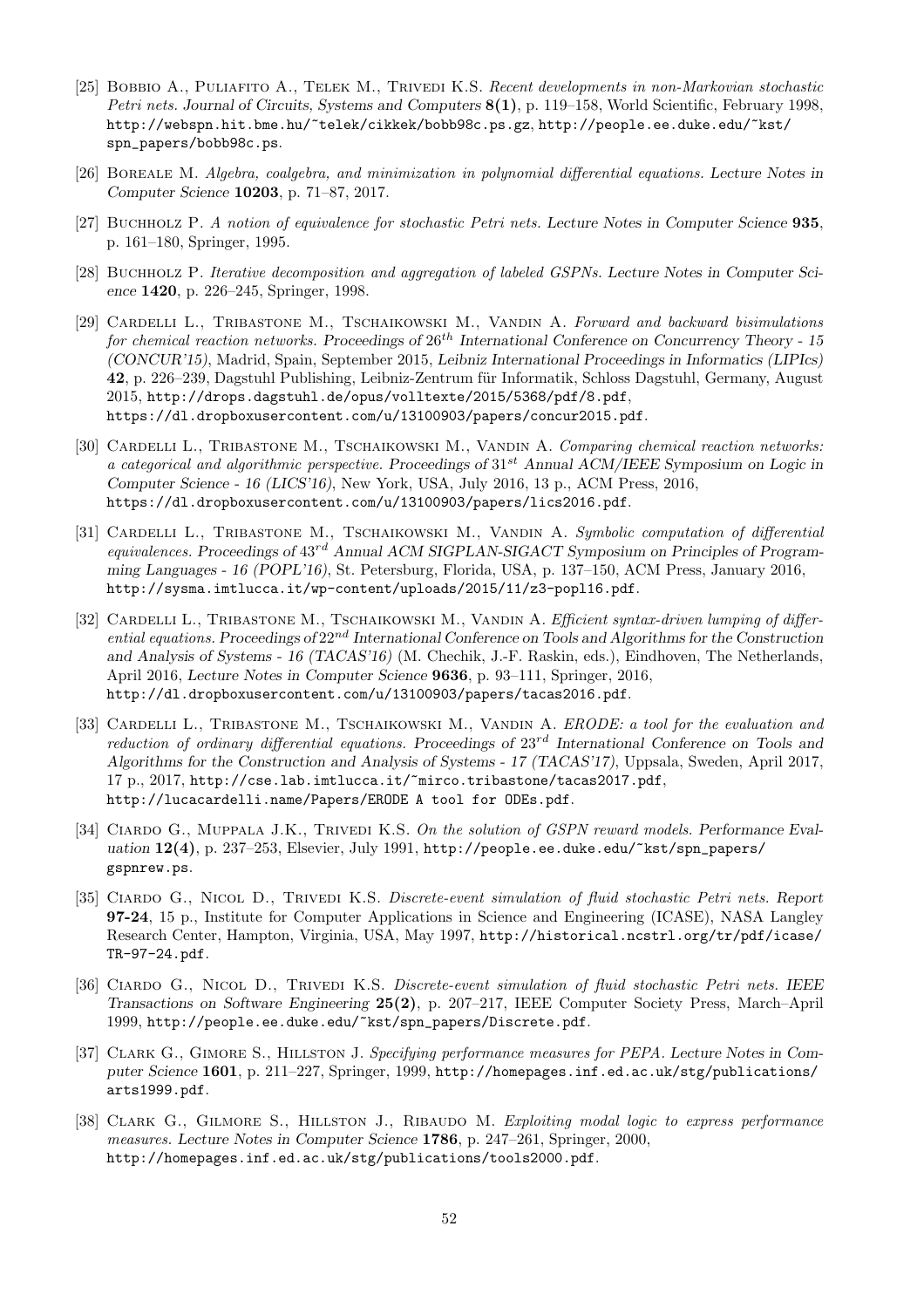- [39] Derisavi S., Hermanns H., Sanders W.H. Optimal state-space lumping of Markov chains. *Information Processing Letters* 87(6), p. 309–315, Elsevier, 2003, http://www.perform.illinois.edu/Papers/ USAN\_papers/02DER01.pdf.
- [40] DESHARNAIS J., PANANGADEN P. Continuous stochastic logic characterizes bisimulation of continuoustime Markov processes. *Journal of Logic and Algebraic Programming* 56, p. 99–115, Elsevier, 2003.
- [41] Doberkrat E.-E. Congruences and bisimulations for continuous-time stochastic logic. *Lecture Notes in Computer Science* 3722, p. 409–423, 2005.
- [42] ELWALID A.I., MITRA D. Statistical multiplexing with loss priorities in rate-based congestion control of high-speed networks. *IEEE Transactions on Communications* 42(11), p. 2989–3002, IEEE Computer Society Press, November 1994.
- [43] Gribaudo M. Hybrid formalism for performance evaluation: theory and applications. *Ph.D. thesis*, 198 p., Department of Computer Science, University of Turin, Turin, Italy, January 2002, http://www.di.unito.it/~marcog/Downloads/PhDThesis.pdf.
- [44] GRIBAUDO M., HORVÁTH A. Fluid stochastic Petri nets augmented with flush-out arcs: a transient analysis technique. *IEEE Transactions on Software Engineering* 28(10), p. 944–955, IEEE Computer Society Press, October 2002, http://www.di.unito.it/~marcog/Downloads/GrHo02.pdf.
- [45] GRIBAUDO M., HORVÁTH A. Model checking functional and performability properties of stochastic fluid models. *Electronic Notes in Theoretical Computer Science* 128(6), p. 295–310, Elsevier, May 2005, http://www.di.unito.it/~marcog/Downloads/GrHo04.pdf.
- [46] GRIBAUDO M., MANINI D., SERICOLA B., TELEK M. Second order fluid models with general boundary behaviour. *Annals of Operations Research* 160, p. 69–82, Springer, 2008.
- [47] GRIBAUDO M., SERENO M. Simulation of fluid stochastic Petri nets. Proceedings of  $8^{th}$  International *Symposium on Modeling, Analysis and Simulation of Computer and Telecommunication Systems - 00 (MASCOTS'00)*, p. 231–239, San Francisco, USA, August 2000, http://www.di.unito.it/~marcog/ Downloads/MASCOTS00.pdf.
- [48] GRIBAUDO M., SERENO M., HORVÁTH A., BOBBIO A. Fluid stochastic Petri nets augmented with flushout arcs: modelling and analysis. *Discrete Event Dynamic Systems: Theory and Applications* 11(1–2), p. 97–117, Springer, 2001, http://www.di.unito.it/~marcog/Downloads/DEDS2001.pdf, http://www.mfn.unipmn.it/~bobbio/BIBLIO/PAPERS/ANNO01/deds2001.pdf.
- [49] Gribaudo M., Telek M. Fluid models in performance analysis. *Lecture Notes in Computer Science* 4486, p. 271–317, Springer, 2007, http://webspn.hit.bme.hu/~telek/cikkek/grib07b.pdf.
- [50] Gribaudo M., Telek M. Stationary analysis of fluid level dependent bounded fluid models. *Performance Evaluation* 65(3–4), p. 241–261, Elsevier, 2008, http://webspn.hit.bme.hu/~telek/cikkek/ grib07a.pdf.
- [51] HAVERKORT B.R. Markovian models for performance and dependability evaluation. Lecture Notes in Com*puter Science* 2090, p. 38–83, Springer, 2001, http://www-i2.informatik.rwth-aachen.de/Teaching/ Seminar/VOSS2005/have01.pdf.
- [52] Hayden R.A., Bradley J.T. A fluid analysis framework for a Markovian process algebra. *Theoretical Computer Science* 411, p. 2260–2297, Elsevier, 2010.
- [53] Hennessy M.C.B., Milner R.A.J. Algebraic laws for non-determinism and concurrency. *Journal of the ACM* 32(1), p. 137–161, ACM Press, January 1985, http://www.scss.tcd.ie/Matthew.Hennessy/pubs/ old/HMjacm85.pdf.
- [54] Hillston J. A compositional approach to performance modelling. 158 p., Cambridge University Press, UK, 1996, http://www.dcs.ed.ac.uk/pepa/book.pdf.
- [55] HORTON G., KULKARNI V.G., NICOL D.M., TRIVEDI K.S. Fluid stochastic Petri nets: theory, applications, and solution techniques. *European Journal of Operations Research* 105(1), p. 184–201, Elsevier, February 1998, http://people.ee.duke.edu/~kst/spn\_papers/Fluid.pdf.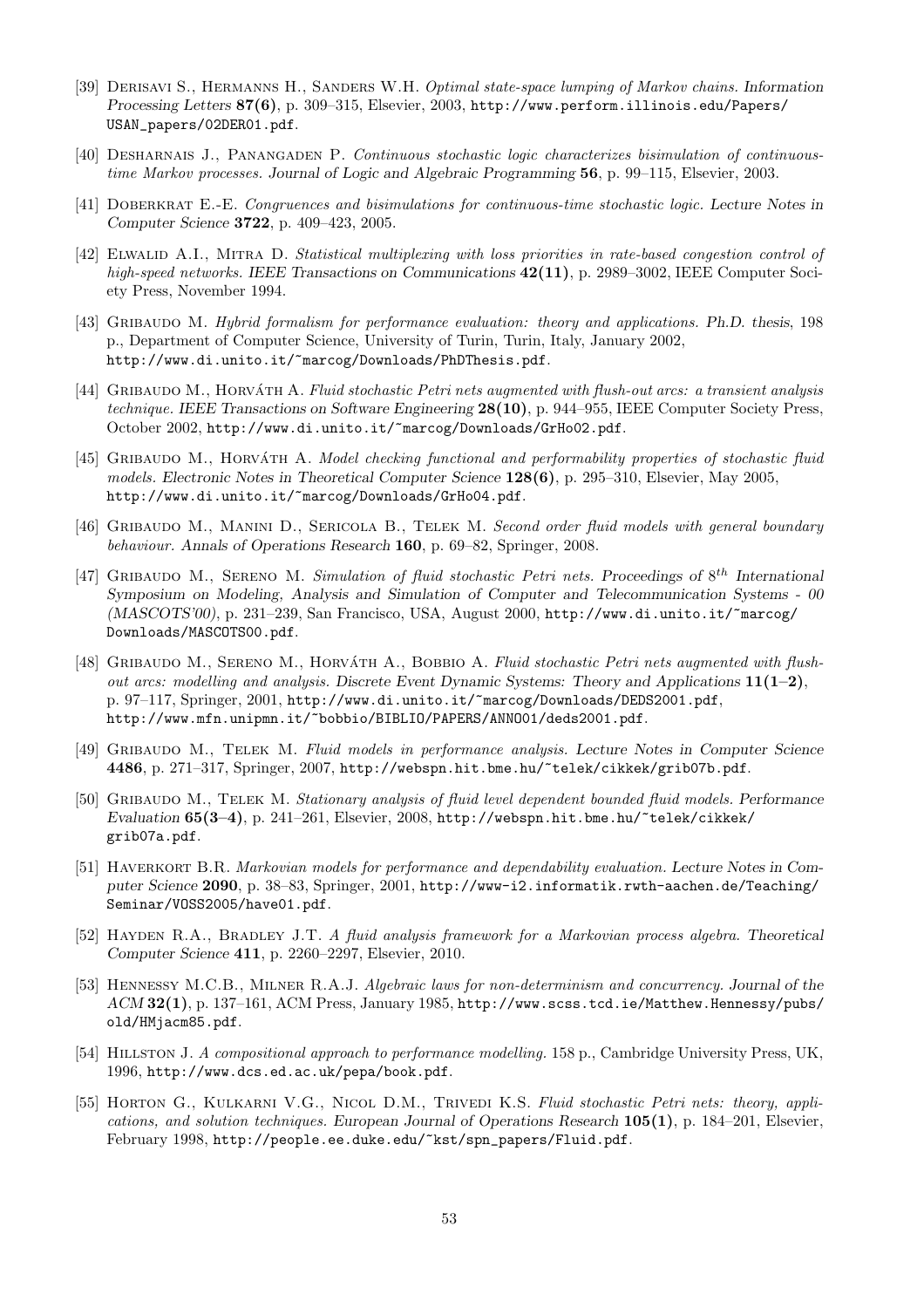- [56] HORVÁTH A., GRIBAUDO M. *Matrix geometric solution of fluid stochastic Petri nets. Proceedings of*  $4^{th}$ *International Conference on Matrix-Analytic Methods in Stochastic Models - 02 (MAM'02)*, Adelaide, Australia, July 2002, p. 163–182, World Scientific, 2002, http://www.di.unito.it/~horvath/ publications/papers/HoGr02.ps, http://www.di.unito.it/~marcog/Downloads/HoGr02.pdf.
- [57] IACOBELLI G., TRIBASTONE M., VANDIN A. Differential bisimulation for a Markovian process algebra. *Lecture Notes in Computer Science* 9234, p. 293–306, Springer, 2015.
- [58] Korver H. Computing distinguishing formulas for branching bisimulation. *Lecture Notes in Computer Science* 575, p. 13–23, Springer, 1992.
- [59] Kulkarni V.G. Modeling and analysis of stochastic systems. Second edition. *Texts in Statistical Science* 84, 563 p., Chapman and Hall / CRC Press, 2009.
- [60] Larsen K.G., Skou A. Bisimulation through probabilistic testing. *Information and Computation* 94(1), p. 1–28, Elsevier, 1991.
- [61] Marsan M.A. Stochastic Petri nets: an elementary introduction. *Lecture Notes in Computer Science* 424, p. 1–29, Springer, 1990.
- [62] Marsan M.A., Balbo G., Conte G., Donatelli S., Franceschinis G. Modelling with generalised stochastic Petri nets. *Wiley Series in Parallel Computing*, John Wiley and Sons, 316 p., 1995, http://www.di.unito.it/~greatspn/GSPN-Wiley/.
- [63] Molloy M.K. Performance analysis using stochastic Petri nets. *IEEE Transactions on Computing* 31(9), p. 913–917, IEEE Computer Society Press, 1982.
- [64] Molloy M.K. Discrete time stochastic Petri nets. *IEEE Transactions on Software Engineering* 11(4), p. 417–423, IEEE Computer Society Press, 1985.
- [65] Natkin S.O. Les reseaux de Petri stochastiques et leur application a l'evalution des systemes informatiques. *Ph. D. thesis*, Conseratoire National des Arts et Metiers, France, 1980 (in French).
- [66] Song L., ZHANG L., GODSKESEN J.C. Bisimulations and logical characterizations on continuous-time Markov decision processes. *Lecture Notes in Computer Science* 8318, p. 98–117, Springer, 2014.
- [67] SPROSTON J., DONATELLI S. Backward stochastic bisimulation in CSL model checking. Proceedings of 1<sup>st</sup> *International Conference on the Quantitative Evaluation of Systems - 04 (QEST'04)*, p. 220–229, IEEE Computer Society Press, 2004, http://www.di.unito.it/~sproston/Research/qest04.ps.gz.
- [68] STEFFEN B., INGÓLFSDÓTTIR A. *Characteristic formulae for processes with divergence*. *Information and Computation* 110(1), p. 149–163, Elsevier, April 1994.
- [69] Syropoulos A. Mathematics of multisets. *Lecture Notes in Computer Science* 2235, p. 347–358, Springer, 2001.
- [70] Tarasyuk I.V. Place bisimulation equivalences for design of concurrent and sequential systems. *Electronic Notes in Theoretical Computer Science* 18, p. 191–206, Elsevier, 1998, http://itar.iis.nsk.su/files/ itar/pages/equpltcs.pdf.
- [71] Tarasyuk I.V. τ-equivalences and refinement for Petri nets based design. *Technische Berichte* TUD-FI00-11, 41 p., Fakultät Informatik, Technische Universität Dresden, Germany, November 2000, http://itar.iis.nsk.su/files/itar/pages/eqtbrtud\_cov.pdf, http://www.qucosa.de/fileadmin/ data/qucosa/documents/10037/tud\_TB\_2000-11.pdf.
- [72] Tarasyuk I.V. Equivalences for behavioural analysis of concurrent and distributed computing systems. 321 p., Academic Publisher "Geo", Novosibirsk, 2007 (ISBN 978-5-9747-0098-9, in Russian).
- [73] Tarasyuk I.V., Buchholz P. Bisimulation for fluid stochastic Petri nets. *Bulletin of the Novosibirsk Computing Center, Series Computer Science, IIS Special Issue* 38, p. 121–149, NCC Publisher, Novosibirsk, 2015 (ISSN 1680-6972), http://itar.iis.nsk.su/files/itar/pages/fspneqncc.pdf, http://bulletin.iis.nsk.su/files/article/fspneqncc.pdf.
- [74] Tognazzi S., Tribastone M., Tschaikowski M., Vandin A. EGAC: a genetic algorithm to compare chemical reaction networks. *Proceedings of* 1 st *Genetic and Evolutionary Computation Conference - 17 (GECCO'17)*, Berlin, Germany, July 2017, 8 p., ACM Press, 2017, http://cse.lab.imtlucca.it/ ~mirco.tribastone/papers/gecco2017.pdf.